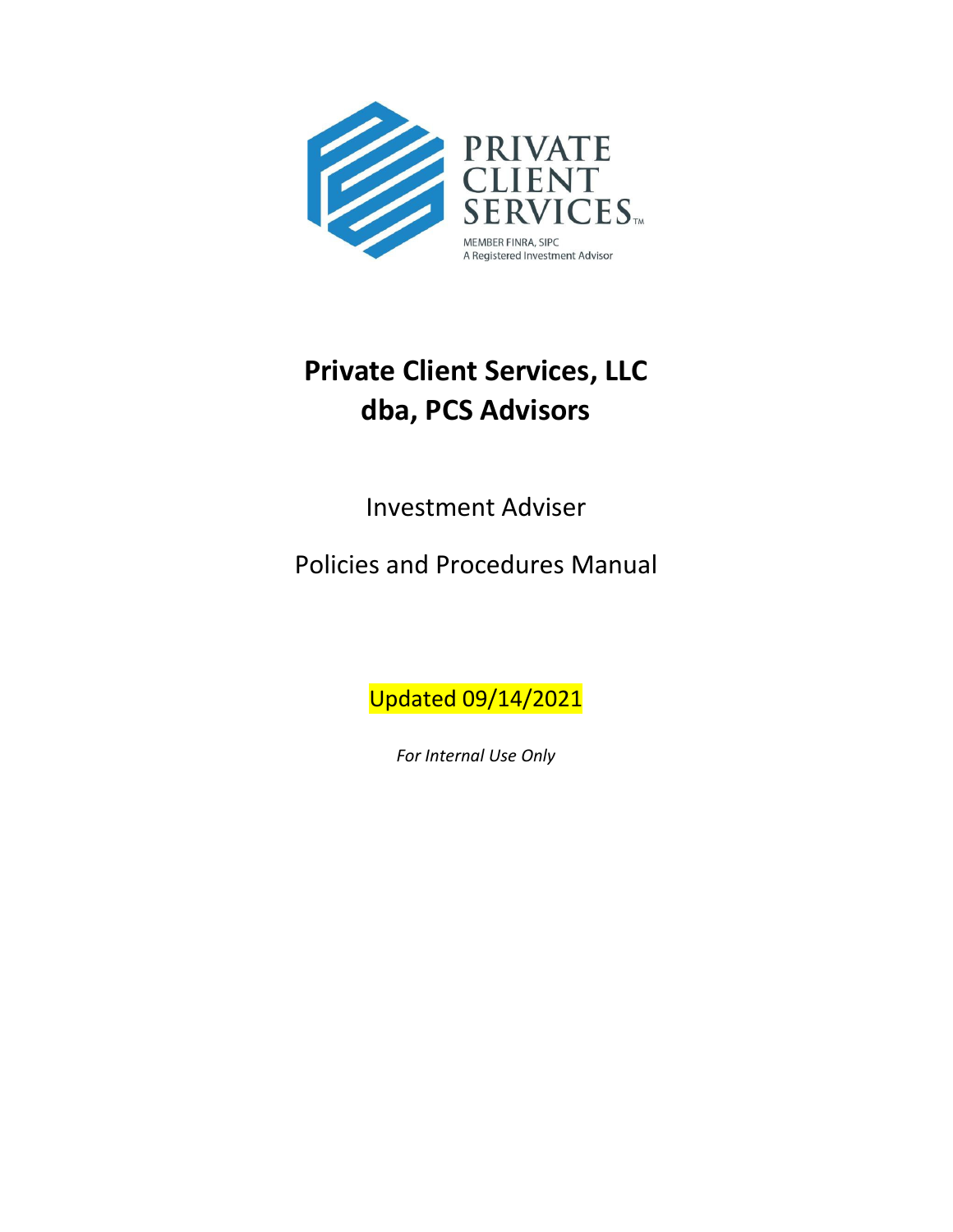# **Table of Contents**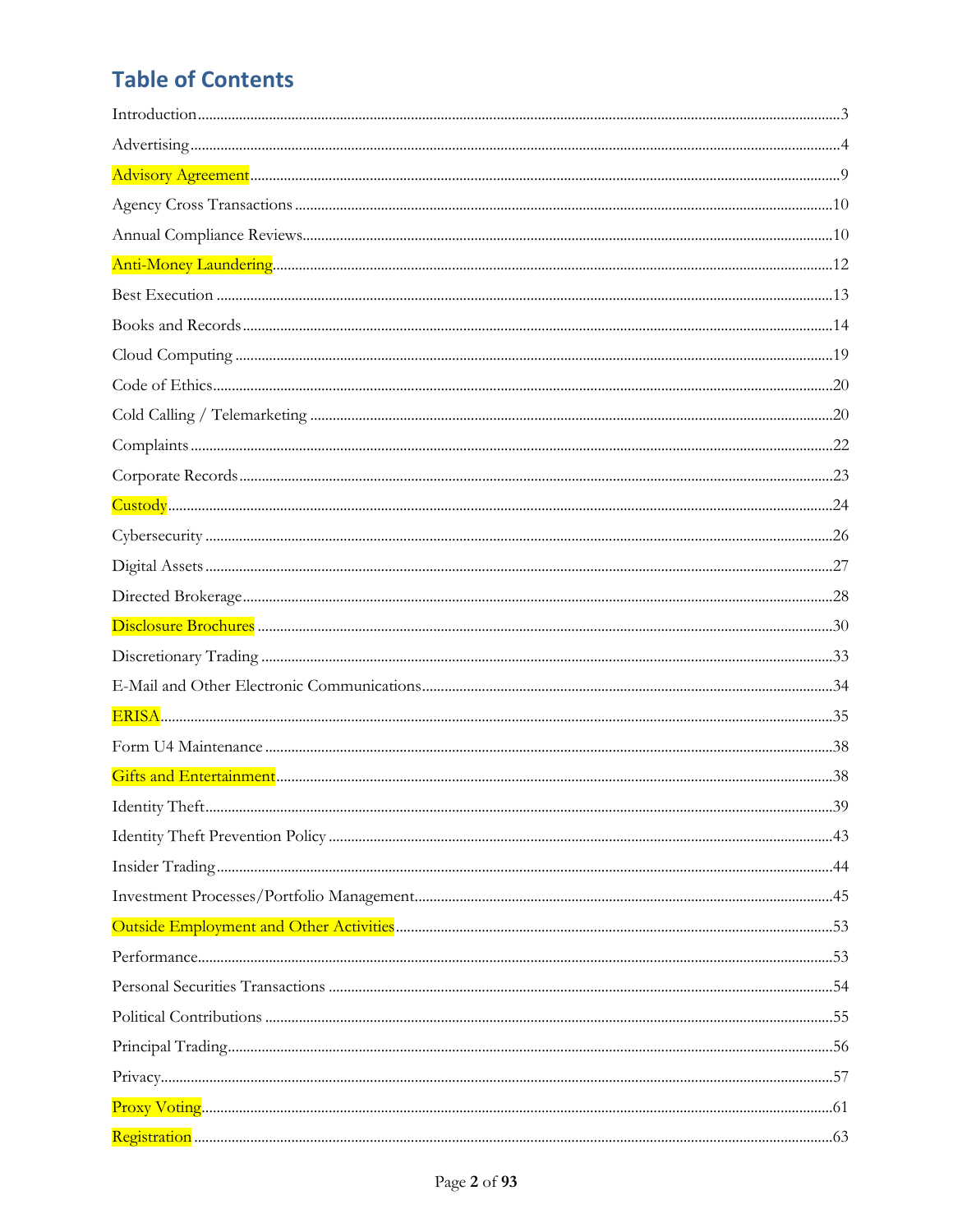# <span id="page-2-0"></span>**Introduction**

# **Policy**

Private Client Services, LLC (PCS) is a registered investment adviser (RIA) with the U.S. Securities and Exchange Commission (SEC) under the Investment Advisers Act of 1940 (Advisers Act). RIA Activities are conducted using the DBA name PCS Advisors.

Our firm has a strong reputation based on the professionalism and high standards of the firm and our employees. The firm's reputation and our advisory client relationships are the firm's most important asset.

As a registered adviser, and as a fiduciary to our advisory clients, our firm has a duty of loyalty and to always act in utmost good faith, place our clients' interests first and foremost and to make full and fair disclosure of all material facts and, information as to any potential and/or actual conflicts of interests.

As a SEC registered adviser, Private Client Services and our employees are also subject to various requirements under the Advisers Act and rules adopted under the Advisers Act and our Code of Ethics. These requirements include various anti-fraud provisions, which make it unlawful for advisers to engage in any activities which may be fraudulent, deceptive or manipulative.

These antifraud provisions include the SEC Compliance Programs of Investment Companies and Investment Advisers (Compliance Programs Rule) (SEC Rule 206 (4)-7) which requires advisers to adopt a formal compliance program designed to prevent, detect and correct any actual or potential violations by the adviser or its supervised persons of the Advisers Act, and other federal securities laws and rules adopted under the Advisers Act.

Elements of PCS's compliance program include the designation of a Chief Compliance Officer, adoption and annual reviews of these IA Compliance Policies and Procedures, training, and recordkeeping, among other things. Our IA Policies and Procedures cover PCS and each officer, member, or partner and all employees who are subject to PCS's supervision and control (Supervised Persons).

The Chief Compliance Officer (CCO) is responsible for the firm's supervisory control system. The CCO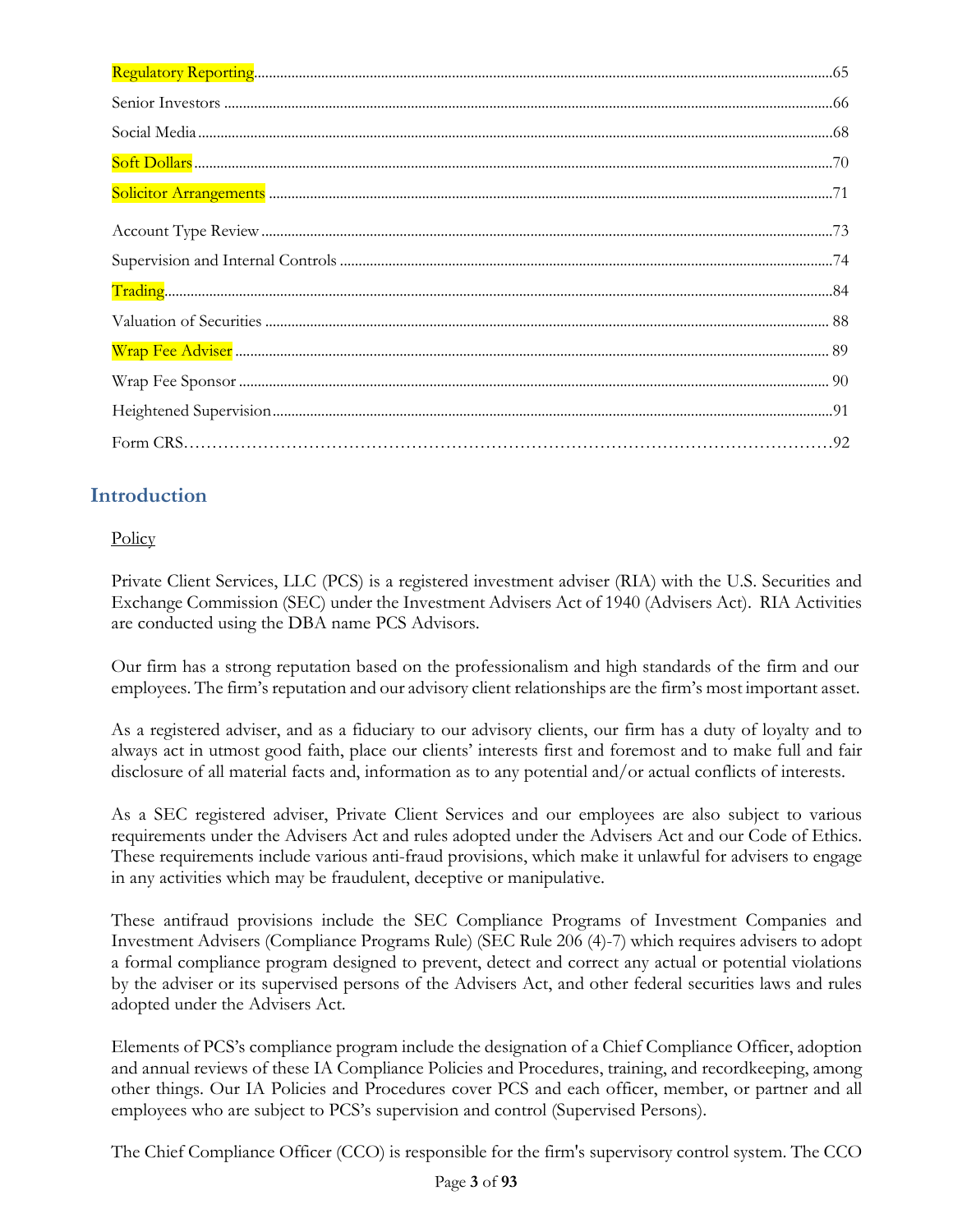is responsible for the issuance and dissemination of all policies, procedures and directives to govern the conduct of this firm and its investment advisor representatives. The Compliance Department endeavors to ensure all regulatory requirements are put into place and the IA Policies and Procedures Manual is up to date. The Compliance Department is responsible for disseminating information to all associated personnel on how to conduct their business in a manner that encompasses all laws, rules, regulations and interpretations. Responsibility for overseeing adherence to IA Policies and Procedures is the responsibility of supervisors (Managing Principals).

Managing Principals are assigned responsibilities to supervise Investment Advisor Representatives (IAR's) and are expected to review all engagement agreements and all associated paperwork establishing adversary relationships with the firm. PCS designated Managing Principals are responsible for oversight of appropriate behavior and compliance with rules and regulations of those individuals for whom they have direct supervisory responsibilities.

The Compliance department is involved in formulating management's response to questionable or inappropriate behavior. The Compliance Department is primarily responsible for surveillance activities which have been designed to assist the Managing Principals awareness of questionable activities of IAR's. Any questionable conduct will be presented to the designated Managing Principal empowered to takean appropriate action agreed to for the situation.

Our IA Policies and Procedures are designed to meet the requirements of the SEC IA Compliance Programs Rule and to assist the firm and our IAR's in preventing, detecting and correcting violations of law, rules and our policies.

Our IA Policies and Procedures cover many areas of the firm's businesses and compliance requirements. Each section provides the firm's policy on the topic and provides our firm's procedures to ensure that the particular policy is followed.

Compliance with the firm's IA Policies and Procedures is a requirement and a high priority for the firm and each person. Failure to abide by our policies may expose advisors and/or the firm to significant consequences which may include disciplinary action, termination, regulatory sanctions, potential monetary sanctions and/or civil and criminal penalties.

The Managing Principals of the IAR's will assist with any questions about Private Client Services IA Policies and Procedures, or any related matters. Further, in the event any employee becomes aware of, or suspects, any activity that is questionable, or a violation, or possible violation of law, rules or the firm's policies and procedure, the Chief Compliance Officer is to be notified immediately.

Our IA Policies and Procedures will be updated on a periodic basis to be current with our business practices and regulatory requirements. Private Client Services requires compliance with all policies and procedures and expects prompt inquiry about matters not specifically covered in this manual.

# <span id="page-3-0"></span>**Advertising**

## **Policy**

Private Client Services, LLC and IAR's use various advertising and marketing materials to obtain new advisory clients and to maintain existing client relationships. Private Client Services, LLC's policy requires that any advertising and marketing materials must be truthful and accurate, consistent with applicable rules, and reviewed and approved by a designated firm principal. Private Client Services, LLC's policy prohibits any advertising or marketing materials that may be misleading, fraudulent, deceptive and/or manipulative. Our policy also prohibits the use of testimonials.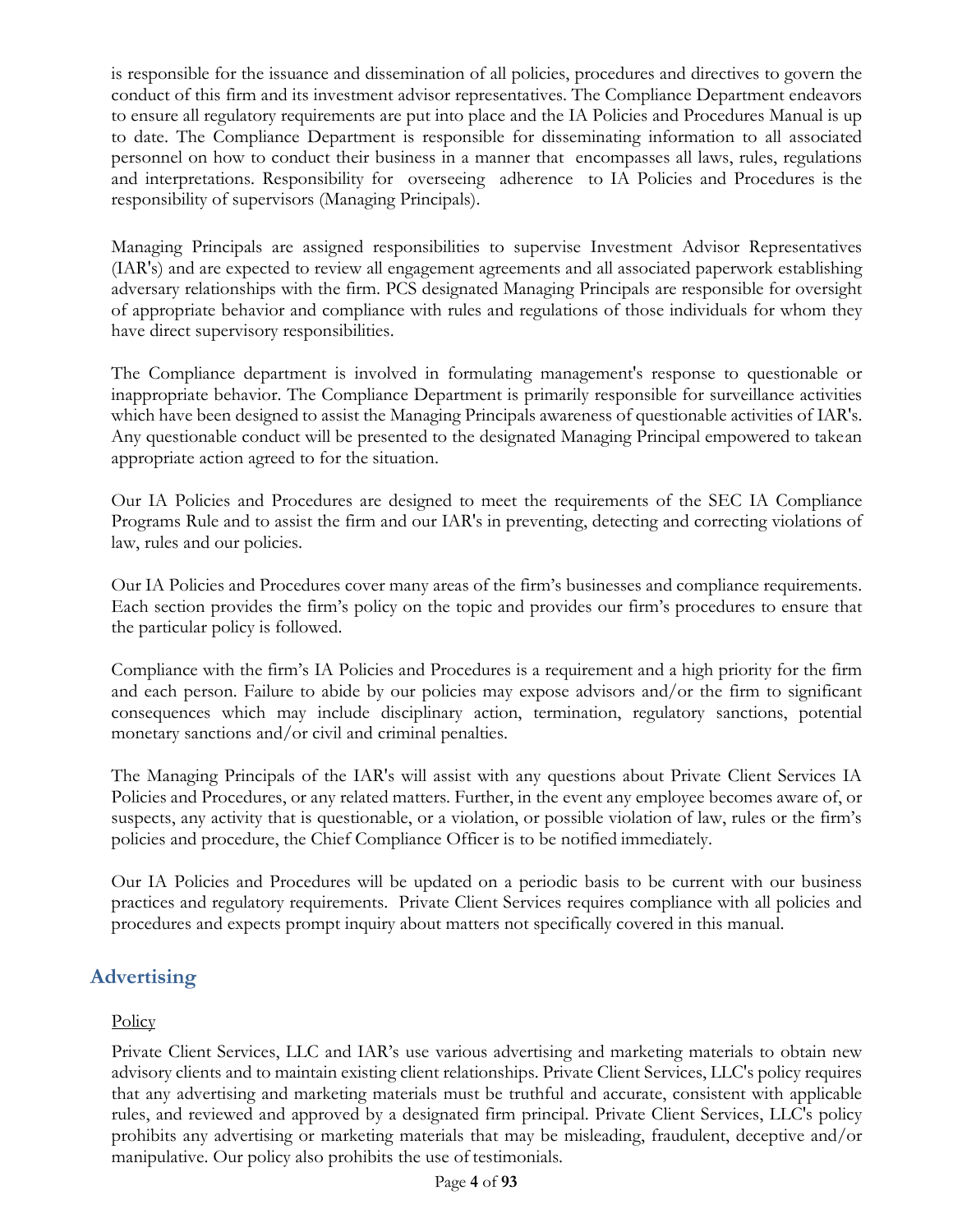Private Client Services, LLC's policies and procedures governing the use of social media for business purposes incorporate these same prohibitions. Our firm's comprehensive Social Media policy and procedures are separately set forth in this document; our firm's Code of Ethics also provides a summary of Private Client Services, LLC's Social Media practices.

### Background

An advertisement is generally defined as any written communication, which includes websites and emails, directed to more than one person concerning advice or recommendations about the purchase or sale of securities or any other advisory service. All advertisements must be submitted through Marketing Pro. All Investment Advisor Representatives must also maintain the final versions of their advertisements along with corresponding copies of the approval certificates generated by the review. Specifically, Advisers Act Rule 206(4)-1 (b) defines an advertisement as any notice. circular, letter or other written communication addressed to more than one person or any notice or other announcement in any publication or by radio or television which offer (1) any analysis, report, or publication concerning securities, or which is to be used in making any determination as to when to buy or sell any security or which security to buy or sell or (2) any graph, chart, formula or other device to be used in making any determination as to when to buy or sell any security or which security to buy or sell, or (3) any other investment advisory service with regard to securities. Written communications can include marketing books, client newsletters, business cards, websites and e-mails. If you are not certain whether a communication is considered advertising, please consult with your Managing Principal or the Compliance Department.

### Performance Data in Advertising

The manner in which investment advisers portray themselves, services and their investment returns to existing and prospective clients is highly regulated. The following are some general guidelines in creating performance advertising. Any performance advertising:

- must disclose whether and to what extent the results portrayed reflect the reinvestment of dividends and other earnings;
- may not make claims about the potential for profit without also disclosing the possibility of loss;
- when comparing performance to an index, must compare results to an appropriate index;
- must disclose prominently the limitations inherent in model results, particularly the fact that the results do not represent actual trading;
- must disclose, if applicable, that the conditions, objectives or investment strategies of the model portfolio changed materially during the time period portrayed in the advertisement and the effect of the change on the results portrayed;
- must disclose, if applicable, that any of the securities contained in or the investment strategies followed with respect to the model portfolio do not relate or partially relate to the type of advisory services currently offered by the adviser;
- must disclose, if applicable, that the results portrayed relate only to a select group of the adviser's clients, the basis on which the selection was made, and the effect of this practice on the results portrayed, if material.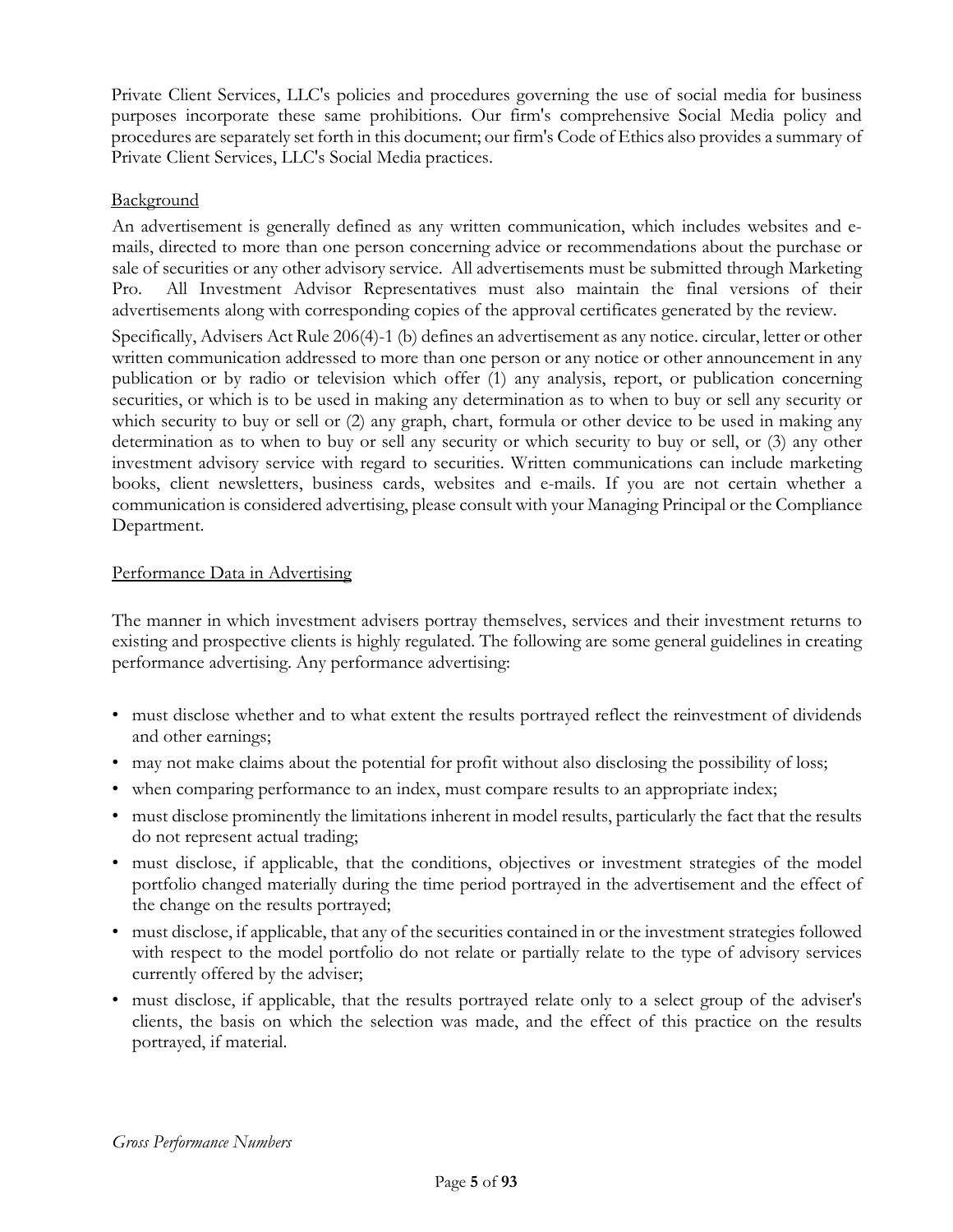Gross performance numbers (without accompanying net performance numbers) may be used only in one-on-one presentations to prospective clients. At the time of the one-on-one presentation, the client must be presented with written disclosure:

- 1) stating that the performance figures do not reflect the deduction of investment advisory fees;
- 2) stating that the client's return will be reduced by the advisory fees and any other expenses it may incur in the management of its advisory account;
- 3) stating where to find information regarding investment advisory fees; and
- 4) providing a representative example (e.g., a table, chart, graph, or narrative), which shows the effect an investment advisory fee, compounded over a period of years, could have on the total value of a client's portfolio.

#### Offers of Free Services

No marketing material can state that any report, analysis or service will be offered free of charge or without charge, unless such report, analysis or other service actually is or will be furnished entirely free and without any condition or obligation, directly or indirectly.

#### Specific Recommendations

Securities that were recommended in the past and that have become profitable may be listed or identified in advertisement only if:

- a) the ad offers or includes a list of all securities recommended for the past year; and
- b) discloses that "It should not be assumed that recommendations made in the future will be profitable or will equal the performance of the securities in this list. These rules do not apply to current recommendations.

Additionally, all data supporting the performance figures for the entire performance period must be maintained for a period of five years after the end of the fiscal year in which the advertisement was last disseminated.

Under the new SEC Marketing Rule which will become effective November 4, 2022, or upon a subsequent revision of this manual if enacted earlier, the term "advertisement" is defined more broadly. Specifically, a communication may be an "advertisement" if it is covered by either of two prongs in the new definition.

The first prong covers any direct or indirect communication an investment adviser makes to more than one person that (i) offers the investment adviser's investment advisory services with regard to securities to prospective clients or investors in a private fund advised by the investment adviser, or (ii) offers new investment advisory services with regard to securities to current clients or private fund investors. This prong will not include one-on-one communications, unless such communications include hypothetical performance (except that when the hypothetical performance is provided in response to an unsolicited investor request, or to a private fund investor, such communication will not be considered an advertisement). This prong of the advertisement definition also excludes (i) extemporaneous, live, oral communications and (ii) information contained in a statutory or regulatory notice, filing or other required communication (provided that the information is reasonably designed to satisfy the requirements of the notice, filing or other required communication).

The second prong of the definition of "advertisement" in the Rule includes testimonials and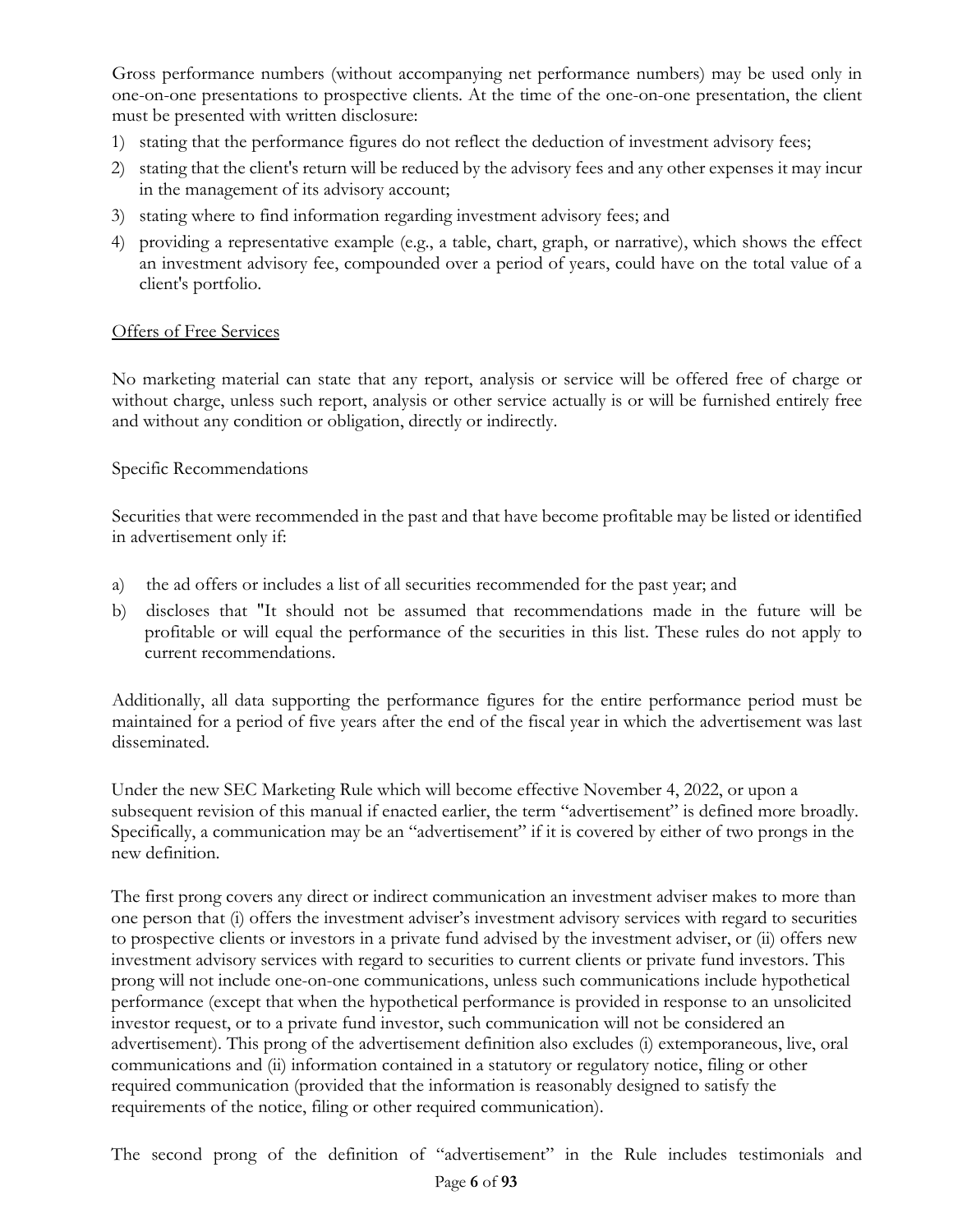endorsements for which the adviser provides cash or non-cash compensation, directly or indirectly. This prong includes endorsements made by a solicitor who received cash compensation, as covered by the Cash Solicitation Rule, as well as solicitors who receive directed brokerage and other types of non-cash compensation, such as gifts and entertainment. This prong of the "advertisement" definition includes oral communications and one-on-one communications but, as with the first prong, excludes information contained in a statutory or regulatory notice, filing or other required communication. Uncompensated testimonials and endorsements may also be advertisements subject to the Rule, if they come within the first prong of the definition.

It is important to note that Private Client Services as of the current date of this manual, prohibits testimonials and endorsements. Private Client Services prohibits communications that predict or project performance, imply that past performance will recur or make any exaggerated or unwarranted claim, opinion or forecast with the exception of the following:

- i. A hypothetical illustration of mathematical principles, provided that it does not predict or project the performance of an investment or investment strategy;
- ii. An investment analysis tool, or a written report produced by an investment analysis tool, that meets the requirements of FINRA Rule 2214; and
- iii. A price target contained in a research report on debt or equity securities, provided that the price target has a reasonable basis, the report discloses the valuation methods used to determine the price target, and the price target is accompanied by disclosure concerning the risks that may impede achievement of the price target.

The new Marketing Rule also contains general prohibitions that will apply to any advertisement directly or indirectly disseminated by a registered investment adviser. These prohibitions will require that an advertisement may not:

- 1. Include any untrue statement of a material fact, or omit to state a material fact necessary in order to make the statement made, in the light of the circumstances under which it was made, not misleading;
- 2. Include a material statement of fact that the adviser does not have a reasonable basis for believing it will be able to substantiate upon demand by the Commission;
- 3. Include information that would reasonably be likely to cause an untrue or misleading implication or inference to be drawn concerning a material fact relating to the investment adviser;
- 4. Discuss any potential benefits to clients or investors connected with or resulting from the investment adviser's services or methods of operation without providing fair and balanced treatment of any material risks or material limitations associated with the potential benefits;
- 5. Include a reference to specific investment advice provided by the investment adviser where such investment advice is not presented in a manner that is fair and balanced;
- 6. Include or exclude performance results, or present performance time periods, in a manner that is not fair and balanced; or
- 7. Otherwise be materially misleading.

In anticipation of the new SEC marketing rule becoming effective November 4, 2022, unless PCS chooses an earlier effective date that will be communicated and reflected in a subsequent revised version of this manual, Investment Advisor Representatives should be maintaining supporting documentation used to support advertisements or marketing pieces they use in a due diligence marketing file for future reference and potential inspection.

Separate from the above upcoming general prohibitions, the following current prohibitions remain in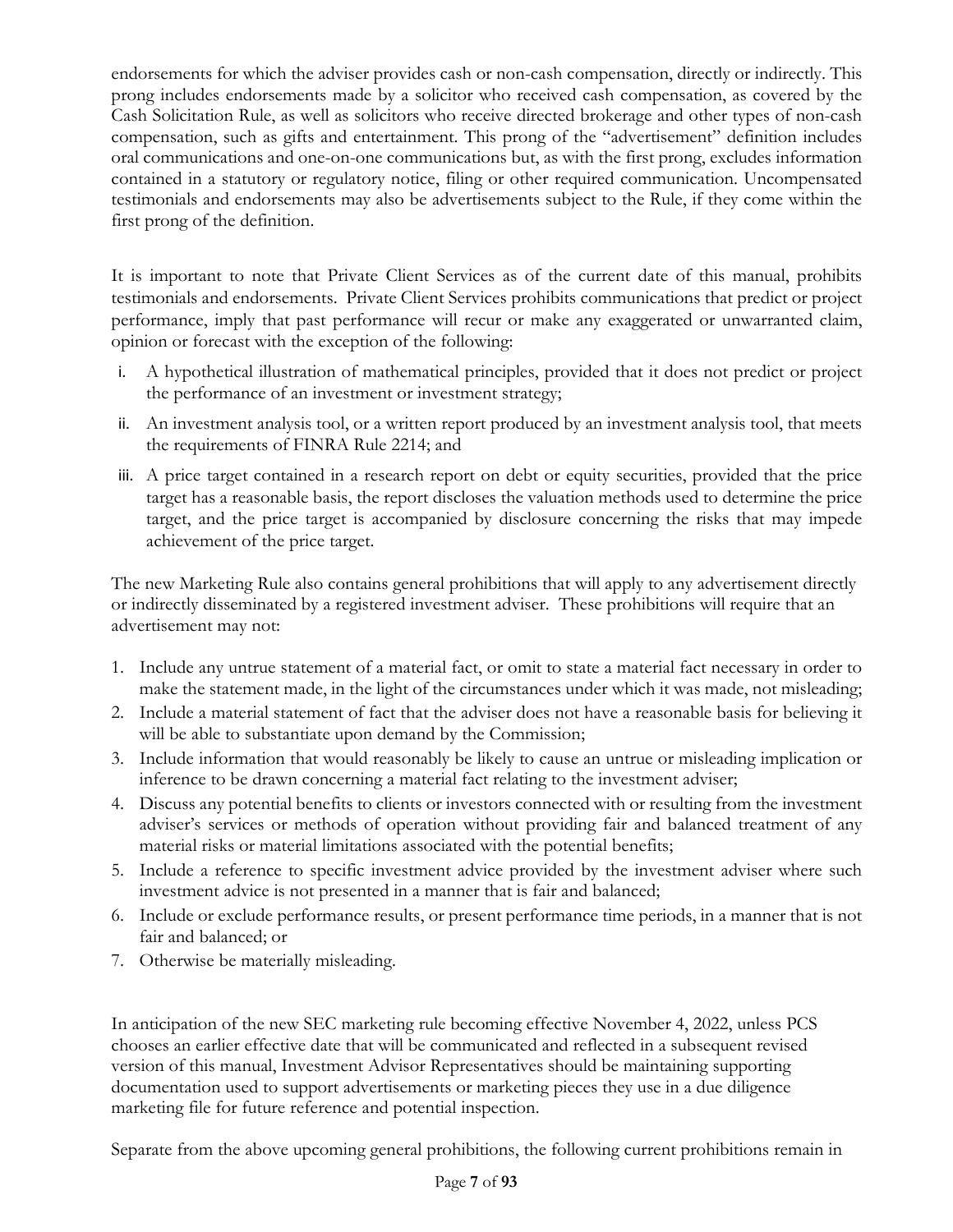place at the time of this current version of the manual. An advertisement may not:

- 1. Refer to any testimonials;
- 2. Refer to past profitable recommendations, unless certain conditions are satisfied;
- 3. Make certain representations with respect to the utility of any chart, graph or other device in connection with decisions to buy or sell securities without disclosing the limitations thereof;
- 4. Suggest that any report, analysis or other service is free of charge unless it is in fact free of charge and without any condition; or
- 5. Contain untrue statements of material fact, or statements that are otherwise false or misleading.

As Private Client Services determines any amendments it may make to its Advertising/Marketing policies in the future as a result of the new Marketing Rule's compliance effective date on November 4, 2022 or before, a revised manual will reflect those updates.

#### **Responsibility**

The Compliance Department has the responsibility for implementing and monitoring our policy, and for reviewing and approving any advertising and marketing to ensure any materials are consistent with our policy and regulatory requirements. There are designated person(s) responsible for maintaining, as part of the Private Client Services, LLC's books and records, copies of all advertising and marketing materials with a record of reviews and approvals in accordance with applicable recordkeeping requirements.

#### Procedure

Private Client Services, LLC has adopted procedures to implement the firm's policy and conducts reviews to monitor and ensure the firm's policy is observed, implemented properly and amended or updated, as appropriate, which include the following:

- all advertisements and promotional materials must be reviewed and approved prior to use by a designated Compliance Principal of the firm;
- evidencing the approval of advertising by the physical or electronic initialing or signing and dating of the compliance certificate or physical advertising and marketing materials or an e-mail confirming approval by the designated Compliance Principal are examples of documenting approval by PCS;
- each IAR and their Managing Principals are responsible for ensuring that only approved materials are used and that approved materials are not modified without the express written approval of the designated Compliance Principal;
- a designated Compliance Officer will conduct periodic reviews of materials containing advertising and/or performance reports to ensure that only approved materials are distributed;
- a designated Compliance Officer will periodically review other written communications prepared for existing clients or prospective clients including quarterly letters as examples;
- our firm's policies and procedures regarding the use of social media will be consistent with our policies governing advertising and marketing, i.e., prohibiting any communications that may be misleading, fraudulent, deceptive and/or manipulative, or could be construed as a testimonial of our firm or our related persons; and
- a designated Compliance Officer, or a designee employee and / or the IAR's themselves, may be designated as being responsible for maintaining copies of any advertising and marketing materials, including any reviews and approvals, for a total period of five years following the last time any material is disseminated.

#### Use of the Terms RIA

The SEC prohibits an adviser from representing or implying that it has been approved or endorsed by the SEC. You may not use the initials RIA after your name because the use of these initials implies an educational or professional designation and is, therefore misleading. Private Client Services as a firm is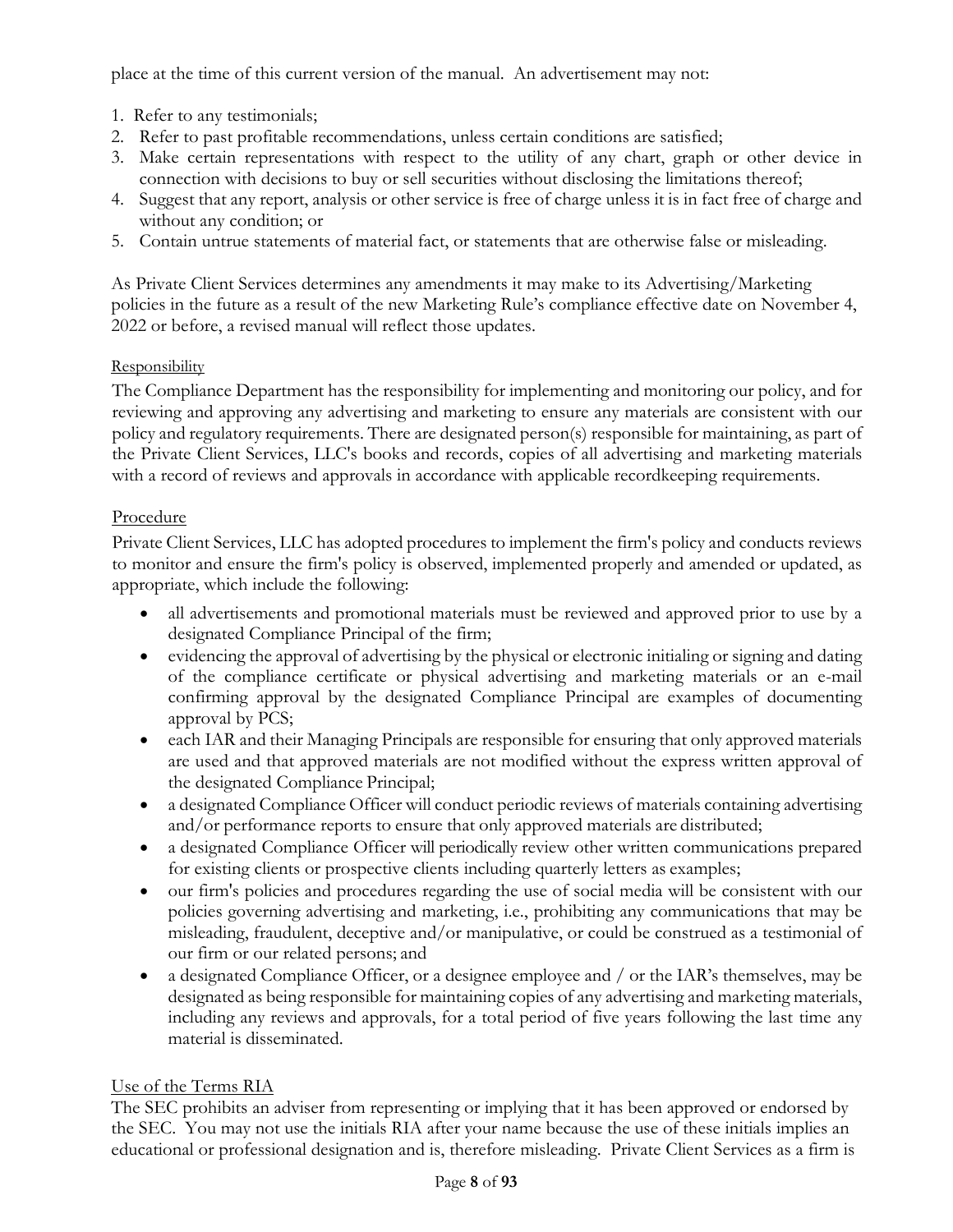the registered investment adviser. Its properly licensed advisory persons are investment adviser representatives.

# <span id="page-8-0"></span>Advisory Agreement

### **Policy**

Private Client Services, LLC's policy requires a written investment advisory agreement for each advisory client relationship which includes: a description of our services, discretionary/non- discretionary authority, advisory fees, important disclosures and other terms of our client relationship. Private Client Services, LLC's advisory agreements meet all appropriate regulatory requirements and contain a nonassignment clause and do not contain any "hedge clauses."

As part of Private Client Services, LLC's policy, the firm also obtains important relevant and current information concerning the client's identity, occupation, financial circumstances and investment objectives, among many other things, as part of our advisory and fiduciary responsibilities.

#### **Background**

Written advisory agreements form the legal and contractual basis for an advisory relationship with each client and as a matter of industry and business best practices provide protections for both the client and an investment adviser. An advisory agreement is the most appropriate place for an adviser to describe its advisory services, fees, and disclosures for any conflicts of interest, among other things. It is also a best business practice to provide a copy of the advisory agreement to the client. Should the advisory agreement be terminated by either the client or by PCS, a pro rata fee is charged to the client based on the number of days left in the billing period.

#### **Responsibility**

The Chief Compliance Officer or an assigned designee has the responsibility for the implementation and monitoring of the firm's advisory agreement policy, practices, disclosures and recordkeeping.

#### Procedure

Private Client Services, LLC has adopted procedures to implement the firm's policy and periodically reviews to monitor and ensure the firm's policy is observed, implemented properly and amended or updated, as appropriate, which may be summarized as follows:

- Private Client Services, LLC's advisory agreements and advisory fee schedules, and any changes, for the firm's services are to be approved by the ComplianceDepartment.
- The fee schedules the IARs may establish for work being conducted for the clients are periodically reviewed to be fair, current andcompetitive.
- A designated Compliance Officer periodically reviews the firm's disclosure brochure, marketing materials, advisory agreements and other material for accuracy and consistency of disclosures regarding advisory services and fees.
- Performance-based fee arrangements are not available for use.
- Any solicitation/referral arrangements and solicitor/referral fees must be in writing, reviewed and approved that the arrangement meets regulatory requirements by a designated: Compliance Officer and/ or Operations Professional qualified by regulatory exam being reasonable qualified to do so.
- You may only offer product and services that have been approved by PCS. No securities transactions may occur in a customer's account until the Advisory Agreement and all supporting documents required by PCS have been received and all supporting documents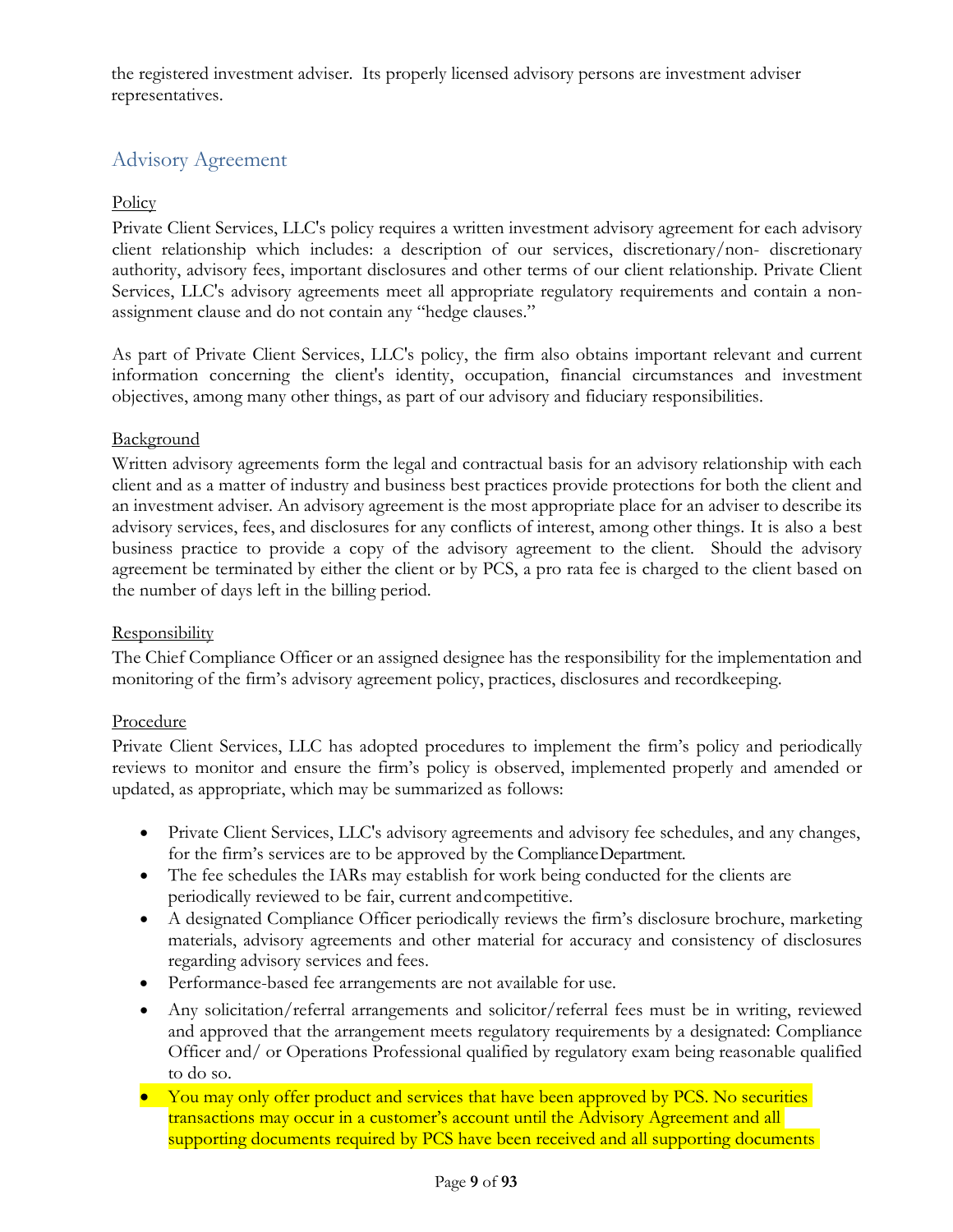# Agency Cross Transactions

### **Policy**

Private Client Services, LLC's policy and practice is to NOT engage in any agency cross transactions and our firm's policy is appropriately disclosed in Form ADV Part 1 and Part 2A responses.

#### **Background**

An agency cross transaction is defined as a transaction where a person acts as an investment adviser in relation to a transaction in which the investment adviser, or any person controlled by or under common control with the investment adviser, acts as broker for both the advisory client and for another person on the other side of the transaction (SEC Rule 206(3)-2(b)). Agency cross transactions typically may arise where an adviser is dually registered as a broker-dealer or has an affiliated broker- dealer.

Agency cross transactions are permitted for advisers only if certain conditions are met under Advisers Act rules including prior written consent, client disclosures regarding trade information and annual

disclosures, among other things. Responsibility

The Director of Advisory Operations has the overall responsibility for implementing and monitoring our policy of not engaging in any agency cross transactions.

#### Procedure

Private Client Services, LLC has adopted various procedures to implement the firm's policy and reviews to monitor and insure the firm's policy is observed, implemented properly and amended or updated as appropriate, which include the following:

- In the event of any change in the firm's policy, any such change must be approved by senior management,
- any agency cross transactions would only be allowed after appropriate authorizations, reviews, approvals, disclosures, reporting and meeting appropriate regulatory requirements and maintaining proper records.

# <span id="page-9-0"></span>**Annual Compliance Reviews**

#### **Policy**

Private Client Services, LLC's policy isto conduct an annual review ofthe firm's policies and procedures to determine that they are adequate, current and effective in view of the firm's businesses, practices, advisory services, and current regulatory requirements. Our policy includes amending or updating the firm's policies and procedures to reflect any changes in the firm's activities, personnel, or regulatory developments, among other things, either as part of the firm's annual review, or more frequently, as may be appropriate, and to maintain relevant records of such reviews.

#### Background

SEC adopted Rule 206(4)-7, *Compliance Programs of Investment Companies and Investment Advisers* (Compliance Program Rule) under the Advisers Act and Investment Company Act, (SEC Release Nos. IA-2204 and IC-26299, require SEC registered advisers and investment companies to adopt and implement written policies and procedures designed to detect and prevent violations of the federal securities laws. The rules require advisers annually review their policies and procedures for their adequacy and effectiveness and maintain records of the reviews. A Chief Compliance Officer must be designated by advisers to be responsible for administering the compliance policies, procedures andthe firm's annual reviews.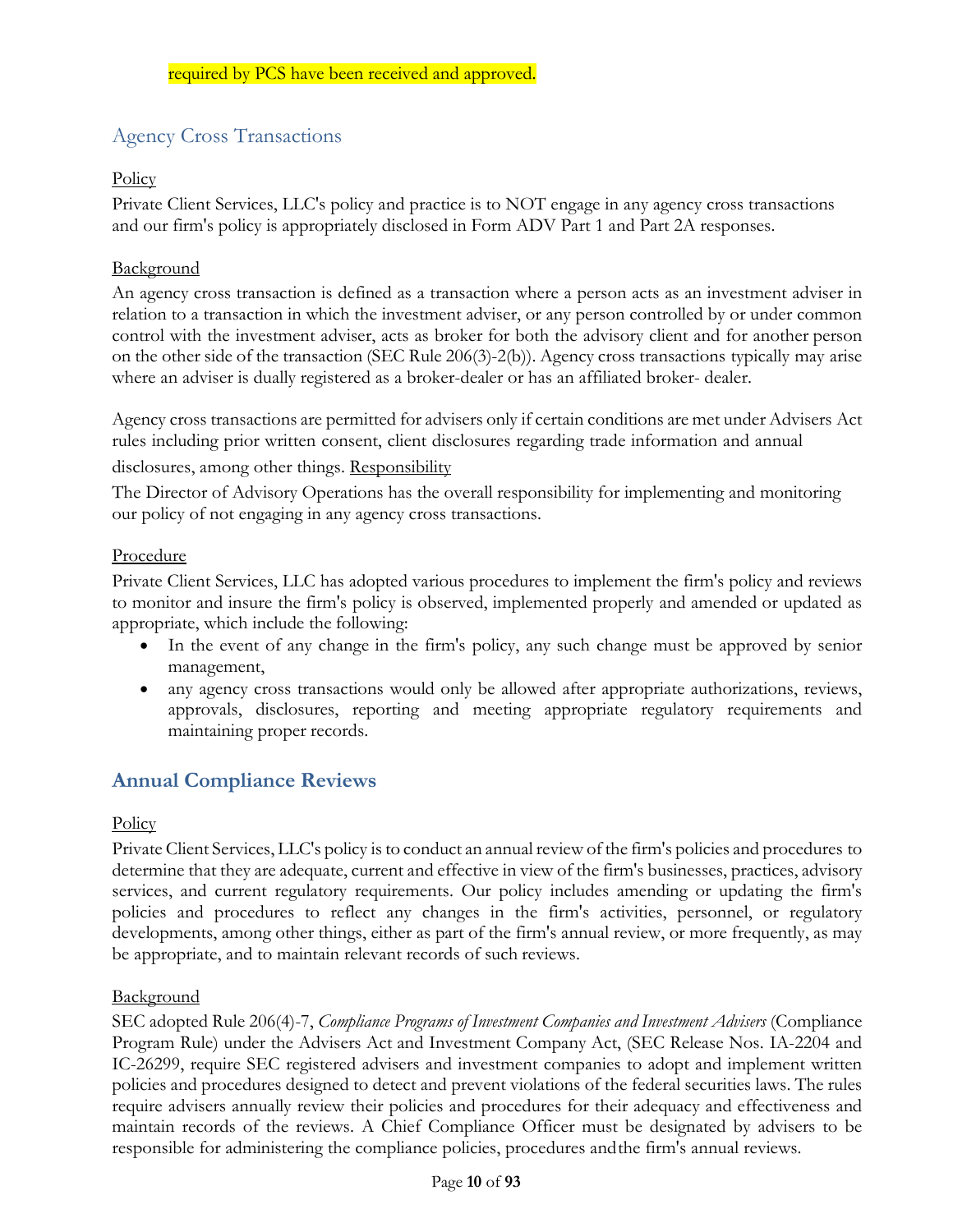The required reviews are to consider any changes in the adviser's or fund's activities, any compliance matters that have occurred in the past year and any new regulatory requirements or developments, among other things. Appropriate revisions of a firm's policies or procedures should be made to help ensure that the policies and procedures are adequate and effective. Advisers have to complete their review of their compliance policies and procedures annually.

## Responsibility

The Chief Compliance Officer is responsible to develop, maintain and implement the firm's compliance policies and procedures. The CCO has the responsibility to conduct an annual review to determine their adequacy and effectiveness in detecting and preventing violations of the firm's policies, procedures or federal securities laws. The CCO has the responsibility for maintaining relevant records regarding the policies and procedures and documenting the annual reviews.

# Procedure

Private Client Services, LLC has adopted procedures to implement the firm's policy and conducts reviews to monitor and ensure the firm's policy is observed, implemented properly and amended or updated, as appropriate, which include the following:

- On an annual basis, the Chief Compliance Officer, and such other persons as may be designated, will undertake a review of Private Client Services, LLC's written compliance policies and procedures.
- The review will include a review of each policy to determine the following:
	- adequacy;
	- effectiveness;
	- accuracy;
	- appropriateness for the firm's current activities
	- current regulatory requirements;
	- any prior policy issues, violations or sanctions; and
	- any changes or updates that may otherwise be required or appropriate.
- An annual review process should consider and assess the risk areas for the firm and review and update any risk assessments in view of any changes in advisory services, client base and/or regulatory developments.
- The CCO, or designee(s), may coordinate the review of each policy with an appropriate person, department manager, Managing Principal, qualified Operations Professional by regulatory exam evidencing reasonable qualification to do so, management person or officer to ensure the firm's policies and procedures are adequate and appropriate for the business activity covered, as an example, a review of trading policies and procedures with the person responsible for the firm's trading activities.
- Unless otherwise required by Senior Management written instruction specific to a particular approval, the CCO, or designee(s), will revise or update the firm's policies and/or procedures as necessary or appropriate.
- The firm's annual reviews will include a review of any prior violations or issues under any of the firm's policies or procedures with any revisions or amendments to the policy or procedures designed to address such violations or issues to help avoid similar violations or issues in the future.
- The CCO will maintain hardcopy or electronic records of the firm's policies and procedures as in effect at any since inception of the firm.
- The CCO, or designee(s), will also conduct more frequent reviews of the Private Client Services, LLC's policies or procedures, or any specific policy or procedure, in the event of any change in personnel, business activities, regulatory requirements or developments, or other circumstances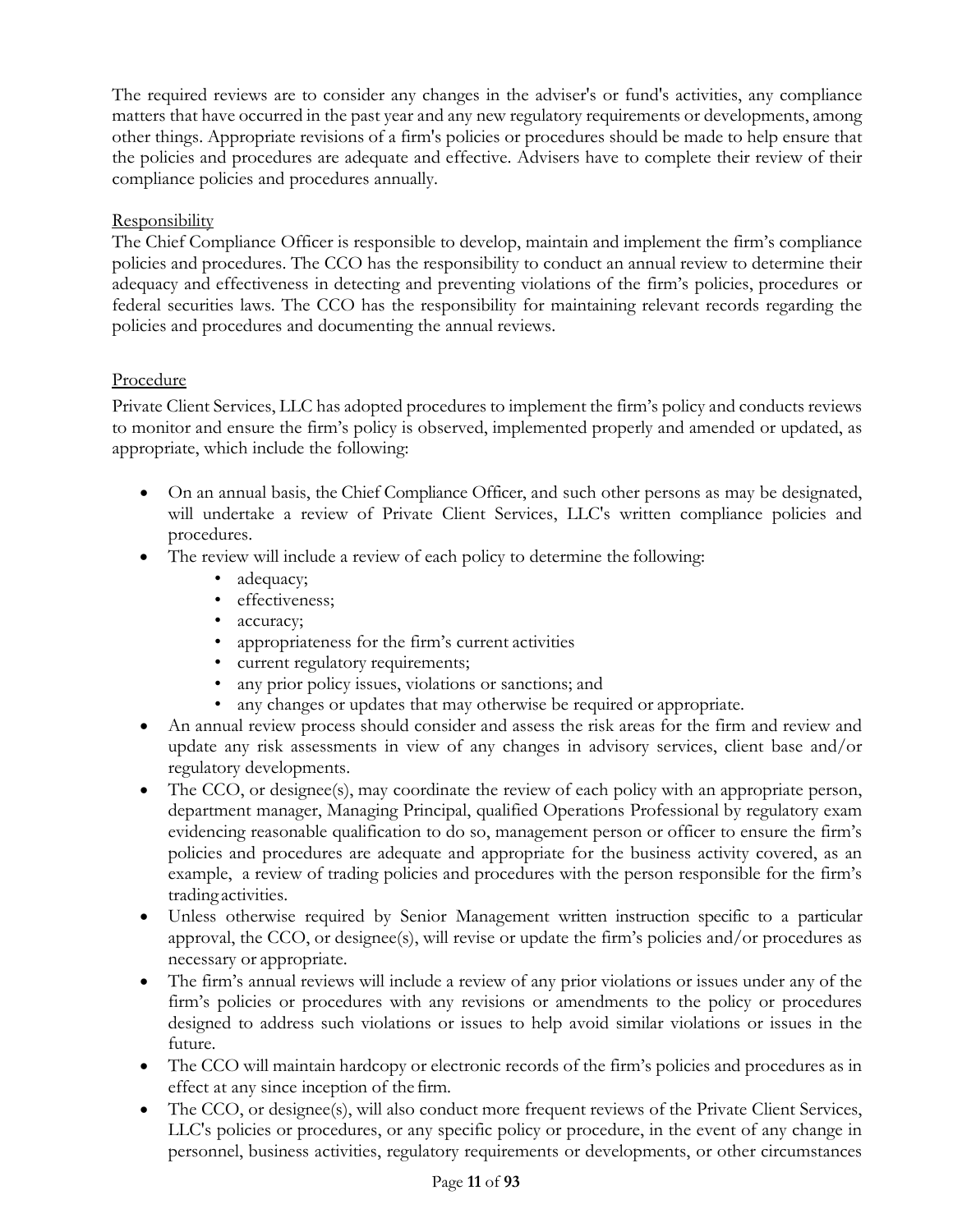requiring a revision or update.

- Relevant records of such additional reviews and changeswill also be maintained by the CCO.
- The CCO will provide a written summary in the form of a "Test" of the requirement to conduct an annual compliance exam and provide such test to the CEO annually.

# <span id="page-11-0"></span>Anti-Money Laundering

#### **Policy**

It is the policy of Private Client Services, LLC to seek to prevent money laundering and terrorist financing. Private Client Services, LLC has adopted and enforces policies, procedures and controls with the objective of detecting and deterring the occurrence of money laundering, terrorist financing and other illegal activities. Anti-money laundering (AML) compliance is a responsibility of every employee and IAR. Therefore, anyone detecting any suspicious activity is required to immediately report such activity to the AML Compliance Officer. The employee making such report should not discuss the suspicious activity or the report with the client in question.

#### Background

PCS has adopted such standards as those impose on broker dealers relative to Anti-money laundering rules for its' RIA.

#### Responsibility

Private Client Services, LLC has designated the Chief Compliance Officer as Private Client Services, LLC's AML Compliance Officer.

In this capacity, the AML Compliance Officer is responsible for coordinating and monitoring the firm's AML program as well as maintaining the firm's compliance with applicable AML rules and regulations. The AML Compliance Officer will review any reports of suspicious activity which have been observed and reported by employees.

#### Procedure

Private Client Services, LLC has adopted procedures to implement the firm's policy and conducts reviews to monitor and ensure the firm's policy is observed, implemented properly and amended or updated, as appropriate, which include the following:

#### *Client Identification Procedures*

As part of Private Client Services, LLC's AML program, the firm has established procedures to ensure that all clients' identities have been verified before an account is opened.

Before opening an account for an individual client, Private Client Services, LLC requires satisfactory documentary evidence of a client's name, address, date of birth, social security number or, if applicable, tax identification number. This information must be current at the time a customer enters into an advisory agreement with the firm. For a corporation or other legal entity, Private Client Services, LLC requires satisfactory evidence of the entity's name, address and the acting principal has been duly authorized to open the account. Private Client Services, LLC will retain records of all documentation that has been relied upon for client identification for a period of five years.

#### *Prohibited Clients*

Private Client Services, LLC will not knowingly open accounts or accept funds or securities from, or on behalf of, any person or entity whose name appears on the List of Specially Designated Nationals and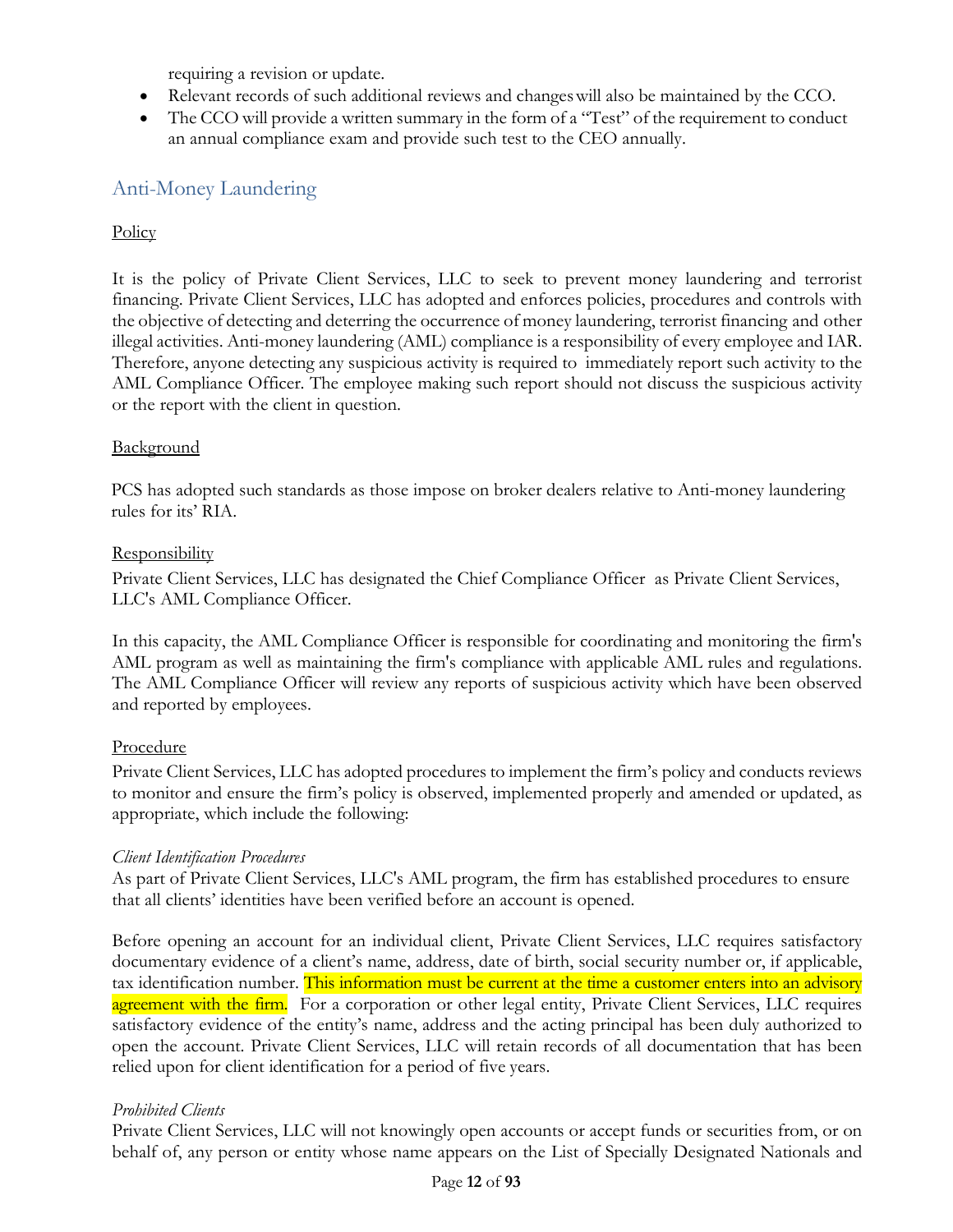Blocked Persons maintained by the U.S. Office of Foreign Assets Control, from any Foreign Shell Bank or from any other prohibited persons or entities as may be mandated by applicable law or regulation. PCS will also not knowingly accept high-risk clients (with respect to money laundering or terrorist financing) without conducting enhanced, well-documented due diligence regarding such prospective client.

#### *Annual Training and Review*

The AML Compliance Officer, or a qualified designee, will coordinate periodic employee training programs for appropriate personnel regarding AML issues. Such training programs will review applicable laws, regulations and recent trends in money laundering and their relation to Private Client Services, LLC's business. Participation in this training shall be viewed as mandatory for appropriate personnel, and participation and completion records will be retained for a five-year period.

The AML efforts of PCS will be reviewed annually by the AML Officer, the Chief Compliance Officer or an independent auditor. The review of the AML efforts will be conducted as part of the firm's annual compliance program review of the policies and procedures. The AML review will also evaluate Private Client Services, LLC's AML program for compliance with current AML laws and regulations.

Private Client Services, LLC RIA is obligated to comply with the US PATRIOT Act with regards to CIP obligations. As set forth in the agreement between the Broker Dealer and RIA,

- 1. The RIA will update AML Policies and Procedures as necessary to implement changes in applicable laws and guidance;
- 2. The RIA will perform the specified requirements of the CIP in a manner consistent with Section 326 of the PATRIOT Act, including comparing client information against the OFAC and FinCEN listings;
- 3. The RIA will promptly disclose to the broker-dealer Compliance Department potentially suspicious or unusual activity detected as part of the CIP being performed in order to enable the Compliance Department to file a Suspicious Activity Report ("SAR"), as appropriate based on the broker-dealer 's judgment;
- 4. The RIA will coordinate with the Compliance Department to provide books and records in connection with performance of the CIP obligations to the SEC, a self-regulatory organization ("SRO") that maintains jurisdiction over the broker, or to an authorized law enforcement agency.

## <span id="page-12-0"></span>Best Execution

#### **Policy**

Private Client Services, LLC has a fiduciary duty to seek best execution for client transactions.

Private Client Services, LLC, as a matter of policy and practice, seeks to obtain best execution for client transactions, *i.e.,* seeking to obtain not necessarily the lowest commission but the best overall qualitative execution in the particular circumstances.

#### **Background**

Best execution has been defined by the SEC as the "execution of securities transactions for clients in such a manner that the clients' total cost or proceeds in each transaction is the most favorable under the circumstances." The best execution responsibility applies to the circumstances of each particular transaction and an adviser must consider the full range and quality of a broker-dealer's services, including execution capability, commission rates, and the value of any research, financial responsibility, and responsiveness, among other things.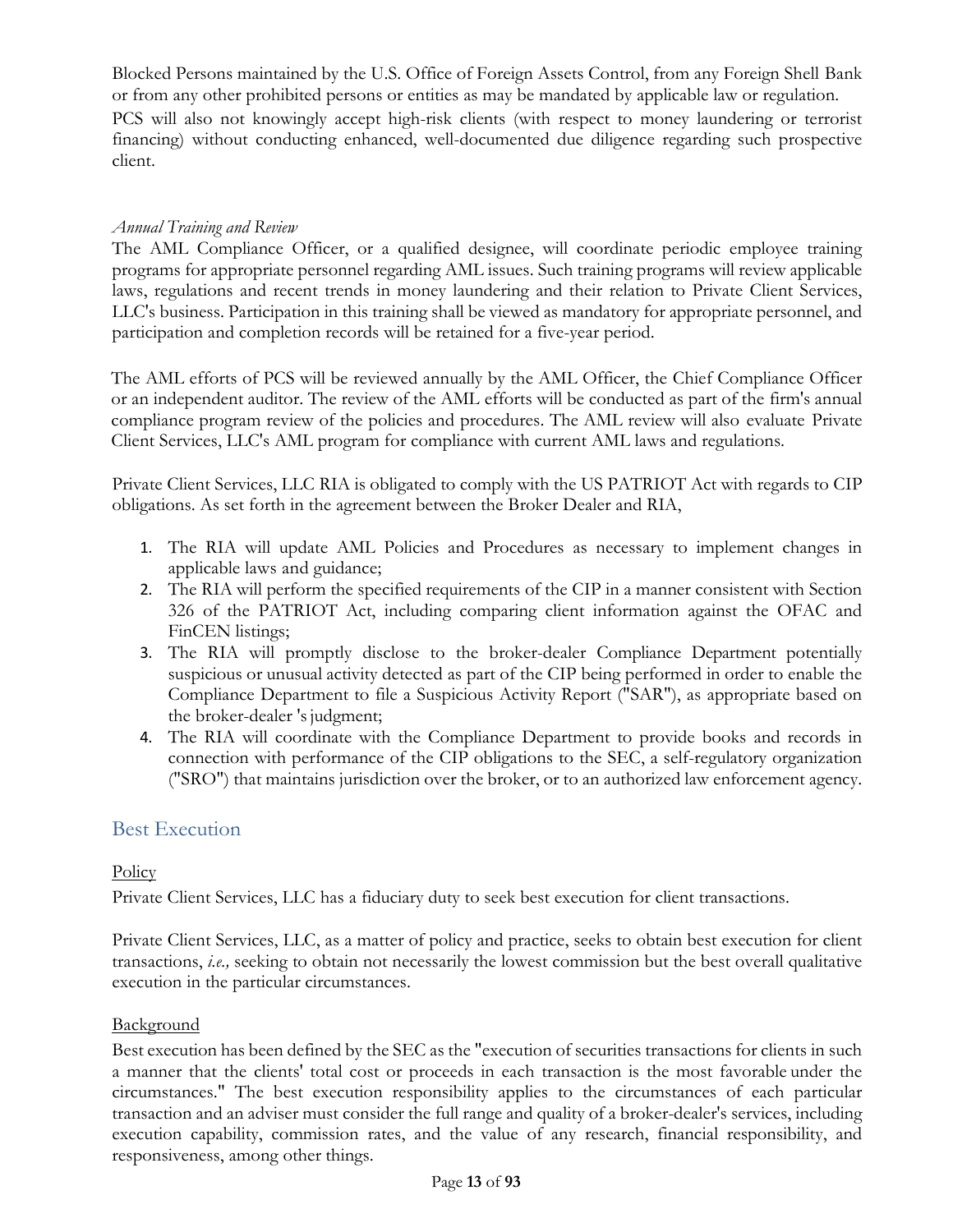# **Responsibility**

The Director of Advisory Operations has the primary responsibility for the implementation and monitoring of our best execution policy, practices, disclosures and recordkeeping.

# Procedure

Private Client Services, LLC has adopted procedures to implement the firm's policy and conducts reviews to monitor and ensure the firm's policy is observed, implemented properly and amended or updated, as appropriate, which include the following:

- as part of Private Client Services, LLC's brokerage and best execution practices, Private Client Services, LLC has adopted and implemented written best execution practices and designated the Chief Administrative Officer to confirm from our custodians' certifications annually
- the Director of Advisory Operations or designated employee has responsibility for monitoring our firm's trading practices, gathering relevant information, quarterly reviewing and evaluating the services provided by broker-dealers, the quality of executions, research, commission rates, and overall brokerage relationships, among other things;
- Private Client Services, LLC may also maintain and update quarterly "Approved Broker- Dealer List" based upon the firm's reviews;
- Private Client Services, LLC also conducts annual reviews of the firm's brokerage and best execution policies and documents these reviews, and discloses a summary of brokerage and best execution practices in response to Item 12 in Part 2A of FormADV: *Firm Brochure;* and
- a BestExecution file is maintained forthe information obtained and used in Private Client Services, LLC's periodic best execution reviews and analysis and to document the firm's best execution practices.
- If the firm is a 'Large Trader' pursuant to SEC Rule 13h-1 (the Large Trader Rule), the firm's Best Execution/Trading practices should include the following:
- providing the firm's LTID (large trader identification number) to all registered broker- dealers effecting transactions on behalf of the firm.

# <span id="page-13-0"></span>Books and Records

# **Policy**

Private Client Services, LLC is required, and as a matter of policy, maintains various books and records on a current and accurate basis which are subject to periodic regulatory examination. Our firm's policy is to maintain firm and client files and records in an appropriate, current, accurate and well-organized manner in various areas of the firm depending on the nature of the records.

Private Client Services, LLC's policy is to maintain required firm and client records and files for six years, the first two in an easily accessible location either on site at Private Client Services, LLC or in a readily accessible local off-site facility. Certain records for the firm's performance, advertising and corporate existence are kept for longer periods.

# **Background**

Registered investment advisers, as regulated entities, are required to maintain specified books and records. There are generally two groups of books and records to be maintained. The first group is financialrecords for an adviser as an on-going business such as financial journals, balance sheets, bills, etc. The second general group of records is client related files as a fiduciary to the firm's advisory clients and these include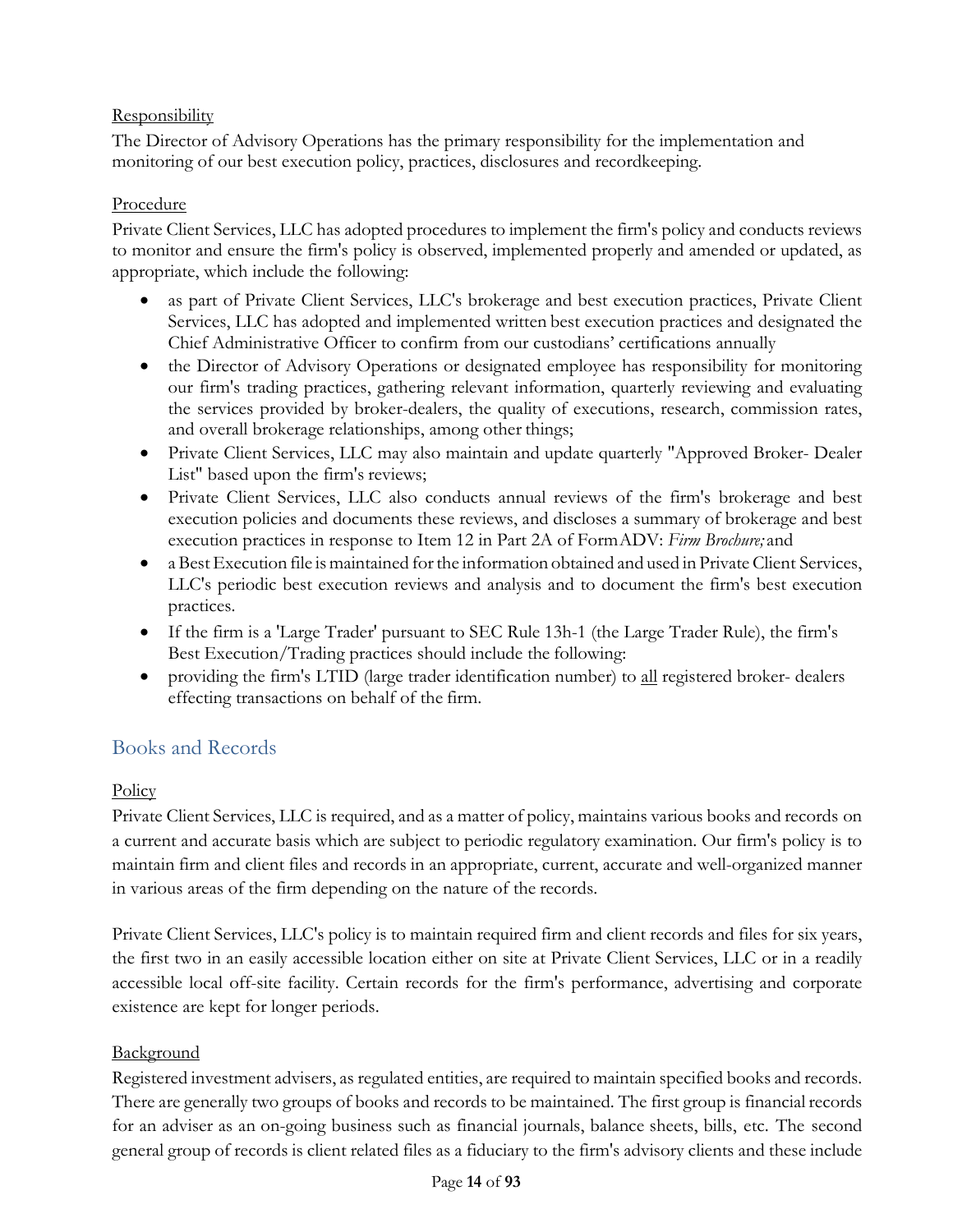agreements, statements, correspondence and advertising, and trade records, among many others.

# **Responsibility**

PCS's Chief Administrative Officer – (CAO) has the overall responsibility for implementation and monitoring of our books and records policy, practices, disclosures and recordkeeping for the firm.

# Procedure

Private Client Services, LLC has adopted procedures to implement the firm's policy and conducts reviews to monitor and ensure the firm's policy is observed, implemented properly and amended or updated, as appropriate, which include the following:

Private Client Services, LLC's filing systems for the books, records and files, whether stored in files or electronic media, are designed to meet the firm's policy, business needs and regulatory requirements as follows:

- arranging for easy location, access and retrieval;
- having available the means to provide legible, true and complete copies;
- for records stored on electronic media, back-up files are made and such records stored separately;
- reasonably safeguarding all files, including electronic media, from loss, alteration or destruction (see back-up procedures in Disaster Recovery Policy);
- limiting access to authorized persons of Private Client Services, LLC's records (see additional Cybersecurity and Privacy procedures related to passwords and safeguarding practices);
- ensuring that any non-electronic original records that are electronically reproduced and stored are accurate reproductions;
- maintaining client and firm records for five years from the end of the fiscal year during which the last entry was made with longer retention periods for advertising,performance, Code of Ethics and firm corporate/organization documents; and
- Annual reviews will be conducted by the designated officer, individual(s) or department managers to monitor Private Client Services, LLC's recordkeeping systems, controls, and firm and client files.

Specific Books And Records to be maintained by the firm as applicable include but notwithstanding:

Accounting and Financial Records Cash Receipts and Disbursement Journal – Rule  $2042(a)(1)$ General Ledger – Rule 204-2(a)(2) Order Tickets/Memoranda - Rule 204-2(a)(3) Bank Statements and Cash Reconciliation - Rule 204-2(a) (4) Bills and Statements - Rule 204-2(a)(5) Trial Balance and Related Financial Records - Rule 204-2(a)(6) Written and Other Communications Records - Rule 204-2(a)(7) Delivery of Proxies, Prospectuses, and Processing of Class-Action Lawsuit Requests Discretionary Client Record - Rule  $204-2(a)(8)$  and Discretionary Powers Record Rule  $204-2(a)(9)$ Written Agreement Record - Rule 204-2( a)(l 0) Advertising Records - Rule 204-2(a)(ll) Securities Transaction Reports - Rule 204-2(a)(l 2) Form ADV/Brochure Disclosure Document - Rule 204-2(a)(l4) Documents Supporting Performance Results - Rule 204-2(a)(16) Securities Record by Client - Rule 204-2(c)(l)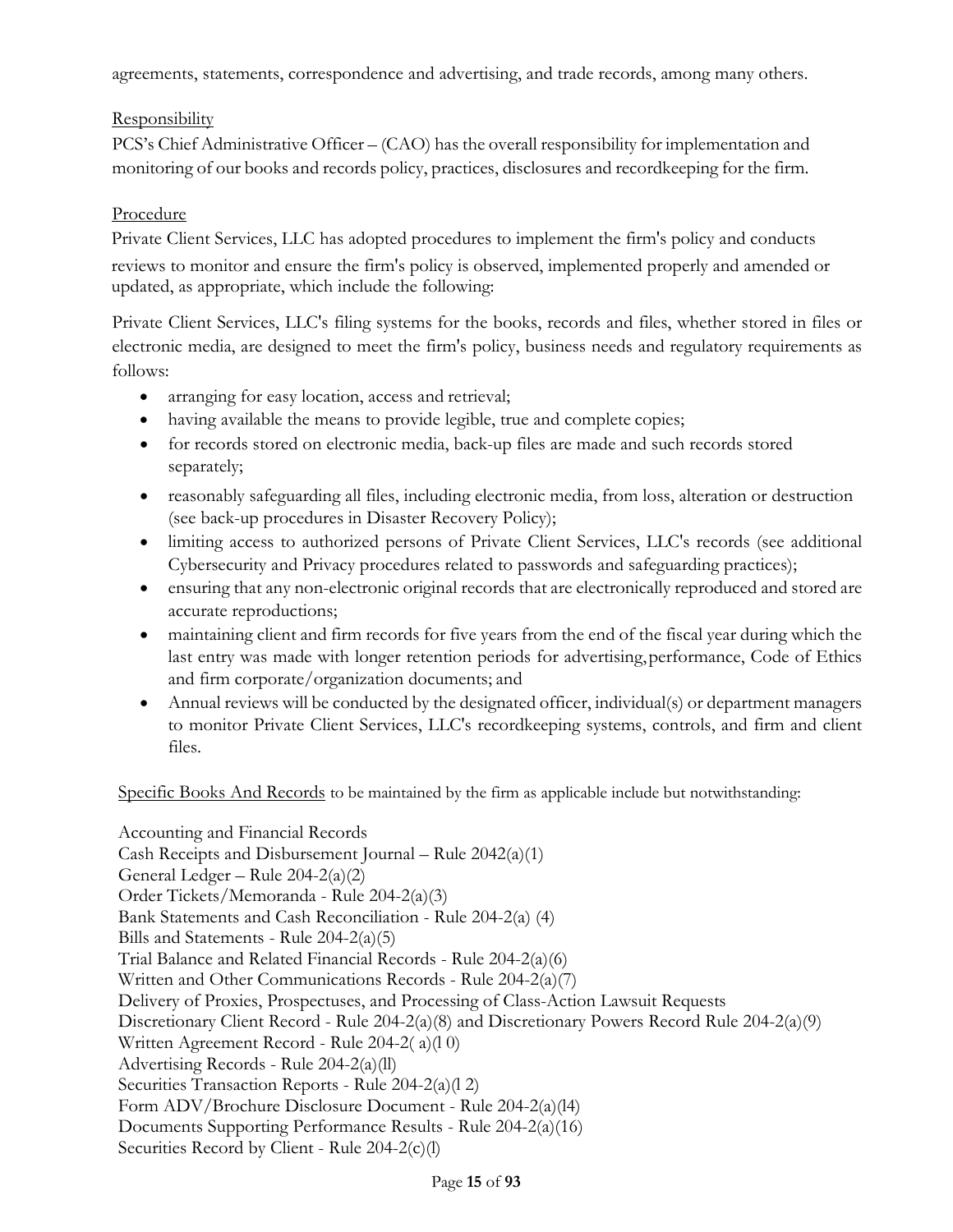For more of a description of the above records that PCS maintains pursuant to Rule 204-2 of the Advisors Act please see below:

As a registered investment adviser, PCS is required to maintain various books and records. Rule 204-2 of the Advisers Act specifically requires that advisers retain the following records:

- 1. A journal or journals, including cash receipts and disbursements, records, and any other records of original entry forming the basis of entries in any ledger.
- 2. General and auxiliary ledgers (or other comparable records) reflecting asset, liability, reserve, capital, income, and expense accounts.
- 3. A memorandum of each order given by the investment adviser for the purchase or sale of any security, of any instruction received by the investment adviser concerning the purchase, sale, receipt, or delivery of a particular security, and of any modification or cancellation of any such order or instruction. Such memoranda shall show the terms andconditions of the order, instruction, modification, or cancellation; shall identify the personconnected with the investment adviser who recommended the transaction to the customer and the person who placed such order; and shall show the account for which entered, the date of entry, and the bank, broker, or dealer by or through whom executed where appropriate. Orders entered pursuant to the exercise of discretionary power shall be so designated. Please note that when an order is placed electronically the firm captures this data and will not process your order without it.
- 4. All check books, bank statements, cancelled checks and cash reconciliations of the investment adviser.
- 5. All bills or statements (or copies thereof), paid or unpaid, relating to the business of the investment adviser as such.
- 6. All trial balances, financial statements, and internal audit working papers relating to the business of such investment adviser.
- 7. Originals of all written communications (this includes incoming and outgoing email messages) received and copies of all written communications sent by such investment adviser relating to (i) any recommendation made or proposed to be made and any advice given or proposed to be given, (ii) any receipt, disbursement or delivery of funds or securities, (iii) the placing or execution of any order to purchase or sell any security; (iv) the performance or rate of return of any or all managed accounts or securities recommendations: *Provided, however,* (a) That the investment adviser shall not be required to keep any unsolicited market letters and other similar communications of general public distribution not prepared by or for the investment adviser, and (b) that if the investment adviser sends any notice, circular or other advertisement offering any report, analysis, publication or other investment advisory service to more than 10 persons, the investment adviser shall not be required to keep arecord of the names and addresses of the persons to whom it was sent; except that if such notice, circular or advertisement is distributed to persons named on any list, the investment adviser shall retain with the copy of such notice, circular or advertisement a memorandum describing the list and the source thereof.
- 8. A list or other record of all accounts in which the investment adviser is vested with any discretionary power with respect to the funds, securities, or transactions of any customer.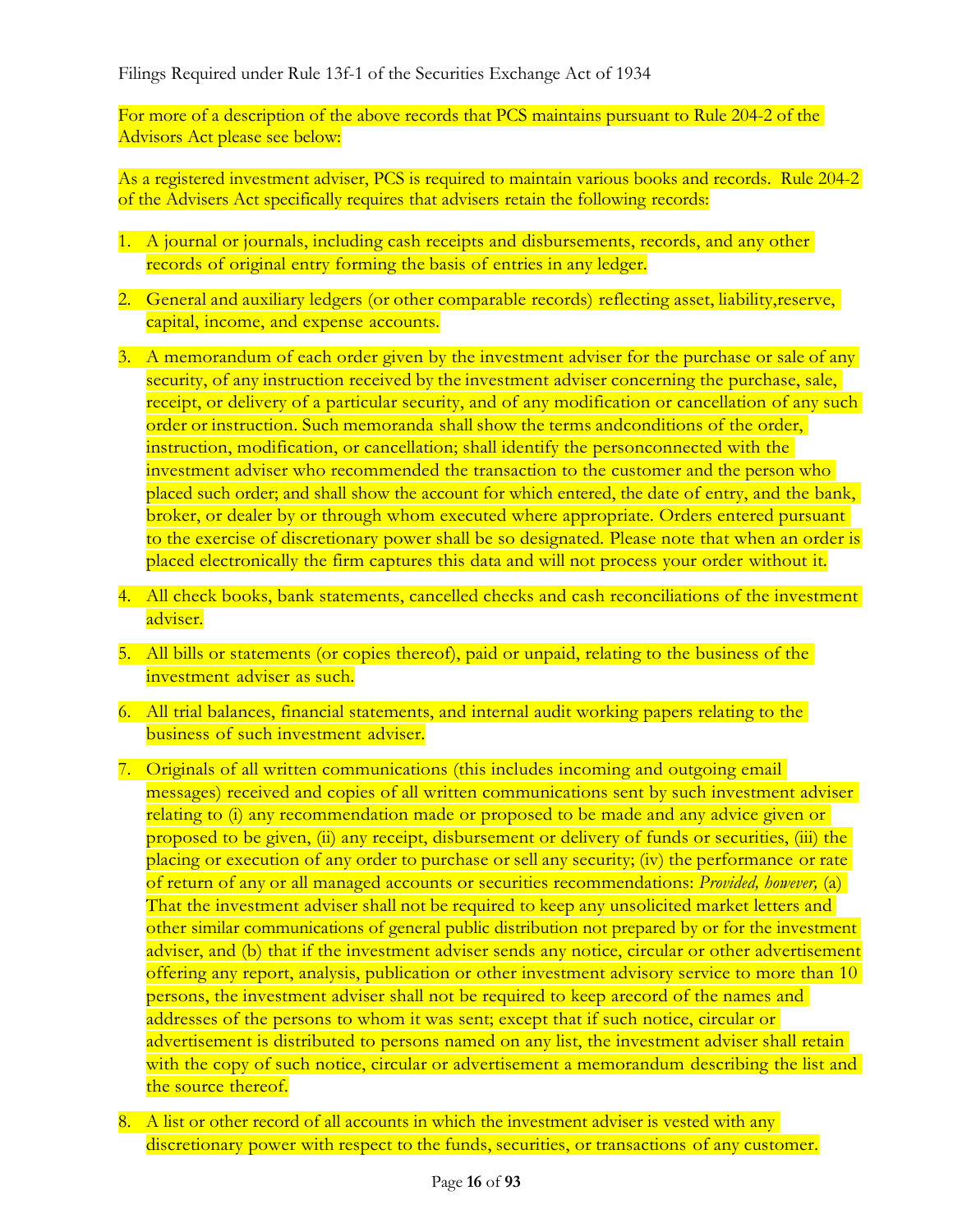- 9. All powers of attorney and other evidence of the granting of any discretionary authority by any customer to the investment adviser, or copies thereof.
- 10. All written agreements (or copies thereof) entered by the investment adviser with any customer or otherwise relating to the business of such investment adviser as such.
- 11. A copy of each notice, circular, advertisement, newspaper article, investment letter, bulletin or other communication that the investment adviser circulates or distributes, directly or indirectly, to 10 or more persons (other than persons connected with such investment adviser), and if such notice, circular, advertisement, newspaper article, investment letter, bulletin or other communication recommends the purchase or sale of a specific security and does not state the reasons for such recommendation, a memorandum of the investment adviser indicating the reasons therefor.
- 12. A copy of the investment adviser's code of ethics adopted and implemented pursuant to §275.204A-1 that is in effect, or at any time within the past five years was in effect; (ii) A record of any violation of the code of ethics, and of any action taken as a result of the violation; and (iii) A record of all written acknowledgments as required by  $(275.204A - 1(a)(S))$  for each person who is currently, or within the past five years was, a supervised person of the investment adviser.
- 13. A record of each report made by an access person as required by  $275.204A 1(b)$ , including any information provided under paragraph  $(b)(3)(iii)$  of that section in lieu of such reports; (ii) A record of the names of persons who are currently, or within the past five years were, access persons of the investment adviser; and (iii) A record of any decision, and the reasons supporting the decision, to approve the acquisition of securities by access persons under §275.204A-1 (c), for at least five years after the end of the fiscal year in which the approval is granted.
- 14. A copy of each written statement and each amendment or revision thereof, given or sent to any customer or prospective customer of such investment adviser in accordance with the provisions of Rule 204-3 under the Act, and a record of the dates that each written statement, and each amendment or revision thereof, was given, or offered to be given, to any customer or prospective customer who subsequently becomes a customer.
- 15. Documentation describing the method to compute managed assets for purposes of Item 4E of Part 2A of the Form ADV, if the method differs from the method used to compute assets under management in Item SF of Part IA of Form **ADV. A** memorandum describing any legal or disciplinary event listed in Item 9 of Part 2A or Item 3 of Part 2B and presumed to be material, if the event involved the investment adviser or any of its supervised persons and is not disclosed in the brochure or brochure supplement. The memorandum must explain the investment adviser's determination that the presumption of materiality is overcome and must discuss the factors described in Item 9 of Part 2A or Item 3 of Part 2B.
- 16. All written acknowledgments of receipt obtained from customers pursuant to §275.206(4)-  $3(a)(2)(iii)(B)$  and copies of the disclosure documents delivered to customers by solicitors pursuant to  $\sqrt{275.206(4)}$ - 3.
- 17. All accounts, books , internal working papers, and any other records or documents that are necessary to form the basis for or demonstrate the calculation of the performance or rate of return of any or all managed accounts or securities recommendations in any notice, circular, advertisement, newspaper article, investment letter, bulletin or other communication that the investment adviser circulates or distributes, directly or indirectly, to any person (other than persons connected with such investment adviser); *provided, however,* that, with respect to the performance of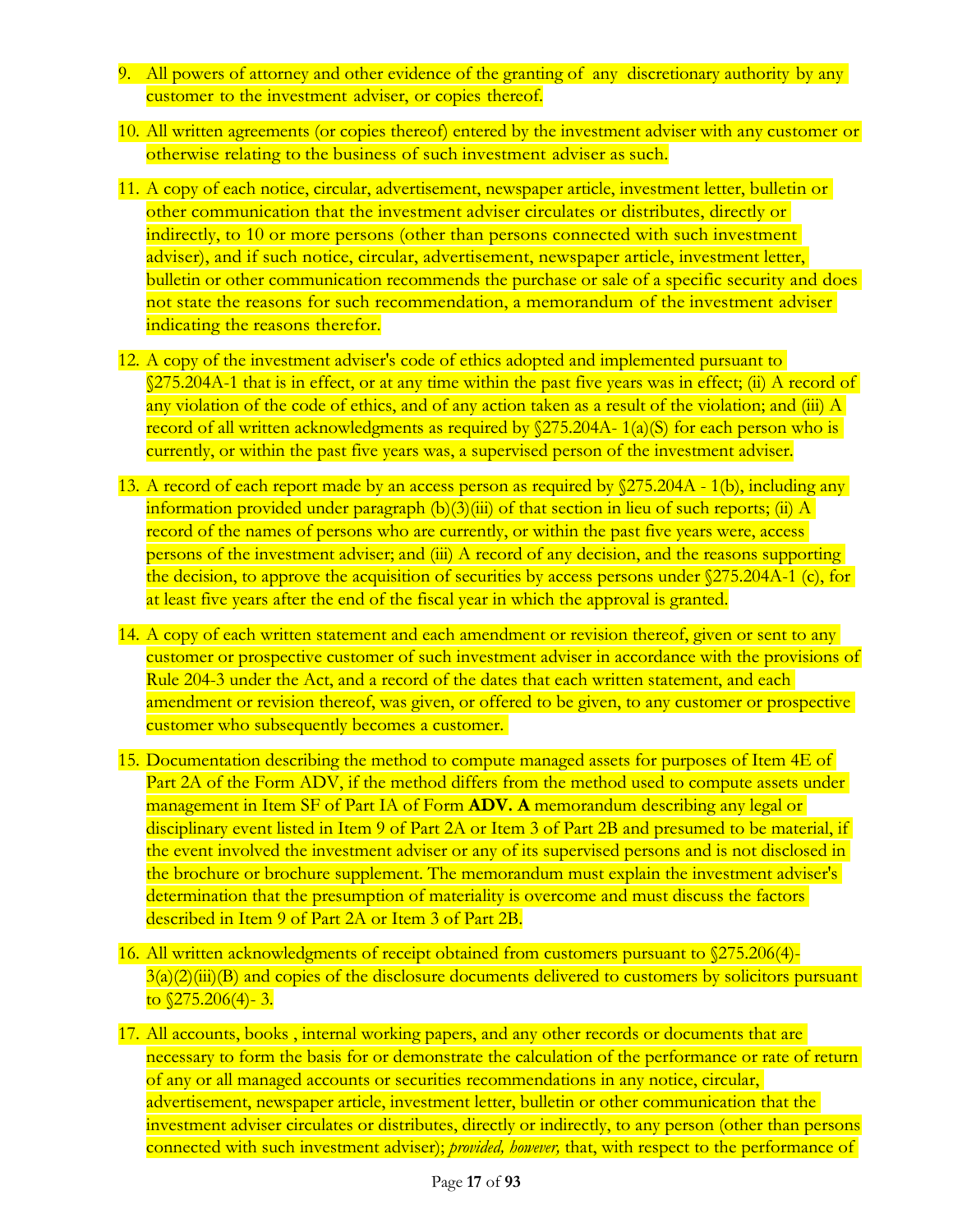managed accounts, the retention of all account statements, if they reflect all debits, credits, and other transactions in a customer's account for the period of the statement, and all worksheets necessary to demonstrate the calculation of the performance or rate of return of all managed accounts shall be deemed to satisfy the requirements of this paragraph.

- 18. A copy of the investment adviser's policies and procedures formulated pursuant to  $275.206(4)$ -(a) of this chapter that are in effect , or at any time within the past five years were in effect, and (ii) Any records documenting the investment adviser's annual review of those policies and procedures conducted pursuant to §275.206(4)-7(b) of this chapter; and (iii) A copy of any internal control report obtained or received pursuant to  $(275.206(4) - 2(a)(6)(ii))$ .
- 19. Books and records that pertain to §275.206(4)-5 containing a list or other record of:
	- A. The names, titles and business and residence addresses of all covered associates of the investment adviser;
	- B. All government entities to which the investment adviser provides or has provided investment advisory services, or which are or were investors in any covered investment pool to which the investment adviser provides or has provided investment advisory services, as applicable, in the past five years, but not prior to September 13, 2010;
	- C. All direct or indirect contributions made by the investment adviser or any of its covered associates to an official of a government entity, or direct or indirect payments to a political party of a State or political subdivision thereof, or to a political action committee; and
	- D. The name and business address of each regulated person to whom the investment adviser provides or agrees to provide, directly or indirectly, payment to solicit a government entity for investment advisory services on its behalf, in accordance with  $\sqrt{275.206(4)}$ -5(a)(2).

Records relating to the contributions and payments referred to in paragraph  $(a)(19)(i)(C)$  of this section must be listed in chronological order and indicate:

- A. The name and title of each contributor;
- B. The name and title (including any city/county/State or other political subdivision) of each recipient of a contribution or payment;
- C. The amount and date of each contribution or payment; and
- D. Whether any such contribution was the subject of the exception for certain returned contributions pursuant to §275.206(4)-5(b)(2).

An investment adviser is only required to make and keep current the records referred to in paragraphs  $(a)(18)(i)(A)$  and  $(C)$  of this section if it provides investment advisory services to a government entity or a government entity is an investor in any covered investment pool to which the investment adviser provides investment advisory services.

For purposes of this section, the terms "contribution," "covered associate," "covered investment pool," "government entity," "official," "payment," "regulated person," and "solicit" have the same meanings as set forth in  $\sqrt{275.206(4)}$ -5.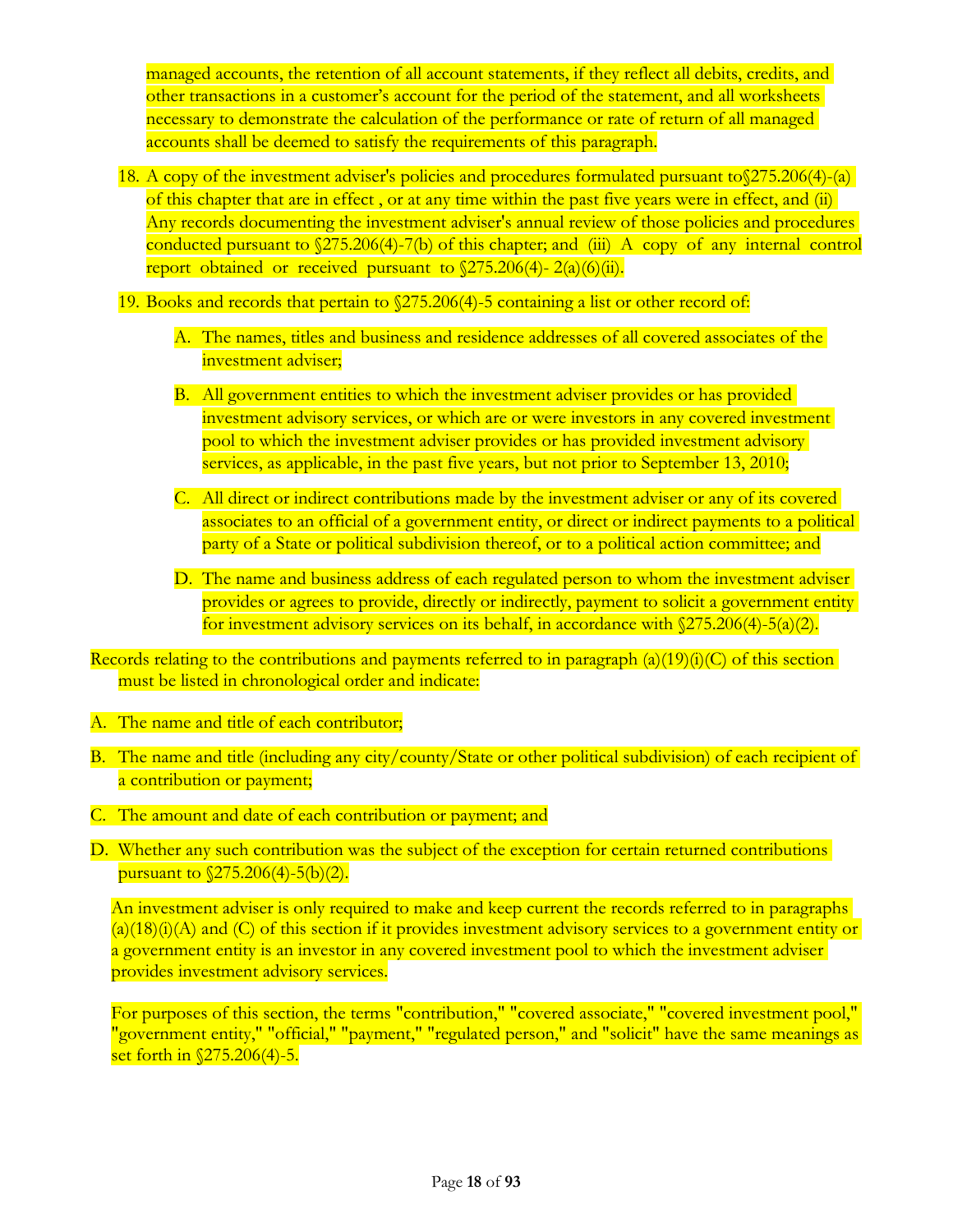PCS requires Investment Advisor Representatives (IARs) to maintain the following ongoing files individually or centrally as a branch with multiple IARs:

Advertising/Marketing File Seminar File Rep/Personnel File Correspondence File (Incoming/Outgoing physical correspondence) Gift Logs (given and/or received) Client Files Complaint File Due Diligence File Compliance File

For a description of each one please reference the Branch Office Inspection Overview and the Branch Central File Breakdown on the Advisor Resource Center under the Compliance tab or speak with your Managing Principal.

# <span id="page-18-0"></span>Cloud Computing

## **Policy**

Private Client Services, LLC's Cybersecurity policy recognizes the critical importance of safeguarding clients' personal information as well as the confidential and proprietary information of the firm and our employees with regards to cloud computing. This policy provides guidance to employees (also referred to as "Users") regarding the appropriate use of our information technology resources and cloud-based data (including non-public private information, confidential, or sensitive data).

## **Background**

The availability of high-capacity networks, low-cost computers, and storage devices as well as the widespread adoption of hardware virtualization has led to growth in cloud computing. Cloud computing services, such as those that offer software as a service (e.g. cloud-based email, online calendars, online word processors, etc.) or provide cloud-based storage of documents and other data, aim to cut costs, and helps the users focus on their core business instead of being impeded by IT obstacles. Due to the popularity of cloud computing, it has become an increasing compliance and risk management challenge.

## **Responsibility**

The PCS Technology Coordinator has responsibility over cloud computing policies and procedures which are identified in the PCS Information Security Policies and Procedures. The technology coordinator is responsible for reviewing, maintaining, and enforcing these policies and procedures to ensure meeting Private Client Services, LLC's overall cloud computing goals and objectives.

#### Procedure

Users of the firm are permitted to access and use, for business-related purposes, cloud-based applications. This must be done through an enterprise account of the firm, rather than by setting up a personal account. The firm's procedures, which apply to both Users who are on-premises or working remotely, include the following: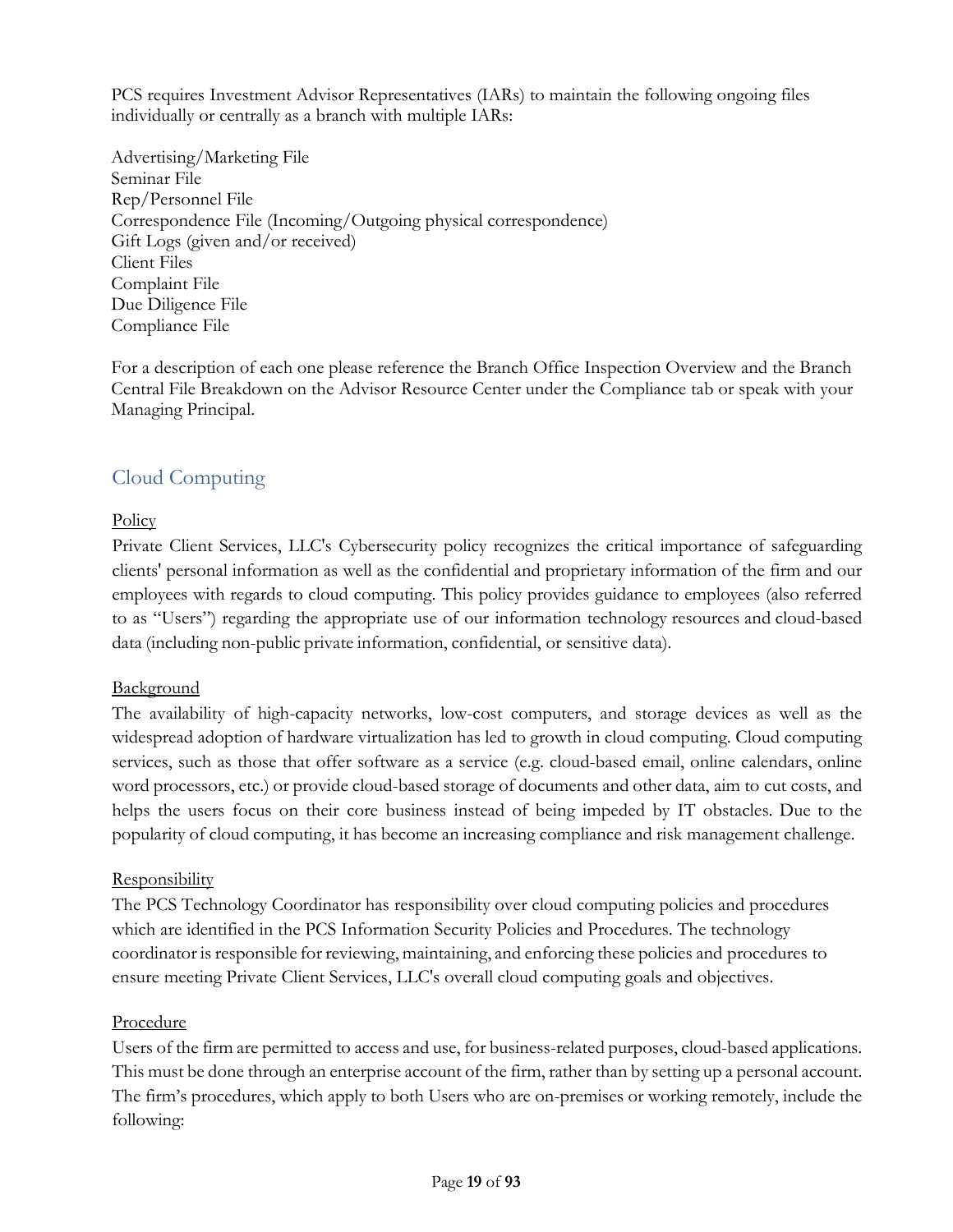- Private Client Services, LLC has downloaded and keeps on file, a Non-Disclosure Agreement (NDA) and/or Privacy Policy for each provider;
- Due diligence has been conducted on the cloud service provider prior to signing an agreement or contract, and as part of the due diligence, the firm has evaluated whether the cloud service provider has safeguards against breaches and a documented process in the event ofbreaches;
- Private Client Services, LLC has created an automated method to transfer any data stored in the cloud;
- Private Client Services, LLC archives all records for a minimum of five years;
- Users may not use non-approved cloud-based applications to create, receive, transmit, or maintain confidential or sensitive information;
- Users must keep log-in credentials secure and protected against unauthorized access;
- Users may not conduct business through personal cloud-based e-mail accounts or other cloudbased application;
- Private Client Services, LLC is familiar with the restoration procedures in the event of a beach or loss of data stored through the cloud service;
- Any data containing sensitive or personally identifiable information is encrypted;
- Private Client Services, LLC has adopted procedures in the event that the cloud service provider is purchased, closed, or otherwise unable to be accessed; and
- Upon termination of any access person's employment status, log-in credentials will be disabled to protect unauthorized access to firmdata.

# <span id="page-19-0"></span>Code of Ethics

# **Policy**

Private Client Services, LLC, as a matter of policy and practice, and consistent with industry best practices has adopted a written Code of Ethics covering all supervised persons. Our firm's Code of Ethics requires high standards of business conduct, compliance with federal securities laws, reporting and recordkeeping of personalsecurities transactions and holdings, reviews and sanctions. The firm's current Code of Ethics, and as amended, while maintained as a separate document, is incorporated by reference and made a part of these Policies and Procedures.

As an Investment Advisor Representative of Private Client Services, LLC, you are required to adhere to requirements that you disclose all investment brokerage accounts and have all account statement and transactions copied to them. Securities transactions would include any purchase or sale of individual securities owned by you, either individually or inside a qualified plan, securities owned by your spouse, securities jointly owned or any custodial account over which you or your spouse exercise control.

## **Background**

Among other things, the SEC Code of Ethics rule requires the following:

- setting a high ethical standard of business conduct reflecting an adviser's fiduciaryobligations;
- compliance with federal securities laws;
- access persons to periodically report personal securities transactions and holdings, with limited exceptions;
- prior approval for any IPO or private placement investments by access persons;
- reporting of violations;
- delivery and acknowledgement of the Code of Ethics by each supervised person;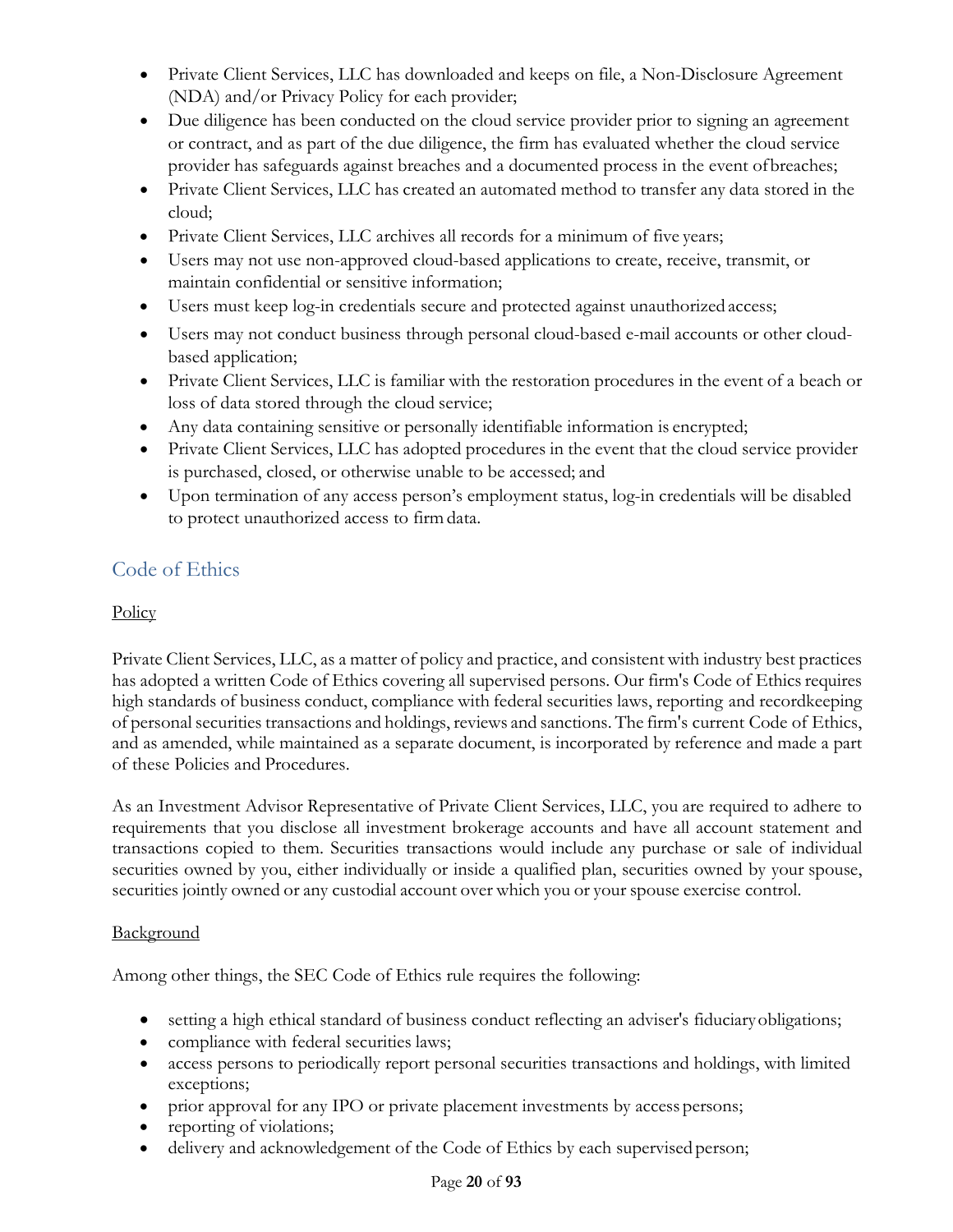- reviews and sanctions;
- recordkeeping; and
- summary Form ADV disclosure.

# **Responsibility**

The Chief Compliance Officer has the primary responsibility for preparation, distribution, administration, sanctions and recordkeeping. Compliance has the responsibility for periodic reviews, and monitoring our Code of Ethics, practices, disclosures, and recordkeeping.

# Procedure

Private Client Services, LLC has adopted procedures to implement the firm's policy on personal securities transactions and our Code of Ethics and conducts reviews to monitor and ensure the firm's policy is observed, implemented properly and amended, as appropriate, which include the following:

- Formal adoption of the firm's Code of Ethics by Senior Management has occurred.
- The Chief Compliance officer will cause annually distribution of the current Code of Ethics to all supervised persons. The Chief Administrative Officer is responsible for distribution to all new supervised persons upon hire. Either the CCO or CAO may designate a department employee to do so.
- Each supervised person must acknowledge receipt of the firm's Code of Ethics initially upon hire and annually return an electronic attestation or signed acknowledgement/certification form to Compliance.
- The Chief Compliance Officer, or other designated officer(s), annually reviews the firm's Code of Ethics and updates the Code of Ethics as may be appropriate.
- The Chief Compliance Officer, or other designated officer(s) periodically reviews access persons' personal transactions/holdings reports.
- The Chief Compliance Officer, or his/her designee, retains relevant Code of Ethics records as required, including but not limited to, Codes of Ethics, as amended from time to time, acknowledgement/certification forms, initial and ongoing periodic review of personal securities transactions, violations and sanctions, among others.
- The firm provides initial and periodic education about the Code of Ethics, and each person's responsibilities and reporting requirements, under the Code of Ethics.
- The firm's Form ADV is amended and periodically reviewed by the Chief Compliance Officer to appropriately disclose a summary of the firm's Code of Ethics which includes an offer to deliver a copy of the Code upon request by an existing or prospective advisory client.
- The Chief Compliance Officer is responsible for receiving and responding to any client requests for the firm's Code of Ethics and maintaining required records.

# <span id="page-20-0"></span>Cold Calling / Telemarketing

## **Policy**

Private Client Services, LLC does not endorse or allow cold calling / telemarketing.

## **Responsibility**

Designated Managing Principals are responsible for ensuring that no Investment Advisor Representative violates the firm policy prohibiting cold-calling (telemarketing) activities.

There are no plans to alter our policies to allow for cold-calling activities, should that change appropriate supervisory policies and procedures will be put into place which provide guidance on the rules governing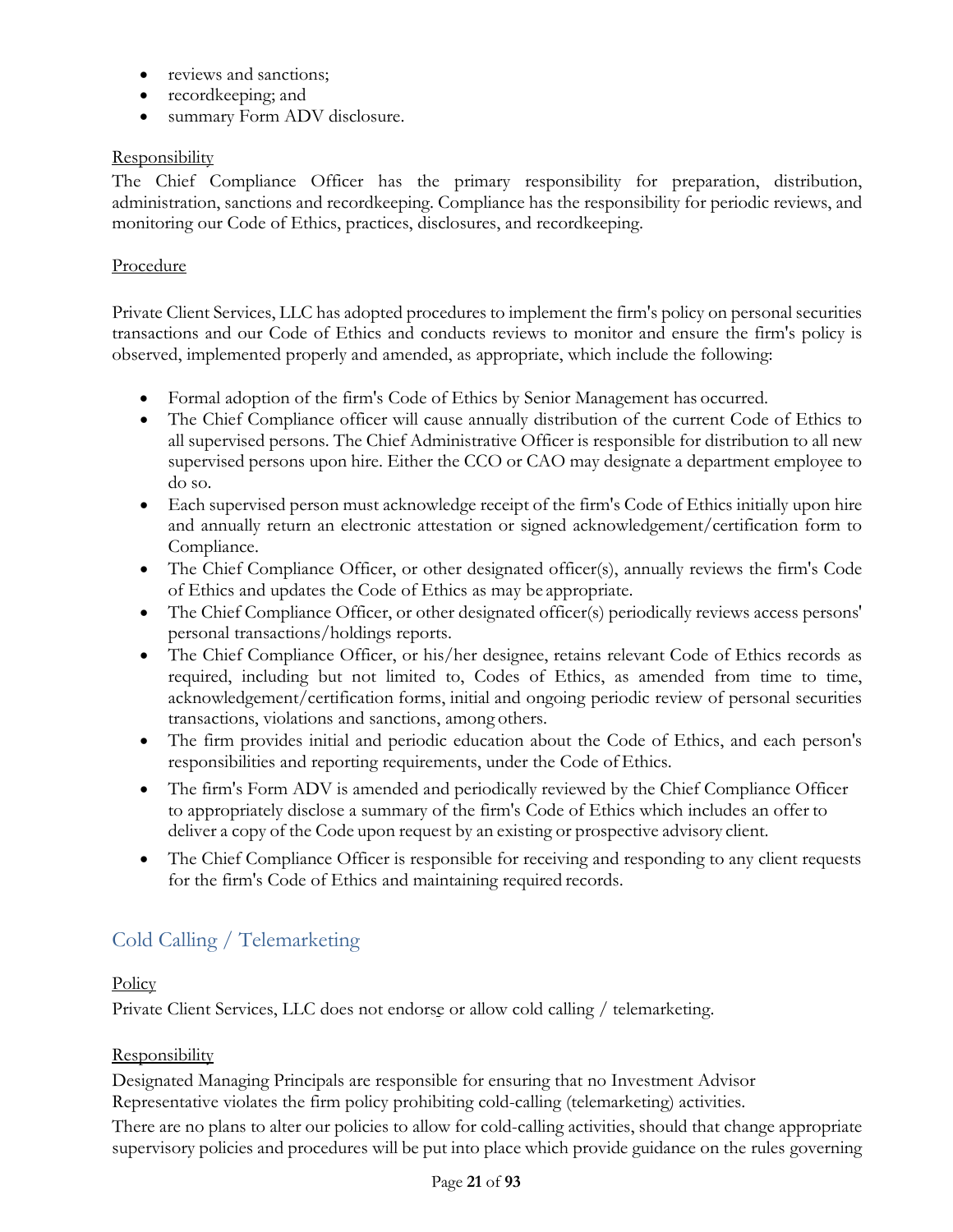such activities. Procedure N/A other than to communicate that we do not allow cold calling.

### Supervisory Review Procedures and Documentation Training

Initially upon being hired, and thereafter included in various training mechanisms (i.e., Annual Compliance Meetings, internal compliance bulletins, etc.), our registered personnel will be advised of our cold-calling prohibition. Supervisory staff may receive training to ensure that their oversight includes occasional "awareness to need to observe" and to detect and deter any violations of this prohibition.

#### Training and Investigation Documentation

All materials utilized for such training, including any meeting agendas and handout materials, along with dates and attendee lists, will be maintained in our files.

Should any Investment Advisor Representative be determined (through observing activities, complaints, etc.) to have violated this prohibition, an investigation will determine the extent of such violation and what sanctions, and possible termination if warranted, shall be imposed.

Maintained in our files will be the name of any individuals involved in any such investigations, the name of the individual undertaking such investigation, the dates of such activities and complete notes of any findings and follow-up actions taken.

# <span id="page-21-0"></span>**Complaints**

### **Policy**

Our firm has adopted a policy, which requires prompt, thorough, and fair review of any advisory client complaint, and a prompt and fair resolution which is documented with appropriate supervisory review.

#### Background

Based on an adviser's fiduciary duty to its clients and as a good business practice of maintaining strong and long-term client relationships, any advisory client complaints of whatever nature and size should be handled in a prompt, thorough and professional manner. Regulatory agencies may also require or request information about the receipt, review and disposition of any written client complaints.

#### **Responsibility**

The Chief Compliance Officer has the primary responsibility for the implementation and monitoring of the firm's complaint policy, practices and recordkeeping for the firm.

#### Procedure

Private Client Services, LLC has adopted procedures to implement the firm's policy and reviews to monitor and insure the firm's policy is observed, implemented properly and amended or updated as appropriate, which include the following:

- Private Client Services, LLC maintains a Complaint File for any written complaintsreceived from any advisory clients.
- Any Investment Advisor Representative or PCS employee who receives a written complaint will immediately notify the IAR's Managing Principal and the Compliance Department.
- If appropriate, the designated compliance officer will promptly contact the client and acknowledge receipt of the client's complaint letter indicating the matter is under review and a response will be provided promptly.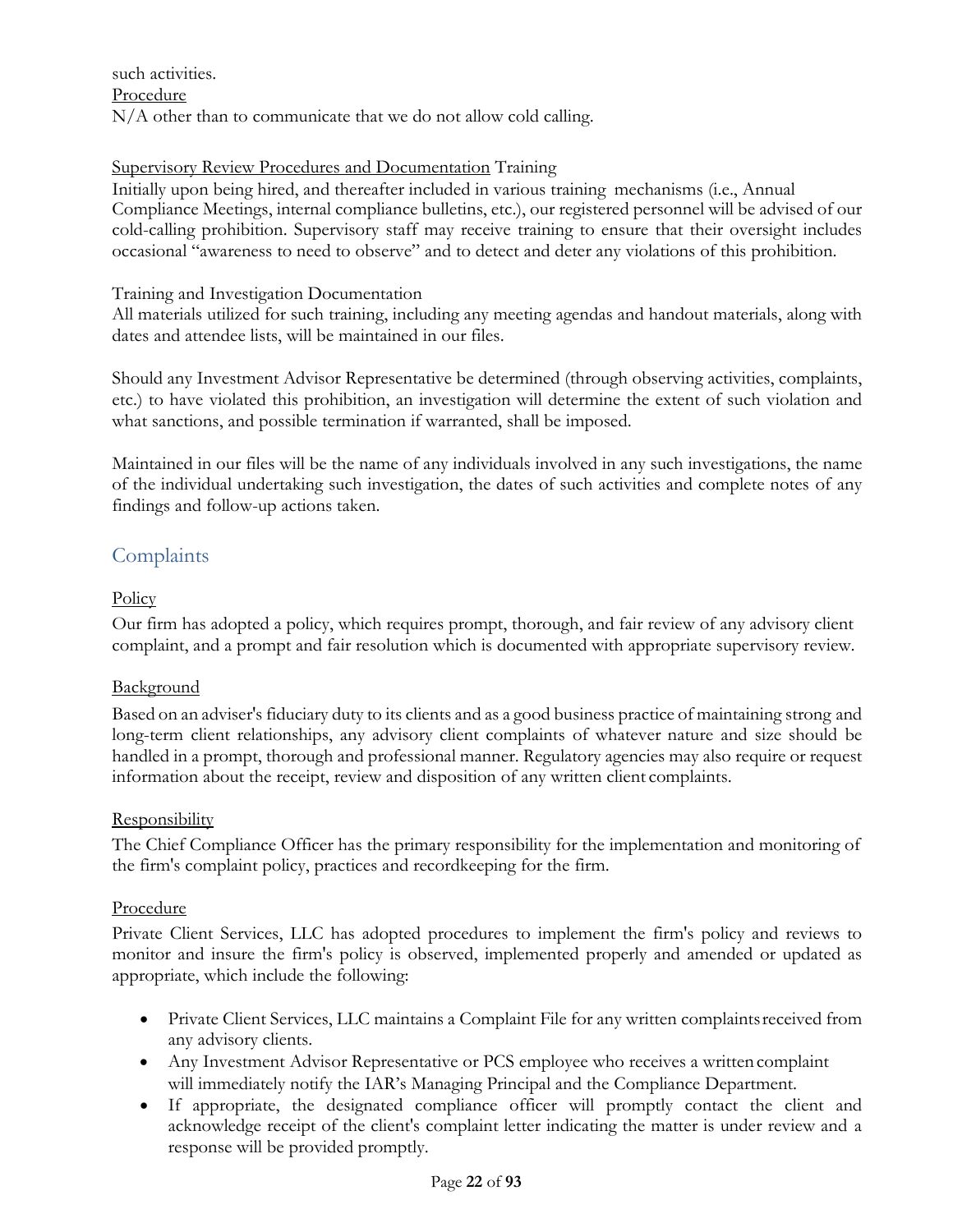- The designated compliance officer will forward the client complaint letter to the appropriate person or department, depending on the nature of the complaint, for research, review and information to respond to the client complaint.
- The designated compliance officer will then either contact the client and advise the client of the firms' findings and intended actions or review and approve a letter to the client responding to the client's complaint and provide background information and a resolution of the client's complaint. Any appropriate supervisory review or approval will be done and noted.
- The designated compliance officer will create records and supporting information for each written client complaint in the firm's complaint file.

# <span id="page-22-0"></span>Corporate Records

# **Policy**

Private Client Services, LLC maintains accurate, current and relative "Organization Documents" at its principal office electronically or stored securely offsite in paper form. All Organization Documents are maintained in a well-organized and current manner and reflect current directors, officers and members or partners, as appropriate. Our Organization Documents will be maintained for the life of the firm in a secure manner and location and for the required number of years after the termination of the firm.

## **Background**

Organization Documents, depending on the legal form of an adviser, may include the following, among others:

- Articles of Incorporation, By-laws, etc. (for corporations)
- Agreements and/or Articles of Organization (for limited liability companies)
- Partnership Agreements and/or Articles (for partnerships and limited liability partnerships)
- Charters
- Minute Books
- Stock certificate books/ledgers
- Organization resolutions
- Any changes or amendments of the Organization Documents

## **Responsibility**

The Chief Executive Officer (CEO) has the responsibility for the implementation and monitoring of our Organization Documents policy, practices, and recordkeeping.

## Procedure

Private Client Services, LLC has by customary day to day business practices implemented the firm's policy and periodically conducts reviews to monitor and ensure the firm's policy is observed, implemented properly and amended or updated, as appropriate, which include the following:

- Private Client Services, LLC's has designated the Chief Administrative Officer (CAO) to maintain the Organization Documents in Private Client Services, LLC's principal office electronically and offsite in a secure storage location; and
- <span id="page-22-1"></span>• Relevant Business Documents will be maintained on a current and accurate basis andreviewed periodically and updated by the CAO to remain current and accurate with Private Client Services, LLC's regulatory filings and disclosures, among other things.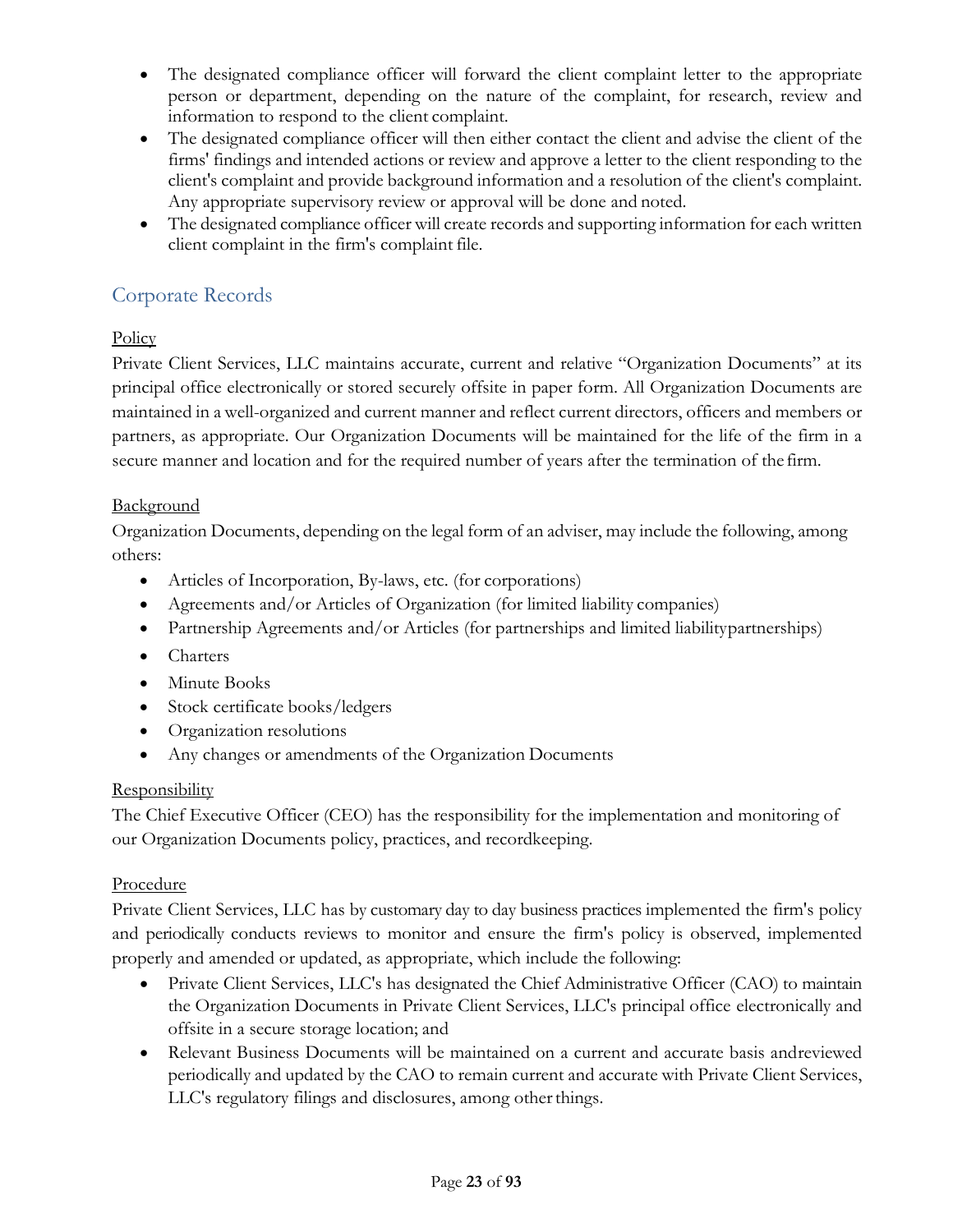# **Custody**

# **Policy**

As a matter of policy and practice, Private Client Services, LLC does not permit IAR's or employees of the firm to accept or maintain custody of client assets. It is our policy that we will not accept, hold, directly or indirectly, client funds or securities, or have any authority to obtain possession of them, with the sole exception of direct debiting of advisory fees. Private Client Services, LLC will not intentionally take custody of client cash or securities.

### Background

The custody rule under the Investment Advisers Act of 1940 defines custody as "holding, directly or indirectly, client funds or securities, or having any authority to obtain possession of them."

Use of Qualified Custodians. The custody rule requires advisers with custody to maintain client funds and securities with "qualified custodians," which include U.S. banks and insured savings associations; registered broker-dealers; futures commission merchants registered under the U.S. Commodity Exchange Act (but only with respect to clients' funds and security futures, or other securities incidental to futures transactions); and certain foreign custodians.

Form ADV Disclosures: Although advisers that deduct fees directly from client accounts are deemed to have custody and must comply with the applicable rule requirements, advisers that have custody *solely*  because they deduct advisory fees may continue to answer "No" to the custody questions in Item 9 of Form ADV Part 1.

### **Responsibility**

The Chief Compliance Officer has the responsibility for the implementation and monitoring of our policies, practices, disclosures and recordkeeping to ensure we are not deemed a custodian.

In the event any IAR or employee of Private Client Services, LLC receives funds, securities, or other assets from a client, such IAR or employee must immediately notify the Compliance Officer and arrange to return such funds, securities or other assets to the client within three business days of receiving them.

## Procedure

Private Client Services, LLC has adopted various procedures to implement the firm's policy, conducts reviews to monitor and ensure the firm's policy is observed, properly implemented and amended or updated, as appropriate which include the following:

- Private Client Services, LLC will periodically conduct a review of a random sample of client accounts to verify that securities and funds of advisory clients are maintained with an unaffiliated qualified custodian or, in the case of accounts holding shares of open-end mutual funds, the fund's transfer agent and held in the client's name or under Private Client Services, LLC as agent or trustee for the clients;
- Private Client Services, LLC's account summary/activity/performance reports sent to clients include notification urging the clientto compare the information contained thereinwith the account statements received directly from the custodian;
- If Private Client Services, LLC receives inadvertently from a client any funds or securities, these assets shall be returned to the client promptly, *i.e., within three* business days of receipt;
- No employee or supervised person of Private Client Services, LLC shall knowingly accept actual possession of any client funds or securities. Persons receiving a request from a client to deposit assets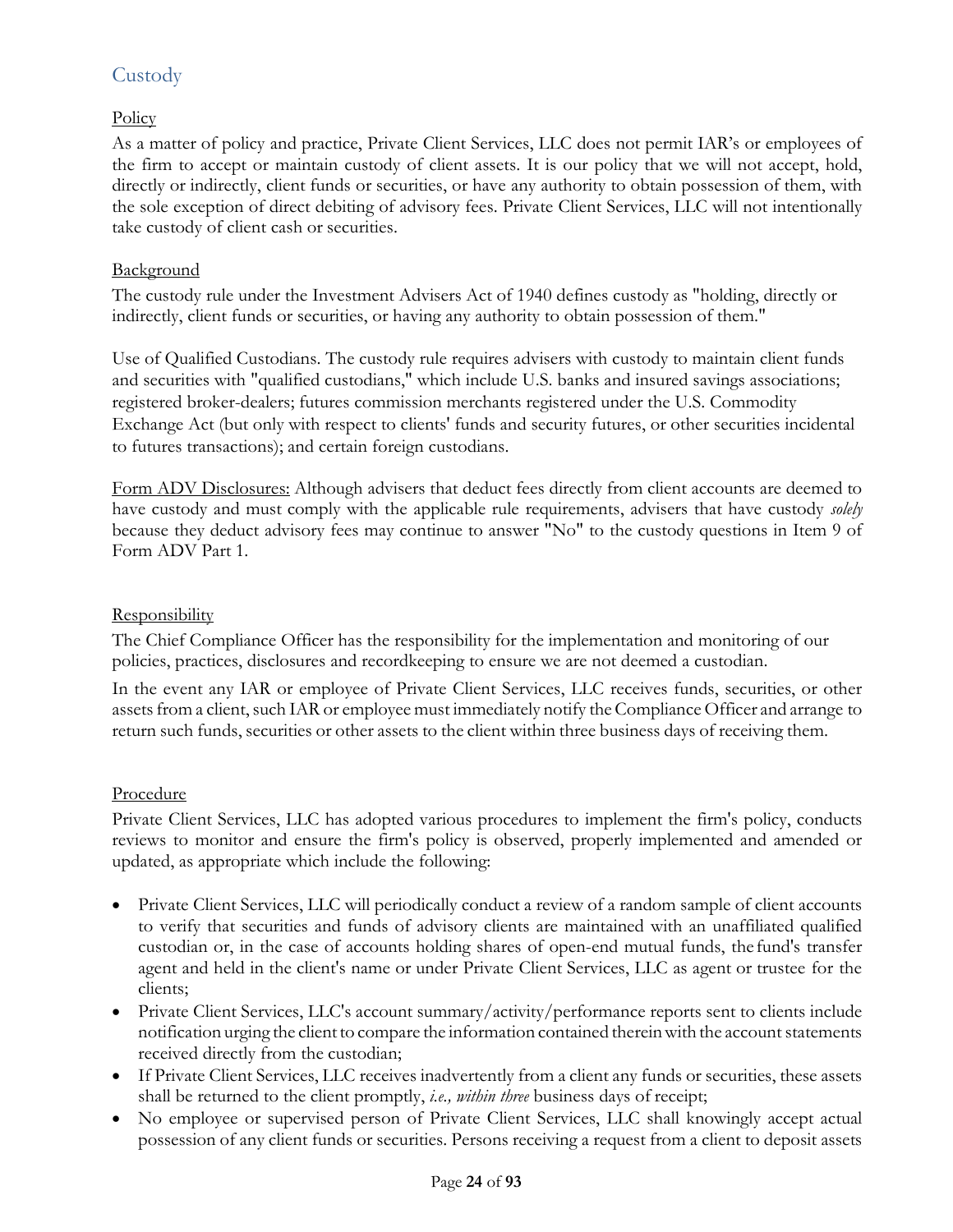with a qualified custodian may assist the client to complete necessary forms and/or mailings, but shall not take physical possession of the funds or securities; and

- to avoid being deemed to have custody, Private Client Services, LLC's procedures prohibit the following practices:
	- o any employee, officer, and/or the firm from directly deducting advisory fees from a client's account;\*
	- o any employee, officer, and/or the firm from having signatory power over any client's checking account;
	- o any employee, officer, and/or the firm from managing a client's portfolio by directly accessing online accounts using the client's personal username and password without restrictions;
	- o any employee, officer, and/or the firm from having the power to unilaterally wire funds from a client's account;
	- o any employee, officer, and/or the firm from holding any client's securities or funds in Private Client Services, LLC's name at any financialinstitution;
	- o any employee, officer, and/or the firm from physically holding cash or securities of any client;
	- o any employee, officer, and/or the firm from having general power of attorney over a client's account;
	- o any employee, officer, and/or the firm from holding client assets through an affiliate of Private Client Services, LLC where the firm, its employees or officers have access to advisory client assets;
	- o any employee, officer, and/or the firm from receiving the proceeds from the sale of client securities or interest or dividend payments made on a client's securities or check payable to the firm except for advisory fees;
	- o any employee, officer and/or the firm from acting as a trustee or executor for any advisory client trust or estate;
	- o You are not permitted to borrow money or securities from any customer, nor are you permitted to lend money to any customer.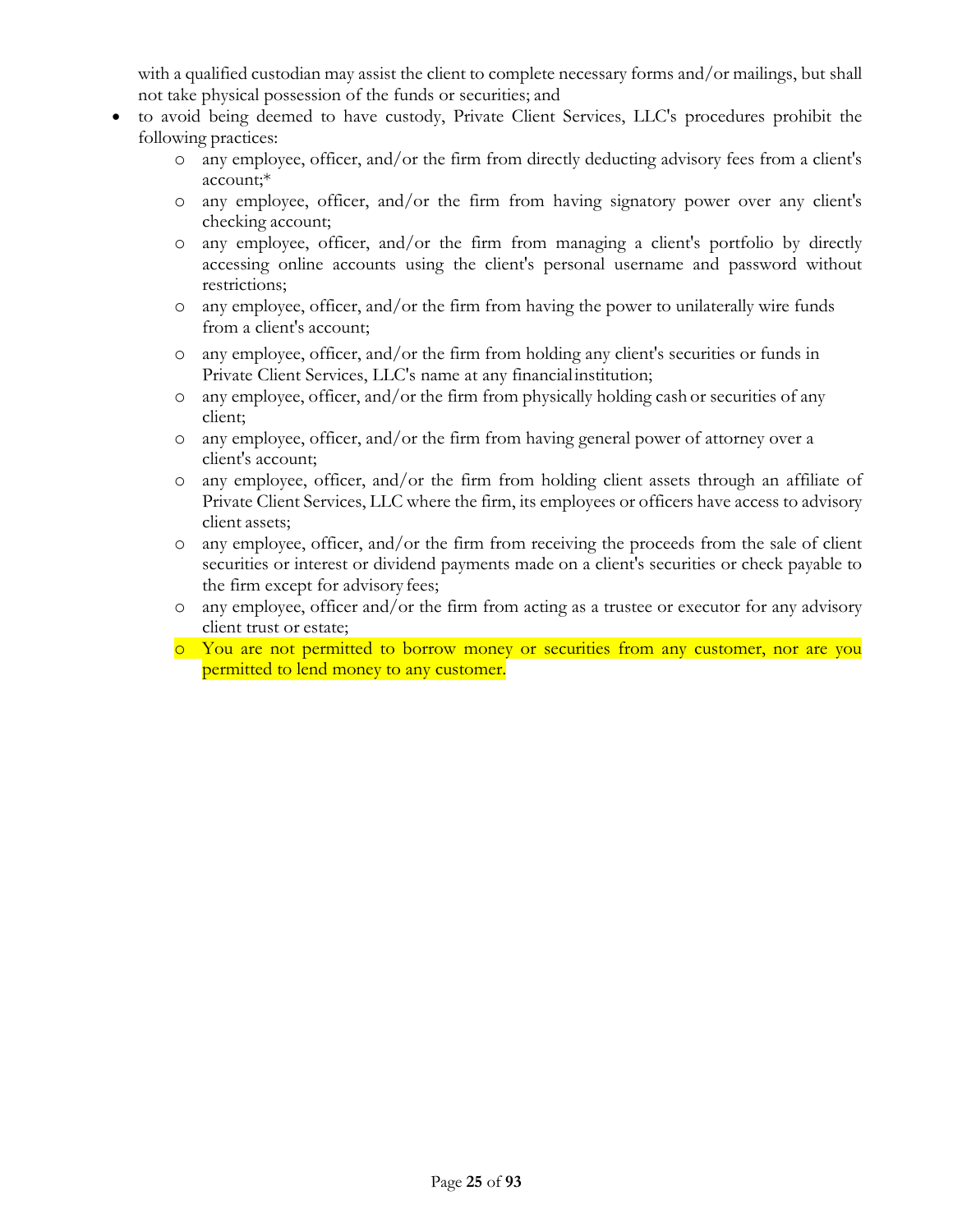- o any employee, officer and/or the firm from acting as general partner and investment adviser to any investment partnership; and
- o the firm, or any "related person" acting as a qualified custodian for any advisory client assets.
- \* Private Client Services may provide instruction to qualified custodians to deduct advisory fees from customer accounts. This instruction may be identified as a custodial function, but does not require Private Client Services to answer yes to Item 9 of ADV Part 1.

# **Cybersecurity**

# **Policy**

Private Client Services, LLC's cybersecurity policy, in conjunction with our Firm's Identity Theft and Privacy policies as set forth in this Manual, recognizes the critical importance of safeguarding clients' personal information as well as the confidential and proprietary information of the firm and its employees.

Maintaining the security, integrity and accessibility of the data maintained or conveyed through the Firm's operating systems is a fundamental requisite of our business operations. While recognizing that the very nature of cybercrime is constantly evolving, Private Client Services, LLC conducts periodic vulnerability assessments based on our firm's use of technology, third-party vendor relationships, reported changes in cybercrime methodologies, and in response to any attempted cyber incident, among other circumstances.

## **Responsibility**

Private Client Services, LLC's Technology Coordinator is primarily responsible for reviewing, maintaining and enforcing these policies and procedures to ensure meeting Private Client Services, LLC's overall cybersecurity goals and objectives while at a minimum ensuring compliance with applicable federal and state laws and regulations.

The Technology Coordinator is responsible for distributing these policies and procedures to IAR's and employees, coordinating appropriate IAR's and employee training to ensure adherence to these policies and procedures.

## Procedure

In addition to the firm's procedures as set forth in the Identity Theft and Privacy sections of this manual, Private Client Services, LLC has adopted various procedures to implement the firm's policy and conducts reviews to monitor and ensure the firm's policy is observed, implemented properly and amended or updated, as appropriate, which include the following:

- Private Client Services, LLC has designated the Technology Coordinator as the firm's Chief Information Security Officer (CISO) with responsibility for overseeing our firm's cybersecurity practices;
- Private Client Services, LLC's cybersecurity policies and procedures have been and will continue to be periodically updated and communicated to all IAR's and employees of the firm;
- Private Client Services, LLC restricts employees' access to those networks resources necessary for their business functions, and maintains documentation reflecting changes in employees' access rights, including management approval, when necessary;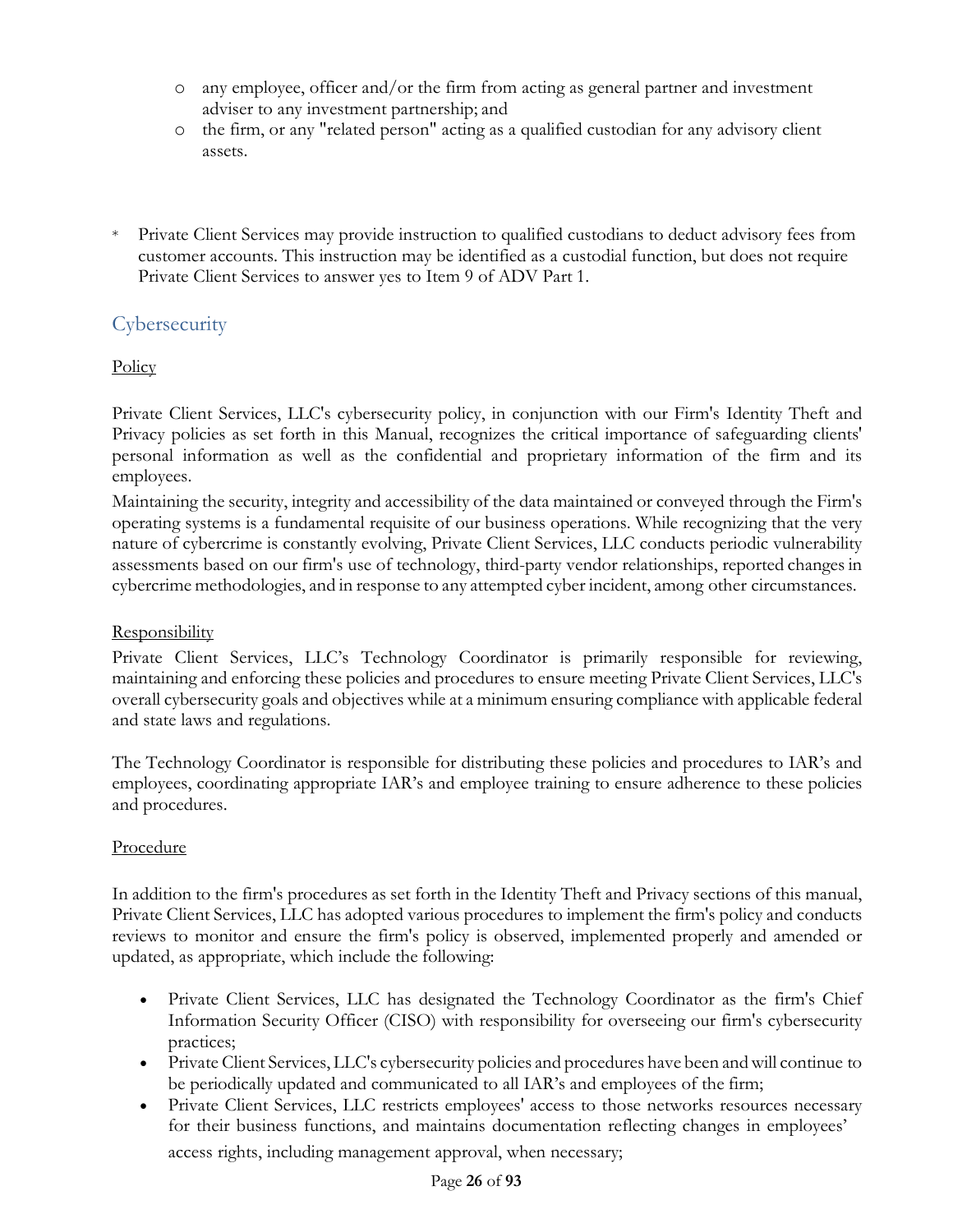- The Technology Coordinator conducts periodic risk assessments to identify cybersecurity threats, vulnerabilities, and potential business consequences;
- The technology Coordinator or other designated person(s) is responsible for Private Client Services, LLC's patch management practices, including monitoring and prompt installation of critical patches, and the creation and retention of appropriate documentation of such revisions;
- Private Client Services, LLC provides training to IAR's and employees regarding information security risks and responsibilities; such training is provided to all new IAR's and employees as part of their onboarding process and is provided to all IAR's and employees no less than annually; additional training and/or written guidance also may be provided to IAR's and employees in response to relevant cyber-attacks;
- The Technology Coordinator and Compliance Department maintains records documenting such training and ad hoc guidance and/or systemnotifications;
- Private Client Services, LLC has adopted procedures to promptly eliminate access to all firm networks, devices and resources as part of its Onboarding / Off-boarding procedures in the event an employee resigns or is terminated, such employee is required to immediately return all firmrelated equipment and information to the Technology Coordinator;
- Private Client Services, LLC has adopted procedures governing the use of mobile devices for firm business purposes;
- Private Client Services, LLC prohibits employees from installing software on company owned equipment without first obtaining written approval from the Technology Coordinator or other designated person(s);
- The Technology Coordinator or other designated person(s) conducts periodic monitoring of the firm's networks to detect potential cybersecurity events;
- The Technology Coordinator or other designated person(s) oversee the selection and retention of third-party service providers, taking reasonable steps to select those capable of maintaining appropriate safeguards for the data at issue and require service providers by contract to implement and maintain appropriate safeguards;
- Private Client Services, LLC maintains records of any due diligence reviews of third-party service providers conducted by the Technology Coordinator or other designatedperson(s);
- The Technology Coordinator or other designated person(s) requires third-party service providers having access to the firm's networks to periodically provide logs of such activities;
- security procedures to protect non-public personal information that is electronically stored or transmitted include authentication protocols; secure access control measures, and encryption of all transmitted files;
- to best protect our clients and the firm, all suspicious activity recognized or uncovered by personnel should be promptly reported to the Technology Coordinator and/or other designated persons;
- an IAR or employee must immediately notify his or her Managing principal or supervisor and the Technology Coordinator to report a lost or stolen laptop, mobile device and/or flash drive; and
- Private Client Services, LLC maintains a written cybersecurity incident response policy.

# <span id="page-26-0"></span>Digital Assets

# **Policy**

Private Client Services, LLC, as a matter of policy and practice, does not invest in digital assets including bit-coin or cryptocurrency on behalf of clients. Private Client Services, LLC reviews all firm accounts on an annual basis to ensure that there are no regulatory assets invested in digital assets. Private Client Services, LLC's policy of not holding digital assets is disclosed to clients.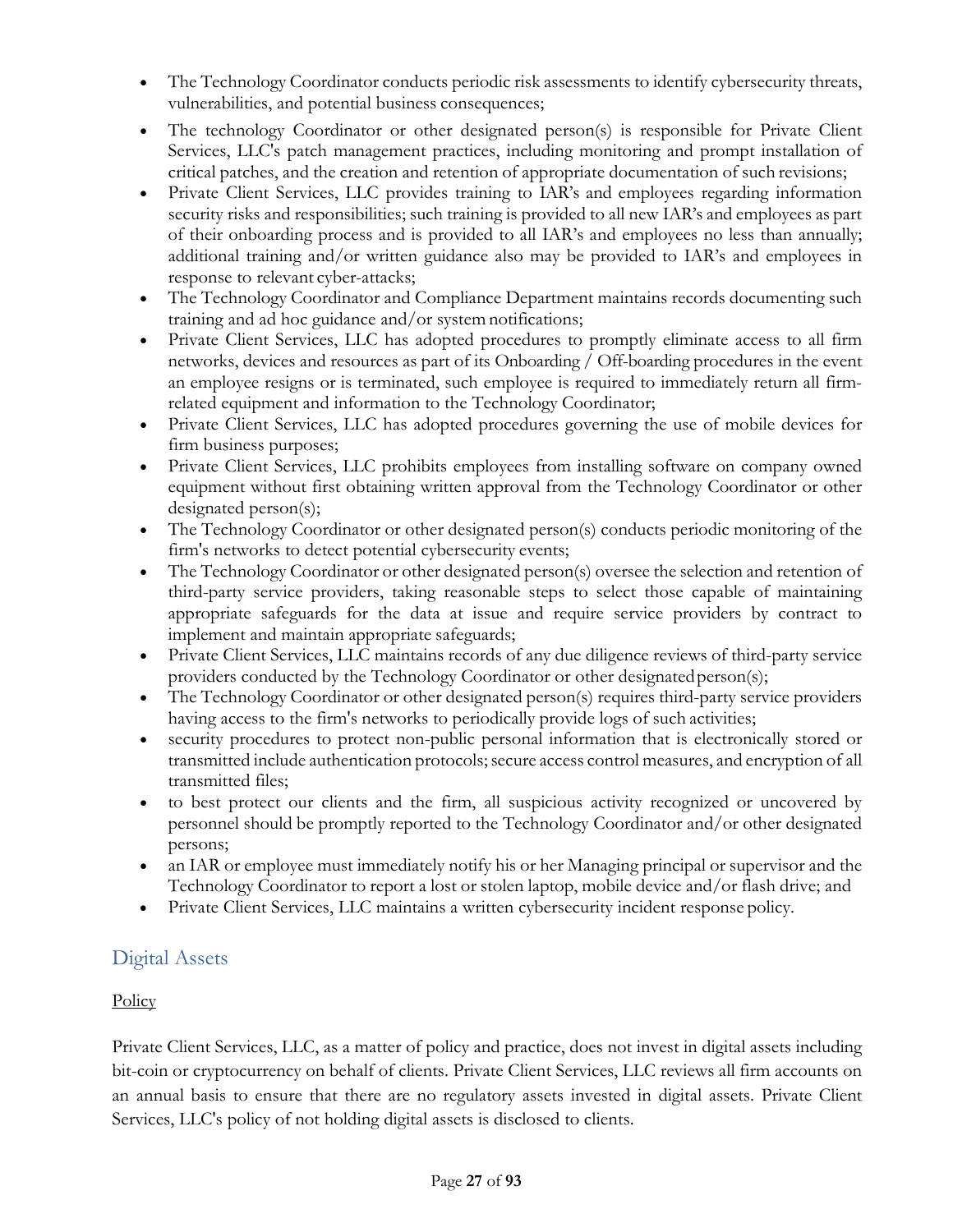# **Responsibility**

If PCS should ever decide to pursue this line of business or involve itself with Digital Assets, The Chief Compliance Officer will be responsible for developing, implementing and testing for adherence to all rules and policies for the firm.

# **Directed Brokerage**

## **Policy**

Private Client Services, LLC's general policy and practice is to not accept advisory clients' instructions for directing a client's brokerage transactions to a broker-dealer other than those which PCS has entered into formal arrangements with providing custodian and execution services.

## **Background**

IAR's of PCS should recommend to clients the use of broker-dealers providing reasonable, competitive and quality brokerage services. As a general rule, PCS generally requires that clients use the Firms broker dealer and clearing firm for their advisory business, however, they must provide us with written authority to determine the broker-dealer to use if other than Private Client Services LLC's own or clearing broker dealer and there may be commissions and other costs associated with any of these transactions/relationship.

## **Responsibility**

The Director of Advisory Operations has the responsibility for the implementation and monitoring of our directed brokerage policy that the firm does not generally accept client instructions for directing brokerage to a broker-dealer.

## Procedure

Private Client Services, LLC has adopted various procedures to implement the firm's policy and reviews to monitor and ensure the firm's policy is observed, implemented properly and amended or updated, as appropriate, which include the following:

- Private Client Services, LLC's policy of discouraging the use of outside brokerage services shall be communicated to relevant individuals including management, and traders, amongothers.
- The Director of Advisory Operations periodically monitors the firm's advisory services and trading practices to help identify and monitor any directed brokerage instructions that exist or are accepted by the firm.
- In the event of any change in the firm's policy, any such change must be approved by management, and any directed brokerage instructions would generally only be allowed after appropriate reviews and approvals, received in writing, with appropriate disclosures made, regulatory requirements met, and proper records maintained.

# Disaster Recovery

## **Policy**

Private Client Services, LLC, has adopted policies and procedures for disaster recovery and for continuing Private Client Services, LLC's business in the event of an emergency, disaster or widespread pandemic. These policies are designed to allow Private Client Services, LLC to resume providing service to its clients in as short a period as possible. These policies are, to the extent practicable, designed to address those specific types of disasters that Private Client Services, LLC might reasonably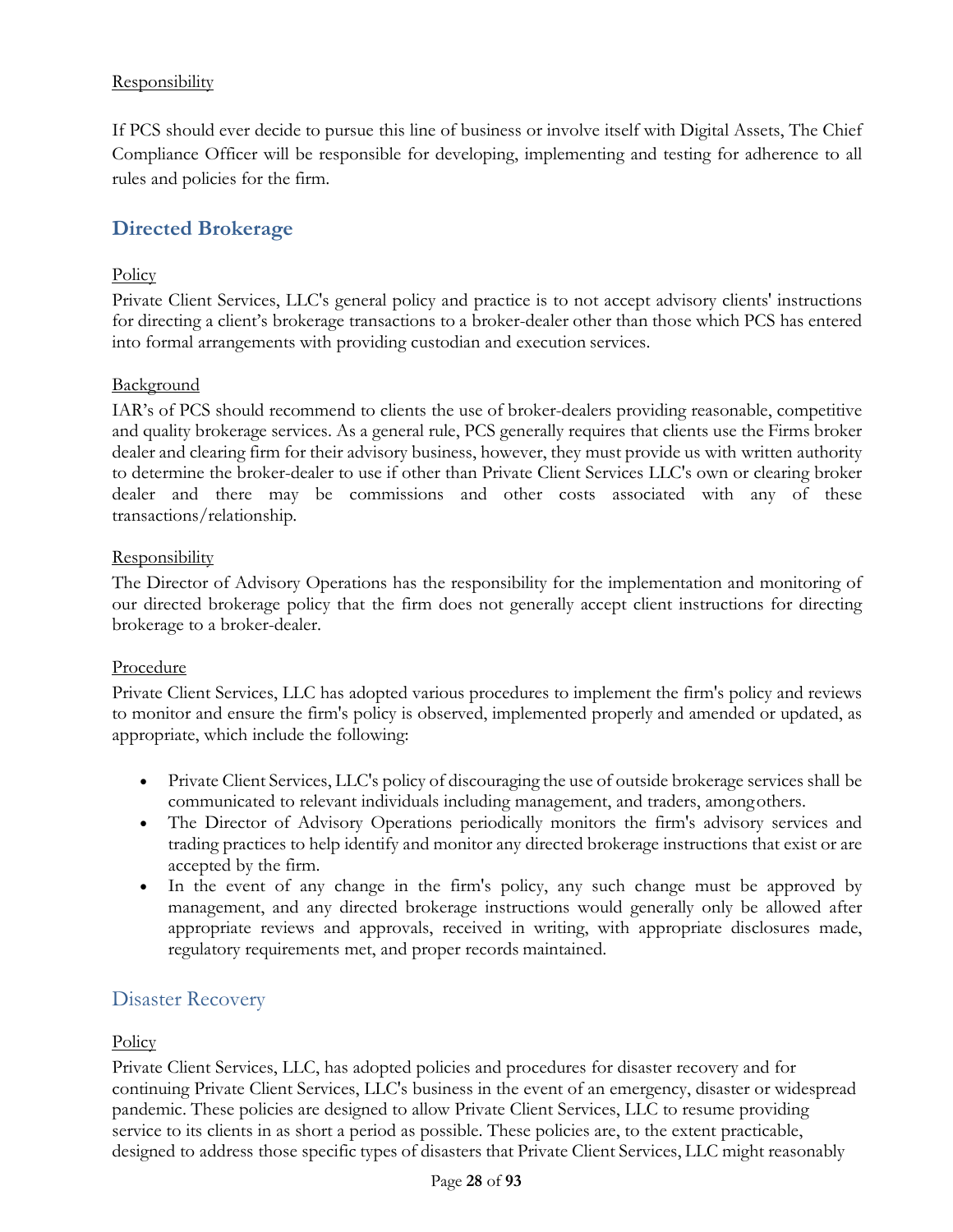face given its business and locations.

# Background

Advisers should consider the following areas in their review of business continuity and disaster recovery planning ("BCP") practices: (1) preparation for widespread disruption; (2) planning for alternative locations; (3) preparedness of key vendors; (4) telecommunications services and technology; (5) communications plans; (6) regulatory and compliance considerations; and (7) BCP review andtesting.

# **Responsibility**

PCS's Disaster Recovery Team is responsible for maintaining and implementing Private Client Services, LLC's Disaster Recovery Plan.

The Chief Administrative Officer is primarily responsible for maintaining and implementing the Business Continuity Plan.

## Procedure

Private Client Services, LLC has adopted various procedures to implement the firm's policy and conducts reviews to monitor and ensure the firm's policy is observed, implemented properly and amended or updated, as appropriate, which include the following:

The following individuals have the primary responsibility for implementation and monitoring of our Disaster Recovery Policy:

- The Technology Coordinator is responsible for documenting computer back-up procedures, i.e., frequency, procedure, person(s) responsible, etc.
- Data Strategies, at the direction of the Technology Coordinator, is responsible for designating back-up storage locations(s) and persons responsible to maintain back-up data in separate locations.
- The Chief Administrative Officer is responsible for identifying and listing key or mission critical people in the event of an emergency or disaster, obtaining their names, addresses, e-mail, fax, cell phone and other information and distributing this information to all personnel.
- The Chief Administrative Officer and Chief Executive officer are responsible for designating and arranging for "hot," "warm," or home site recovery location(s) for mission critical persons to meet to continue business, and for obtaining or arranging for adequate systems equipment for these locations.
- The Technology Coordinator is responsible for establishing back-up telephone / communication systems for clients, personnel and others to contact the firm and for the firm to contact clients.
- The Chief Administrative Officer is responsible for determining and assessing back-up systems for key vendors and mission critical service providers.
- The Chief Administrative Officer is responsible for conducting periodic and actual testing and training for mission critical and all personnel.
- Private Client Services, LLC's disaster recovery systems will be tested periodically.
- Private Client Services, LLC's Disaster Recovery Plan will be reviewed periodically, and on at least an annual basis, by the Disaster Recovery Team.

<span id="page-28-0"></span>Social Distancing, PPE and Office Cleanliness Guidelines due to Disease-related Pandemics:

- Employees should minimize or avoid close contact with coworkers and clients (maintain a separation of at least 6 feet);
- Avoid shaking hands and always wash hands after contact with others;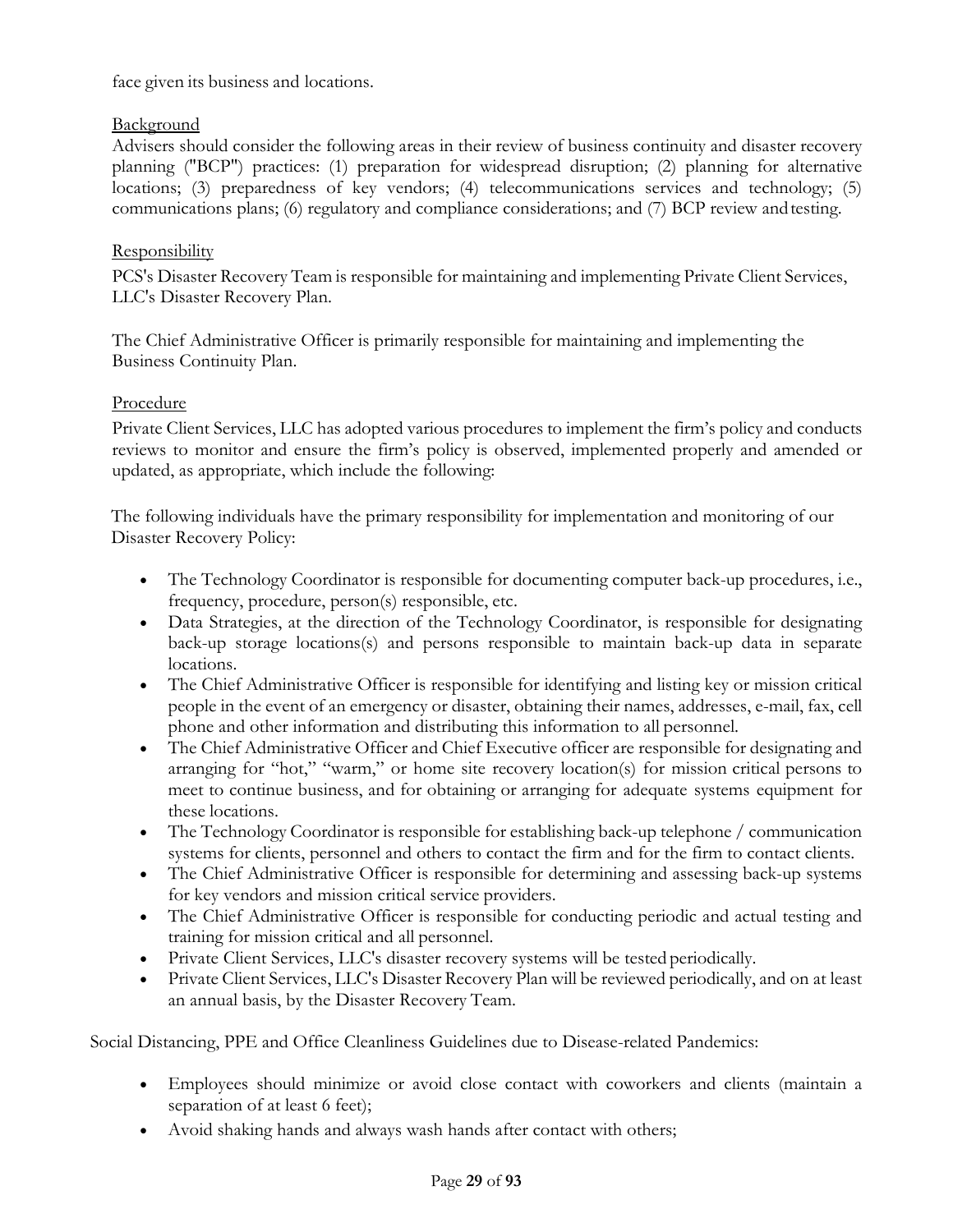- Encourage telephone use, e-mail and videoconferencing, to conduct business as much as possible, even when participants are in the same building;
- Minimize situations where groups of people are crowded together, such as in a meeting;
- If a face-to-face meeting is unavoidable, minimize the meeting time, choose a large meeting room, where those in attendance can have adequate space;
- Reduce or eliminate unnecessary social interactions;
- Avoid unnecessary travel and cancel or postpone nonessential meetings, gatherings, workshops, and training sessions;
- Maintain a supply of soap, hand sanitizer, and cleaning supplies;
- Provide training, education, and informational material about employee health and safety, including proper hygiene practices and the use of any personal protective equipment to be used in the workplace;
- Regularly clean work surfaces, telephones, computer equipment, and other frequently touched surfaces and office equipment; and

# Disclosure Brochures

# **Policy**

Private Client Services, LLC, as a matter of policy, complies with relevant regulatory requirements and maintains required disclosure brochures on a current and accurate basis. Our firm's Form ADV Part 2 provides information about the firm's advisory services, business practices, professionals, policies and any actual and potential conflicts of interest, among other things.

Our firm's Form ADV Part 3 (Form CRS) provides information to retail investors to assist them in deciding whether to establish an investment advisory relationship, engage our firm and our financial professionals, or to terminate or switch a relationship or specific service.

# **Background**

The SEC required *Form ADV* and content of disclosures that registered investment advisers are generally required to provide to clients and prospective clients include three parts:

- Part 2A, *Firm Brochure*;
- Part 2A Appendix 1, *Wrap Fee Program Brochure* (only required to be filed by investment advisers who sponsor wrap programs; refer to the section below for more detailed information); and
- Part 2B, *Brochure Supplement*.
- Part 3 (*Relationship Summary*), is required by all SEC Registered Investment Advisors and must comply with SEC guidelines related to disclosure information, services, fees, and conflicts of interest.

An adviser's Form ADV Part 2 is a narrative disclosure document, written in plain English. Investment advisers are required to respond to each of the required items in a consistent, uniform manner that will facilitate clients' and potential clients' ability to evaluate and compare firms. Each brochure must follow the prescribed format, including a table of contents that lists the eighteen separate items for SECregistered advisers (nineteen for state-registered advisers), using the headings provided in the current 'form'. All advisers are required to respond to each item, even if it is inapplicable to the adviser's business; however, if required disclosure is provided elsewhere in the brochure, the adviser can direct the reader to that item rather than duplicate disclosure.

The SEC later adopted rules requiring all SEC-registered investment advisers with retail clients to create Form ADV Part 3 also known as a Client Relationship Summary (Form CRS) further explaining the nature of services and relationship, fees and costs and standard of conduct and conflicts of interest to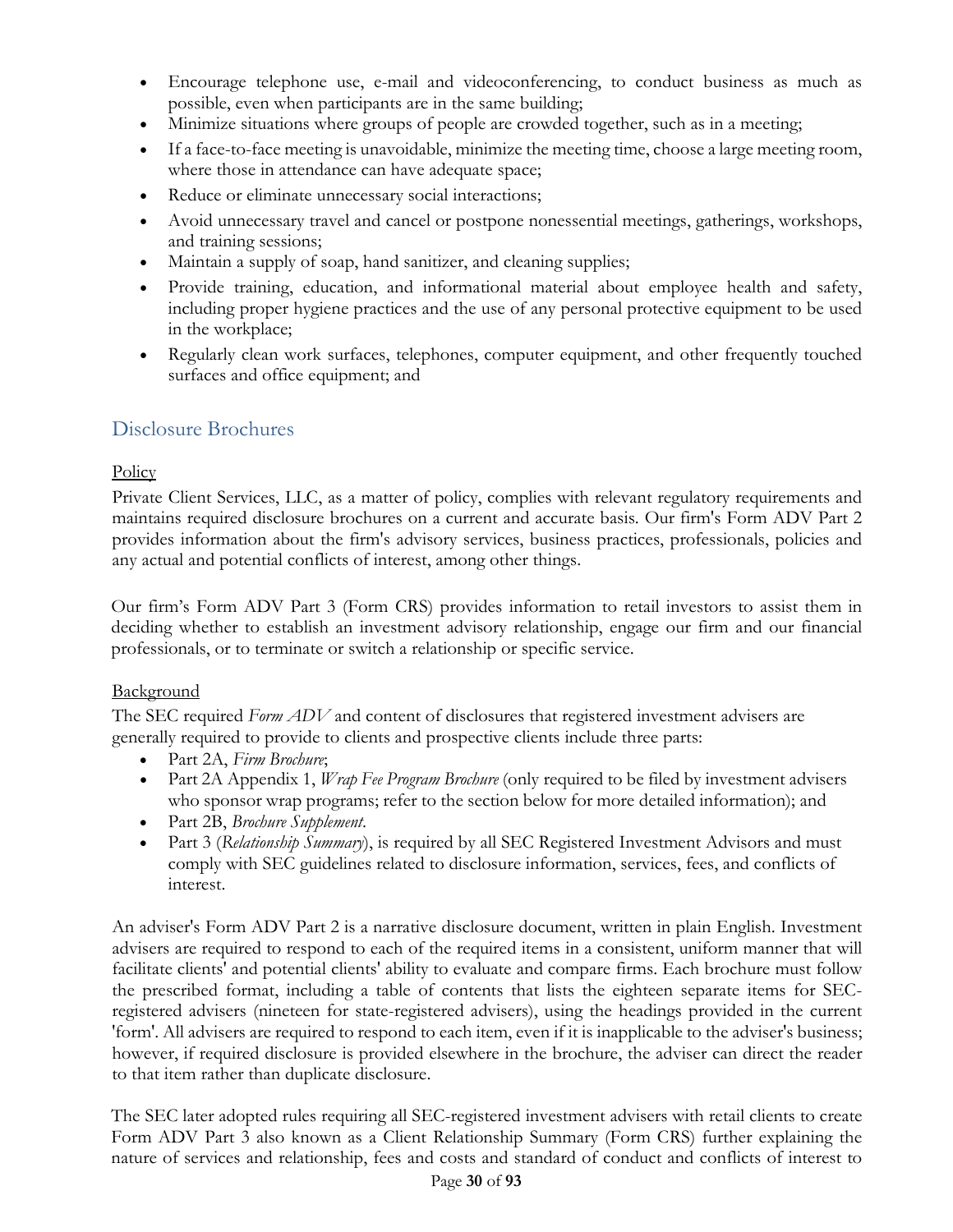prospective clients. Retail Clients are defined as natural person(s) who seek or receive services primarily for personal, family or household purposes. Advisors must provide a copy of the PCS Disclosure Brochure and/or WRAP Fee Program brochure (if applicable), Brochure Supplement and Form CRS to each prospective customer prior to, or at the time of entering into an advisory agreement with a customer. Proof of delivery will be evidenced by the customer(s) signing the Advisory Agreement.

## Responsibility

The Chief Compliance Officer has the responsibility for maintaining Private Client Services Disclosure Document on a current and accurate basis, making appropriate amendments and filings, instructing IAR's on the requirement of initial delivery and the requirement of sending the annual client offer of the Disclosure Document and maintaining all appropriate files in coordination with the Chief Administrative Officer.

# Procedure

Private Client Services has adopted various procedures to implement the firm's policy and conducts reviews to monitor and ensure the firm's disclosure policy is observed, implemented properly and amended or updated, as appropriate, which include the following:

# 1. Initial Delivery

- IAR's of Private Client Services, LLC will provide a copy of the *Firm Brochure(*and/or *Wrap Fee Program Brochure,* if applicable), to each prospective client either prior to or at the time of entering into an advisory agreement with a client;
- Deliver to each client or prospective client a current Brochure Supplement for a supervised person before or at the time that supervised person begins to provide advisory services to the client. (See the Regulatory Reference section for updated information regarding the SEC's extension of the compliance date for delivery of Part 2B of Form ADV, the *Firm Brochure*, to clients of SEC-registered firms.); and
- The Compliance Department will maintain dated copies of all Private Client Services. Brochure(s) to be able to identify which Brochures were in use at any time.

## 2. Annual Delivery

- Deliver to each client, annually within 120 days of the firm's fiscal year end and without charge, if there are material changes since the firm's last Annual Updating Amendment ("AUA"), either (i) a current copy of the Firm Brochure (and/or Wrap Fee Program Brochure, if applicable), or (ii) a summary of material changes and an offer to provide clients with a copy of the firm's current Brochure(s) without charge. The summary of material changes will include, as applicable, the following contact information by which a client may request a copy of the Brochure(s):
	- o the firm's website;
	- o an e-mail address;
	- o a phone number; and
	- o the website address for the IAPD, through which the client may obtain information about the firm.

(iii) an offer to provide a hard copy if an electronic copy is made available on the firmwebsite or similar electronic delivery access point.

## 3. Review and Amendment

• The Chief Compliance Officer will annually review the firm's required Brochure(s) to ensure they are maintained on a current and accurate basis, and properly reflect and are consistent with the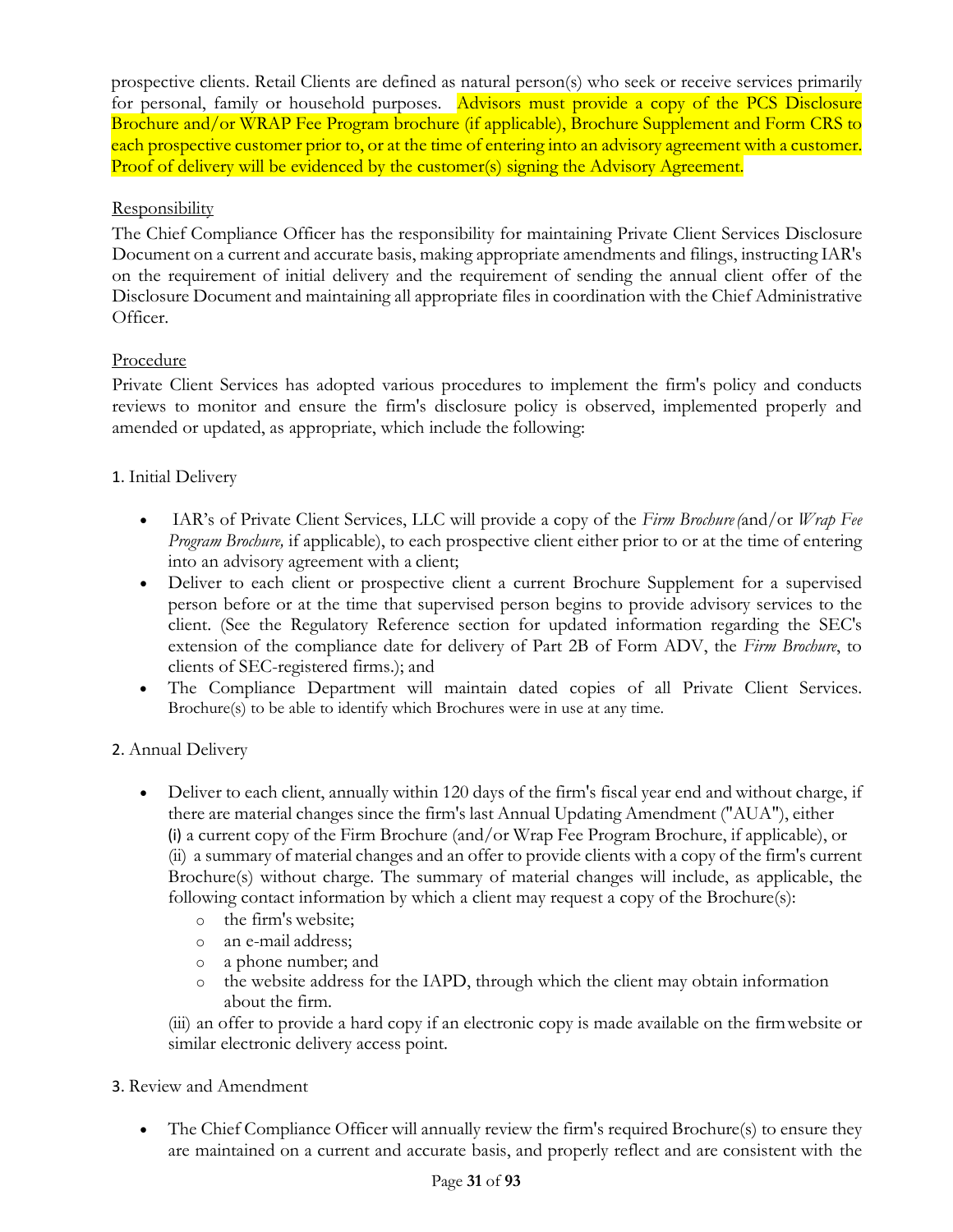firm's current services, business practices, fees, investment professionals, affiliations and conflicts of interest, among other things;

- When changes or updates to the Brochure(s) are necessary or appropriate, the Chief Compliance Officer will make any and all amendments timely and promptly, deliver either the revised Brochure(s) or a summary of material changes to clients, and maintain records of the amended filings and subsequent delivery to clients as required; and
- If the amendment adds disclosure of an event, or materially revises information already disclosed, in response to Item 9 of Part 2A or Item 3 of Part 2B (Disciplinary Information), respectively, the Chief Compliance Officer will promptly deliver, (i) the amended Firm Brochure and/or Brochure Supplement(s), as applicable, along with a statement describing the material facts relating to the change of disciplinary information, or (ii) a statement describing the material facts relating to the change in disciplinary information.

# **Form ADV Part 3 (Form CRS)**

Initial and Interim Delivery

- Updating the relationship summary and filing it in accordance with Form CRS instructions within 30 days whenever any information in the relationship summary becomes materially inaccurate. The filing must include an exhibit highlighting the changes;
- Creating and maintaining a list of all retail investors to whom we must deliver our Form CRS;
- If Form CRS is delivered electronically, it will be presented prominently and will be easily accessible by the recipient;
- Posting current Form CRS prominently on our public website(s), if any. Note: the mere posting of Form CRS on the website will not satisfy our delivery obligation;
- Delivering the most recent relationship summary within 30 days to a retail investor who is an existing client or customer before or at the time Private Client Services (i) opens a new account that is different from the retail investor's existing account(s); (ii) recommends that the retail investor roll over assets from a retirement account into a new or existing account or investment; or (iii) recommends or provides a new brokerage or investment advisory service or investment that does not necessarily involve the opening of a new account and would not be held in an existing account;
- Delivering the current Form CRS to each prospective client either prior to or at the time of entering into an advisory agreement with the client;
- Communicating any changes in the updated relationship summary to retail investors who are existing clients or customers within 60 days after the updates are required to be made and without charge;
- Delivering the relationship summary within 30 days upon an investor's request; and
- Conducting periodic reviews of our Form CRS to ensure the most up-to-date version is being used.

Review and Amendment

• Annually, the Chief Compliance Officer will review the firm's Form CRS to ensure it is maintained on a current and accurate basis, and properly reflects and is consistent with the firm's current services, business practices, fees, investment professionals, affiliations, and conflicts of interest, as well as with disclosures made in our Form ADV Part 1 and Part 2, advisory contracts, and marketing materials and communication; and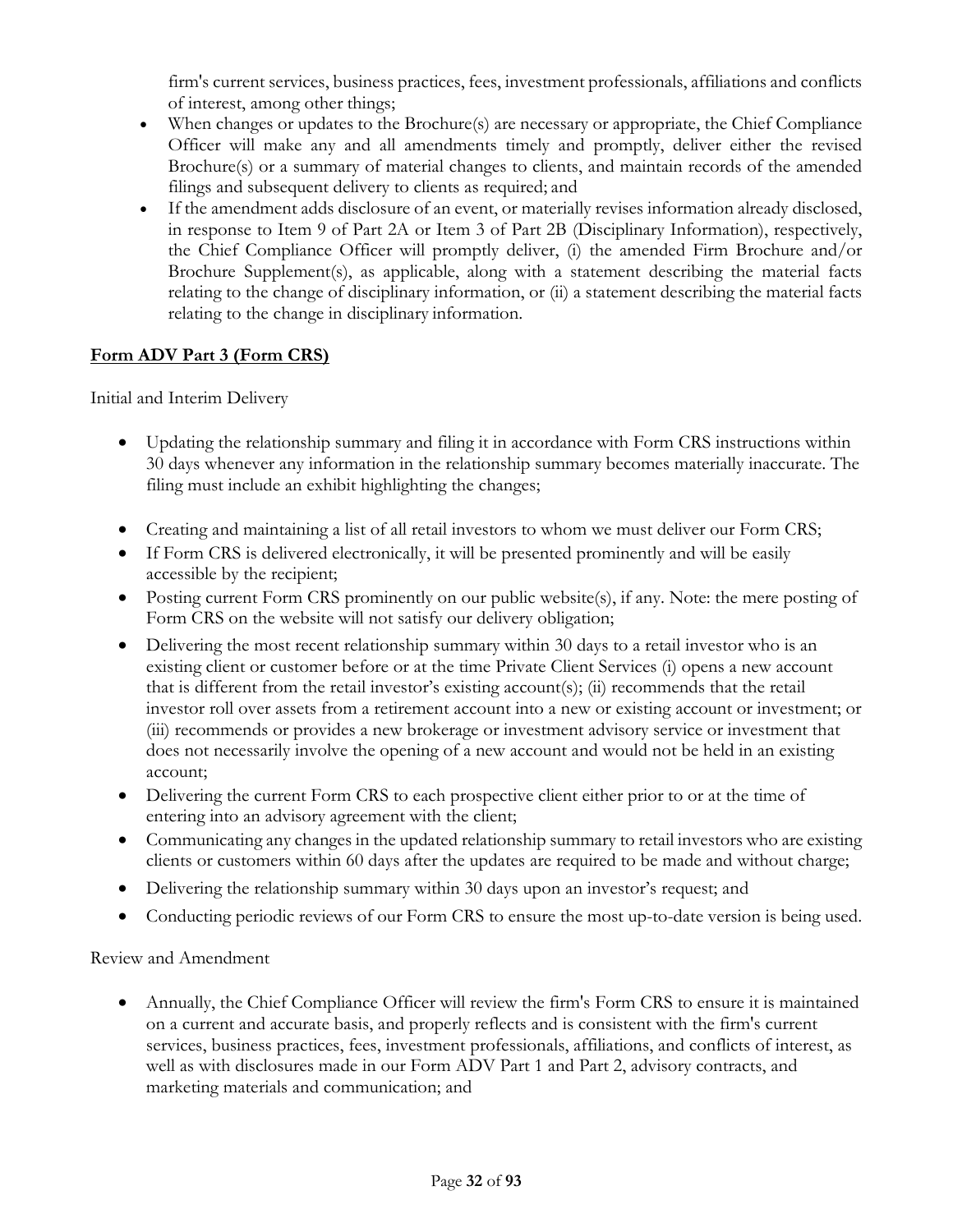• will make any necessary and appropriate changes in a timely manner, deliver the revised Form CRS along with an exhibit highlighting changes made, and maintain records of the amended filings and subsequent delivery to clients as required.

# **Discretionary Trading**

# **Policy**

These requirements are solely for retail orders. Institutional accounts are exempt.

Private Client Services recognizes that two types of discretionary trading are utilized within advisory accounts; 1) time and price discretion, and 2) full trading authorization.

When a client orally grants time and price discretion, such discretion is limited to the trading period for the day it is granted. At the end of the trading period for that day, if the order has not been filled the order will be cancelled and will need to be re-affirmed before being re-entered for the account.

Limited trading authorization is when the account owner(s) grant written permission for the assets held within the account to be managed and/or trades entered without specific individual approval prior to the trade being entered for the account.

Client accounts held in the Asset Allocation program on the TD Ameritrade or Pershing Advisory Solutions custodial platform may be eligible for either time and price or limited trading authorization. Clients holding one of the Plus Portfolios are automatically managed on a discretionary basis since the portfolio holdings are managed by the RIA. Clients holding Third Party Asset Management (TPAM) accounts are also managed on a discretionary basis by the management team of each separate TPAM.

# **Responsibility**

# **Designated Supervising Principal**

Senior Management will ensure that we have appropriate policies and procedures in place to comply with discretion granted to registered personnel by their customers.

Our designated Supervising Principals are responsible for ongoing oversight of all individuals under their immediate supervision to ensure that all discretion transactions are in compliance with all rules, regulations and requirements.

The Compliance Department is responsible for the daily review and approval of all discretionary transactions, as well as record keeping of such review and approval in accordance with industry rules.

## **Procedure**

## **Supervisory Review Procedures and Documentation**

Time and price discretion is available for any equity trade placed within an Asset Allocation Account (AAA) held on any custodial platform as long as the trade is identified as discretionary at the time of order entry. No additional paperwork or authorization is required, other than the client's instruction and authorization at the time the order is accepted by the Investment Advisory Representative (IAR).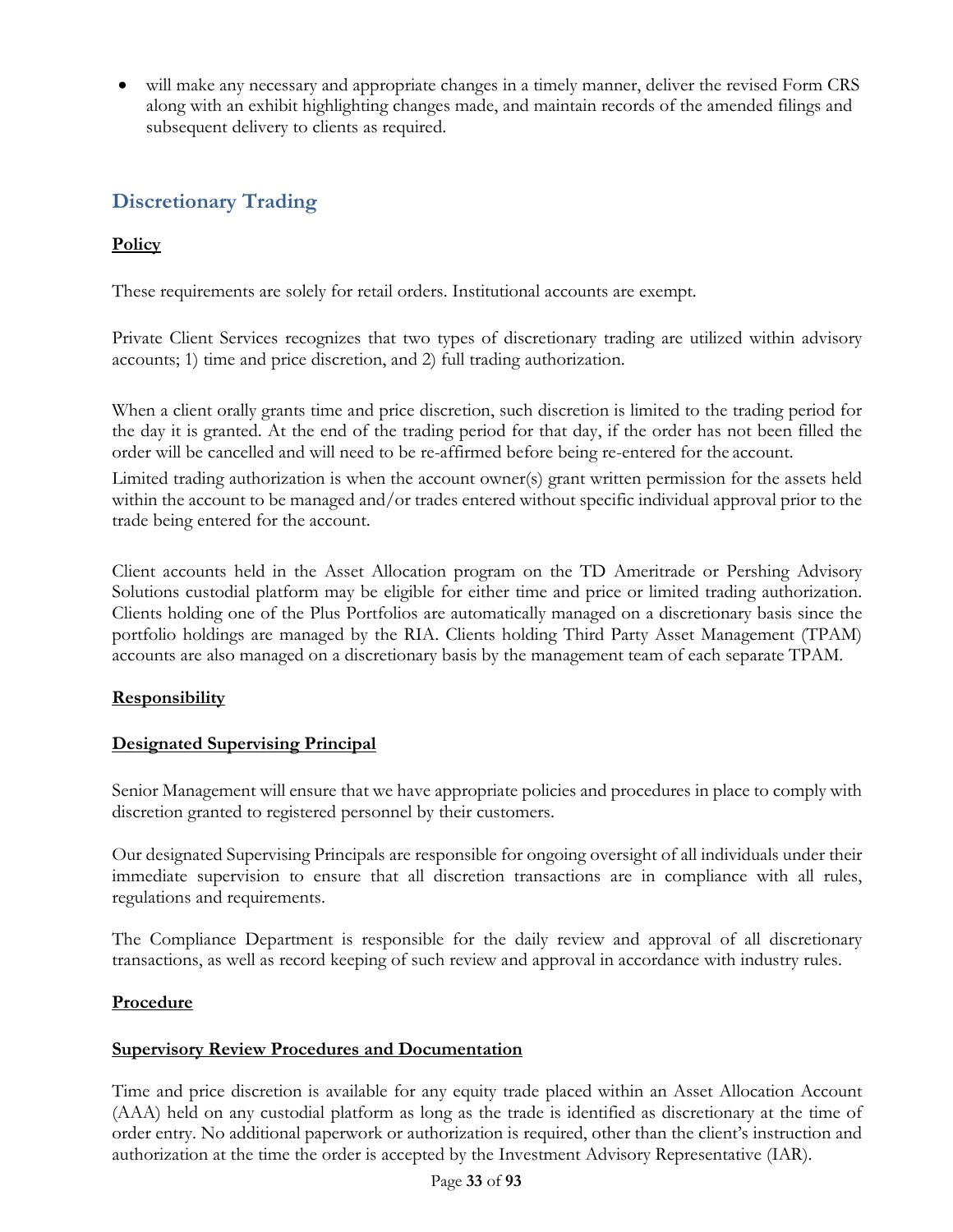Full trading discretion may only be authorized when the following steps have been completed:

- 1. The IAR must request permission from the firm to be authorized to utilize discretion on customer AAA accounts. The request must be made in writing and include a current list of the accounts the IAR is requesting discretion approval on.
- 2. The firm must provide written approval for the discretionary trade authorization prior to any discretionary trade activity.
- 3. The client must complete the applicable custodian discretionary trade authorization form identifying the IAR and approving discretionary trade authorization for each account.
	- \* PCS does not allow full discretion on an account. Full discretion would allow decisions and authorization for money movements and asset movements. Only trade authorization is permitted.

Senior Management (CEO, CCO, CAO, COO) are responsible for reviewing and/or approving discretionary authorization for an IAR.

All trades placed in AAA accounts utilizing limited trade discretion must be identified as discretionary trades at the time of order entry.

The Compliance Department is responsible for the daily review and approval of all discretionary transactions executed in a customer account. The Compliance Surveillance Officer (or delegate) will review all discretionary trade activity on a daily basis and must review and approve each discretionary transaction on trade date. Evidence of review and approval will be noted by principal signature (or initial) and date on the daily discretionary trade reports generated for each custodian. Records of the reviews will be maintained within the Compliance Surveillance records on the firm network.

# <span id="page-33-0"></span>E-Mail and Other Electronic Communications

#### **Policy**

Private Client Services, LLC's policy provides that e-mail, social networks and other electronic communications are treated as written communications and that such communications must always be of a professional nature. Our policy covers electronic communications for the firm, to or from our clients, any personal e-mail communications within the firm and social networking sites. Personal use of the firm's e-mail and any other electronic systems is strongly discouraged. Also, all firm and client related electronic communications must be on firm approved systems, and use of personal e-mail addresses, personal social networks and other personal electronic communications (other than cellular phones used for verbal communications) for firm or client communications is prohibited.

To the extent that an employee utilizes a social networking site for business purposes, all communications are to be fundamentally regarded as advertising (i.e., testimonials are prohibited as are any untrue statements of material fact; information provided must not be false or misleading, etc.) and specific securities recommendations are expressly prohibited. Our firm's Social Media policy and procedures are set forth later in this document; our firm's Code of Ethics also provides employees with a summary of Private Client Services, LLC's Social Media practices.

#### **Background**

The Books and Records rule (Rule  $204-2(a)(7)$ ) provides that specific written communications must be kept including those relating to a) investment recommendations or advice given or proposed; b) receipt or delivery of funds or securities; and c) placing and execution of orders for the purchase or sale of securities.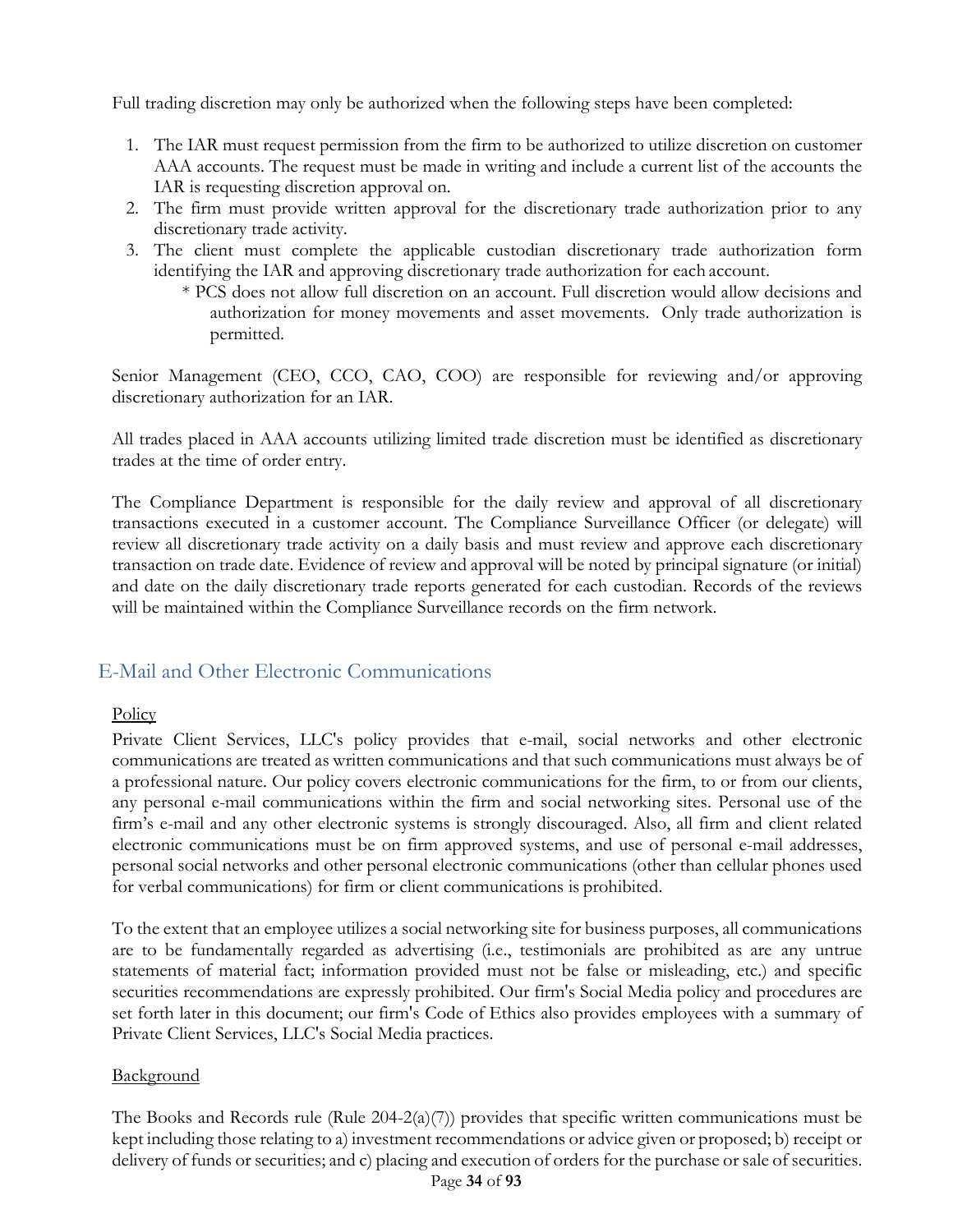All electronic communications are viewed as written communications, and the SEC has publicly indicated its expectation that firms retain all electronic communications for the required record retention periods. If a method of communication lacks a retention method, then it must be prohibited from use by the firm. Further, SEC regulators also will request and expect all electronic communications of supervised persons to be monitored and maintained for the same required periods. E-mails consisting of spam or viruses are not required to be maintained.

### Responsibility

Each employee has an initial responsibility to be familiar with and follow the firm's e-mail policy with respect to their individual e-mail communications. The Compliance Department and designated Managing Principals have the overall responsibility for making sure all employees are familiar with the firm's e-mail policy, implementing and monitoring our e-mail policy, practices and recordkeeping.

Private Client Services, LLC has adopted procedures to implement the firm's policy and conducts reviews to monitor and ensure that the firm's policy is observed, implemented properly and amended or updated, as appropriate, which include the following:

- Our firm's e-mail policy has been communicated to all persons within the firm and any changes in our policy will be promptly communicated.
- E-mails and any other electronic communications relating to the firm's advisory services and client relationships will be maintained and monitored by designated Compliance Department Surveillance Principals with the assistance of designated employee(s) of the Compliance Department conducting e-mail reviews on an on-going or periodic basis through appropriate software programming or sampling of e-mail, as the firm deems most appropriate based on the size and nature of our firm and ourbusiness.
- Electronic communications records will be maintained and arranged for easy access and retrieval to provide true and complete copies with appropriate backup andseparate storage for the required periods.
- Designated Compliance Department Surveillance Principals with the assistance of designated employee(s) of the Compliance Department will conduct periodic Internet searches to monitor the activities of employees to determine if such persons are engaged in activities not previously disclosed to and/or approved by the firm.
- Electronic communications will be maintained either in electronic media or printed copies if appropriate, for a period of six years, the first two in an easily accessible format.

# <span id="page-34-0"></span>ERISA

## **Policy**

Private Client Services, LLC may act as an investment manager for advisory clients which are governed by the Employment Retirement Income Security Act (ERISA). As an investment manager and a fiduciary with special responsibilities under ERISA, and as a matter of policy, Private Client Services, LLC is responsible for acting solely in the interests of the plan participants and beneficiaries. Private Client Services, LLC's policy includes managing client assets consistent with the "prudent man rule," maintaining any ERISA bonding that may be required, and obtaining written investment guidelines/policy statements, as appropriate. Private Client Services, LLC does not exercise proxy voting authority as stated in the ADV Part 2A and the firm's engagement agreement.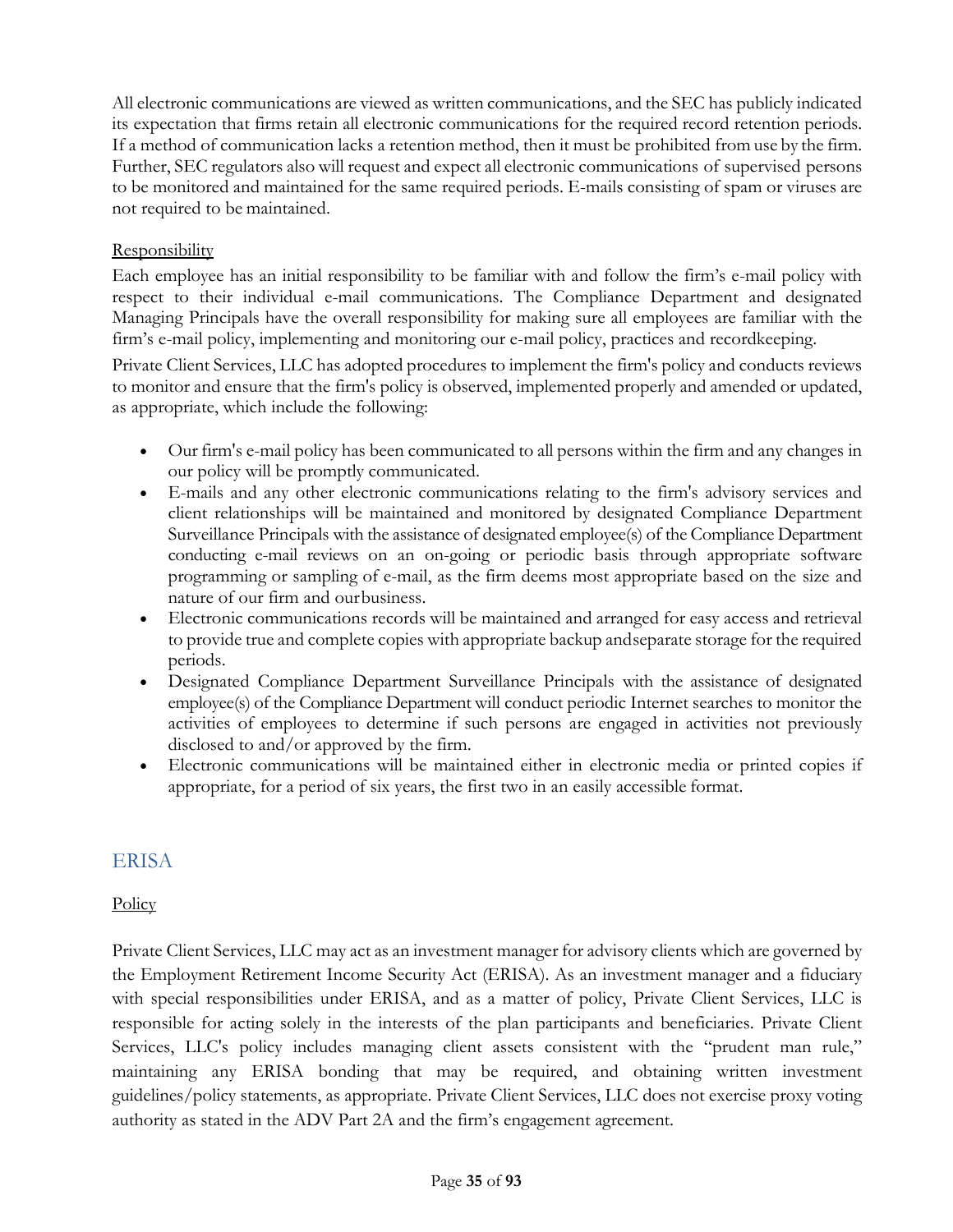### **Background**

The Employee Retirement Income Security Act of 1974 governs employee benefit plans. Subject to certain exceptions, an ERISA plan will generally include any qualified plan other than an IRA. ERISA imposes duties on investment advisers that may exceed the scope of an adviser's duties to its other customers. For example, ERISA specifically prohibits certain types of transactions with ERISA plan customers that are permissible (with appropriate disclosure) for other types of customers.

PCS may act as an investment manager for advisory customers which are governed by ERISA. As an investment manager and a fiduciary with special responsibilities under ERISA we are responsible for acting solely in the interests of the plan participants and beneficiaries. Our policy includes managing customer assets consistent with the "prudent man rule," maintaining any ERISA bonding that may be required, and obtaining written investment guidelines/policy statements, as appropriate.

ERISA imposes duties on investment advisers that may exceed the scope of an adviser's duties to its other clients. In the event plan documents are silent and an adviser's agreement disclaims proxy voting, the responsibility for proxy voting rests with the plan fiduciary(s).

### Plan and Trust Documents

Gathering the proper documentation for an ERISA plan is a vital step in determining the fiduciary obligations involved as well as how the account should be managed. A copy of the plan document and the plan trust document should be obtained for ERISA customers.

#### Approval

As noted above, special rules apply to ERISA accounts in advisory programs. Advisors may not open an account governed by ERISA without the approval of the Compliance Department.

#### **Responsibility**

The Director of Advisory Operations has the responsibility for the implementation and monitoring of our ERISA policy, practices, disclosures and recordkeeping. Private Client Services, LLC has adopted various procedures to implement the firm's policy, conducts reviews to monitor and ensure the firm's policy is observed, properly implemented and amended or updated, as appropriate, which include the following:

- on-going awareness and periodic reviews of an ERISA client's investments and portfolio for consistency with the "prudent man rule";
- the Director of Advisory Operations is the designated person, will form a proxy committee as necessary, is responsible for overseeing and conducting semi- annual reviews to ensure that any proxy voting functions are properly met and that ERISA plan client proxies are voted in the best interests of the plan participants;
- on-going awareness and periodic review of any client's written investment policy statement/guidelines to be current and reflect a client's objectives andguidelines;
- annually verify that the plan fiduciaries have established and maintain and renew any ERISA bonding that may be required; or if plan documents require the investment manager to maintain required ERISA bonding, Private Client Services, LLC will endeavor that such bonding is obtained and renewed on a timely basis;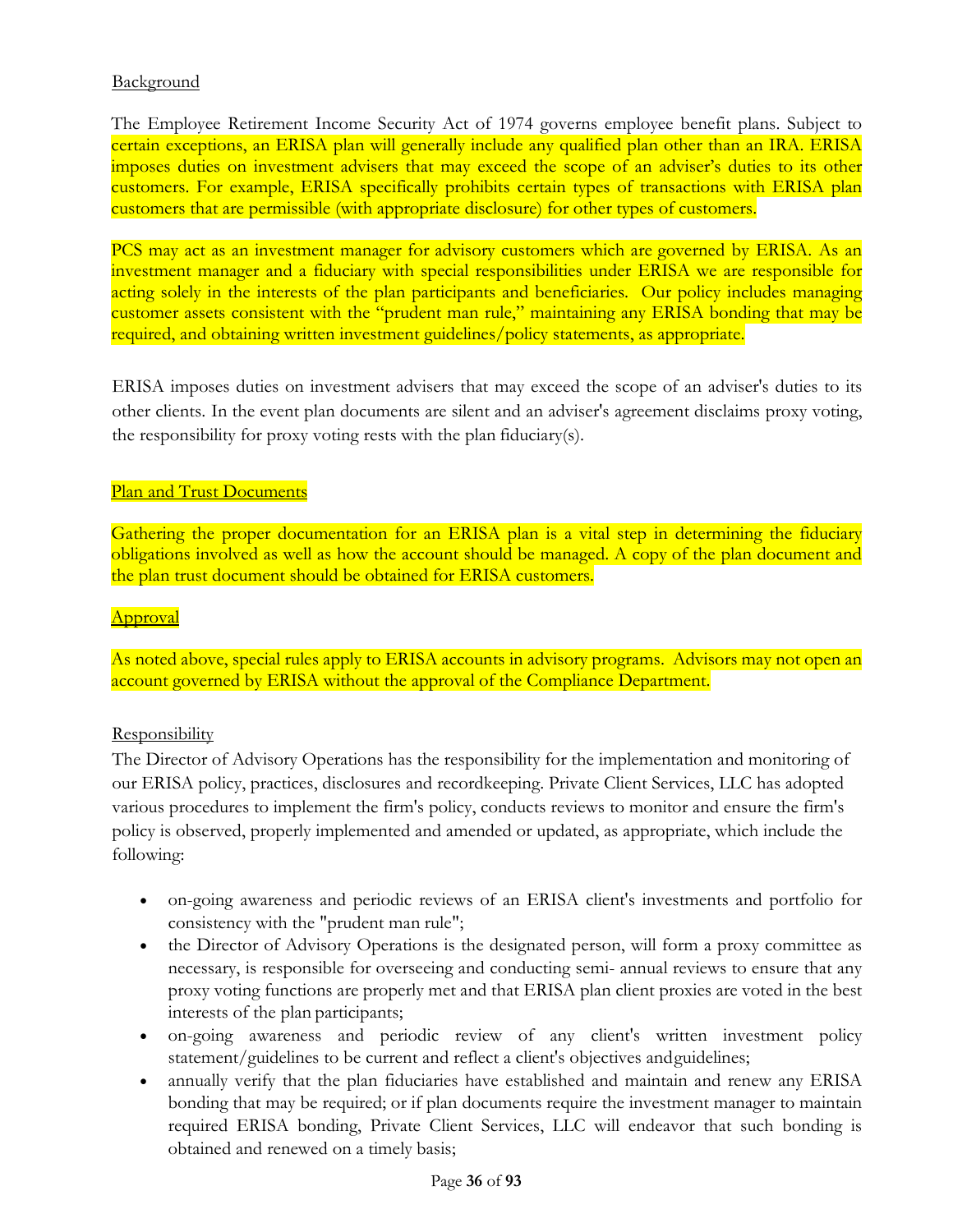- provide the responsible plan fiduciary of an ERISA-covered defined benefit plan or defined contribution plan with required disclosures to enable the plan fiduciary to determine the reasonableness of total compensation received for services rendered and identifying potential conflicts of interest. Such disclosures will be reviewed on at least quarterly to ensure accuracy, with any revisions promptly delivered to the responsible plan fiduciary;
- monitor for and make any annual DOL filings (Form LM-10) for reporting financial dealings with union representatives;
- if Private Client Services, LLC acts as investment manager, general partner or managing member of any private or hedge funds or pooled investment vehicle, the firm will monitor quarterly the percentage of ERISA plan and IRA assets in each fund for ERISA 25% Plan Asset Rule purposes;
- identify and monitor any party in interest affiliations or relationships existing between the firm and any client ERISA plans to avoid any prohibited transactions; and
- ensure oversight of third-party service providers with regard to current disclosure requirements.

# *If an ERISA fiduciary seeking to obtain safe harbor relief under the QDIA regulation, include the following:*

- ensure assets are invested in a QDIA;
- endeavor that participants and beneficiaries have been given an opportunity to provide investment direction, but have not done so, and maintain appropriate supporting documentation;
- provide initial and annual notice to participants and beneficiaries in accordance with regulatory requirements;
- conduct periodic reviews to ensure that materials, such as investment prospectuses, are furnished to participants and beneficiaries;
- endeavor for participants and beneficiaries to have an opportunity to direct investments outof a QDIA as frequently as from other plan investments, but at least quarterly; and
- ensure that the plan offers a "broad range of investment alternatives" as defined under Section 404(c) of ERISA.

# *If applicable as a QPAM, include the following:*

- monitor transactions effected on behalf of the plan to safeguard compliance with the requirements of the exemption with respect to the management of those planassets;
- engage an independent auditor to conduct the annual exemption audit; and
- in the event that the audit report identifies a deficiency, to promptly address the deficiency.

# (AND, if the transaction relies on Part I of the OPAM Exemption, which is applicable to general transactions between the *plan or fund managed by the QPAM and parties in interest with respect to such plans, then the written policies and procedures must also include requirements that):*

- the party in interest (i) does not have disqualifying power over the QPAM (*i.e.*, the power to terminate the QPAM or to negotiate the terms of the QPAM's management agreement), and (ii) is neither the QPAM itself nor a party related to the QPAM;
- no more than 20 percent of the total client assets managed by the QPAM consist of assets of the in-house plan plus any assets of other plans established or maintained by the QPAM and its affiliates; and
- the transaction is not exempt pursuant to prohibited transaction exemptions 2006-16 (securities lending), 83-1 (acquisitions by plans of interest in mortgage pools) or 82-87 (certain mortgage financing arrangements).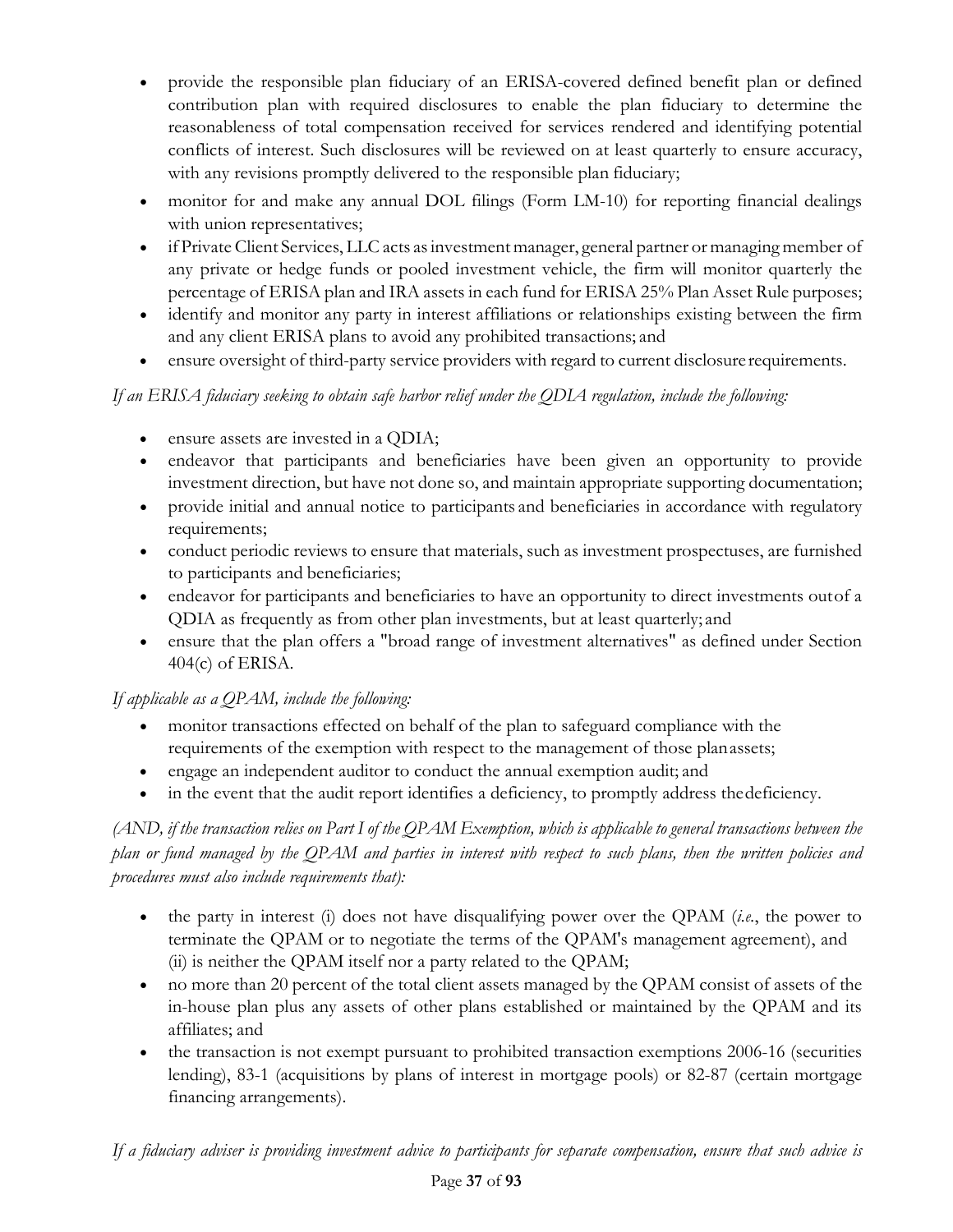- as a fiduciary adviser, investment advice will only be provided to participants for separate compensation pursuant to an eligible investment advice arrangement that provides for either:
	- o level compensation being earned, *i.e.*, any direct or indirect compensation received will not vary depending upon the participant's selection of a particular investment option; or
	- o such advice will be rendered utilizing a computer model which has been certified as being unbiased by an independent expert.

# Form U4 Maintenance

When you became registered with Private Client Services, a Form U4 was completed and filed with FINRA.

It is your responsibility to advise your Supervising Principal, as well as PCS Registrations/Compliance when any information stated on your Form U4 has changed. These changes may include a name change (personal or DBA), change in address (business or residence), and any other items previously disclosed on the Form. Especially important, is to immediately notify your Supervising Principal and Compliance if changes to potential disclosure questions may need to be amended related to the following:

- Requested to testify before or provide documents to any federal or state authority or SRO
- A defendant or a respondent in any civil, administrative or arbitration matter
- The subject of any arbitration subpoena, censure, injunction, suspension, fine, cease and desist order or any other sanction imposed by any federal or state authority or SRO
- The subject of any bankruptcy proceeding, compromise with a creditor, or unsatisfied lien or judgement
- The subject of any oral or written complaint by a client or any claim for damages by a client
- The subject of any arrest, summons, arraignment, indictment, conviction or guilty plea to any criminal offense - either misdemeanor or felony - other than a minor traffic violation
- The subject of any investigation or inquiry by any federal or state authority or self-regulatory organization (SRO)
- The subject of any license or registration denial

Failure to IMMEDIATELY notify Compliance of any required Form U4 amendments may result in internal disciplinary action. If you are uncertain of whether a particular change requires a Form U4 amendment, check with your Managing Principal and Registrations/Compliance Department. If you do not have a copy of your Form U4 and are unsure of the information currently disclosed on it, you should request a copy for review, and provide updates if necessary.

# Gifts and Entertainment

Conflicts of interest continue to be a significant concern for regulators, and the giving or receiving of gifts/gratuities is perceived to be a potential problem.

You and any member of your immediate family are prohibited from giving to any person, or receiving from any person items of value (gifts, gratuities, etc), in excess of one hundred dollars (\$100) per individual per annual calendar year to any client, principal, proprietor, employee, agent or representative of another person where such item of value is in relation to the business of Private Client Services. Gifts given or received should be tracked and reported to your Managing Principal and Compliance as they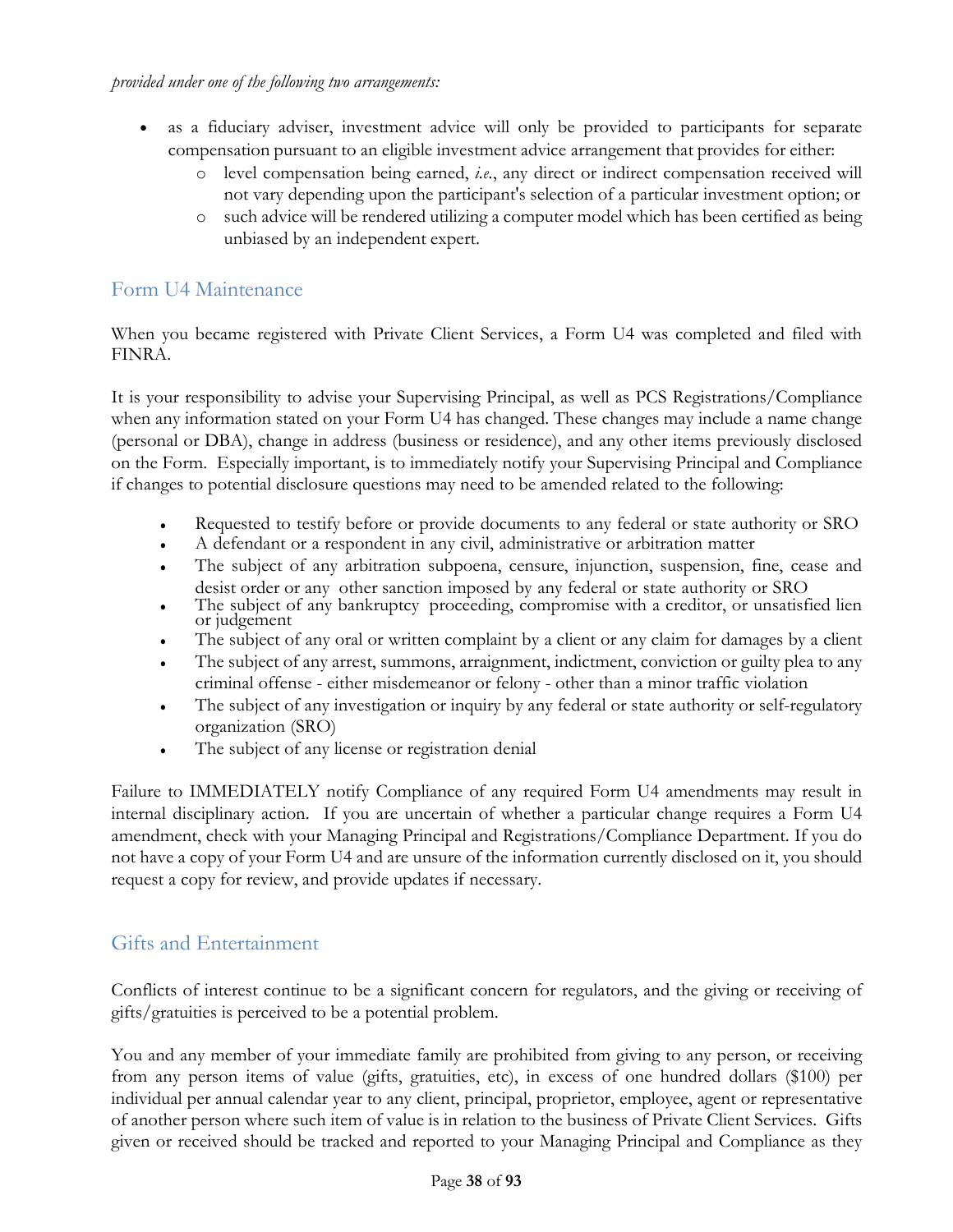occur through Docupace. Please reference the Gifts and Entertainment section within the PCS Code of Ethics Manual for additional information.

Non-Cash Compensation: PCS, PCS employees and financial professionals may receive Third Party Compensation from Product Sponsors that is not in connection with any particular Customer. Compensation includes such items as gifts not to exceed \$100 per year and/or an occasional dinner or ticket to a sporting event, or reimbursement in connection with educational meetings or Customer workshops or events. Product Sponsors also pay for, or reimburse PCS for the costs associated with, education or training events that may be attended by PCS employees and financial professionals.

# Identity Theft

# **Policy**

Private Client Services, LLC seeks to prevent the theft or misappropriation and misuse of the identities and identifying information of its clients. In order to prepare this program, the firm has evaluated the risks of identity theft in connection with its investment advisory practice including the firm's:

- methods of opening client accounts;
- methods for accessing client accounts; and
- previous experience with identity theft.

# **Responsibility**

Private Client Services, LLC's Identity Theft Prevention Program has been adopted pursuant to approval by the firm's senior management. The Chief Administrative Officer has the responsibility for the implementation and administration of the Program working closely with the Chief Operations Officer and Chief Compliance Officer to accomplish these responsibilities.

# Procedure

Private Client Services, LLC provides advisory services to various types of clients including individuals, corporations and other business entities, among others. Managed account clients are provided with instructions for wiring funds into a separate custodial account set up by Private Client Services, LLC in the client's name, or in the firm's name for the benefit of the client, or the client may provide Private Client Services, LLC with trading authorization on an account previously established by the client himself or herself.

Checks made payable to the client's custodian, which identify the client's account number and that are received by Private Client Services, LLC are logged by the firm and forwarded to the custodian with instructions to deposit the check in the client's account. Other than for the payment of advisory fees, checks received from clients made payable to the firm or any other party other than the client's account custodian are logged by Private Client Services, LLC and returned to the client within three business days.

As the firm has not had any negative experience with identity theft, the principal risks of identity theft acknowledged by Private Client Services, LLC lie in the methods for accessing accounts and the acceptance of instructions for transfers out of an account for the payment of third-party payees or otherwise.

# *Identification of Red Flags*

Page **39** of **93** From time to time, Private Client Services, LLC or its staff may receive indications that the identities of clients or investors may have been compromised, stolen or are otherwise at risk. It is critical that these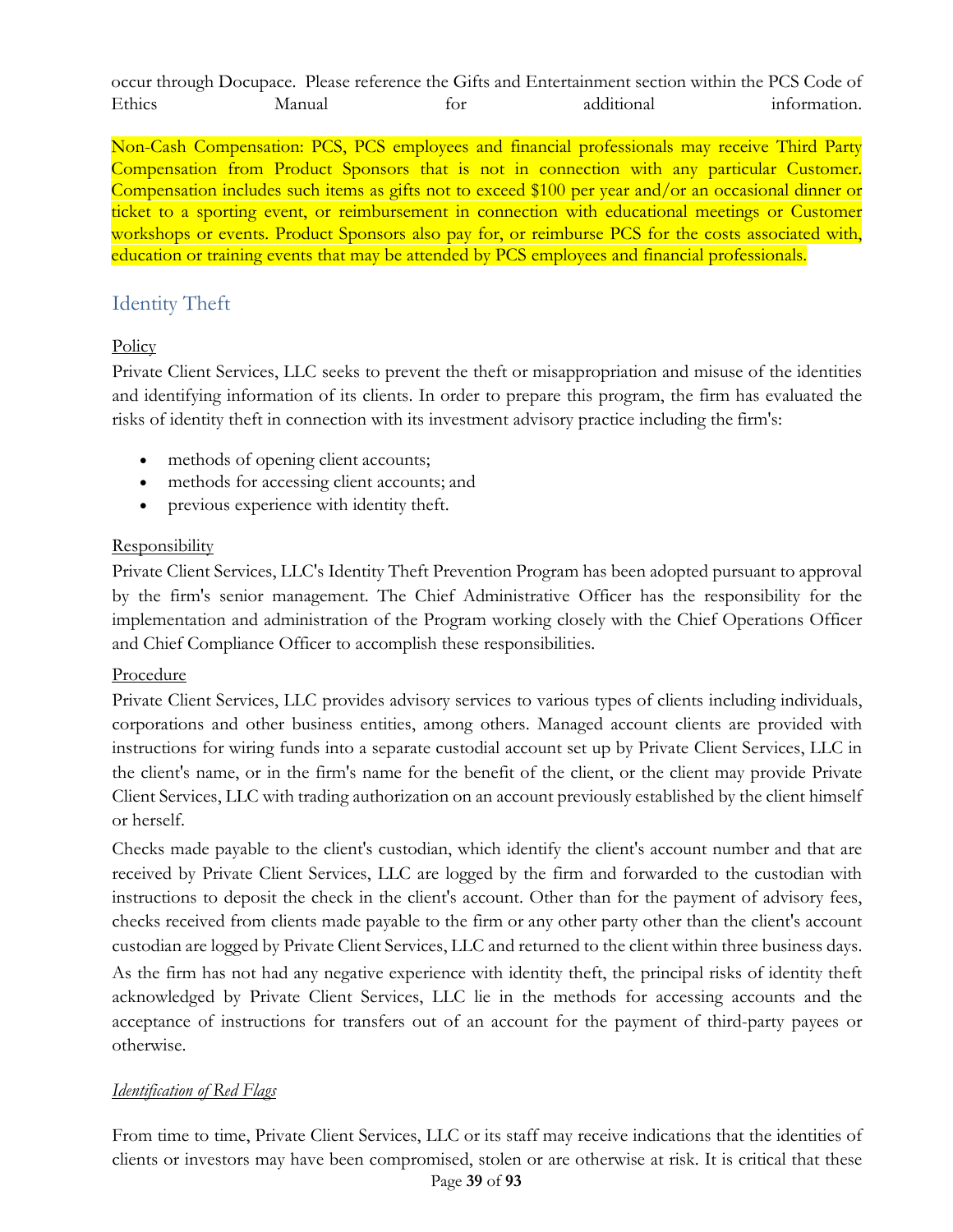"red flags" are recognized so that the firm can take appropriate measuresto safeguard clients and investors and prevent the misappropriation and misuse of client or investor identities and assets.

Categories of red flags to consider include the following:

- alerts, notifications or other warnings received from consumer reporting agencies or service providers, such as fraud detection agencies;
- presentation of suspicious personal identifying information, such as suspicious address change;
- unusual use of, or other suspicious activity related to a covered account, including, but not limited to:
	- unexplained or urgent requests for large transfers or payments to be made from the account to third parties;
	- telephone requests for urgent transfers from the client's account on a unclear or poor connection, particularly where the client is unwilling to remain on the line or claims to be in a hurry;
	- requests to transfer funds from the client's account to a new or recently opened bank account;
	- notice from clients or investors regarding unusual transfers or account activity, victims of identity theft, law enforcement authorities, or other persons regarding possible identity theft in connection with covered accounts held by Private Client Services, LLC client custodians. Any Private Client Services, LLC personnel becoming aware of red flags, suspicious activity or unusual transfer requests must promptly notify the CCO and/or other designated person(s) before taking any further action to facilitate a transfer from the client's account (if applicable).

# *Detection of Red Flags*

Private Client Services, LLC and its staff should be conscious of suspicious activity or transfer requests and actively seek to detect red flags in connection with the opening and maintenance of accounts.

# *Opening Accounts*

With respect to the opening of separately managed client accounts, Private Client Services, LLC seeks to obtain appropriate identifying information about, and verification of the identity of, the client. For detailed guidance regarding acceptable identification and authorizations to be obtained and reviewed when opening a new account, please refer to the firm's Anti-Money Laundering Policy and Procedures contained within the Compliance Manual and incorporated herein by way of reference.

# *Transfer/Payment Requests and Address Changes*

Private Client Services, LLC monitors transfers and transactions within client accounts and seeks to authenticate clients and client requests for transfers,whether such requests direct the transfer of funds from the client's account to third party payees or to another account in the client's name, particularly (though not exclusively) when the receiving client account was only recently opened and/or the request was received via email or other electronic communication.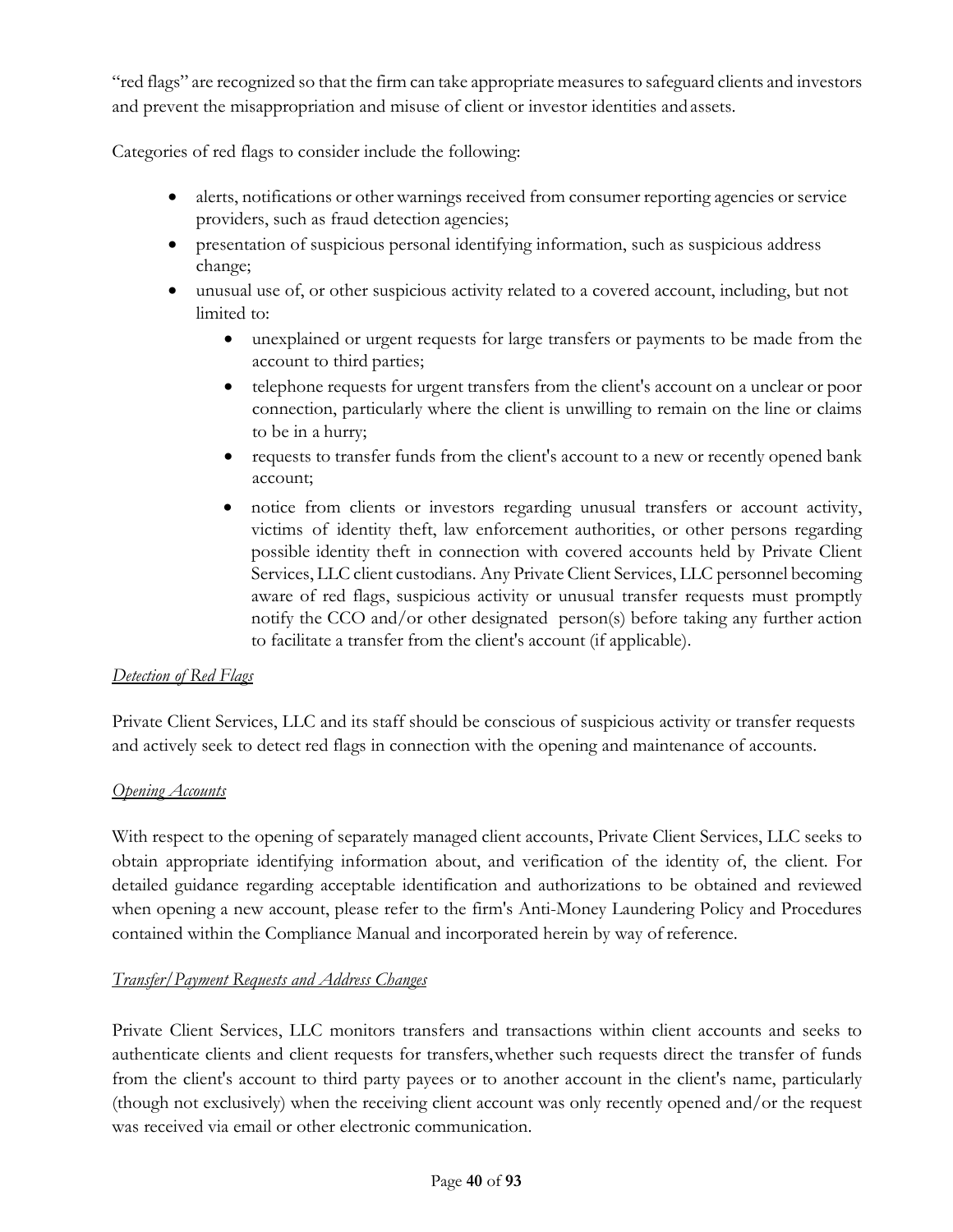Should a client request that Private Client Services, LLC facilitate a transfer of monies from the client's account to a new or different account held in the client's name, the firm shall:

- request written instructions with the client's original signature requesting that Private Client Services, LLC update the wire instructions on file with the firm;
- verify that written instructions submitted are from the client or other authorized signatory on the account;
- seek to ensure that the signature on the written instructions match the signature on file with the firm; and
- ensure the request is addressed to Private Client Services, LLC.

Any request received (ostensibly) from a client to facilitate a transfer of monies from the client's account to a third-party payee, must undergo the same process set forth above *and* Private Client Services, LLC should seek to verify the request as set forth below. Similarly, any request for a change of address on a client's account must be verified by Private Client Services, LLC before being processed.

Verifications are to be accomplished through direct contact with the client at the telephone number held on record with Private Client Services, LLC. Telephone contact with the client must be documented and is required regardless of whether the request for transfer or address change was received by email or telephone as a fraudster impersonating the client could have easily contacted the firm to make the request from a different phone number. When seeking verification at the client's

telephone number of record, should a client deny having requested the transfer, the Private Client Services, LLC employee having spoken to the client must immediately notify the CCO or other designated person(s).

# *Responding to Red Flags*

To best protect our clients and investors and ensure that the firm responds in an appropriate manner to red flags and suspicious activity, all red flags and suspicious activity recognized or uncovered by personnel should be promptly reported to the CCO and/or other designated person(s).

When determining the appropriate response to red flags, Private Client Services, LLC will consider the degree of risk posed and aggravating factors that may heighten the risk of identity theft, such as a data security incident that results in unauthorized access to a client's or investor's account records held by Private Client Services, LLC or other third party, or notice that a client has provided information to someone fraudulently claiming to represent Private Client Services, LLC or to a fraudulentwebsite. Appropriate responses may include the following, based on consideration of the relevant facts and circumstances:

- monitoring a covered account for evidence of identity theft;
- contacting the client or investor;
- contacting the account custodian;
- temporarily requesting a freeze on any asset transfers from the account;
- changing any passwords, security codes, or other security devices that permit access to the account;
- reopening an account with a new account number;
- not opening a new account;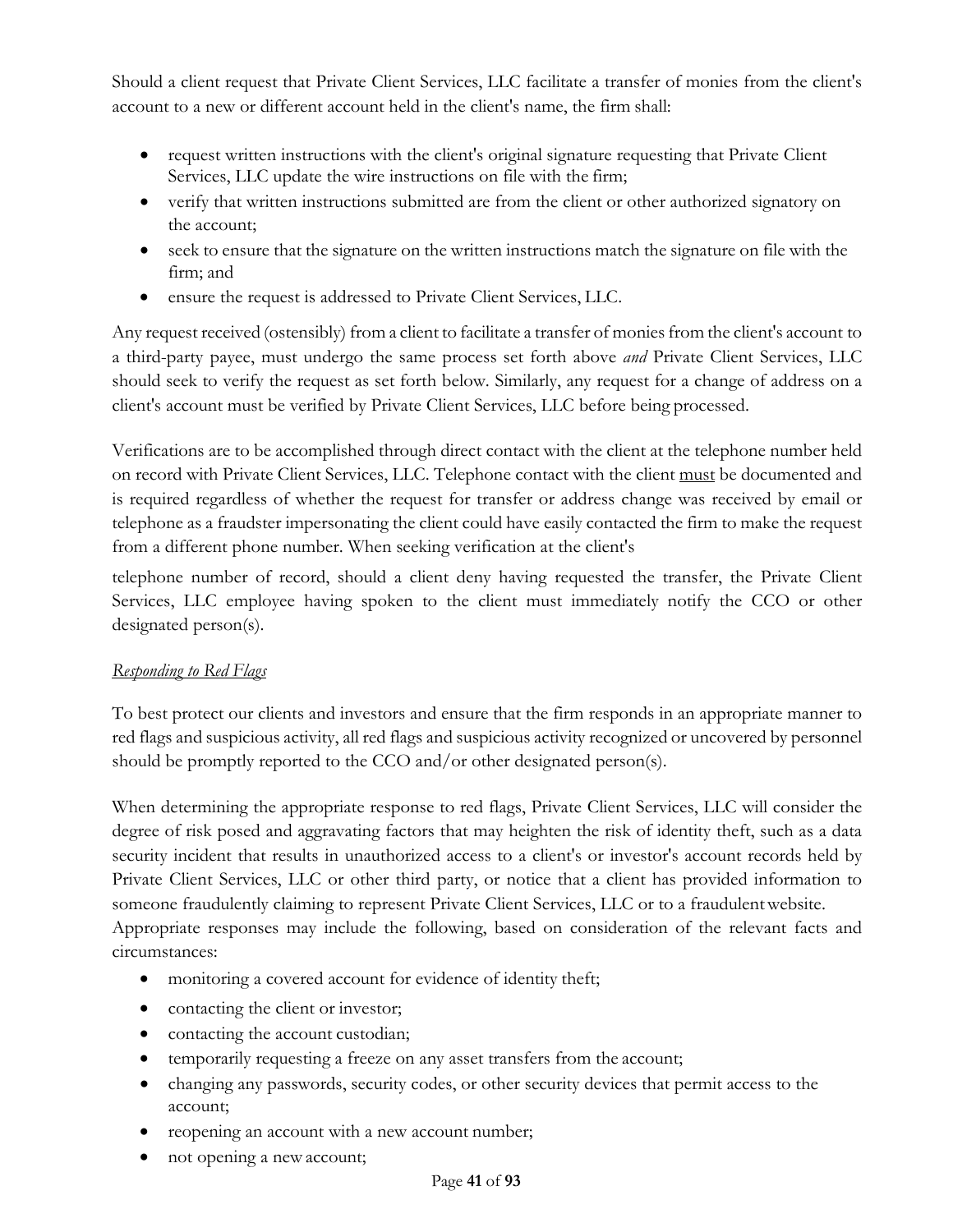- closing an existing account;
- notifying law enforcement and regulatory authorities; or
- determining that no response is warranted under the particular circumstances.

# *Oversight of Third-Party Service Providers*

Our firm uses various service providers, including custodians and brokers in connection with our covered accounts. We have a process to confirm that relevant service providers that perform activities in connection with our covered accounts comply with reasonable policies and procedures designed to detect, prevent and mitigate identity theft by contractually requiring them to have policies and procedures to detect Red Flags. Typically, we will request an effective identity theft prevention program implementation certification from each critical service provider (e.g., brokers, custodians, etc.).

Furthermore, when appropriate and to ensure that our firm's identity theft prevention program is consistently implemented,we may require certain service providerswho directly or indirectly participate in the identity theft prevention effort to agree not to take, without Private Client Services, LLC's specific approval, actions such as the following:

- not to change wire instruction;
- not to direct any redemption proceeds to an account not listed in the original subscription document;
- not to partition, retitle, or otherwise change any indicia of ownership of an investment or account (including changes purportedly for estate planning and domestic relations reasons); or
- not to consent to liens or control agreements being placed on an investment or account.

# *Updates and Approval*

Private Client Services, LLC's identity theft program shall be reviewed and approved in writing by senior management of the firm. Periodically, and at least annually, the CAO working with the COO and/or other designated person(s) shall review the program and present senior management with a report regarding the effectiveness of the program and any suggestions for improving the program based on changing or newly perceived risks, such as:

- the experiences of Private Client Services, LLC with identity theft;
- changes in the types of accounts that Private Client Services, LLC offers or maintains;
- changes in methods used by fraudsters to perpetrate identity theft;
- changes in methods to detect, prevent, and mitigate identity theft; and
- changes in the business arrangements of Private Client Services, LLC, including mergers, acquisitions, alliances, joint ventures, and service provider arrangements.

# *Training*

It is imperative that all personnel be familiar with the firm's identity theft program and have a thorough understanding of his/her role and responsibilities in protecting our clients and investors. To this end, Private Client Services, LLC will conduct initial and annual training regarding its identity theft program to assist personnel to recognize and appropriately respond to and report red flags and other suspicious activity. Employees are encouraged to ask the CAO, COO, CCO or other designated person(s) for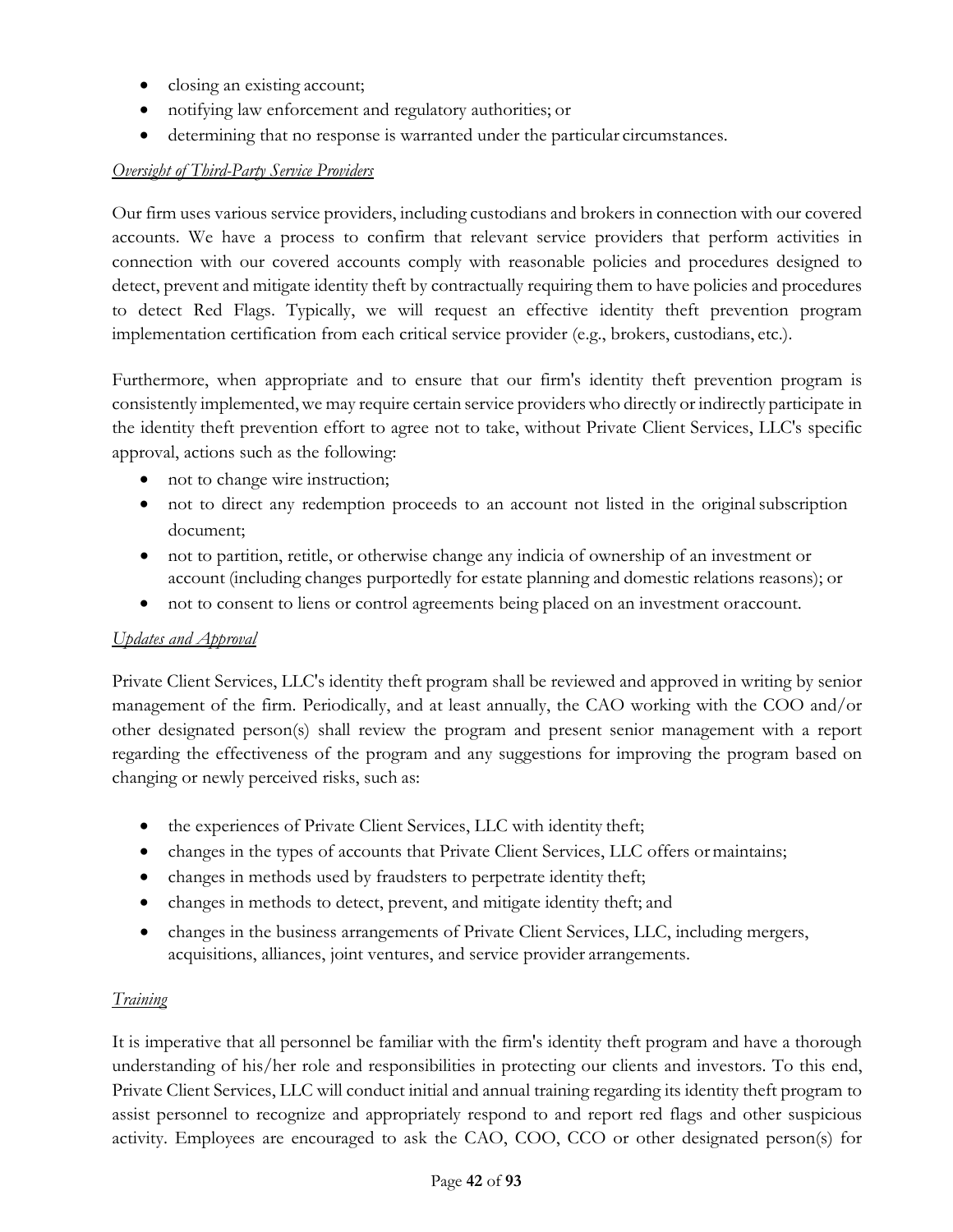clarification or additional information regarding the program in general or any suspicious activity in particular.

# Identity Theft Prevention Policy

# **Policy**

The SEC implemented the Identity Theft Red Flag Rules on April 10, 2013. These rules require firms to create and adopt policies and procedures to detect and prevent identity theft. Private client Services has developed Red Flag Rules effective 4/3/2013 that meet the requirements of the new rule. Some of the considerations included in the development of the policy were: the fact that many individuals telecommute, work from their homes, or work while traveling, increases the possibility of identity theft through lost laptops or through access by unauthorized individuals. Wireless connections (Wi-Fi) are more easily intercepted than those required to tap into a physical wire. Remote access to corporate networks through Virtual Private Networks (VPNs) or other technology, while raising similar concerns, can more easily be addressed using firewalls, routers, filters and other means to guard against intrusion.

#### **Responsibility**

Senior Management, Operations, Supervising Principals and IT will ensure that all associated personnel are mindful of the importance of safeguarding customer information, work with internal or third-party technology experts to understand risks involved with technology, are aware of the risks and possible changes in policies and procedures required when a new technology is implemented anywhere within the firm, and understand what safeguards, such as encryption or biometric technology, can effectively be implemented to eliminate or minimize these risks.

Senior Management and IT will also ensure that all Supervising Principals and other appropriate individuals are aware of the protective methods necessary when deciding whether to allow an associated person to use Wi-Fi or another type of technology.

#### Procedure

The Private Client Services Information Technology Policies and Procedures will be reviewed periodically, with appropriate documentation maintained, to ensure continued compliance with regulatory guidelines.

Associated personnel will receive training at least annually on the importance of safeguarding customer information. Such training will caution individuals that they must logout of computers when they are not being utilized, not maintain too much information on their laptops, and always be aware of what information is contained thereon. This information will be vital in case of laptop loss ortheft.

Training will also emphasize that the theft or loss of a laptop must IMMEDIATELY bemade known either to the CCO or to the individual's immediate supervising principal. In addition, appropriate individuals will receive training involving our procedures for assisting customers in filing a police report should they become the victim of identity theft. Our CCO will maintain documentation of such training, including dates, names of attendees, agendas, materials distributed, etc.

Our CCO may oversee an audit, undertaken annually by appropriately knowledgeable individuals, designed to detect potential vulnerabilities in our systems and to ensure that our systems, in practice, protect customer records and information from unauthorized access. Results of this audit, including dates, names of individuals conducting the audit, findings, etc., will be maintained by our CCO.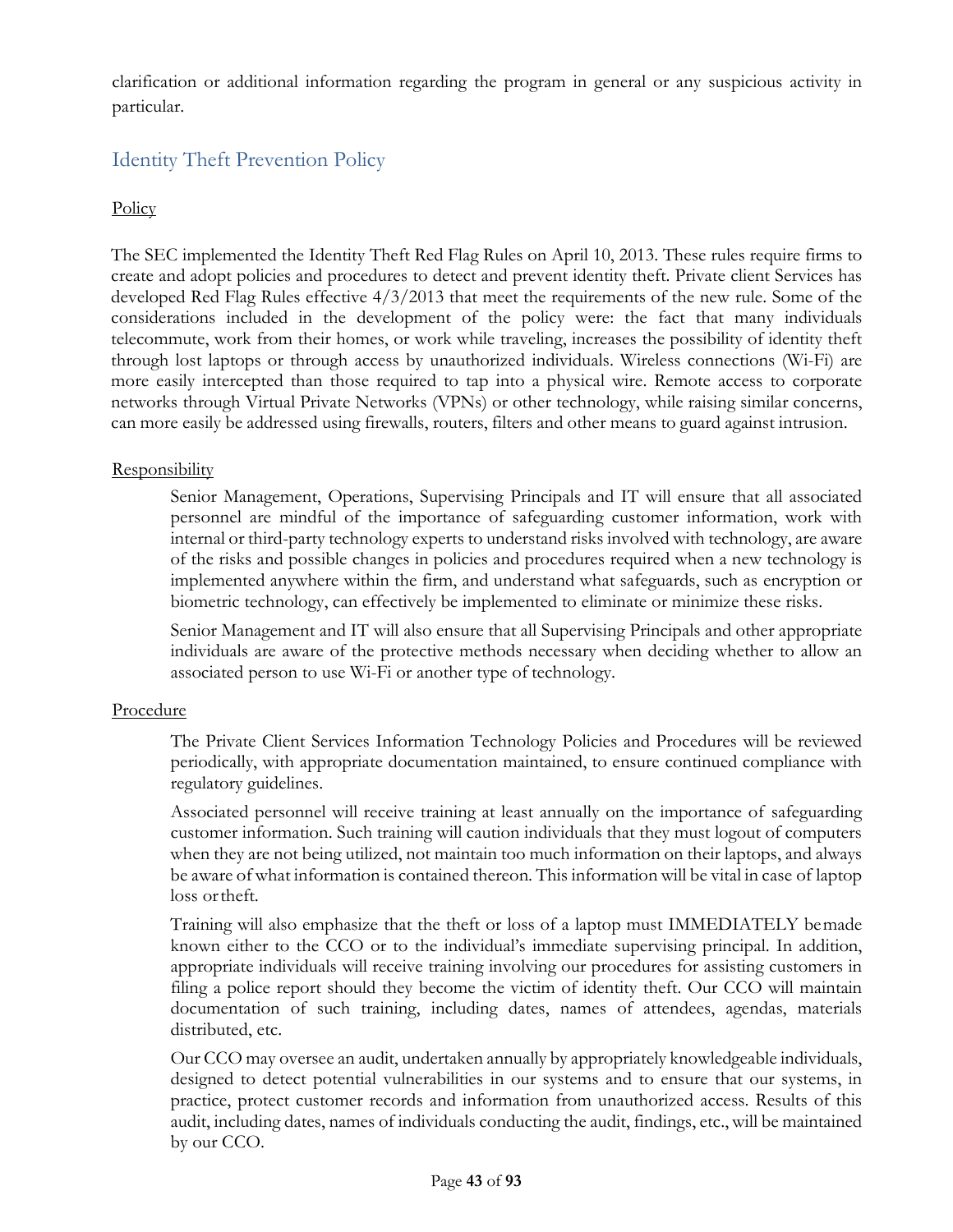Our CCO may obtain a copy of the National Institute of Standards and Technology's publication Electronic Authentication Guideline

(available a[t http://csrc.nist.gov/publications/nistpubs/800-63/SP800-63V1\\_0\\_2.pdf\)](http://csrc.nist.gov/publications/nistpubs/800-63/SP800-63V1_0_2.pdf)

for reference and appropriate distribution as guidance in how to assess the level of risk involved in the access to information and various levels of controls based on the risk.

# Insider Trading

### **Policy**

Private Client Services, LLC's policy prohibits any employee from acting upon, misusing or disclosing any material non-public information, known as inside information. Any instances or questions regarding possible inside information must be immediately brought to the attention of the designated Managing Principal, Compliance Officer or Senior Management, and any violations of the firm's policy will result in disciplinary action and/or termination.

#### Background

Various federal and state securities laws and the Advisers Act (Section 204A) require every investment

adviser to establish, maintain and enforce written policies and procedures reasonably designed, taking into consideration the nature of such adviser's business, to prevent the misuse of material, non-public information in violation of the Advisers Act or other securities laws by the investment adviser or any person associated with the investment adviser.

**Responsibility** 

The Chief Compliance Officer has the responsibility for implementation and discharging the firm's Insider Trading Policy, practices, disclosures and recordkeeping. The CCO has the responsibility for monitoring of the firm's Insider Trading Policy, practices, disclosures and recordkeeping. The CCO will periodically test the adherence to these responsibilities being fulfilled, sighting evidence of same and provide such test to the CEO.

#### Procedure

Private Client Services, LLC has adopted various procedures to implement the firm's insider trading policy and conducts reviews to monitor and ensure the firm's policy is observed, implemented properly and amended or updated, as appropriate, which include the following:

- The Insider Trading Policy has been distributed to all IAR's and employees, and new IAR's and employees upon hire, and requires a written acknowledgement by each employee;
- Access persons (supervised persons) must disclose personal securities accounts initially and report on an ongoing basis their own and employee-related personal accounts;
- The PCS Restricted List, if any, will be kept current and made available to all access persons via the PCS Website;
- All associated persons (and related accounts) must cross-reference the PCS Restricted List prior to placing trades in personal accounts;
- Employees must report to their Managing Principal all business,financial or personal relationships that may result in access to material, non- public information;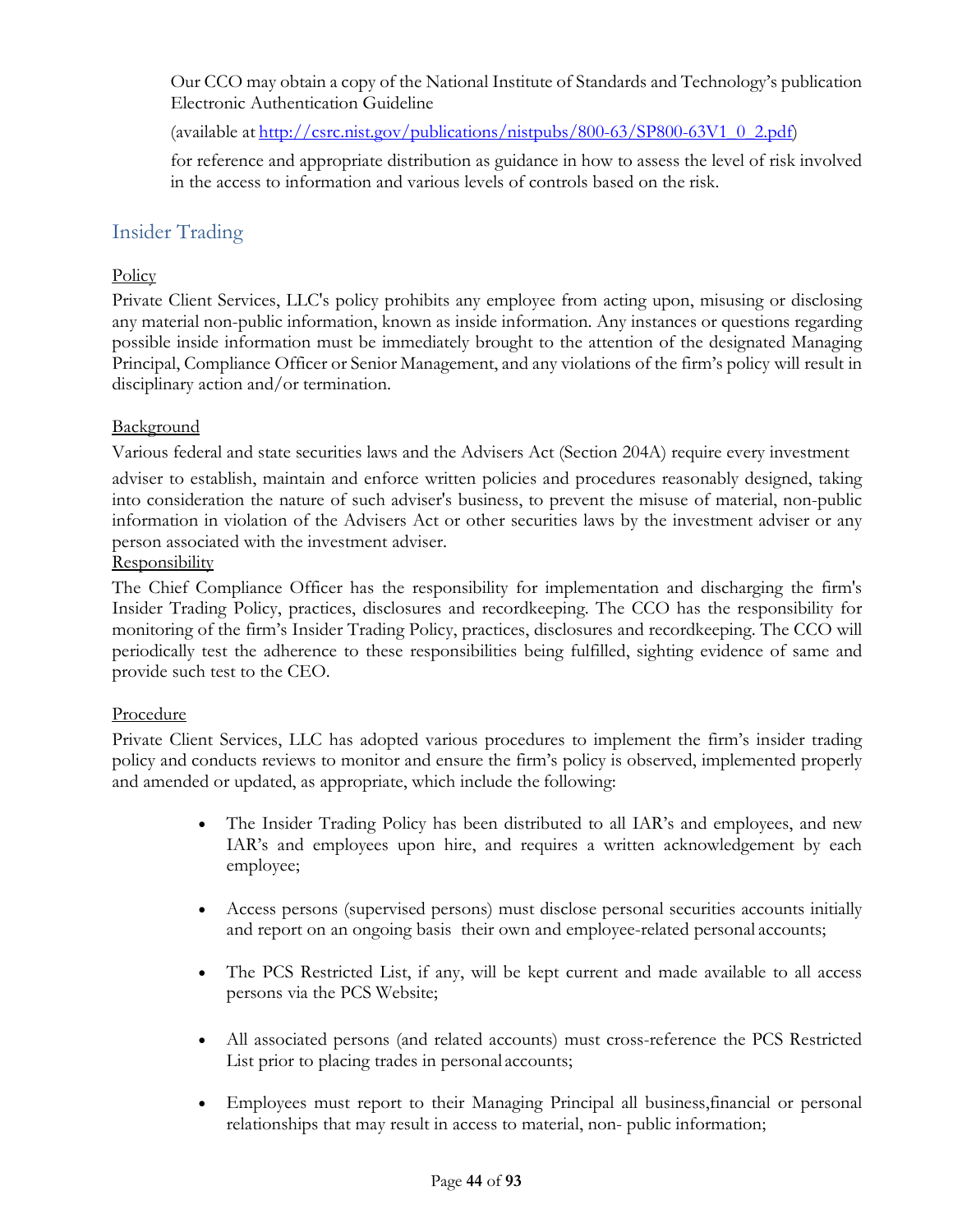- Compliance Department Surveillance Officers and Managing Principals review all personal investment activity for employee (including independent contractors) and employee-related accounts to ensure compliance with the Restricted List, if any, and other policies and procedures outlined herein;
- Managing Principals provides guidance to employees on any possible insider trading situation or question; and
- Private Client Services, LLC's Insider Trading Policy is reviewed and evaluated on a periodic basis and updated as may be appropriate,and
- Compliance Department advises Senior Management of any possible violation of the firm's Insider Trading Policy for implementing corrective and/or disciplinary action.

# Use of Expert Networks:

Prior to retaining an investment consultant directly or through an expert networking firm, Private Client Services, LLC will obtain written certification from the consultant that includes:

- disclosure of all confidentiality restrictions that the consultant has or reasonably expects to have that are relevant to the potential consultation,
- an affirmative statement that the consultant will not provide any confidential information to Private Client Services, LLC,
- a statement that the information contained in the certification is accurate as of thedate of the initial, and any subsequent consultation(s), and
- must be dated and signed by the consultant.

# Investment Processes/Portfolio Management

# **Policy**

As a registered adviser and a fiduciary to our advisory clients and as a matter of policy, Private Client Services, LLC ("PCS") is required to obtain background information as to each client's specific financial circumstances, investment objectives, investment restrictions, and risk tolerance, among many other things, prior to providing any advisory services to potential clients. PCS provides advisory services to clients based on and consistent with the client's specific financial circumstances, investment objectives, investment restrictions, and risk tolerance, etc. as detailed in Profile Analysis Questionnaire or other evaluation form ("Profile") provided by each client to the specific PCS Investment Advisor Representative that will be advising that client.

It is PCS' policy to recommend to a client the purchase, sale or the retention of a security only if PCS and the Investment Advisor Representative ("IAR") for the client (i) has a reasonable basis for believing that the recommendation is in the best interest of and appropriate for such client and (ii) has support for all recommendations provided to the client. In terms of support for recommendations to a client, the investment advisory representative for that client will (i) consult with research sources they believe are appropriate, including research from reputable third party sources (e.g., Morningstar), (ii) use research developed bythe Investment Advisor Representative that will be readily made available for supervisory personnel from PCS to review and (iii) consider mainstream media sources and recognized journals. All support for each recommendation for each client will be retained in due diligence files by the IAR.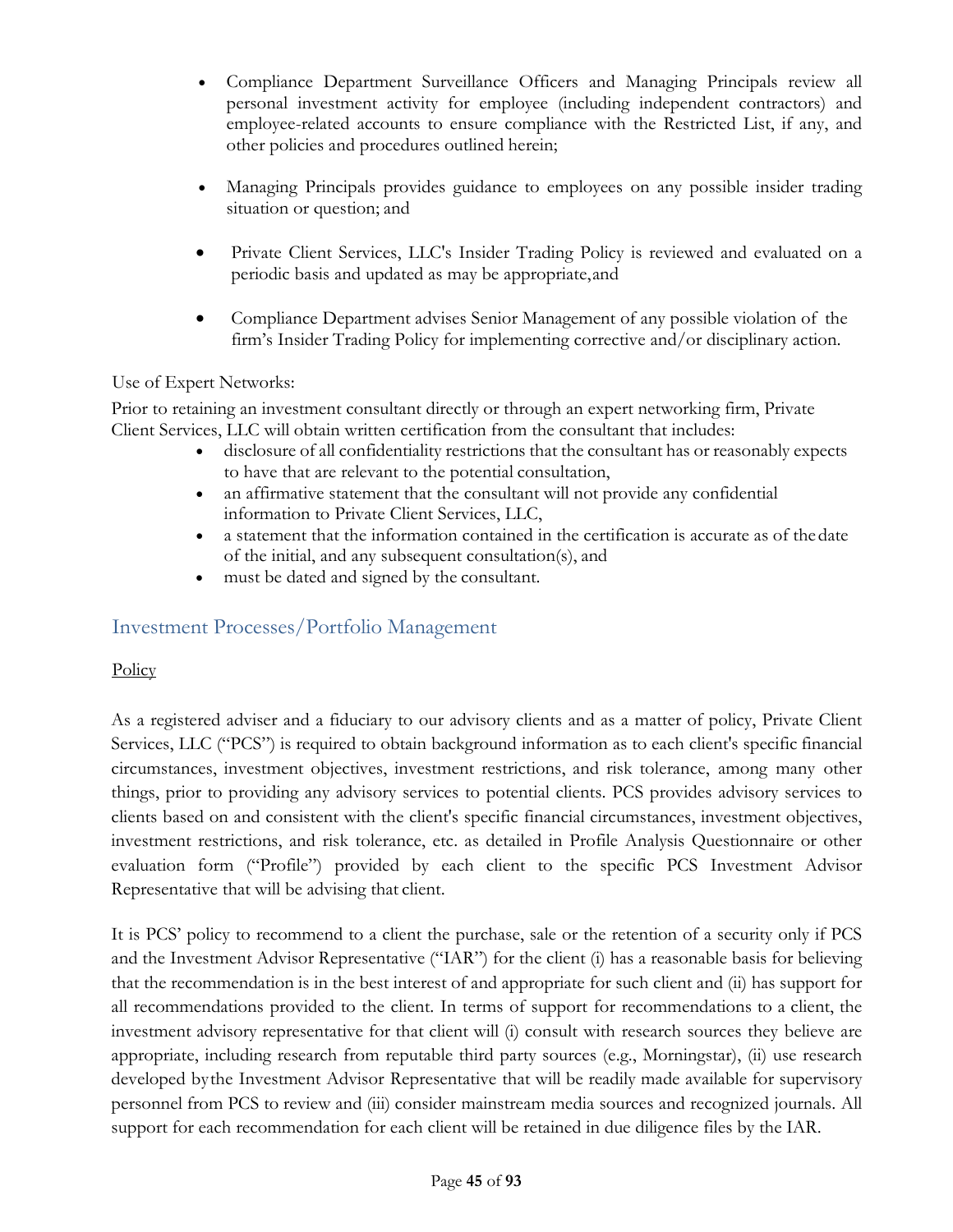In making recommendations to each client, PCS and the IAR will take into consideration,among other things, asset diversification and asset allocation that is believed by PCS and the Investment Advisor Representative to be in the best interest of and appropriate for each client considering the client's Profile.

The term "client" or "customer" includes, but is not limited to; Asset Allocation Accounts (JPU), Plus Portfolio Accounts, Directly Held (American Funds) advisory accounts, Third-Party Asset Manager Accounts, Financial Planning, etc.

PCS and the Investment Advisor Representative for each client will inform the client that (i) it will value client securities accurately, and (ii) that they have proxy voting rights with respect to the equity securities held by the client.

# **Background**

The U.S. Supreme Court has held that Section 206 of the Investment Advisers Act imposes fiduciary duties on investment advisers by operation of law. Every fiduciary has the duty and a responsibility to act in the utmost good faith and in the best interests of each of its clients and to always place the client's interests first and foremost.

An adviser may only recommend investments that are in the best interest of and appropriate to a client, based on the client's objectives, circumstances and needs.

As part of an adviser's fiduciary duties the adviser must seek to eliminate conflicts of interest, whether actual or potential, or make full and fair disclosure of all material facts of any conflicts so a client, or prospective client, may make an informed decision in each circumstance.

The SEC has reminded the investment advisory industry about the importance of properly investing each client's cash. An investment adviser can be found negligent or to have breached its fiduciary duty to a client if it causes the client to maintain excessive amounts of cash in his or her account.

#### **Responsibility**

PCS' investment professionals responsible for the particular client relationship (i.e., each Investment Advisor Representative) have the primary responsibility for determining and understanding each client's particular circumstances (based on the client's Profile and discussions with the client) and providing recommendations that are consistent with each client's specific financial circumstances, investment objectives, investment restrictions, and risk tolerance, etc. as detailed in the client Profile. The firm's Investment Advisor Representative for each client has the overall responsibility for the recommendations made to the client and the implementation and monitoring of such recommendations. In addition, the Investment Advisor Representative for each client is responsible for providing all necessary disclosures to the client and all recordkeeping for client on behalf of thefirm.

#### Procedure

Private Client Services, LLC has adopted the following procedures to implement the firm's policy with respect to its portfolio management processes and conducts reviews to monitor and ensure the firm's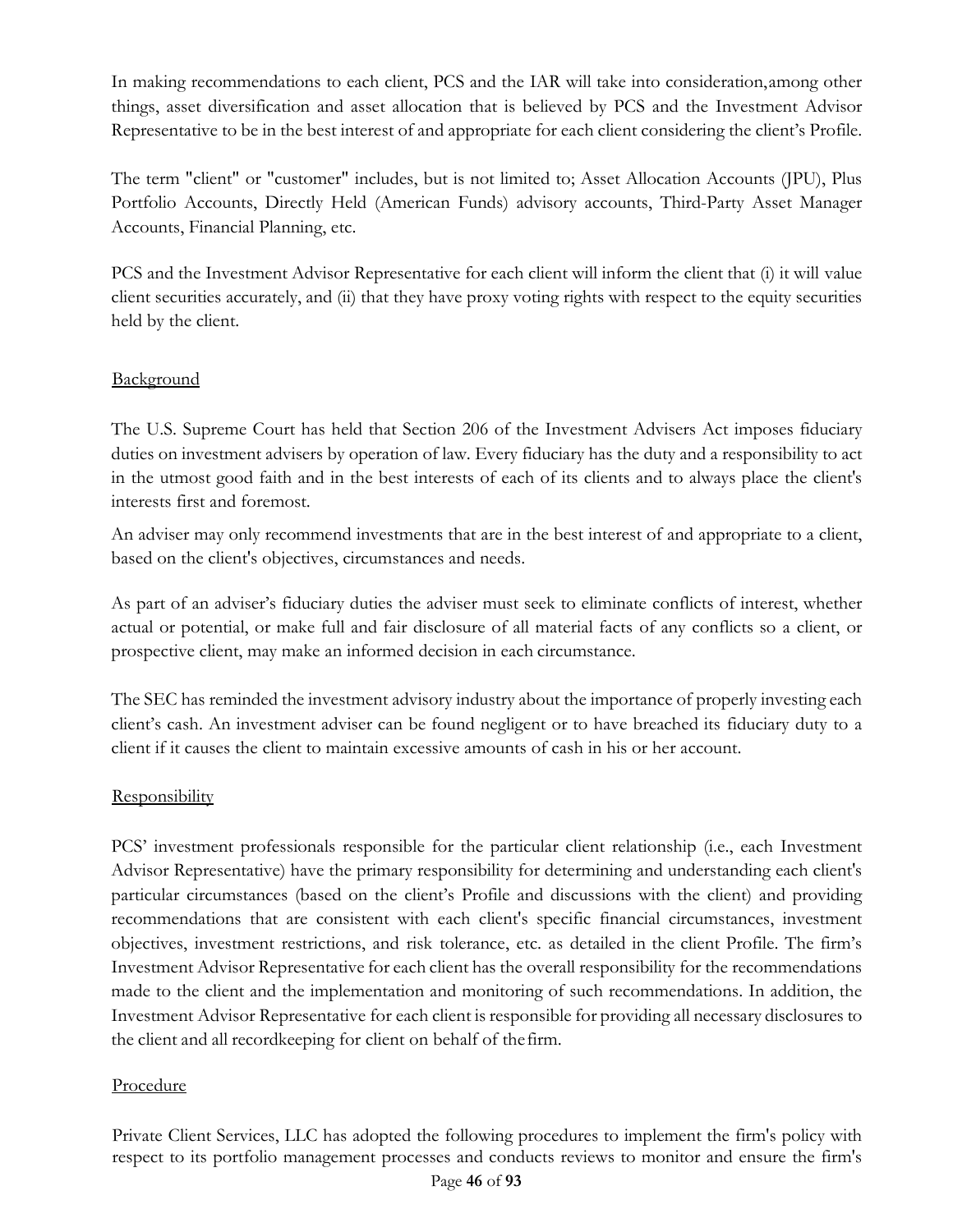policy is observed, implemented properly and amended or updated, as appropriate. The procedures for the firm's portfolio management processes include the following:

- PCS obtains substantial background information about each client's financial circumstances, investment objectives, and risk tolerance, among other things, through an in-depth interview and information gathering process that includes a client Profile.
- In addition to such information, clients may provide the Investment Advisor Representative with written investment policy statements or written investment guidelines that the Investment Advisor Representative (on behalf of PCS) reviews, approves, and monitors as part of the firm's investment services, subject to any written revisions or updates received from a client. In addition, as noted below, a designated Managing Principal for PCS reviews and approves the client's written investment policy statements or written investment guidelines and PCS' supervisory personnel monitor the implementation of such written investment policy statements or written investment guidelines.
- In order to adequately document the security and/or product selection process, an Advisory Account Selection Disclosure Form ("Form") must be: (i) completed by the Investment Advisor Representative for each new PCS advisory account (Financial Planning, Allocation Account, Plus Portfolios, American Funds F2 Share Program, or Third-Party Asset Management "TPAM"); (ii) provided to the designated Managing Principal for approval; and (iii) submitted by the Managing Principal to the Operations Department for processing. The Form is used to better evidence the client's account objectives, restrictions, account type, and sub-account selection criteria. The Profile must be included with the Form in determining the recommendations for each client. The Form is supplemental to the Customer Account Form, which is also required to be submitted for all Allocation Accounts, Plus Portfolios, American Funds F2 Share Program, and TPAM accounts.
	- The policies employed by each Investment Advisor Representative to determine recommendations for each client are described in more detail in the sectionsbelow.
	- PCS will provide periodic reports to advisory clients that include important information about a client's financial situation, portfolio holdings, values and transactions, among other things. PCS may also provide performance information to advisory clients about the client's performance, which may also include a referenceto a relevant market index or benchmark.
	- The Investment Advisor Representative will schedule meetings with each client (for whom they have responsibility) at least annually to review the client's portfolio, performance, market conditions, financial circumstances, and investment objectives, among other things, and to confirm the investment recommendations and services provided by PCS are consistent with the client's current Profile and investment goals and objectives. Documentation of such reviews must be included in each client's file. The Investment Advisor Representative is required to use the PCS Annual Client Meeting Form or an equivalent record of documentation to document the annual client meeting. If the client declines the annual meeting, the Investment Advisor Representative must maintain written documentation of attempting to schedule the annual meeting along with an explanation as to why the meeting could not be scheduled.
	- Client relationships and/or portfolios may be reviewed on a more formal basis on a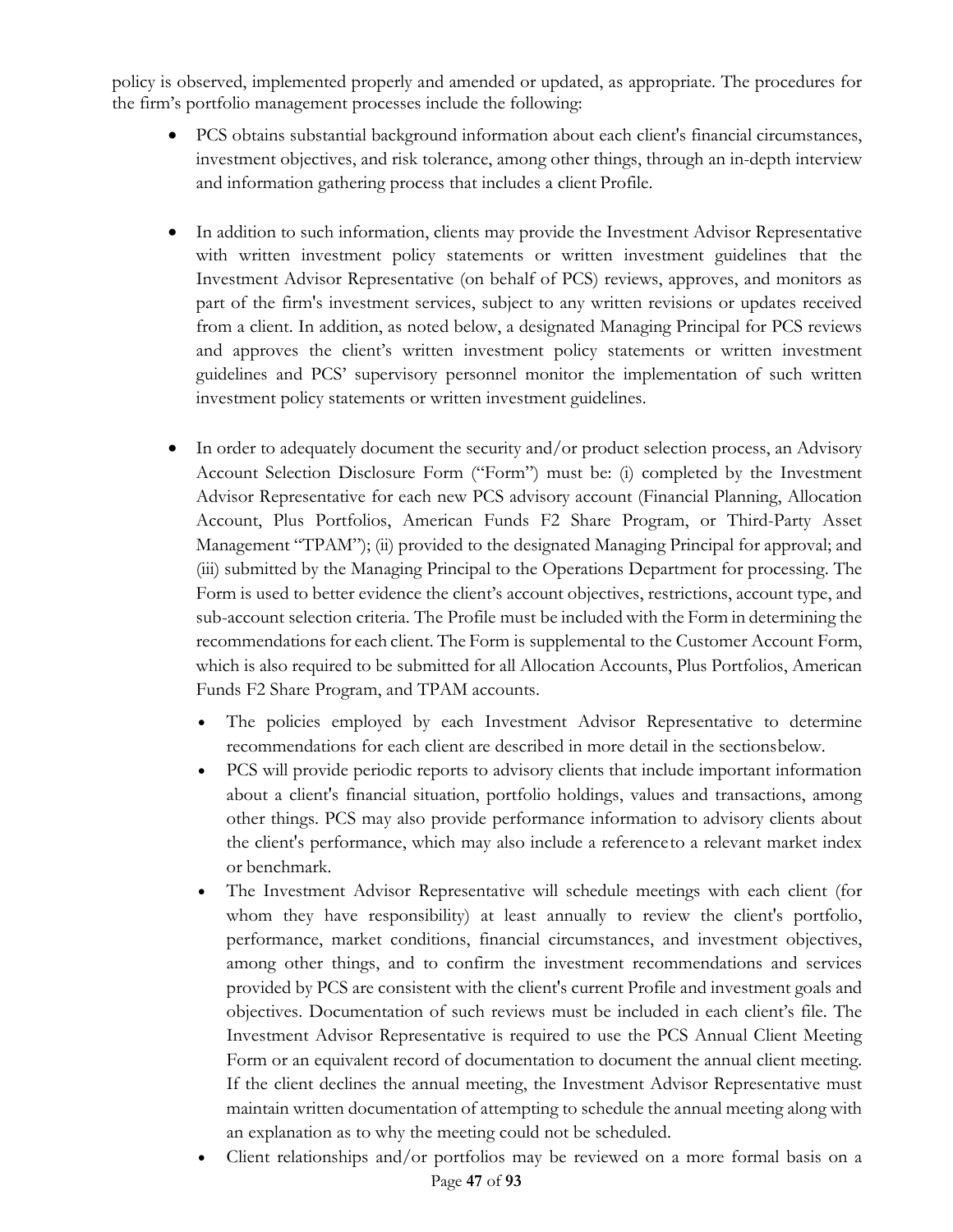### *A. Fiduciary Duties Owed to Client*

Each Investment Advisor Representative has the following duties with respect to each client:

- 1. The duty to fully disclose to his or her clients each possible conflict ofinterest;
- 2. The duty of undivided loyalty to each client;
- 3. The duty to recommend investments that are in the best interest of each client;
- 4. The duty to seek to obtain best execution on client trades;
- 5. The duty to obtain client consent prior to making principal trades with a client;
- 6. The duty to not engage in scalping (i.e., engaging in a trade of a security in the adviser's account in advance of a client's trade in the same security in a manner that it disadvantageous to the client); and
- 7. The duty not to engage in any transaction that could be a breach of the Investment Advisor Representative's fiduciary duties to each client.

# *B. Best Interest*

Prior to making any recommendation to a client, the Investment Advisor Representative must ensure that each recommendation is in the best interest of and appropriate for the client.

# 1. Best Interest Determination

Prior to making a recommendation to a client to purchase, sell or hold a security, each Investment Advisor Representative must:

- Review with the client all of the information contained in the client Profile to seek to assure that the information is adequate and correct.
- Review information about the client obtained pursuant to the procedures in the "Anti- Money Laundering" section and updated pursuant to the procedures in the "Privacy" section.
- Take adequate steps to obtain other information about such client's financial situation, securities holdings, risk tolerance and other information necessary to make a best interest recommendation, including the client's:
	- Age;
	- Address;
	- **Marital Status;**
	- Dependents;
	- Occupation;
	- Source of Income;
	- $\blacksquare$  Income:
	- Net Worth (excluding residence and cash);
	- Investment Objectives;
	- Investment Experience;
	- Tax Status; and
	- Risk Tolerance
- Thoroughly understand the security or financial product being recommended by reviewing and considering information and data from reliable third-party sources regarding the recommendation. Such sources may include evaluation services (e.g., Morningstar),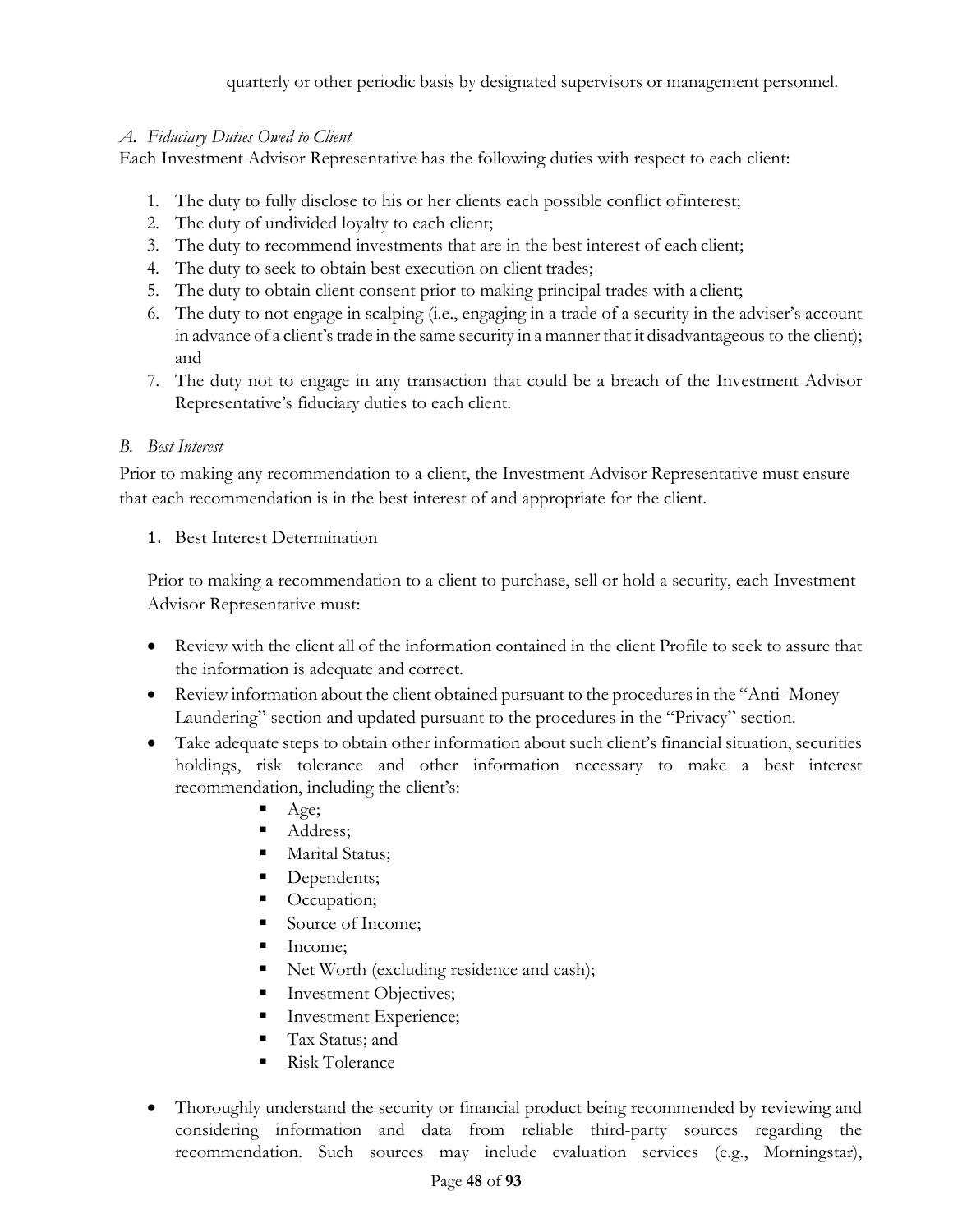mainstream media sources or recognized journals (e.g., the Wall Street Journal). Research developed by the Investment Advisor Representative can be used provided that such research has been reviewed by supervisory personnel ofPCS.

- Consider the risk-reducing principle of diversification when recommending securities. All investment recommendations should seek to achieve appropriate diversification of investment exposure, consistent with the client's investment Profile and mandate. Generally, diversification should include diversification of companies, industries or market sectors, unless the client specifically instructs the Investment Advisor Representative that the client wishes to concentrate his or her investments in particular companies, industries, or sectors.
- All recommendations should seek to allocate assets in accordance with the client's investment Profile and mandate. The Investment Advisor Representative should (i) emphasize to clients that there is a risk reward spectrum for investments and (ii) not recommend investments that expose a client to unnecessary risks. For example, high risk investments are not appropriate for an older client having high fixed expenses and limited sources of income.
- Make an investment recommendation only if it designed to advance the specific objectives and financial situation of the client; and
- Advise the client all the positives and negatives of each specific investment recommendation so that the client can make an informed decision. It is important to document and maintain a record of the fact that such information was provided to the client prior to the implementation of any recommendation.
- 2. Cash Management
- The Investment Advisor Representative will invest cash, held not necessary for investment, into shares of a money market fund or other cash sweep vehicle.
- The Investment Advisor Representative monitors the current rates on money market funds and other overnight investment opportunities and compares those rates to the clients' current overnight investments.
- The Investment Advisor Representative invests excess cash in a manner that takes into account the yield of the investments, the near-term liquidity requirements of each client and the account guidelines.
- The Investment Advisor Representative is responsible for monitoring the quality of the cash investments and the liquidity needs of clients.
- 3. Defensive Investments

The Investment Advisor Representative shall not cause excessive cash balances to be maintained for any client, unless such cash positions are part of a defensive investment strategy previously disclosed or explained to the client.

4. Mutual Fund Recommendations

Before making an investment, recommendation involving the purchase of shares of an openend investment company ("mutual fund") the Investment Advisor Representative must:

• If the mutual fund offers multiple classes of shares, carefully review with the client the various classes of shares that could be purchased by the client with a view towards having no sales charges or sales loads and any other charges applicable to the purchase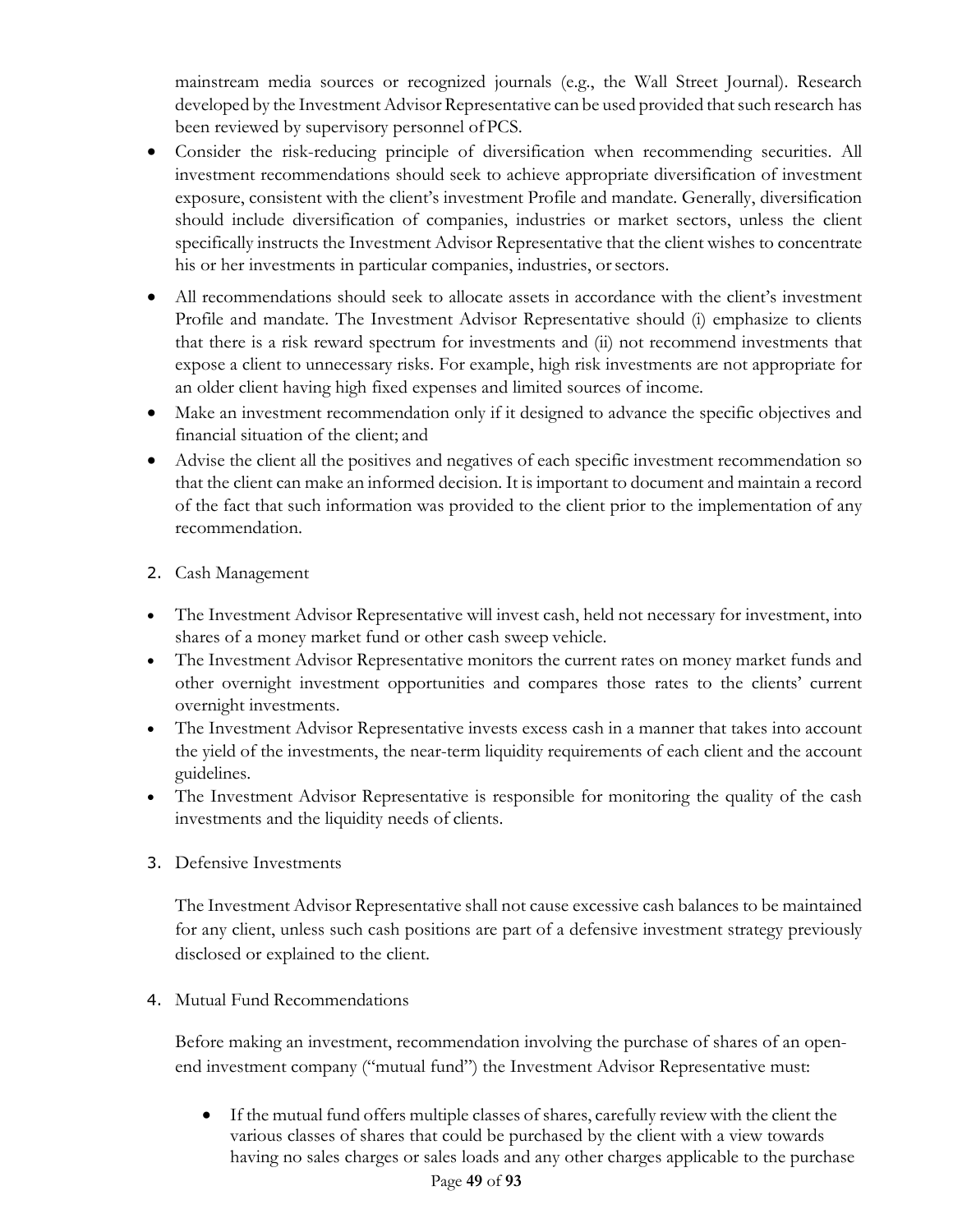or sale of the shares. It is important to emphasize to the client that lower overall costs (including a low expense ratio) will result in better investment returns for the client.

- If the mutual fund offers multiple classes of shares, explain the different costs applicable to each class of shares. If a no-load class of shares is not selected, please document the reasons for selecting another share class, under no circumstances should loaded funds beselected.
- If recommending switching between mutual funds or classes of shares, explain that the transaction may result in the client paying a transaction cost.
- 5. Unsuitable Trades or Activities

The following types of trades or activities will generally be unsuitable for clients:

- Recommending speculative or lower quality securities to a client, unless the client's financial situation and risk tolerance clearly warrant such an investment. If speculative or lower quality securities are recommended to a client, the reasons for such recommendation should be documented and included in the client file and due diligence file.
- Recommending the use of leverage (e.g., recommending purchase on margin) to increase the client's exposure should be limited to clients whose financial situation and risk tolerance clearly warrant such an investment. If the use of leverage is recommended to a client, the reasons for such recommendation should be documented and included in the client file.
- Engaging in excessive trading of a client's account to generate soft dollars or for other reasons.

#### 6. Unsuitable Client Order

If a client requests the Investment Advisor Representative to initiate a transaction that appears unsuitable, the Investment Advisor Representative is not required to act upon the request. In such circumstances, the Investment Advisor Representative should advise the client of the basis for his or her belief that the transaction is unsuitable for the client.

7. Best Interest Monitoring

PCS has an ongoing obligation to review and update the best interest determinations that it has made for each of its clients. This obligation will require PCS to periodically contact clients regarding their investment objectives, financial status, and risk tolerance. Updated information about the client's financial status and investment objectives will be made available to Investment Advisor Representatives in order for such persons to make best interest determinations.

#### *C. Allocation of Investment Opportunities*

Under no circumstances will PCS or any Investment Advisor Representative favor one client or group of clients over another client or group of clients. This is especially important in instances in which there may be a difference in the fees charged to the clients. Investment opportunities must be allocated in a fair and equitable manner. Various methods can be used to achieve this result. Whatever method is used should be documented by the Investment Advisor Representative.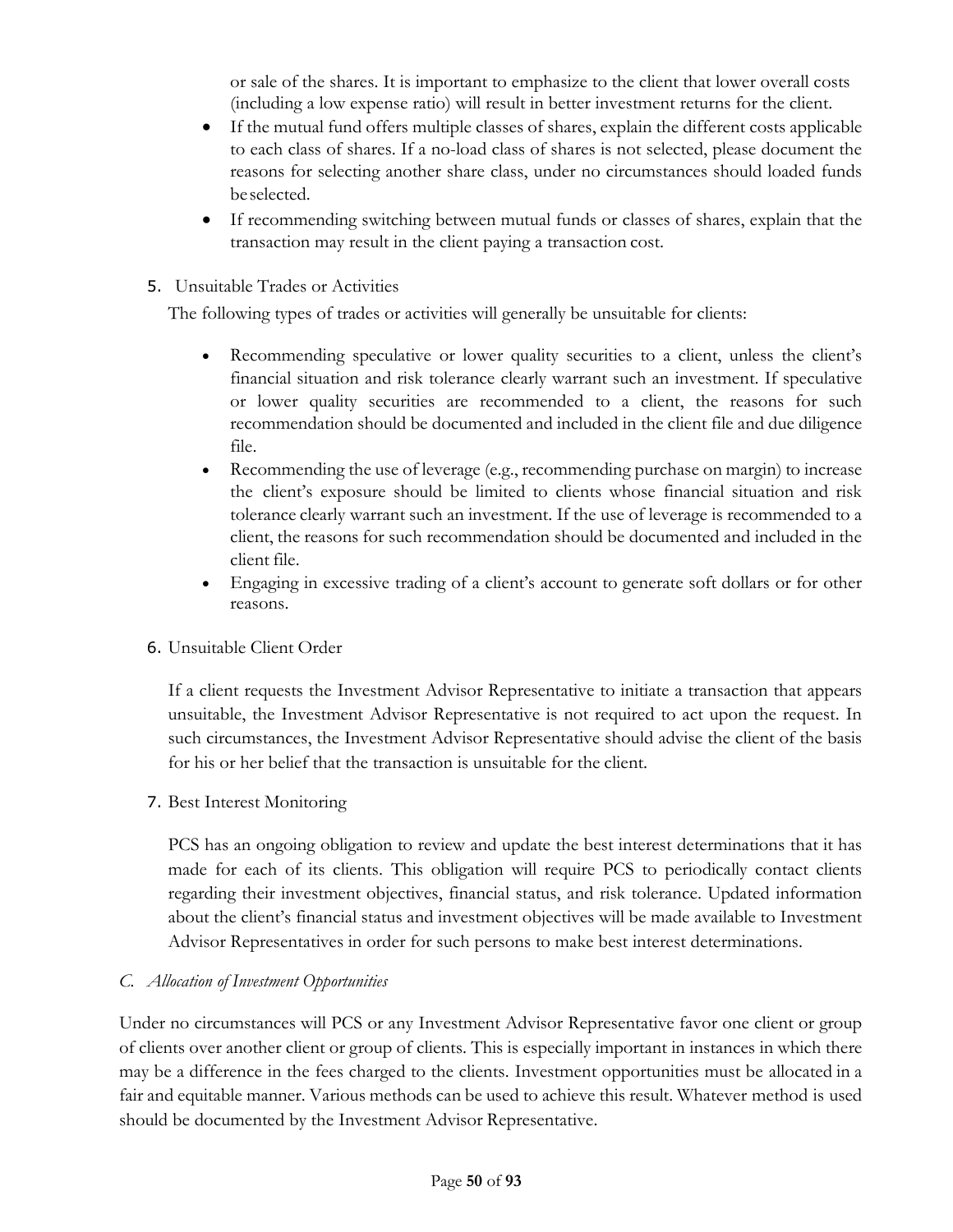# *D. Payments*

The Investment Advisor Representative will direct clients to pay for securities or other investments by making payments to the appropriate financial institution. Neither PCS nor the Investment Advisor Representative will accept any checks made out to PCS or cash as a form of payment for securities or other investments.

# *E. Disbursements*

PCS will not accept any cash disbursements made by the broker-dealer or other financial institution maintaining the client accounts ("Broker-Dealer") on behalf of PCS clients. PCS will direct the Broker-Dealer to make cash disbursements directly to clients.

# *F. Other Concerns and Related Processes*

Investment advisers that manage several accounts in a similar manner should be concerned that they have not created an "inadvertent investment company." Rule 3a-4 under the Investment Company Act of 1940 provides a safe harbor for such advisers, provided the conditions of the Rule are met. To ensure that PCS may rely on Rule 3a-4, the Investment Advisor Representative for each client will make sure that each of the conditions below is met. Each client's account will be managed in accordance with the:

- Client's financial situation,
- The client's investment objectives, and
- Restriction the client desires to impose;

Before a client account is opened, PCS, pursuant to the procedures in this portion of the Compliance Manual, will obtain from the client information about:

- The client's financial situation,
- The client's investment objective(s), and
- Any investment restrictions the client desires to impose;
- At least annually, the appropriate Investment Advisor Representative will contact the client to see if there have been changes in (a) the client's financial situation, (b) the client's investment objective(s) and (c) any investment restrictions previously imposed by the client;

At least annually, the Director of Advisory Operations will cause the appropriate Investment Advisor Representative to send a written notice to the client directing the client to contact PCS if there have been any changes an (a) the clients financial situation, (b) the client's investment objective(s) and (c) any investment restrictions previously imposed by the client.

The Director of Advisory Operations will send, or arrange to be sent, to each client:

- Performance results in the prior quarter;
- Contributions and withdrawals made by the client in the prior quarter;
- Fees and expenses charged to the client in the prior quarter; and
- The value of the account at the beginning of the prior quarter and the end of the prior quarter;
- Each client will have the unilateral right to:
	- Withdraw securities or cash from his or her account;
	- Vote securities held in the account: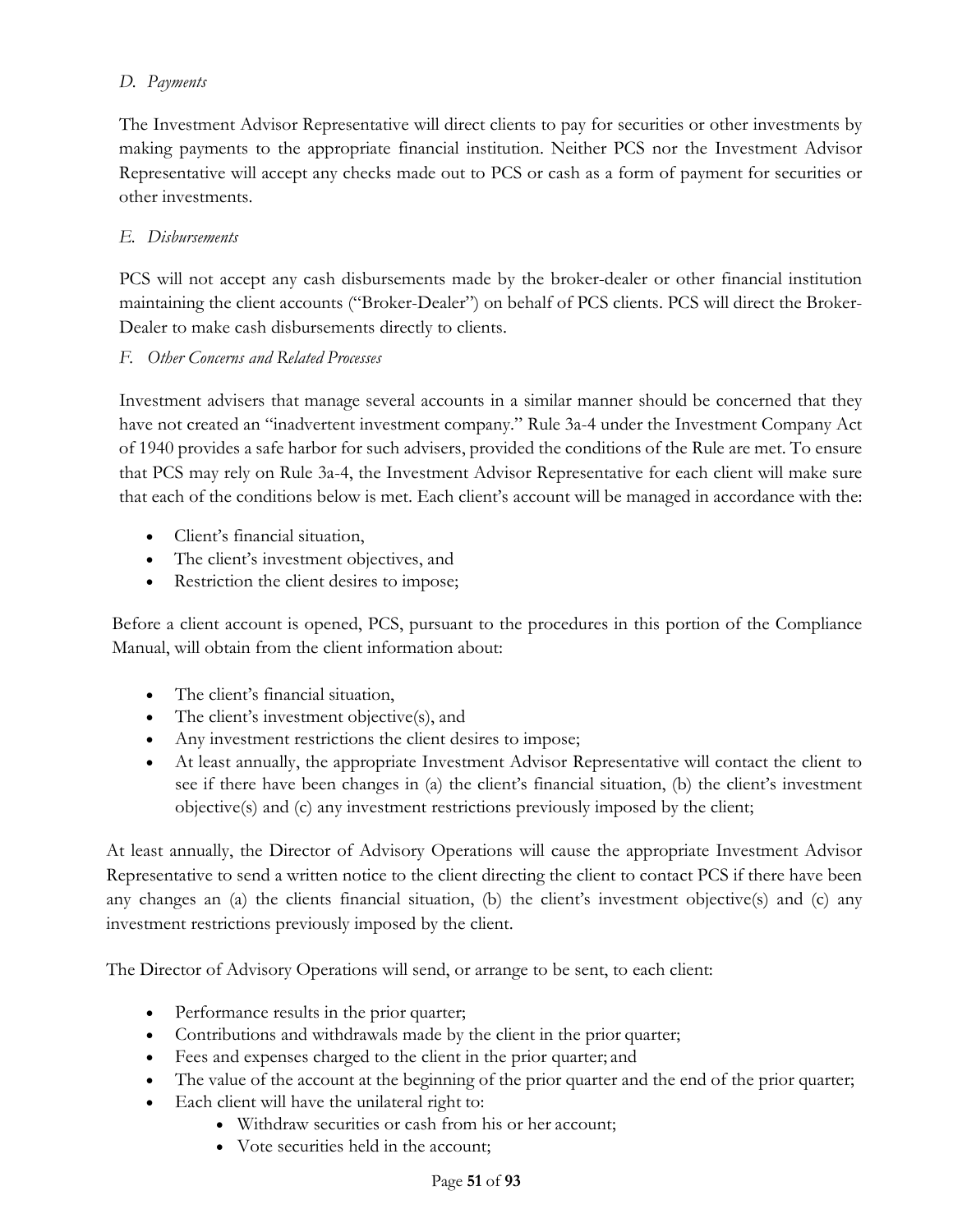- Receive confirmation statements for security transactions; and
- Legally proceed against any issuer of a security held in an account without having to include other clients in such proceeding.

# *G.Use of Third-Party Asset Managers*

PCS may delegate some or all of its investment advisory functions with respect to a particular client account or accounts to another Third-Party Asset Manager ("TPAM"). TPAM's generally provide investment management, reporting and custodial securities on a single platform under an investment advisory relationship. The investment strategies and types of investments utilized by each of the TPAM's participating in the program vary and PCS will recommend a specific TPAM based on the Profile information provided by clients. The Investment Advisor Representatives for the client or group of clients will determine if one or more investment "models" offered by the TPAM is in the best interest of clients based on the Profile and discussions with such clients. The Investment Advisor Representative is responsible for:

- Assisting each client in selecting the model(s) that is/are in the best interest forthat client;
- Ensuring that the investments selected in connection with each model are in the best interest for the client;
- Monitoring whether a model continues to be in the best interest for an client ("On-going Review of Actual Management") (See also "Supervision and Internal Controls"); and
- Communicating any client restriction and security selections to the TPAM.

Prior to delegating advisory functions to a TPAM, PCS Senior Management or Director of Advisory Operations will perform due diligence on the TPAM, enter into a contract with the TPAM, and supervise the advisory and other services provided by the TPAM.

# 1. Due Diligence

Prior to entering into a TPAM arrangement, PCS may conduct the following due diligence inquiry on the TPAM candidates. Obtain and Review:

- Information about the TPAM's investment management services, including its investment philosophy performance record, and investment management experience (including the background of its portfolio managers and research analysts);
- The Form ADV (including all schedules) of the TPAM and relevant sections in its Compliance Manual (including its Code of Ethics and Insider Trading Procedures), including any complaints or disciplinary actions;
- Information about the TPAM's compliance system;
- Copies of all letters and other correspondence from regulators received by the TPAM in the last ten years.
- Interview the portfolio managers and analysts who will be responsible for managing PCS client accounts, the chief compliance officer and senior management;
- Visit the TPAM; and
- List of the TPAM's principal service providers.

# 2. TPAM Contract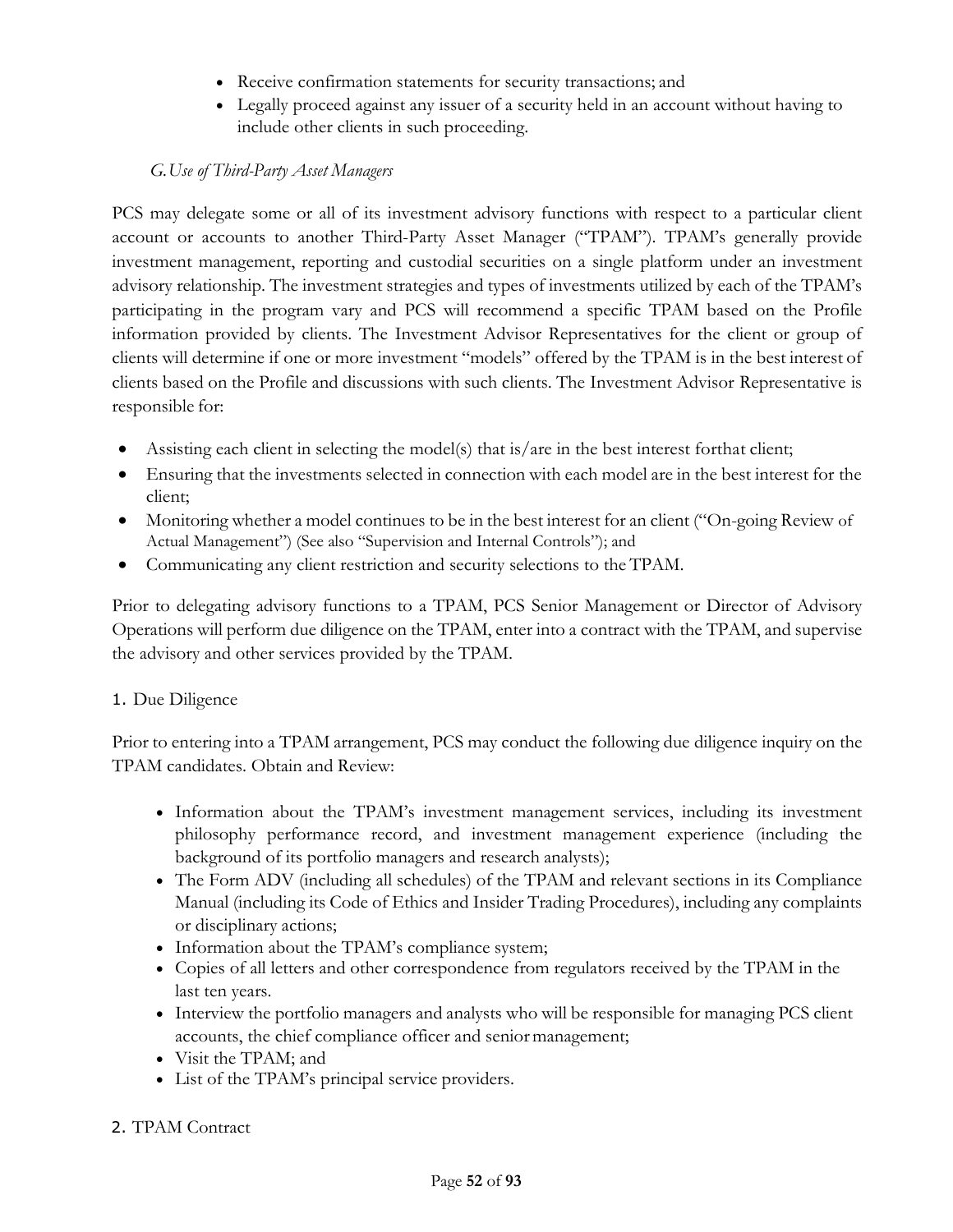Prior to retaining a TPAM, PCS will enter into a TPAM contract with the TPAM. With the advice of its inside or outside counsel, PCS will decide whether the TPAM contract will be between (1) PCS and the TPAM; or (2) PCS, the TPAM and the client. Inside or outside counsel may review any TPAM agreement prior to its execution and such contract will comply with the procedures set forth in the "Advisory Agreement" section of this Compliance Manual.

#### 3. Supervision

PCS intends to take the following steps when supervising any TPAM relationship:

- Obtaining an annual (or more frequent) certification from the TPAM that it has complied with all applicable laws;
- Coordinate compliance efforts, including employee reporting of personal trades;
- Periodically meet with the investment management, senior management and compliance personnel of the TPAM to discuss the relationship, including compliance issues;
- Contact the TPAM immediately if PCS detects any irregularities with respect to client accounts managed by the TPAM, and PCS will investigate and follow up on the irregularities until it concludes that they do not raise compliance issues;
- Require the TPAM to immediately notify PCS of any compliance violation involving or impacting clients of PCS and any material compliance violation, irrespective of whether it impacts PCS clients; and
- Require the TPAM to inform PCS about any material changes to its business.

# Outside Employment and other Activities

Registered persons must obtain Compliance Department prior approval before engaging in any outside activities in the capacity as an employee, independent contractor, sole proprietor, officer, director or partner of another person, or be compensated, or have the reasonable expectation of compensation, from any other person as a result of any business activity outside the scope of the relationship with his or her member firm, unless he or she has provided prior written notice to the member, in such form as specified by the member.

Before being associated with Private Client Services you were required to disclose all 'outside business activities' in which you were engaged (whether compensation was received or not).

During your registration with Private Client Services you are required to receive PRIOR permission from the Compliance Department before entering into any additional outside business activities.

Outside business activities also include instances where you may choose to run for public office. Prior written approval must be received prior to running for any public office. You will not be allowed to hold a public office position if it presents any actual or perceived conflict of interest with the firm's business activities.

Failure to receive such permission for outside business activities can result in regulatory and internal sanctions up to and including termination.

# Performance

**Policy**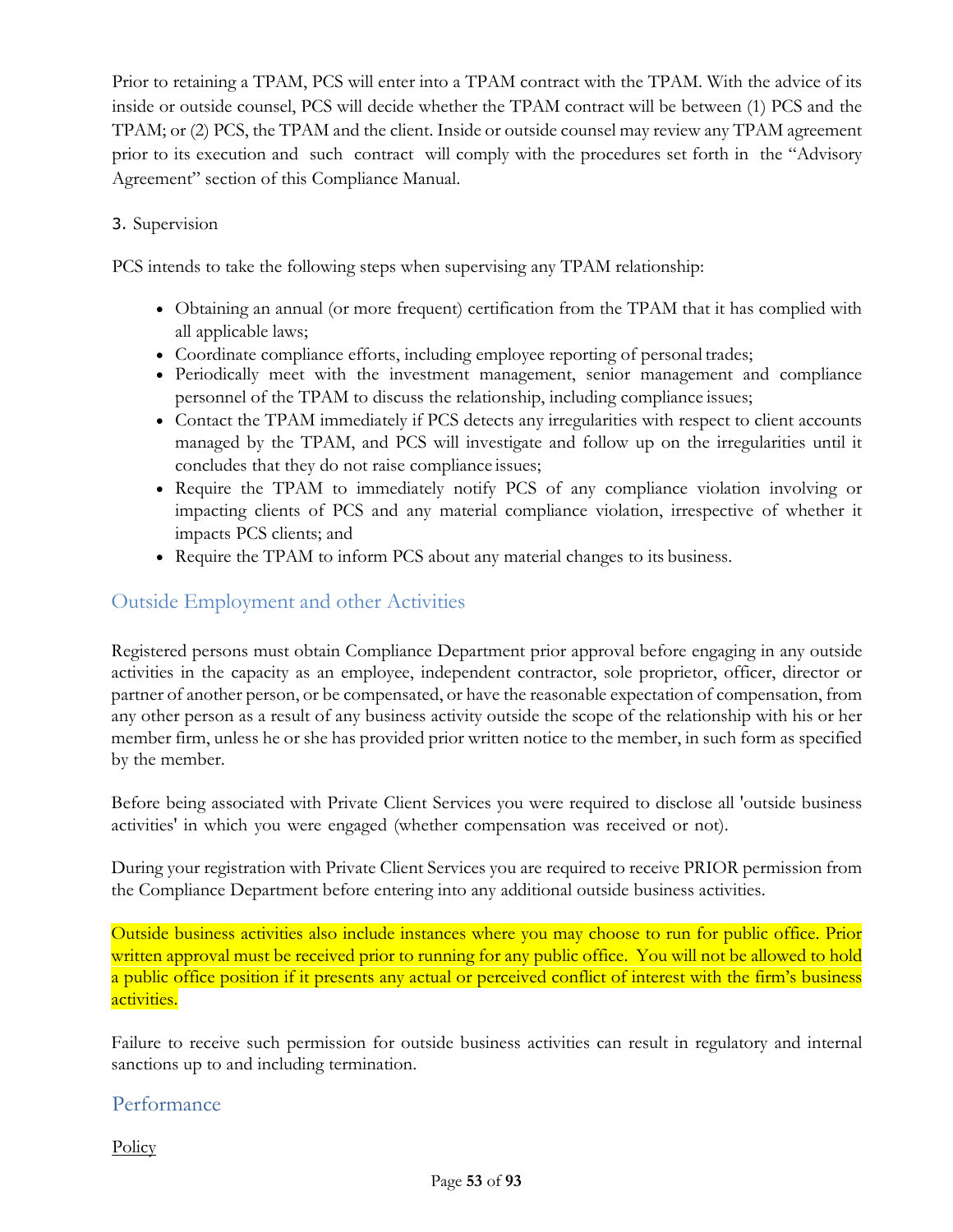Private Client Services, LLC, as a matter of policy and practice, does not prepare or distribute any performance history or record relating to the investment performance of the firm or advisory clients.

# **Background**

An investment adviser's performance information is included as part of a firm's advertising practices which are regulated by the SEC under Section 206 of the Advisers Act, which prohibits advisers from engaging in fraudulent, deceptive, or manipulative activities. The way investment advisers portray themselves and their investment returns to existing and prospective clients is highly regulated. These standards include how performance is presented. SEC Rule 206(4)-1 proscribes various advertising practices of investment advisers as fraudulent, deceptive or manipulative and various SEC no-action letters provide guidelines for performance information. With the new SEC Marketing Rule becoming effective at or before November 4, 2022, additional changes may be coming and will be included in a revised version of this manual.

# **Responsibility**

The Director of Advisory Operations and Chief Compliance Officer have the responsibility for the implementation and monitoring of our performance policy that the firm does not prepare or distribute any performance history for the firm or advisory clients.

# Procedure

Private Client Services, LLC has adopted various procedures to implement the firm's policy and conducts reviews to monitor and ensure the firm's policy is observed, implemented properly and amended or updated, as appropriate, which include the following:

- Private Client Services, LLC's policy of prohibiting the preparation and distribution of performance information has been communicated to relevant individuals including senior management, marketing/sales, and Investment advisor Representatives, Managing Principals, among others.
- The Director of Advisory Operations and Compliance Department Principal(s) involved with advertising approval periodically monitor the firm's advisory services, marketing/sales materials and other materials to help ensure that no performance information is prepared and distributed as advertising or marketing materials to any prospective client orothers.
- In the event of any change in the firm's policy, any such change must be approved by senior management, and any performance information would only be allowed after appropriate reviews and approvals, disclosures, meeting strict regulatory requirements and maintaining proper records.

# Personal Securities Transactions

Private Client Services has adopted the following principles governing personal investment activities by its supervised/access persons.

- The interests of client accounts will at all times be placed first;
- All personal securities transactions will be conducted in such manner as to avoid any actual or potential conflict of interest or any abuse of an individual's position of trust and responsibility; and
- Access persons must not take inappropriate advantage of their positions.

Access persons are defined as supervised persons who has access to non-public information regarding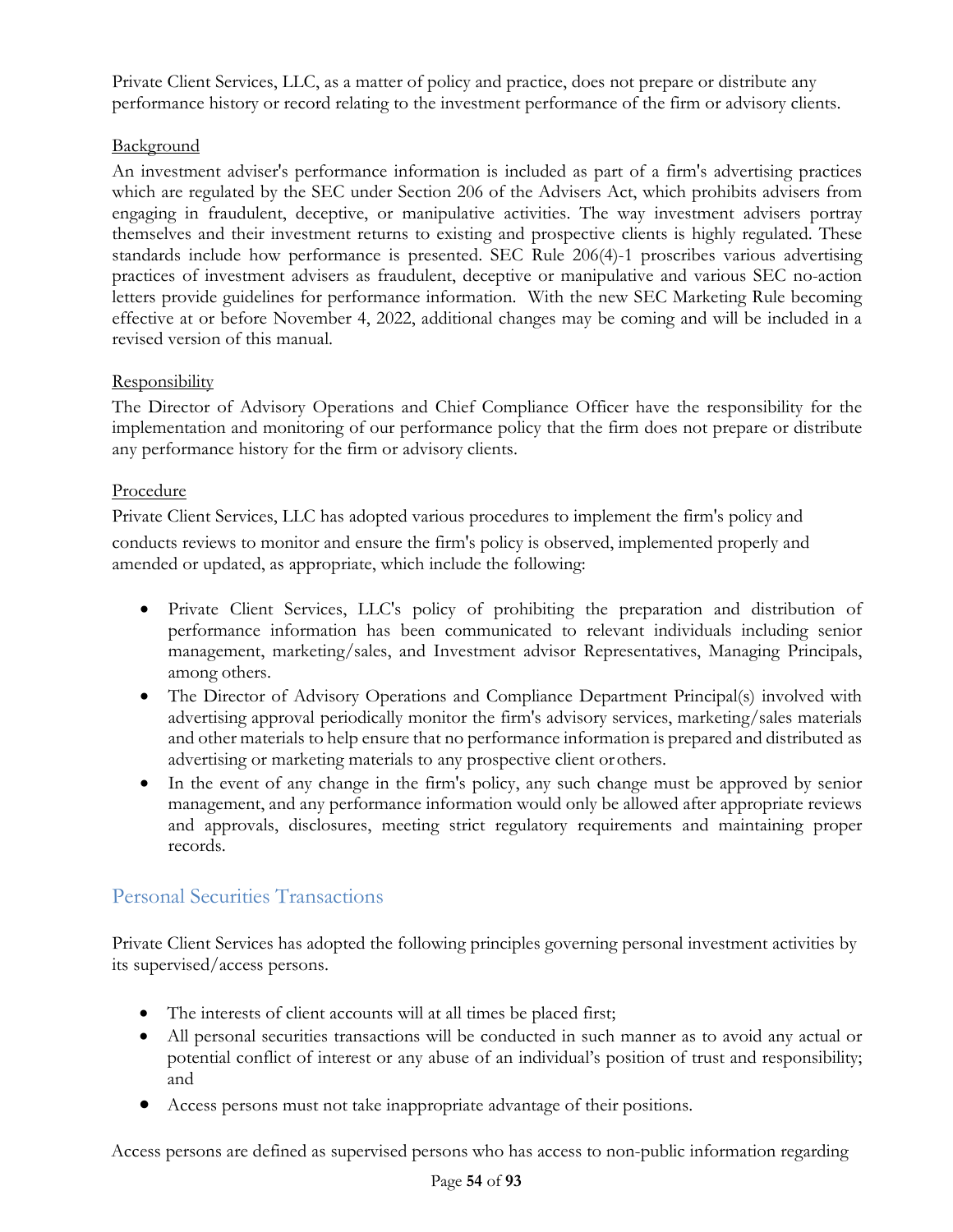any clients' purchase or sale of securities, or nonpublic information regarding the portfolio holdings of any reportable fund; or is involved in making securities recommendations to clients, or has access to such recommendations that are nonpublic.

As part of the onboarding with Private Client Services, all access persons must provide an initial report of investment accounts within 10 days via the Investment Account Disclosure form. These accounts include ones in which they either own individually, jointly or have a financial interest in or exercise discretionary authority over. Investment Accounts held by immediate family members which the access person is presumed to have a beneficial interest in must also be reported. This would include a spouse, a child that resides in the same household or is financially dependent, and any other persons whose account the access person has control and to whose financial support is materially contributed.

The Compliance Department then requests and receives statements and confirmations on an ongoing basis to monitor the trading activities within the account(s). Additional information on Personal Securities Transactions including limitations can be found in the PCS Code of Ethics manual.

# Political Contributions

**Policy** 

It is Private Client Services, LLC's policy to permit the firm, and its covered associates, to make political contributions to elected officials, candidates and others, consistent with this policy and regulatory requirements.

You cannot make a political contribution without prior written approval of the Compliance Department. You should submit your request utilizing the PCS Political Contribution Pre-Approval Form.

Private Client Services, LLC recognizes that it is never appropriate to make or solicit political contributions or provide gifts or entertainment for the purpose of improperly influencing the actions of public officials. Accordingly, our firm's policy is to restrict certain political contributions made to government officials and candidates of state and state political subdivisions who can influence or have the authority for hiring an investment adviser.

The firm also maintains appropriate records for all political contributions made by the firm and/or its covered associates. Our firm's Code of Ethics also provides employees with a summary of Private Client Services, LLC's 'Pay-to-Play' practices.

# **Responsibility**

The Chief Compliance Officer has the responsibility for the implementation and monitoring of our firm's political contribution policy, practices, disclosures and recordkeeping. The CCO may designate a Compliance Department Officer to conduct the day-to-day administration and recordkeeping for the firm and as such will supervise those activities.

# Procedure

Private Client Services, LLC has adopted various procedures to implement the firm's policy, conducts reviews to monitor and ensure the firm's policy is observed, implemented properly and amended or updated, as appropriate, which include the following: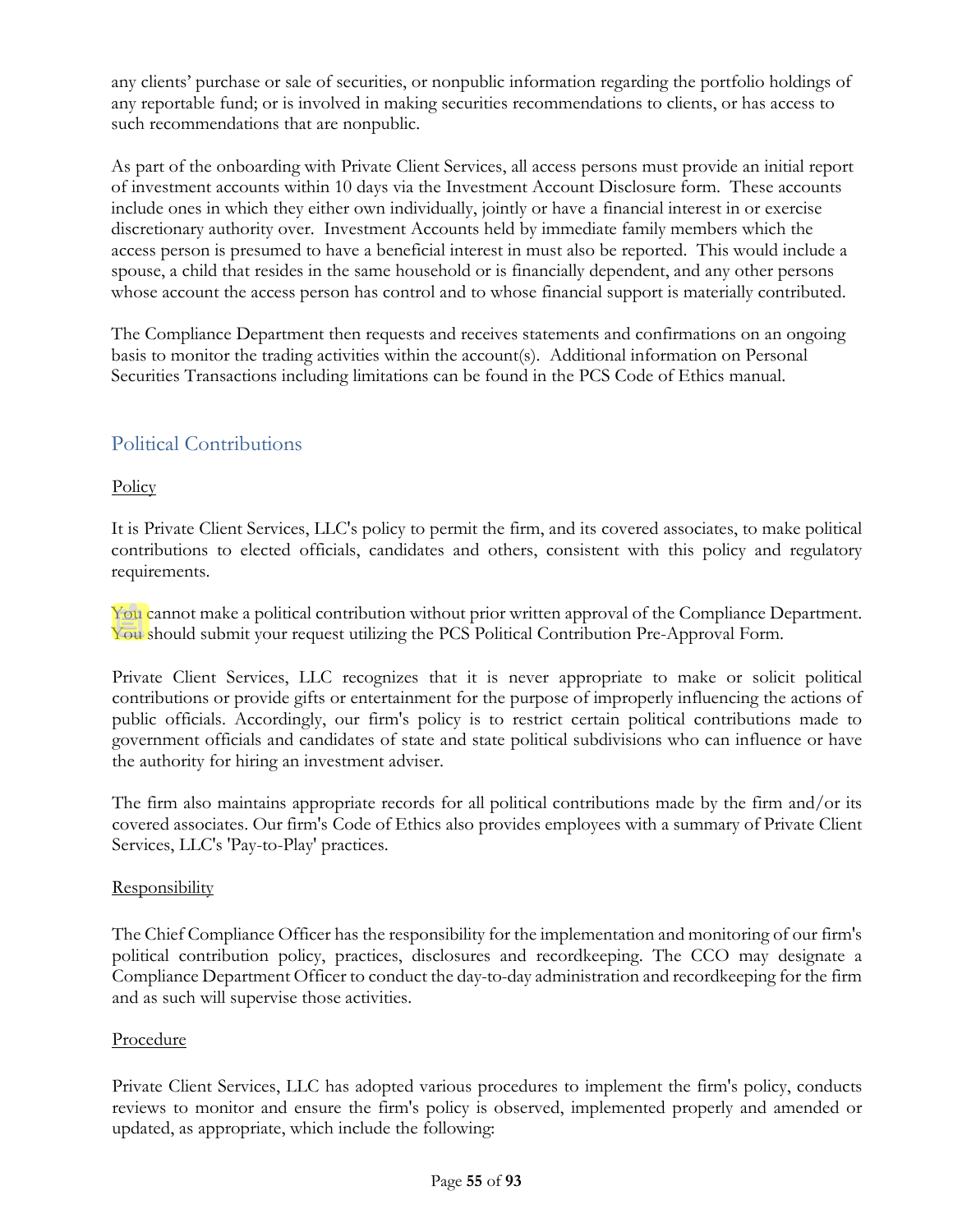- The Compliance Department, along with input from senior management, determines who is deemed to be a "Covered Associate" of the firm and promptly advises those individuals of their status assuch; maintains records including the names, titles, and business and residence addresses of all covered associates;
- The Compliance Department and on-boarding personnel of new hires' obtains appropriate information from new employees (or employees promoted or otherwise transferred into positions) deemed to be covered associates, regarding any political contributions made within the preceding two years (from the date s/he becomes a covered associate) if such person will be soliciting municipal business; such review may include an online search of the individual's contribution history as part of the firm's general background check;
- Political contributions made by covered associates must not exceed the rule's *de Minimis*amount;
- Prior to accepting a new advisory client that is a government entity, the Compliance Department will conduct a review of political contributions made by covered associates to ensure that any such contribution(s) did not exceed the rule's permissible *de Minimis* amount;
- The Compliance Department monitors and maintains records identifying all government entities to which Private Client Services, LLC provides advisory services, if any;
- Compliance monitors and maintains records detailing political contributions made by the firm and/or its covered associates;
- Such records will be maintained in chronological order and will detail:
	- i. the name and title of the contributor;
	- ii. the name and title (including any city/county/state or other political subdivision) of each recipient of a contribution or payment;
	- iii. the amount and date of each contribution or payment; and
	- iv. whether any such contribution was the subject of the exception for certain returned contributions.
- Compliance will maintain appropriate records following the departure of a covered associate who made a political contribution triggering the two-year 'time out' period;
- Compliance maintains records reflecting approval of political contributions made by the firm and/or its covered associates;
- Prior to engaging a third party solicitor to solicit advisory business from a government entity, Senior Management will determine that such solicitor is (1) a "regulated person" as defined under this Rule and (2) determined that such individual has not made certain political contributions or otherwise engaged in conduct that would disqualify the solicitor from meeting the definition of "regulated person";
- Periodically, Compliance will require covered associates and any third-party solicitors to confirm that such person(s) have reported any and all political contributions, and continue to meet the definition of "regulated person";
- Senior Management maintains records of each regulated person to whom the firm provides or agrees to provide (either directly or indirectly) payment to solicit a government entity for advisory services on its behalf.
- Compliance will monitor states' registration and/or reporting requirements pursuant to the firm's use of any 'placement agents' (including employees of the firm and/or its affiliates) for the solicitation of or arrangements for providing advisory services to any government entity or public pension plan.

# Principal Trading

**Policy**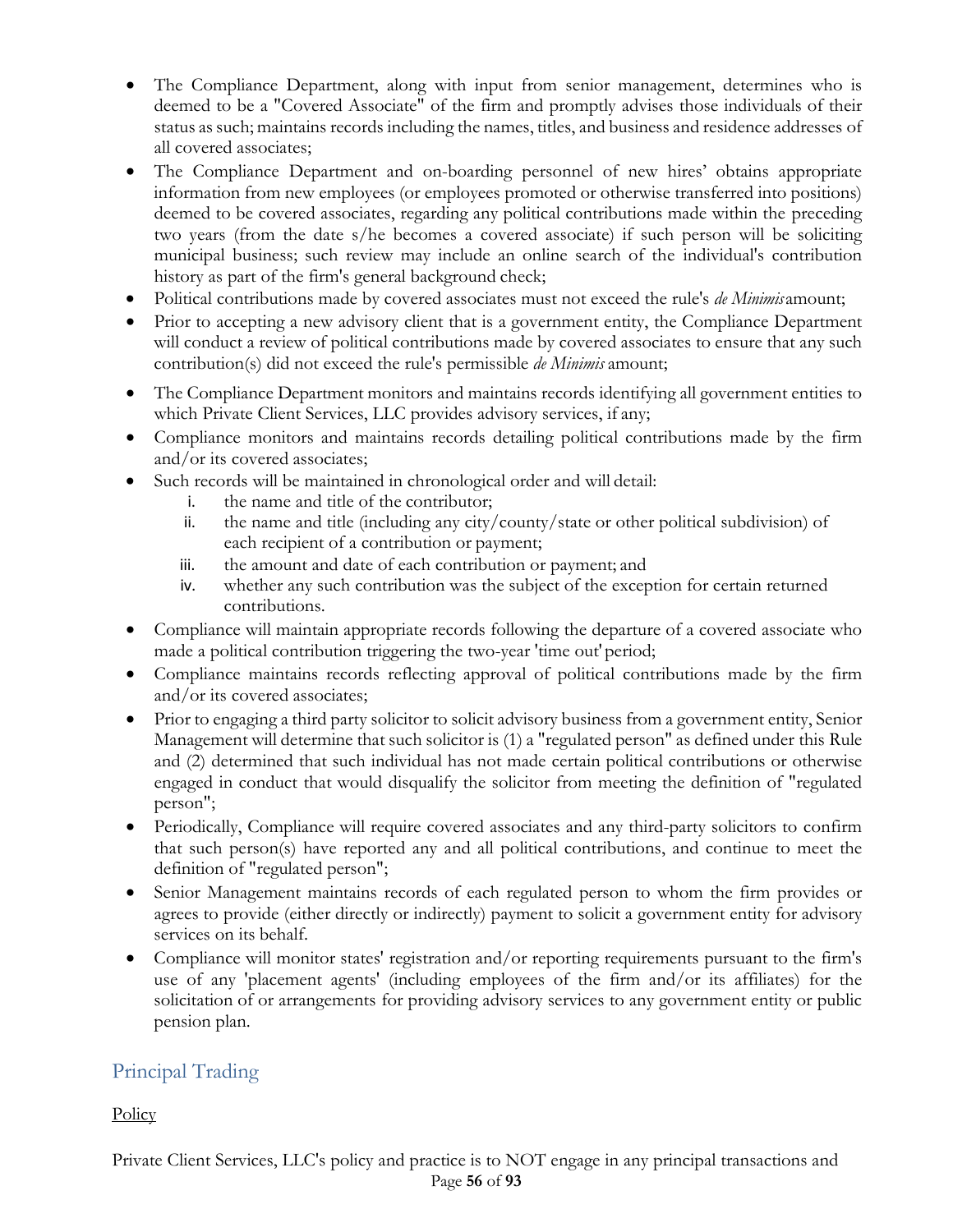our firm's policy is appropriately disclosed in Part 1A and Part 2A of Form ADV.

# **Background**

Principal transactions are generally defined as transactions where an adviser, acting as principal for its own account or the account of an affiliated broker-dealer, buys from or sells any security to any advisory client. As a fiduciary and under the anti-fraud section of the Advisers Act, principal transactions by advisers are prohibited unless the adviser 1) discloses its principal capacity in writing to the client in the transaction and 2) obtains the client's consent to each principal transaction before the settlement of the transaction.

# Responsibility

Director of Advisory Operations has the responsibility for the implementation and monitoring of our principal trading policy and disclosures that the firm/affiliated firm does not engage in any principal transactions with advisory clients.

# Procedure

Private Client Services, LLC has adopted various procedures to implement the firm's policy and conducts reviews to monitor and ensure the firm's policy is observed, implemented properly, and amended or updated, as appropriate, which include the following:

- Private Client Services, LLC's policy of prohibiting any principal trades with advisory clients has been communicated to relevant individuals, including management, traders and portfolio managers, among others;
- the firm's policy is appropriately disclosed in the firm's Form ADV, Parts 1A and2A;
- Director of Advisory Operations semi-annually monitors the firm's advisory services and trading practices to help ensure no principal trades occur for advisory clients; and
- in the event of any change in the firm's policy, any such change must be approved by management, and any principal transactions would only be allowed after appropriate reviews and approvals, disclosures, meeting strict regulatory requirements and maintaining proper records.

# Privacy

# **Policy**

Private Client Services, LLC has consistently promoted a corporate culture of protecting private nonpublic personal data of consumers. PCS intends to comply with SEC Regulation S-P, which requires registered advisers to adopt policies and procedures to protect the "non-public personal information" of natural person consumers and customers and to disclose to such person's policies and procedures for protecting that information.

Further, and as a SEC registered advisory firm, our firm intends to comply with SEC Regulation S-AM, to the extent that the firm has affiliated entities with which it may share and use consumer information received from affiliates.

Private Client Services, LLC also intends to comply with the California Financial Information Privacy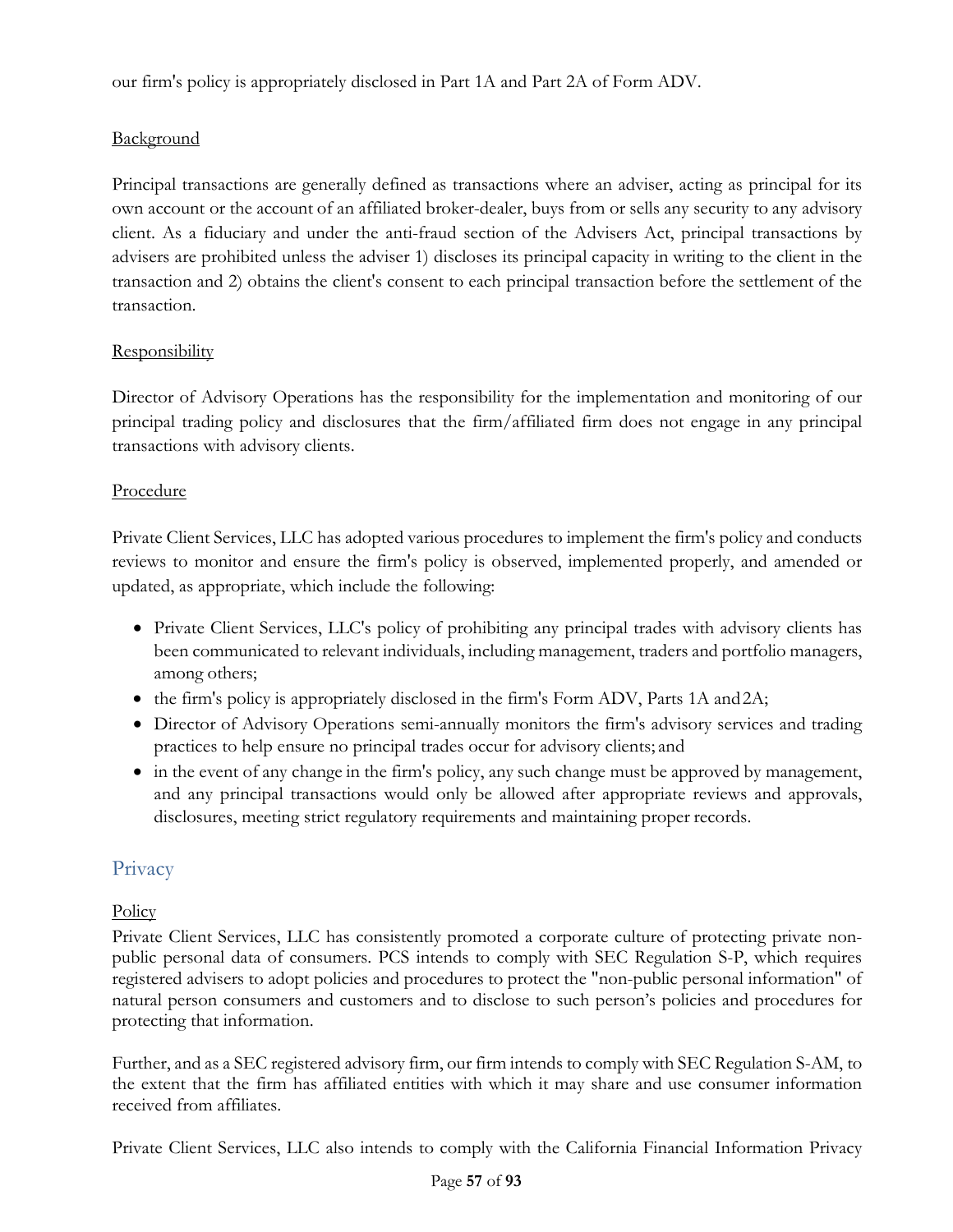Act (SB1) since the firm does business with California consumers.

# **Background**

# Regulation S-P / Privacy Rule

Among other provisions, financial institutions are required to provide an *initial* notice to each customer that sets forth the financial institution's policies and practices with respect to the collection, disclosure and protection of customers' nonpublic personal information to both affiliated and nonaffiliated third parties. Thereafter, as long as the customer relationship continues to exist, the financial institution is required to provide an annual privacy disclosure to its customers describing the financial institution's privacy policies and practices unless it meets the requirements for the annual delivery exception as set forth below.

Significantly, on December 4, 2015, the President signed the *Fixing America's Surface Transportation Act* (the "FAST Act") into law. Among other provisions, the FAST Act includes an amendment of the consumer privacy provisions within the GLB Act. The amendment, which went into effect immediately, now provides an exception to the *annual* privacy notice distribution requirement if the financial institution meets the following two criteria: (i) the financial institution does not share nonpublic personal information with nonaffiliated third parties (other than as permitted under certain enumerated exceptions) and (ii) the financial institution's policies and practices regarding disclosure of nonpublic personal

information have not changed since the last distribution of its policies and practices to its customers.

#### **Responsibility**

The Chief Compliance Officer (CCO) is responsible for reviewing, maintaining and enforcing these policies and procedures to ensure meeting Private Client Services, LLC's client privacy goals and objectives while at a minimum ensuring compliance with applicable federal and state laws and regulations. The CCO is also responsible for distributing these policies and procedures to employees and coordinating appropriate IAR and employee training to ensure IAR's and employee's adherence to these policies and procedures.

# Procedure

Private Client Services, LLC has adopted various procedures to implement the firm's policy and conducts reviews to monitor and ensure the firm's policy is observed, implemented properly and amended or updated, as appropriate, which include the following:

# *Non-Disclosure of Client Information*

Private Client Services, LLC maintains safeguards to comply with federal and state standards to guard each client's non-public personal information ("NPI"). Private Client Services, LLC does not share any NPI with any nonaffiliated third parties, except in the following circumstances:

- as necessary to provide the service that the client has requested or authorized, or to maintain and service the client's account;
- as required by regulatory authorities or law enforcement officials who have jurisdiction over Private Client Services, LLC, or as otherwise required by any applicable law; and
- to the extent reasonably necessary to prevent fraud and unauthorized transactions.

IAR's and employees are prohibited, either during or after termination of their agreement(s) with PCS, from disclosing NPI to any person or entity outside Private Client Services, LLC, including family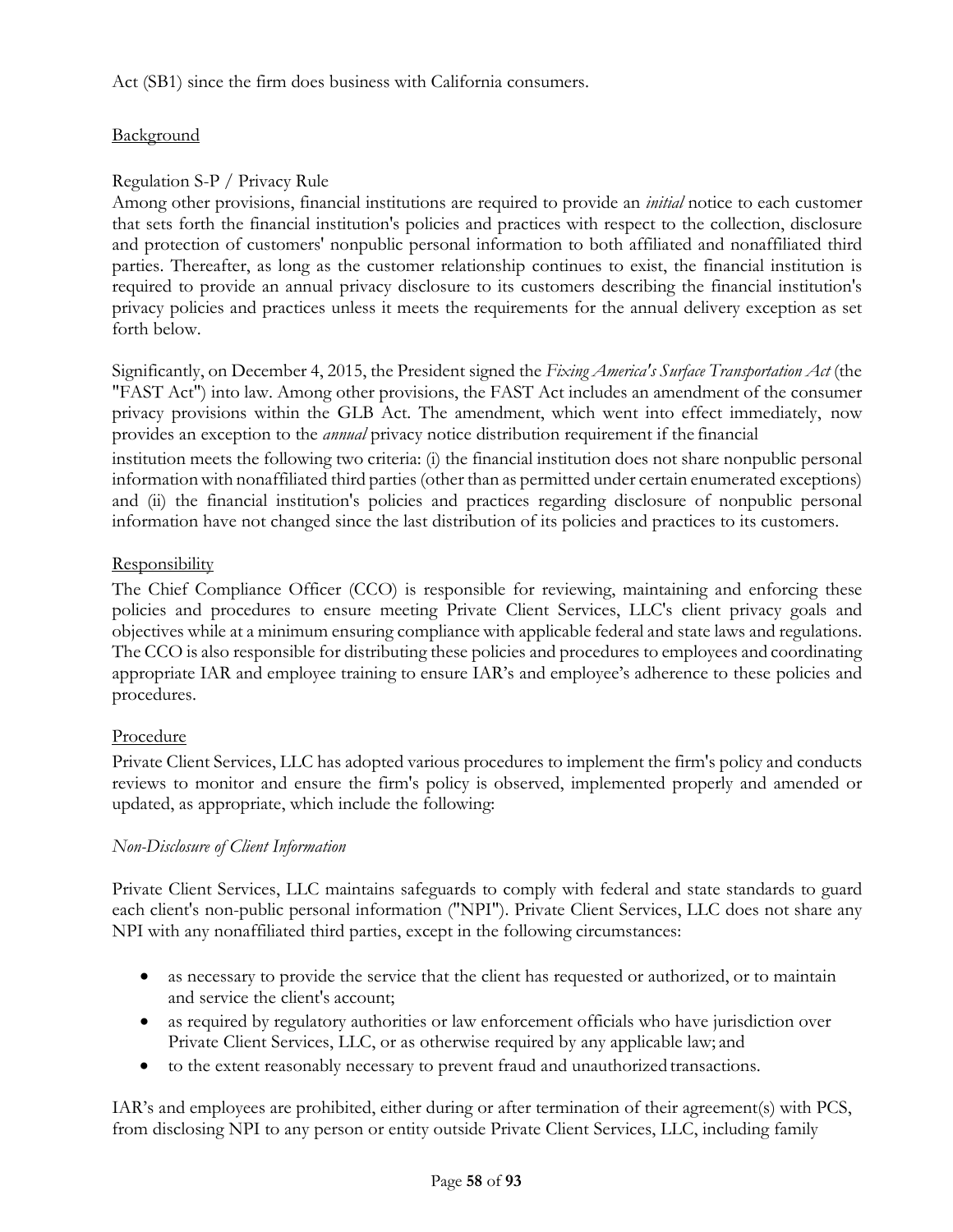members, except under the circumstances described above. An employee is permitted to disclose NPI only to such other employees who need to have access to such information to deliver our services to the client.

### *Safeguarding and Disposal of Client Information*

Private Client Services, LLC restricts access to NPI to those employees who need to know such information to provide services to our clients.

Any employee who is authorized to have access to NPI is required to keep such information in a secure compartments or receptacle daily as of the close of business each day. All electronic or computer files containing such information shall be password secured and firewall protected from access by unauthorized persons. Any conversations involving NPI, if appropriate at all, must be conducted by employees in private, and care must be taken to avoid any unauthorized persons overhearing or intercepting such conversations.

Safeguarding standards encompass all aspects of the Private Client Services, LLC that affect security. This includes not just computer security standards but also such areas as physical security and personnel procedures. Examples of important safeguarding standards that Private Client Services, LLC may adopt include:

- access controls on customer information systems, including controls to authenticate and permit access only to authorized individuals and controls to prevent employees from providing customer information to unauthorized individuals who may seek to obtain this information through fraudulent means (*e.g.,* requiring employee use of user ID numbers and passwords, etc.);
- access restrictions at physical locations containing customer information, such as buildings, computer facilities, and records storage facilities to permit access only to authorized individuals (*e.g.,* intruder detection devices, use of fire and burglar resistant storage devices);
- encryption of electronic customer information, including while in transit or in storage on networks or systems to which unauthorized individuals may have access;
- procedures designed to ensure that customer information system modifications are consistent with the firm's information security program (*e.g.,* independent approval and periodic audits of system modifications);
- dual control procedures, segregation of duties, and employee background checks foremployees with responsibilities for or access to customer information (*e.g.,* require data entry to be reviewed for accuracy by personnel not involved in its preparation; adjustments and correction of master records should be reviewed and approved by personnel other than those approving routine transactions, etc.);
- monitoring systems and procedures to detect actual and attempted attacks on or intrusions into customer information systems (*e.g.,* data should be auditable for detection of loss and accidental and intentional manipulation);
- response programs that specify actions to be taken when the firm suspects or detects that unauthorized individuals have gained access to customer information systems, including appropriate reports to regulatory and law enforcement agencies;
- measures to protect against destruction, loss, or damage of customer information due to potential environmental hazards, such as fire and water damage or technological failures (*e.g.,* use of fireresistant storage facilities and vaults; backup and store off site key data to ensure proper recovery); and
- information systems security should incorporate system audits and monitoring, security of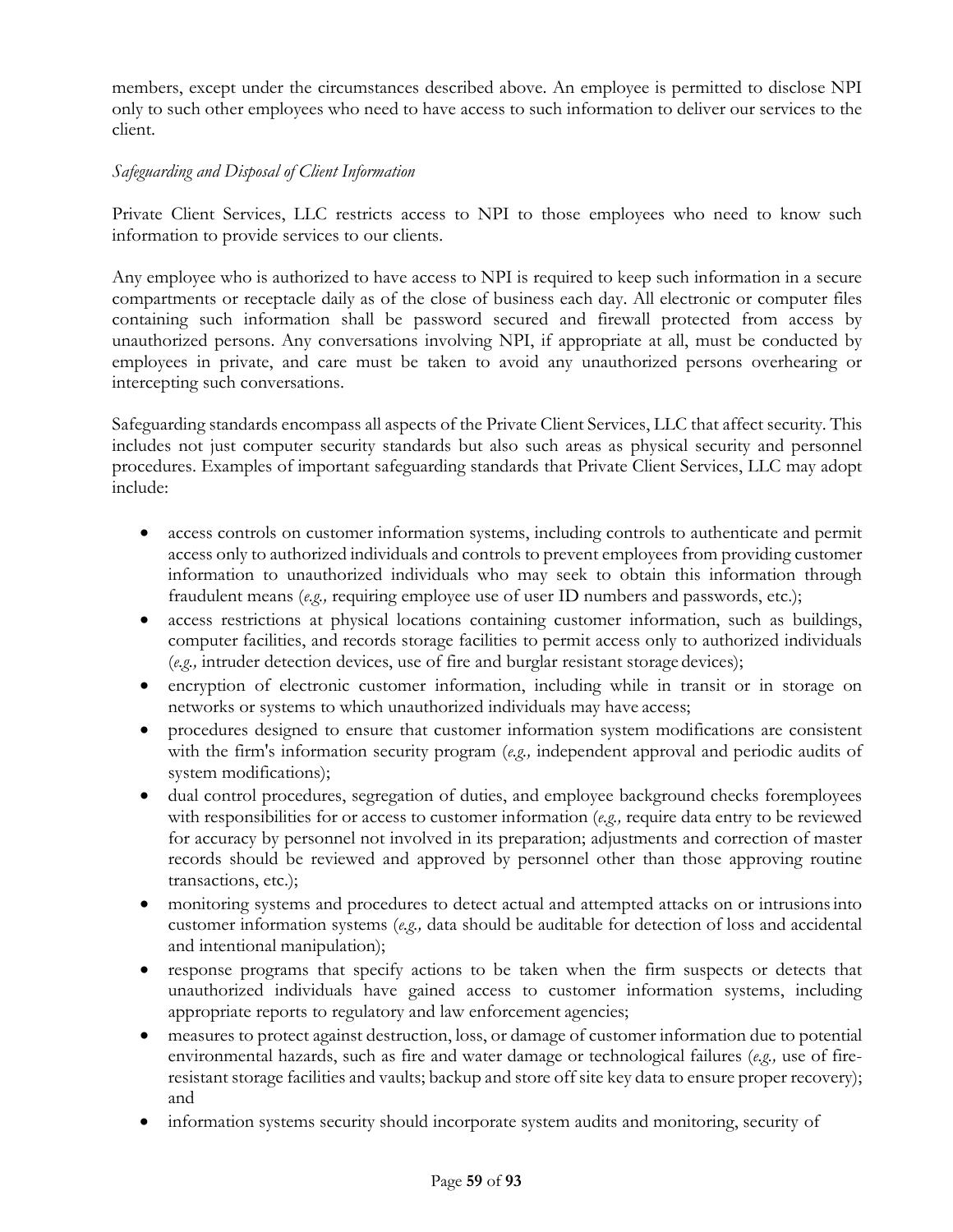physical facilities and personnel, the use of commercial or in-house services (such as networking services), and contingency planning.

Any employee who is authorized to possess "consumer report information" for a business purpose is required to take reasonable measures to protect against unauthorized access to or use of the information in connection with its disposal. There are several components to establishing 'reasonable' measures that are appropriate for the firm:

- assessing the sensitivity of the consumer report information we collect;
- the nature of our advisory services and the size of our operation;
- evaluating the costs and benefits of different disposal methods; and
- researching relevant technological changes and capabilities.

Some methods of disposal to ensure that the information cannot practicably be read or reconstructed that Private Client Services, LLC may adopt include:

- procedures requiring the burning, pulverizing, or shredding or papers containing consumer report information;
- procedures to ensure the destruction or erasure of electronic media; and
- after conducting due diligence, contracting with a service provider engaged in the business of record destruction, to provide such services in a manner consistent with the disposalrule.

# *Privacy Notices*

Private Client Services, LLC will provide each natural person client with initial notice of the firm's current policy when the client relationship is established. Private Client Services, LLC shall also provide each such client with a new notice of the firm's current privacy policies at least annually. Notice may be provided by directing clients to the privacy policy listed on the firm's website. If Private Client Services, LLC shares non-public personal information ("NPI") relating to a non-California consumer with a nonaffiliated company under circumstances not covered by an exception under Regulation S-P, the firm will deliver to each affected consumer an opportunity to opt out of such information sharing.

If Private Client Services, LLC shares NPI relating to a California consumer with a nonaffiliated company under circumstances not covered by an exception under SB1, the firm will deliver to each affected consumer an opportunity to opt in regarding such information sharing.

If, at any time, Private Client Services, LLC adopts material changes to its privacy policies, the firm shall provide each such client with a revised notice reflecting the new privacy policies. The Compliance Officer is responsible for ensuring that required notices are distributed to the Private Client Services, LLC's consumers and customers.

# *Identity Theft / Red Flags Rules*

Private Client Services, LLC has adopted reasonable procedures to implement the firm's policy and conducts reviews to monitor and ensure the policy is observed, implemented properly and amended or updated, as appropriate, which include the following:

- identify relevant patterns, practices, and specific activities that are "red flags" signaling possible identity theft and incorporate those red flags into the Program;
- detect the occurrence of red flags occurring with the Program;
- respond appropriately to any detected red flags to prevent and mitigate identity theft;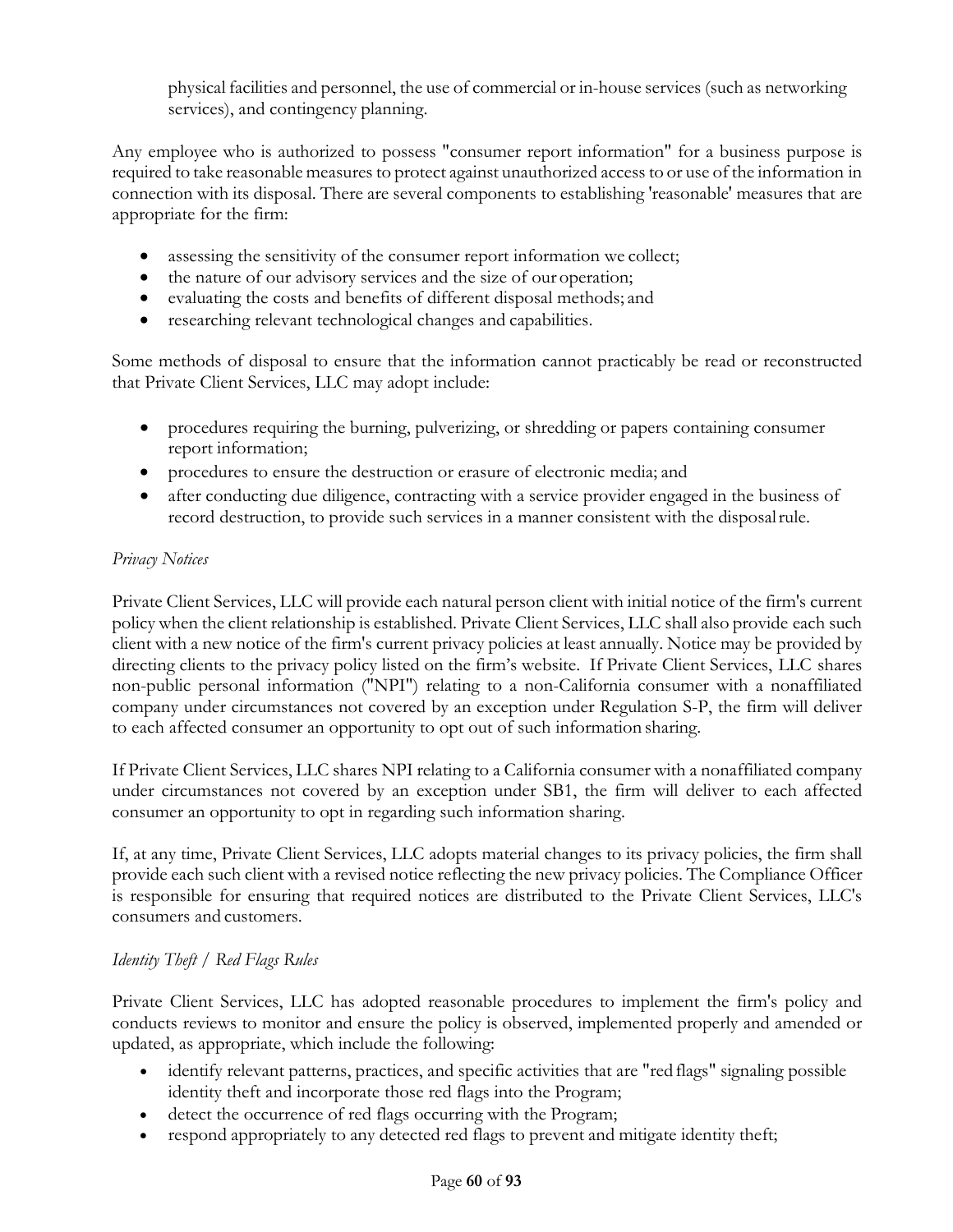- periodically reviews and, if necessary, update the Program to reflect changes in risks to customers and to the safety and soundness of the financialinstitution from identity theft; and
- provide appropriate staff training to effectively implement the Program. With respect to third parties with which Private Client Services, LLC shares client information, or which have access to such information, Private Client Services, LLC's oversight procedures include:
- a review of the service provider's security policy and procedures, conducted as part of our firm's initial due diligence assessment;
- require, when feasible, the service provider by contract to implement appropriate measures designed to meet the objectives of PrivateClient Services, LLC's data security policies;
- require the service provider to promptly notify Private Client Services, LLC of any security incident it experiences, including incidents not resulting in the actual compromise of Private Client Services, LLC's data; and
- require the service provider to annually deliver certification of the effectiveness of its data security policy and procedures.

# Proxy Voting

# **Policy**

Private Client Services, LLC, as a matter of policy and practice, has no authority to vote proxies on behalf of advisory clients. The firm may help as to proxy matters upon a client's request, but the client always retains the proxy voting responsibility. Private Client Services, LLC's policy of having no proxy voting responsibility is disclosed to clients.

# **Background**

Proxy voting is an important right of shareholders and reasonable care and diligence must be undertaken to ensure that such rights are properly and timely exercised. PCS does not vote for clients. Outside money managers may vote proxies as described in their customer agreements/ADV's. We may provide clients with consulting assistance regarding proxy issues if they contact us with questions at our principle place of business.

# **Responsibility**

The Director of Advisory Operations has the responsibility for the implementation and monitoring of our proxy policy and to ensure that the firm does not accept or exercise any proxy voting authority on behalf of clients without an appropriate review and change of the firm's policy with appropriate regulatory requirements being met and records maintained.

# Procedure

Private Client Services, LLC has adopted various procedures to implement the firm's policy and conducts reviews to monitor and ensure the firm's policy is observed, implemented properly and amended or updated, as appropriate, which include the following:

- Private Client Services, LLC discloses its proxy voting policy of not having proxy voting authority in its Firm Brochure (and Wrap Fee Program Brochure, if applicable)
- Private Client Services, LLC's advisory agreements provide that the firm has no proxy voting responsibilities and that the advisory clients expressly retain such voting authority;
- Private Client Services, LLC's new client information materials may also indicate that advisory clients retain proxy voting authority;
- Director of Advisory Operations reviews the nature and extent of advisory services provided by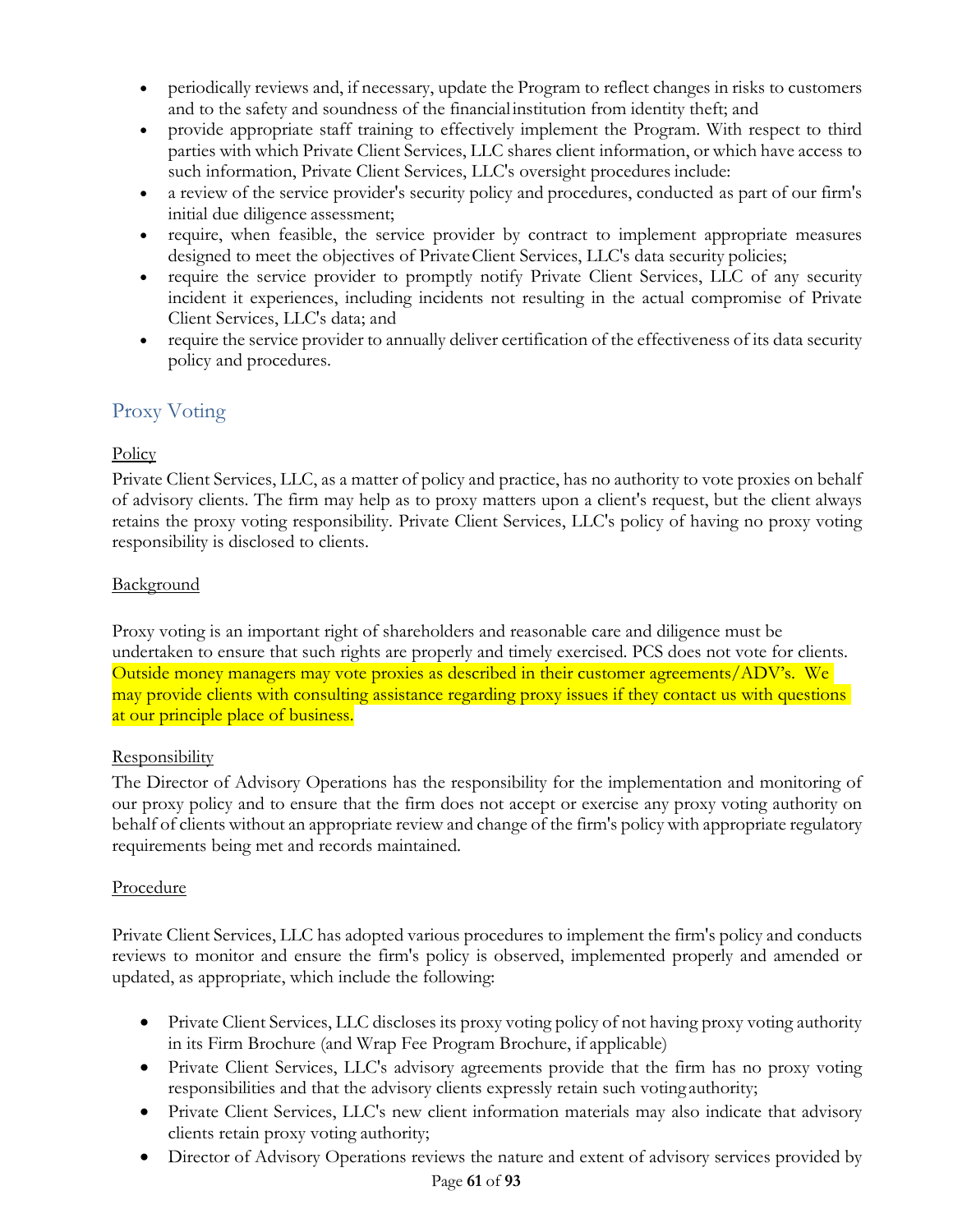the firm and monitors such services annually to determine and confirm that client proxies are not being voted by the firm or anyone within the firm.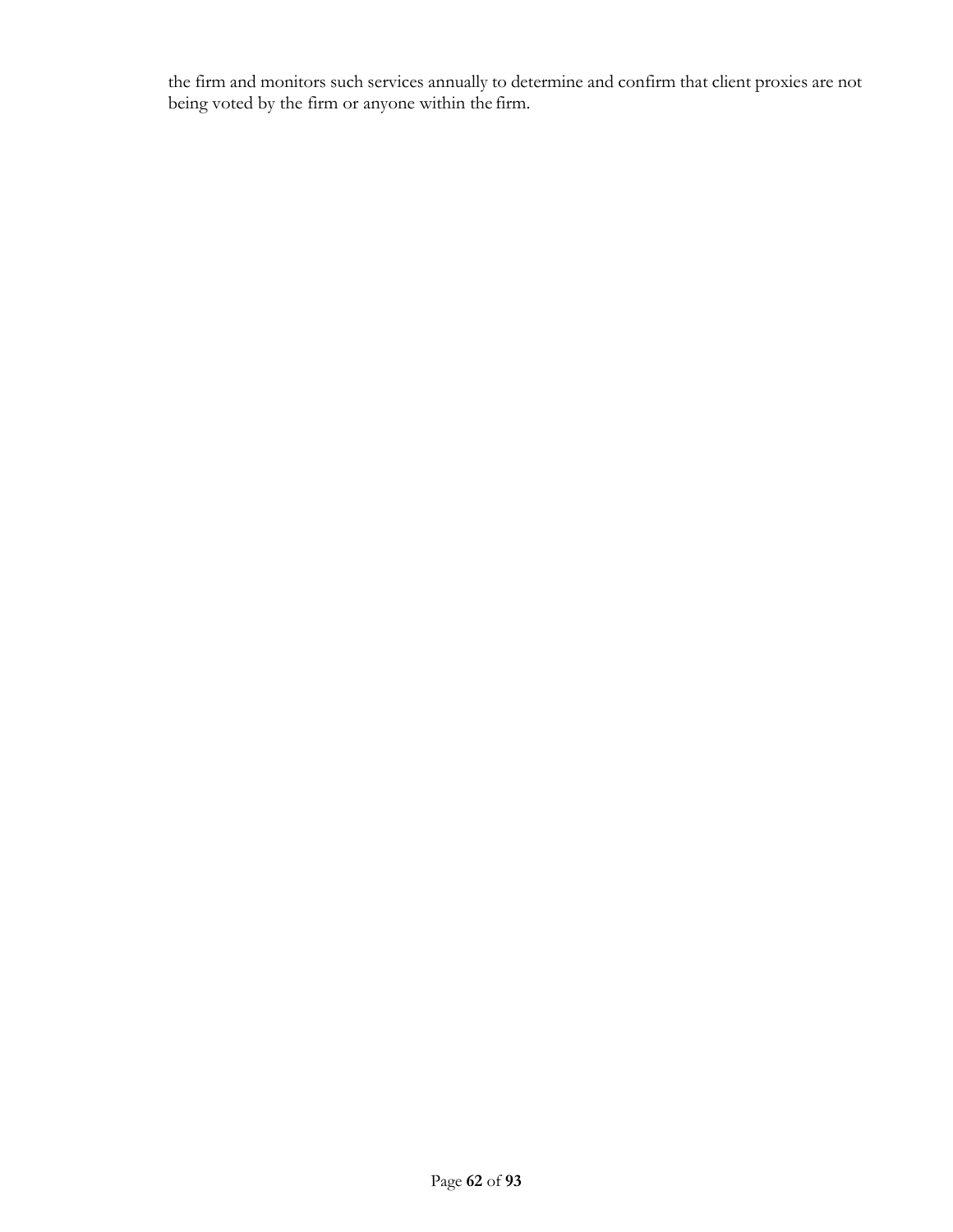# Registration

# **Policy**

Private Client Services, LLC maintains and renews its adviser registration on an annual basis through the Investment Adviser Registration Depository (IARD), for the firm, state notice filings, as appropriate, and registration of its Investment Adviser Representatives (IARs).

Private Client Services, LLC's policy is to monitor and maintain all appropriate firm notice filings and IAR registrations that may be required for providing advisory services to our clients in any location. Private Client Services, LLC monitors the state residences of our advisory clients, and will not knowingly provide advisory services unless appropriately registered as required, or a de-Minimis or other exemption exists.

#### Background

Individuals providing advisory services on behalf of the firm are also required to maintain appropriate registration(s) in accordance with each state(s) regulation unless otherwise exempt from such registration requirements. The definition of investment adviser representative may vary on a state-by- state basis. Supervised persons providing advice on behalf of SEC-registered advisers are governed by the federal definition of investment adviser representative to determine whether state IAR registration is required. The investment adviser representative registration(s) must also be renewed on an annual basis through the IARD and the timely payment of renewal fees. As an IAR, you may not conduct any advisory business in any state until you have confirmed the registration requirements for that state with Licensing & Registrations. If you were previously registered as an IAR, it is recommended that you contact Licensing & Registrations to ensure all licenses and exams (or applicable professional designations) transferred to PCS.

# **Responsibility**

The Chief Administrative Officer (CAO) and Compliance Department have the primary responsibility overseeing Licensing & Registration and has the role for the implementation and monitoring of our registration policy, practices, disclosures and recordkeeping. In order to effectively execute these responsibilities, members of the On-boarding team(s), Operations Department, Financial Department, and Compliance (L&R) Departments may assist to effectively execute these responsibilities.

#### Procedure

Private Client Services, LLC has adopted various procedures to implement the firm's policy and conducts reviews to monitor and ensure the firm's policy is observed, implemented properly and amended or updated, as appropriate, which include the following:

- The Director of Advisory Operations with the assistance of the Chief Administrative Officer and Registration & Licensing monitors the state residences of our advisory clients, and the firm and/or its IARs will not provide advisory services unless appropriately notice filed or licensed as required, or a de-Minimis or other exemptionexists.
- Licensing & Registration monitors the firm's and IAR registration requirements on an on-going as well as a periodic basis and will incorporate new criteria into the federal definition of investment adviser representative and its assessment of licensing requirements.
- Notice filings and IAR licensing filings are made on a timely basis and appropriate files and copies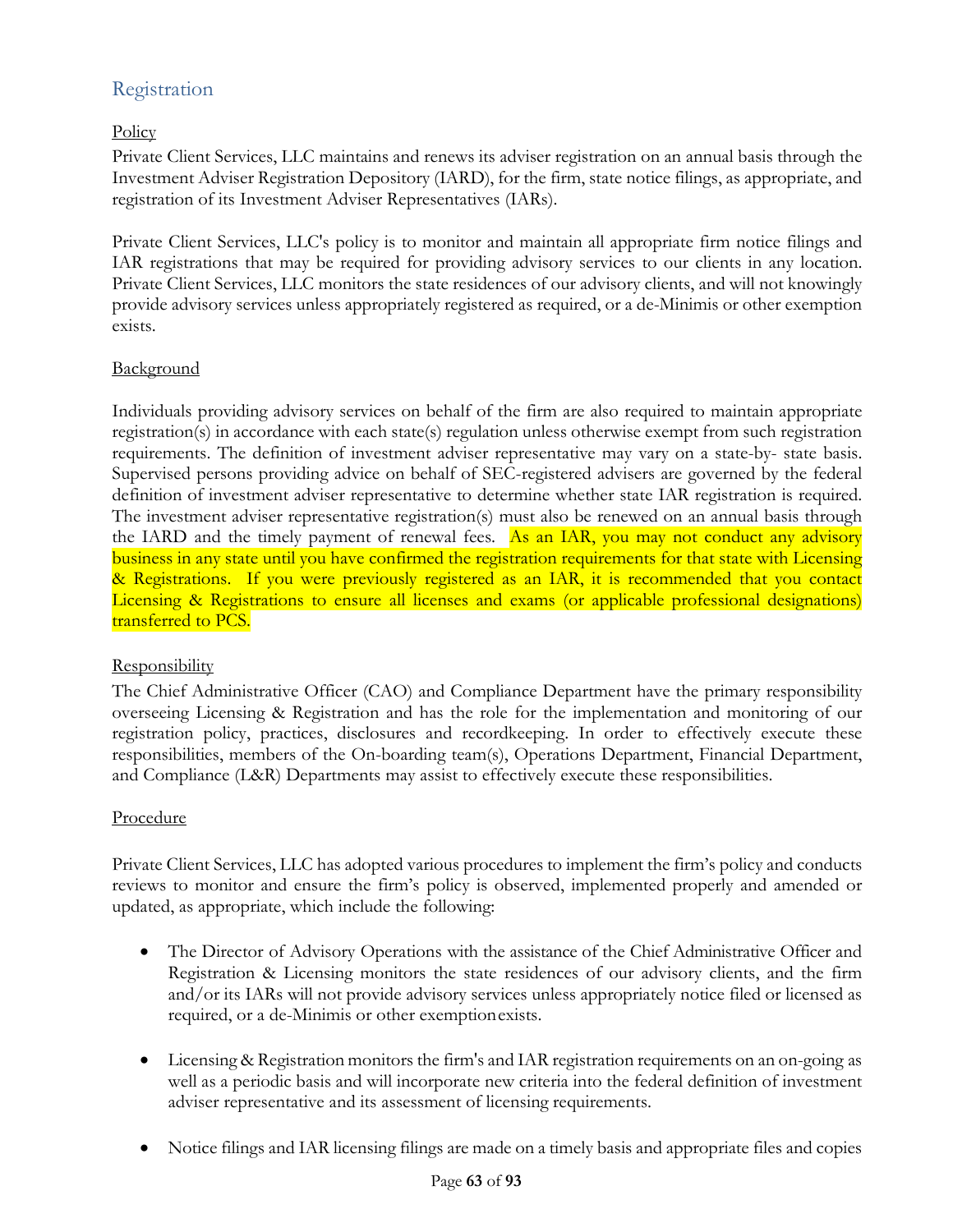of all filings are maintained by Licensing & Registration.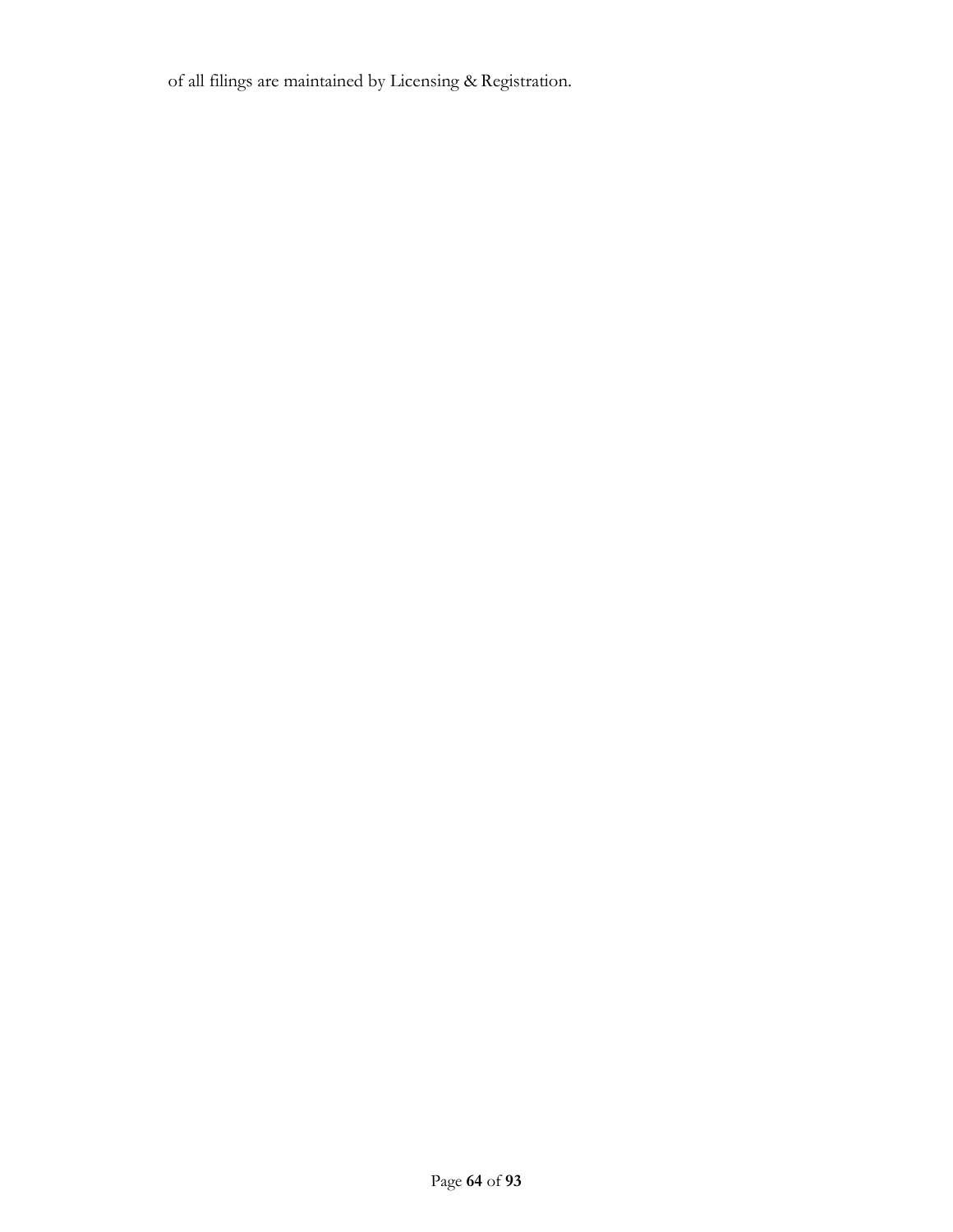• The firm has designated the SAA (Super Account Administrator - responsible for administering the IARD/CRD System) to be the Chief Compliance Officer who will promptly respond to and complete FINRA's annual Entitlement User Accounts Certification Process to ensure that the firm maintains necessary and appropriate access to these systems. On at least an annual basis, the SAA will conduct a full review of individuals authorized as Users on the firm's IARD/CRD system, including an assessment of each User's current authorization(s). The SAA will terminate or modify such authorizations based on everyone's needed to access such applications.

Chief Administrative Officer is primarily responsible for overseeing the IARD/CRD Annual Renewal Program in coordination of the Registration and Licensing Coordinator and Finance Department Manager to effectuate the orderly re-registration of all registered personnel associate with the firm:

- conducting a review of the current notice filings/registrations for the firm and its IARs prior to FINRA's publication of the current year's Preliminary Renewal Statement (typically published in early November);
- adding any necessary notice filings/registrations and/or withdrawing unnecessary notice filings/registrations on the IARD/CRD systems prior to the issuance of the Preliminary Renewal Statement to facilitate renewals and avoid payment of unnecessary registrationfees;
- ensuring that payment of the firm's Preliminary Renewal Statement is made in a timelymanner to avoid (1) termination of required notice filings and IAR registrations, and (2) violations of regulatory requirements; and
- obtains and reviews the firm's Final Renewal Statement (published by FINRA on the first business day of the new year) and ensures prompt payment of any additional registration fees or obtains a refund for terminated registrations, if applicable.

# Regulatory Reporting

# **Policy**

Private Client Services, LLC's policy is always to maintain the firm's regulatory reporting requirements on an effective and good standing basis. Private Client Services, LLC also monitors, on an on-going and periodic basis, any regulatory filings or other matters that may require amendment or additional filings with the SEC and/or any states for the firm and its associated persons.

# Background

Form ADV serves as an adviser's registration and disclosure brochure. Form ADV, therefore, provides information to the public and to regulators regarding an investment adviser. Regulations require that material changes to Form ADV be updated promptly and that Form ADV be updated annually.

SEC later adopted new rules requiring all SEC-registered investment advisers with retail clients to create Form ADV Part 3, also known as a Client Relationship Summary (Form CRS), further explaining the nature and services and relationship, fees and costs and standard of conduct and conflicts of interest to prospective clients.

# **Responsibility**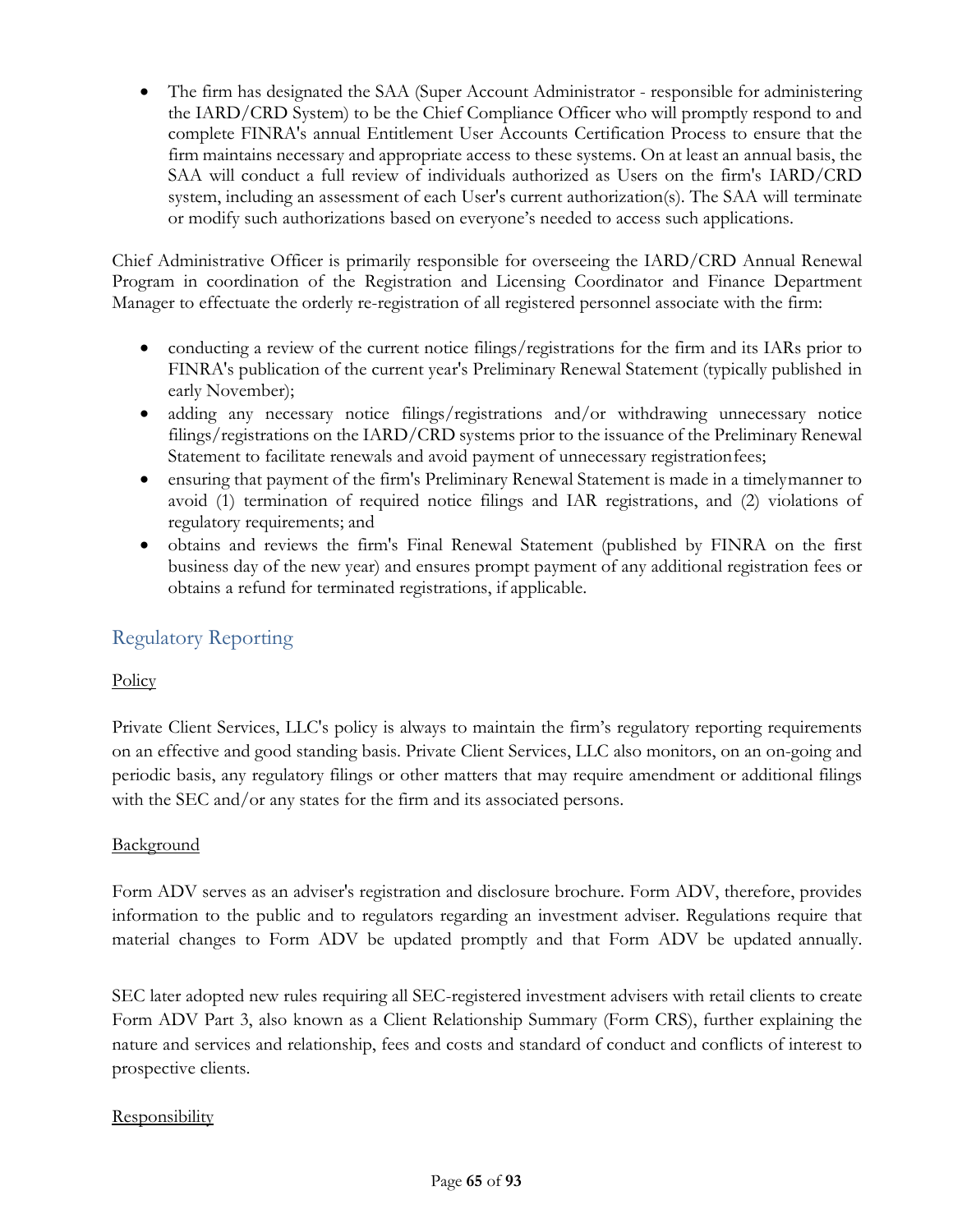The Chief Compliance Officer – CCO has the responsibility for the implementation and monitoring of our regulatory reporting policy, practices, disclosures and recordkeeping. Procedure

Private Client Services, LLC has adopted procedures to implement the firm's policy and conducts reviews to monitor and ensure the firm's policy is observed, implemented properly and amended or updated, as appropriate, which include the following:

- Private Client Services, LLC makes the annual filing of Form ADV within 90 days of the end of the firm's fiscal year (Annual Updating Amendment) to update all disclosures, including certain information required to be updated only on an annual basis;
- Private Client Services, LLC promptly updates our Disclosure Document and certain information in Form ADV, Part 1, Part 2,and Part 3 as appropriate, when material changes occur and/or pursuant to any revisions to applicable reporting requirements;
- all employees should report to the Chief Compliance Officer or other designated officer any information in Form ADV that such employee believes to be materially inaccurate or omits material information; and
- as applicable, The CCO will review Schedules 13D, 13G, and Form 13F, 13H and D, FBAR, TIC Forms (e.g., Forms B, C and SLT, as applicable) and Form PF filing requirements among others and make such filings and keep appropriate records asrequired.

Section 13 of the Securities Exchange Act of 1934 requires certain reports to be filed regarding the ownership of publicly traded securities. Generally, investment advisors may be required to file Form 13F and Schedule 13G and Form 13H. Additional reports may be required if an investment advisor acquires securities of an issuer with the intent to take control of the issuer. The Compliance Department coordinates with Advisory Operations to ensure that securities are properly included in these reports, when applicable.

# Senior Investors

# **Policy**

Private Client Services, LLC, as a part of its fiduciary duty to its clients and as a matter of best business practices, has adopted a policy regarding senior investors. This policy, designed to offer extra protection to senior investors who plan to purchase complex, non-traditional securities, includes annual investment adviser trainings, creating detailed disclosures, annual reviews of senior accounts, and maintaining vigilance over suspected diminished capacity and senior abuse.

# **Responsibility**

The Chief Compliance Officer (CCO) has the responsibility for the implementation and monitoring of our policy on senior investors. The CCO will authorize as needed the employees who are authorized to place a temporary hold on an account on behalf of the firm if financial exploitation is suspected. In addition, any associated persons should be alert to signs of diminished capacity and/or senior abuse when dealing with senior clients.

#### Procedures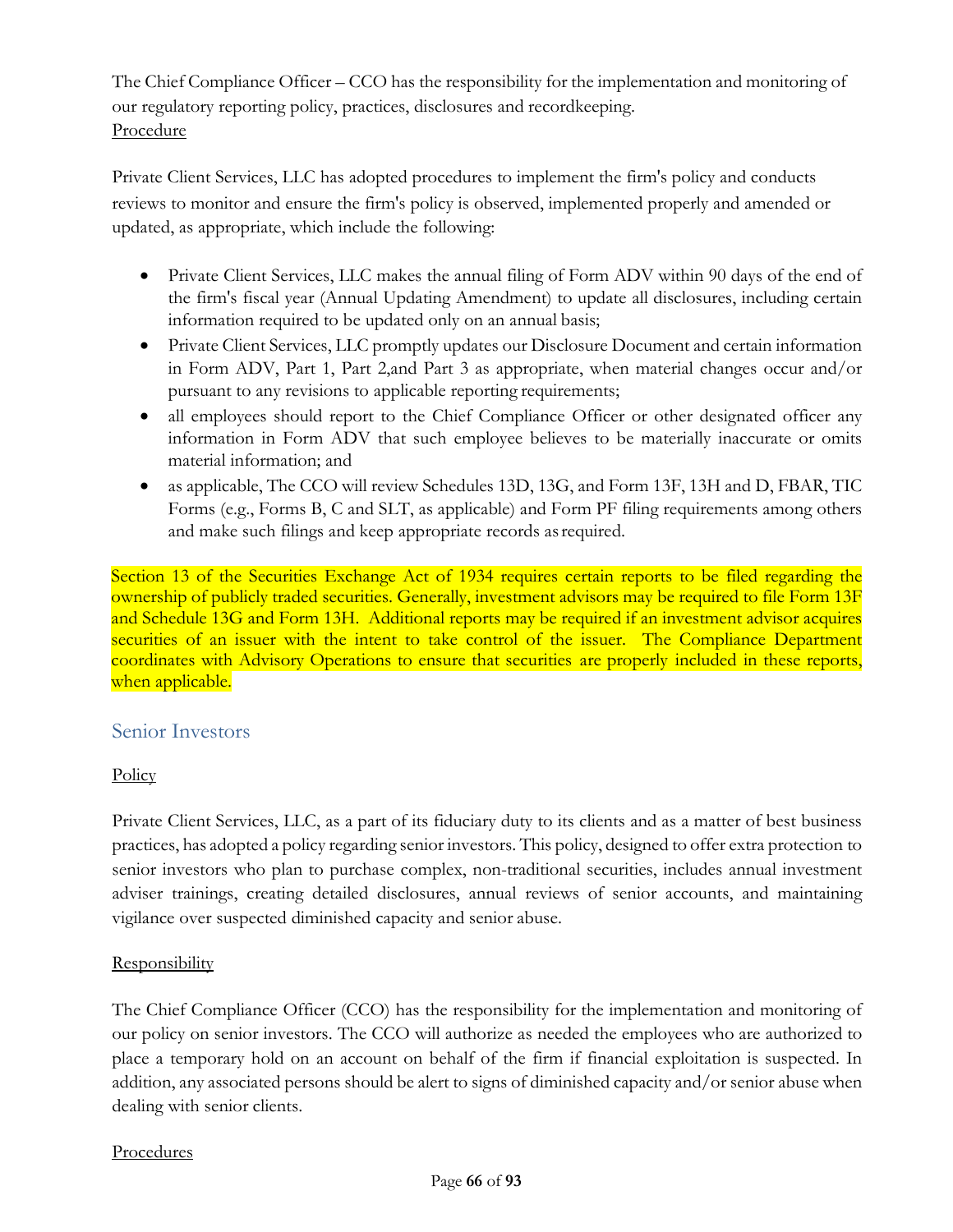Private Client Services, LLC has adopted procedures to implement our policy and reviews to monitor and ensure the policy is observed, implemented properly, and amended or updated, as appropriate, which may be summarized as follows:

- incorporate annual training plans specific to senior investors and senior issues which address topics such as senior investors being fully informed of the features of any security they are purchasing, including the potential return and associated risks, changes in investment needs as investors age, and general training to educate investment advisers on sensitive matters relating to senior investors;
- the Compliance Department designated personnel are to review and pre-approve all seminar and marketing materials directed towards senior investors;
- PCS has adopted a disclosure form—which describes the features of a product, such as mortality and expense fees, surrender fees and period, the liquidity needs of the investor, account benefits and general information regarding the security—and require a customersignature;
- require the senior client to confirm any changes in beneficiaries, powers of attorney, or trustees in-person with an associated person of the firm--document the meeting in writing along with the client's signature;
- maintain an available technology solution to produce as needed an up-to-date list of all senior investors and the amount of the firm's regulatory assets under management in these accounts;
- associated persons are expected to periodically communicate with all senior clients via phone or mail and make any necessary account updates;
- document PCS records to identify that a senior client employment status id changing from actively employed to a retired status by notating client records and periodically notifying seniors to setup an updated investment profile;
- encourage periodic reviews be conducted by IAR's of activities in senior investor accounts and maintain a record of such reviews, including the dates and scope of the reviews, any findings, in the client's account record;
- encourage senior clients to have a trusted contact person present during all meetings and phone calls and make reasonable efforts to obtain the name and contact information of the trusted contact person when opening and updating account information;
- Private Client Services, LLC may communicate with the trusted contact regarding the client's health status, potential financial exploitation, and to confirm the identity of a legal guardian, executor, trustee, or holder of a power of attorney;
- upon the death of a senior client, Private Client Services, LLC will work with the beneficiaries, trustee, or executor on the next steps to take, which could include transitioning the current account to a new account, liquidating the current account, or transferring assets to the appropriate parties; and
- associated persons should immediately report any concerns of diminished capacity and senior abuse to the Compliance Department, who will work with appropriate parties in addressing concerns. This could include contacting the trusted contact person or placing a temporary hold on a disbursement of funds or securities if it is reasonably believed that financial exploitation has occurred, is occurring, or has or will be attempted.

Our firm, seeking immunity from suit under the Senior Safe Act (S.2155 Section 303), will also:

• include in the annual firm element training program, training that will assist employees with regards to identifying and reporting suspected exploitation internally, and, as appropriate, to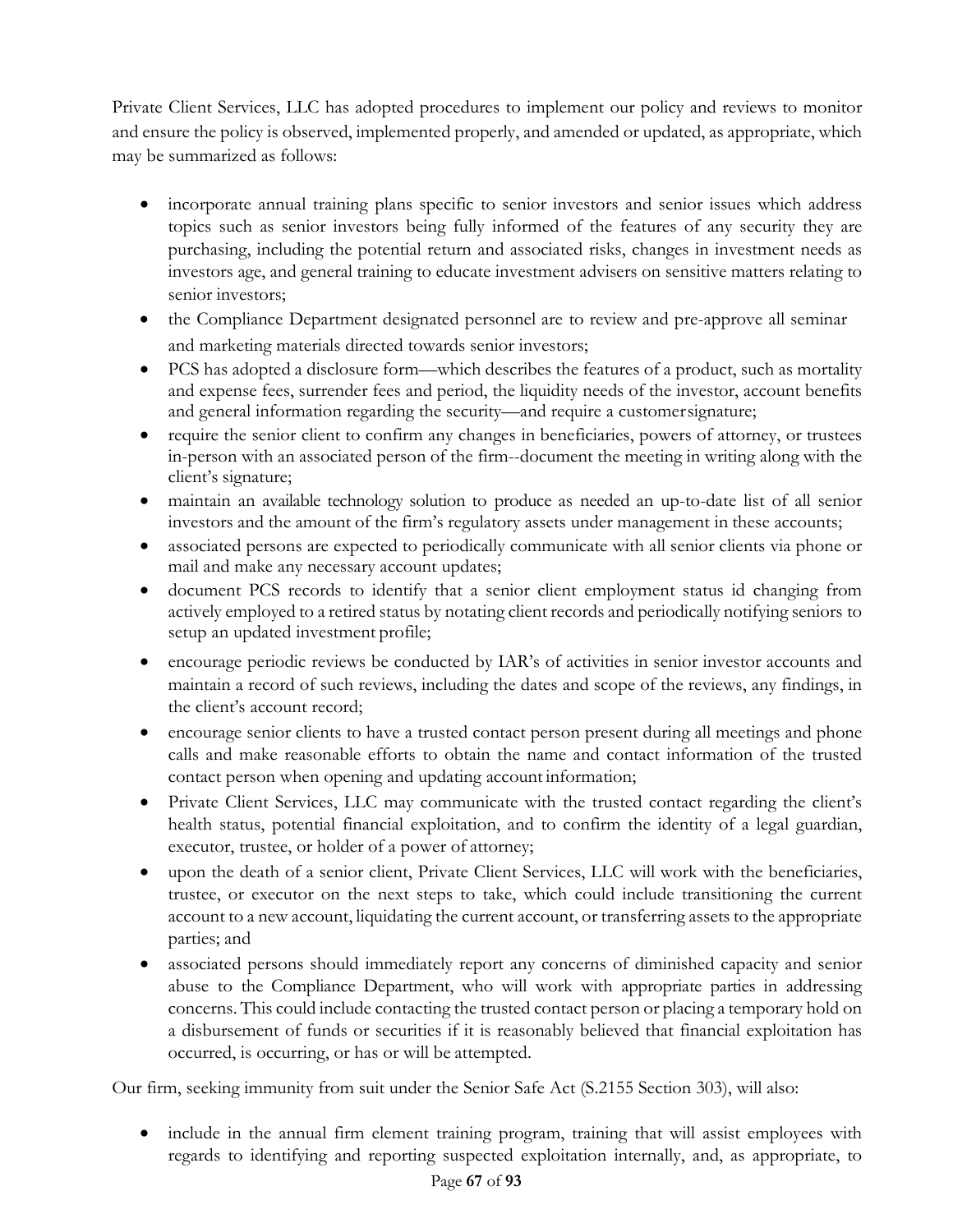government officials or law enforcement

- The training may include
	- o common signs that indicate financial exploitation of a senior client,
	- o discuss the need to protect the privacy and respect the integrity of each individual customer of the firm, and
	- o appropriateness to the job responsibilities of the individuals attending thetraining
- maintain records of everyone employed by the firm who has completed the training.

# Social Media

**Policy** 

It is Private Client Services, LLC's policy to appropriately monitor employee use of social media, networking and similar communications. Employees should take note that their e-mail, social media and networking use will be monitored. There should be no expectation of privacy in the use of PCS's Internet, emails, or any use of communications of any nature other than verbal conversations on non- company owned cellular phones or company-owned equipment under this policy. Every message leaves an electronic trail that's both traceable to a specific individual and accessible by Private Client Services, LLC even if it is deleted. Other forms of social media or technology include but are not limited to: LinkedIn, Facebook and Twitter, or other similar forms of online communications should be noticed of their desired use by PCS associated persons.

# *General Provisions*

Unless specific to job scope requirements, employees are not authorized to and therefore may not speak on behalf of Private Client Services, LLC through social media or otherwise. Employees may not publicly discuss clients, investment strategies or recommendations, investment performance, other products or services offered by our Firm (or affiliates, if applicable), employees or any work-related matters, whether confidential or not, outside company-authorized communications. Employees are required to protect the privacy of Private Client Services, LLC, its clients and employees, and are prohibited from disclosing personal employee and non-employee information and any other proprietary and nonpublic information to which employees have access. Such information includes but is not limited to customer information, trade secrets, financial information and strategic business plans.

# *Personal Blogs and Social Networking Sites*

It is Private Client Services, LLC's policy that no employee may use employer-owned equipment, including computers, company-licensed software or other electronic equipment, nor facilities or company time, to conduct personal bogging or social networking activities. Employees cannot use blogs or social media sites to harass, threaten, discriminate or disparage against employees or anyone associated with or doing business with Private Client Services, LLC.

Employees cannot post on personal blogs or other sites the name, trademark or logo of Private Client Services, LLC or any business with a connection to Private Client Services, LLC. Employees cannot post company-privileged information, including copyrighted or trademarked information or company- issued documents. Employees cannot post on personal blogs or social networking sites photographs of other employees, clients, vendors or suppliers, nor can employees post photographs of persons engaged in company business or at company events.

Employees cannot post on personal blogs and social media sites any advertisements or photographs of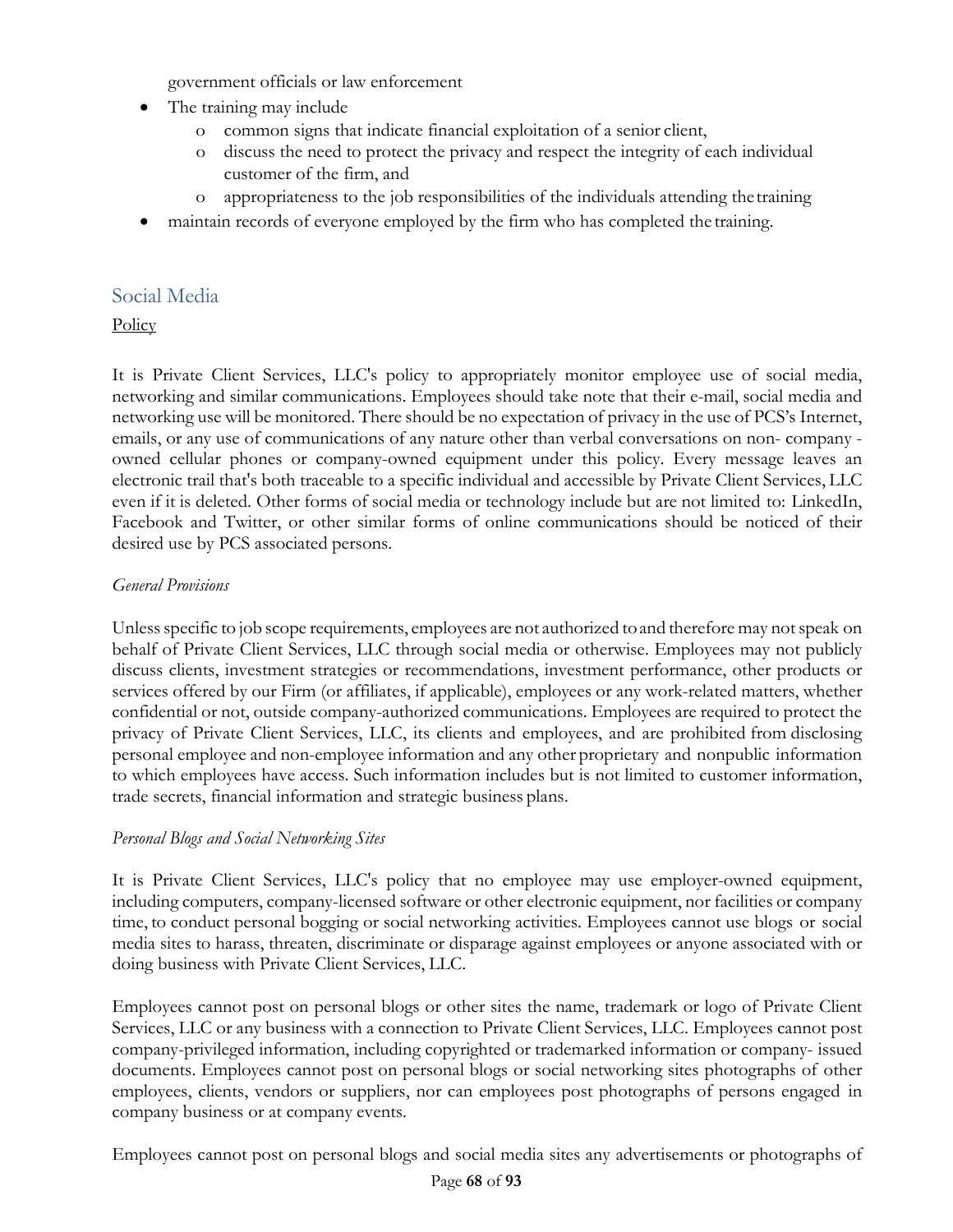company products, nor sell company products and services. Employees cannot link from a personal blog or social networking site to Private Client Services, LLC's internal or externalwebsite.

# *Text Messaging Policy.*

Only associated persons who setup an account through the firm's approved text messaging vendor and are approved by PCS Compliance Department may use text messaging as a method to communicate investment-related matters for business purposes. Please refer to the PCS Compliance Manual for additional information.

#### *Internet Monitoring.* Employees are cautioned that they should have no expectation of privacy while using

company equipment or facilities for any purpose. Employees are cautioned that they should have no expectation of privacy while using the Internet. Your postings can be reviewed by anyone, including Private Client Services, LLC. Private Client Services, LLC reserves the right to monitor comments or discussions about the company, its employees, clients and the industry, including products and competitors, posted on the Internet by anyone, including employees and non- employees. Private Client Services, LLC uses blog-search tools and software, and/or may engage outside service providers to periodically monitor forums such as blogs and other types of personal journals, diaries, personal and business discussion forums, and social networking sites.

*Private Client Services, LLC's Social Media policy, however, will not be construed or applied to limit employees' rights under the under the National Labor Relations Act ("NLRA") or applicable law.*

#### **Responsibility**

The Chief Compliance Officer and Compliance Department has the responsibility for the implementation and monitoring of our firm's Social Media policy, practices, and recordkeeping.

#### Procedure

Private Client Services, LLC has adopted procedures to implement Private Client Services, LLC's policy, and conducts internal reviews to monitor and ensure that the policy is observed, implemented properly, and amended or updated, as appropriate. These include the following:

- Private Client Services, LLC's email policy has been communicated to all persons within the Firm and any changes in our policy will be promptly communicated.
- All employees are required to sign a written acknowledgement of our Social Media Policy.
- All employees will be required to provide annual certification that they understand and are complying with our Social Media Policy.
- Unless otherwise prohibited by federal or state laws, Private Client Services, LLC will request or require employees provide Compliance with access to any approved social networking accounts. Furthermore, static content posted on social networking sites must be preapproved by Compliance.
- Emails and any other electronic communications relating to Private Client Services, LLC's advisory services and client relationships will be maintainedon an on-going basis.
- Electronic communications records relating to Private Client Services, LLC's advisory services and client relationships will be maintained on an on-going basis and arranged for easy access and retrieval to provide true and complete copies with appropriate backup and separate storage for the requiredperiods.
- Compliance may periodically monitor a random sampling of employee electronic communications, surveil social media use by employees and maintain documentary evidence of such surveillance in an applicable location.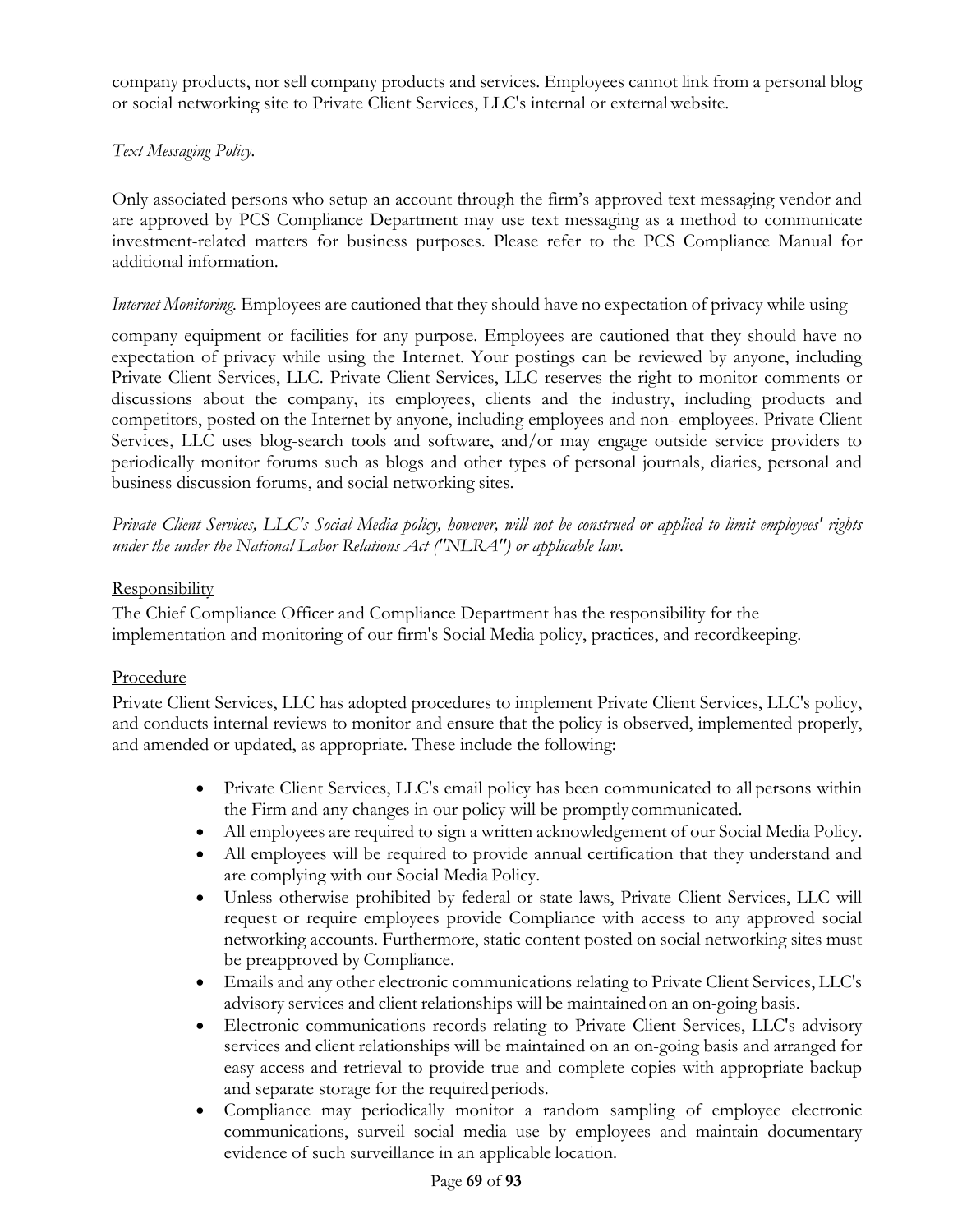- Private Client Services, LLC reserves the right to use content management tools to monitor, review or block content on company blogs that violate company blogging rules and guidelines.
- Private Client Services, LLC requires employees to report any violation, or possible or perceived violation, to their supervisor, manager or the HR or Compliance department. Violations include discussions of Private Client Services, LLC, its clients and/or employees, any discussion of proprietary information (including trade secrets, or copyrighted or trademarked material) and any unlawful activity related to blogging or social networking.
- Private Client Services, LLC investigates and responds to all reports of violations of the social media policy and other related policies. Violation of the company's social media policy may result in disciplinary action up to and including immediate termination. Any disciplinary action or termination will be determined based on the nature and factors of any blog or social networking post, or any unauthorized communication. Private Client Services, LLC reserves the right to take legal action where necessary against employees who engage in prohibited or unlawful conduct. If you have any questions about this policy or a specific posting on the web, please contact the Compliance Department or Human Resources.

# Soft Dollars

# **Policy**

Private Client Services, LLC, may have formal or informal arrangements or commitments to utilize research, research-related products and other services obtained from broker-dealers, or third parties, on a soft dollar commission basis. Details of these arrangements if applicable will be disclosed on the Form ADV.

# **Background**

Soft dollars generally refer to arrangements whereby a discretionary investment adviser is allowed to pay for and receive research, research-related or execution services from a broker-dealer or third-party provider, in addition to the execution of transactions, in exchange for the brokerage commissions from transactions for client accounts.

Pursuant to the SEC's adoption of Amendments to Form ADV (Release No. IA-3060), advisers are required to disclose their practices regarding their use of soft dollars in response to Item 12 of the Form ADV Part 2.

#### **Responsibility**

The Chief Compliance Officer – (CCO) has the responsibility for the implementation and monitoring of our soft dollar policy that the firm does not utilize any research, research-related products and other services obtained from broker-dealers, or third parties, on a soft dollar commission basis.

#### Procedure

Private Client Services, LLC has adopted various procedures to implement the firm's policy and conducts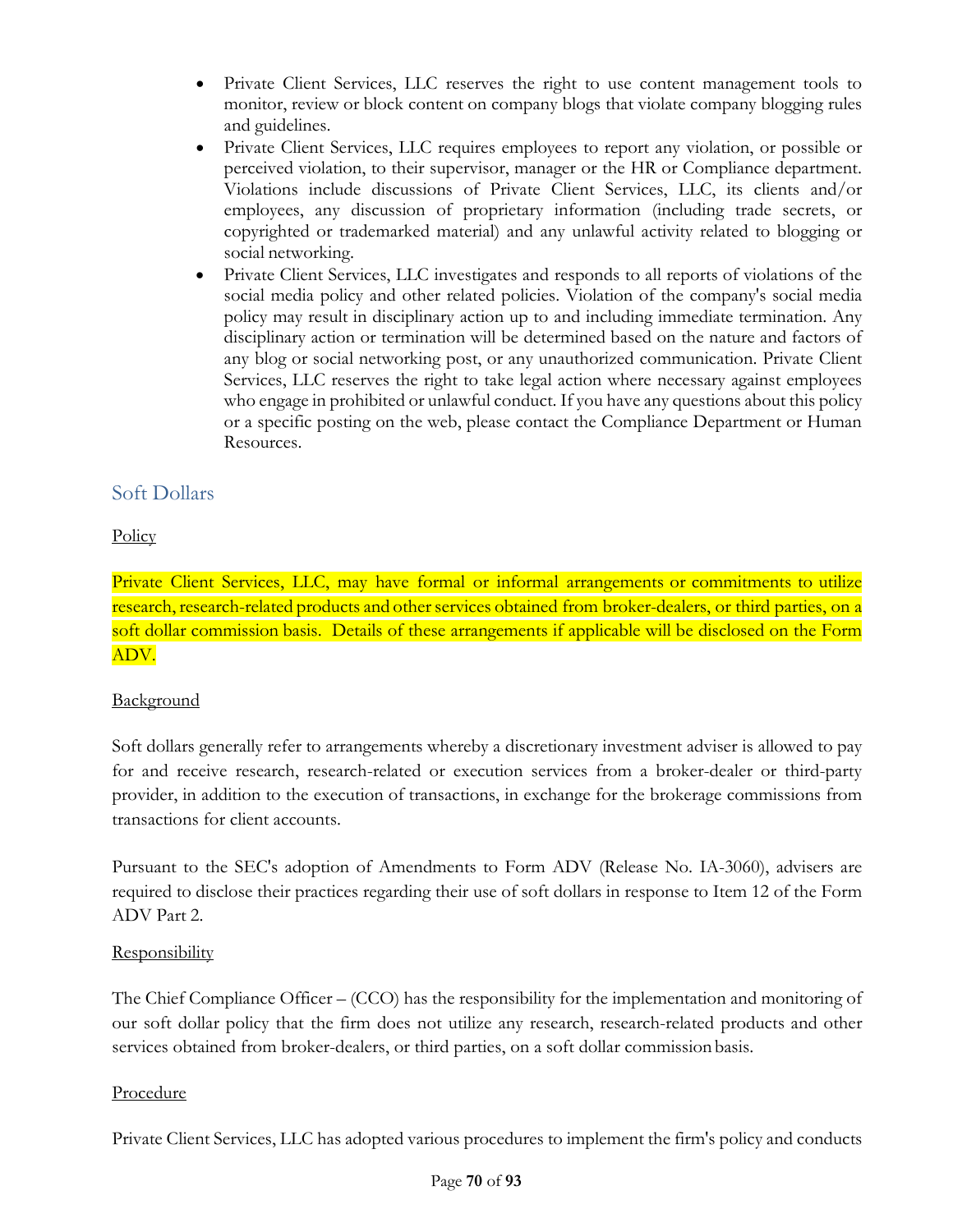reviews to monitor and ensure the firm's policy is observed, implemented properly and amended or updated, as appropriate, which include the following:

- Private Client Services, LLC's policy of prohibiting utilizing any research, and research-related products or services has been communicated to relevant individuals including management, traders and portfolio managers, among others;
- Private Client Services, LLC's policy is appropriately disclosed in the firm's Part 2A of Form ADV:

*Firm Brochure*;

- The CEO or a designee from the Compliance Department periodically monitors the firm's business relationships and advisory services to ensure no research services or products are being obtained on a soft dollar basis; and
- in the event of any change in the firm's policy, any such change must be approved by senior management, and any soft dollar arrangements would only be allowed after appropriate reviews and approvals, disclosures, meeting regulatory requirements and maintainingproper records.

# Solicitor Arrangements

# **Policy**

Private Client Services, LLC, as a matter policy and practice, may compensate persons, *i.e.,* individuals or entities, for the referral of advisory clients to the firm provided appropriate disclosures and regulatory requirements are met.

# **Background**

Under the SEC Cash Solicitation Rule, (Rule 206(4)-3) and comparable rules adopted by most states, investment advisers may compensate persons who solicit advisory clients for a firm if appropriate agreements exist, specific disclosures are made, and other conditions met under the rules. Under the SEC rule, a solicitor is defined as "any person who, directly or indirectly, solicits any client for, or refers any client to, an investment adviser.

# Responsibility

The Chief Compliance Officer – (CCO) has the responsibility for the implementation and monitoring of our cash solicitation policy, practices, disclosures and recordkeeping.

# Procedure

Private Client Services, LLC has adopted various procedures to implement the firm's policy and conducts reviews to monitor and ensure the firm's policy is observed, implemented properly and amended or updated, as appropriate, which include the following:

- Private Client Services, LLC's CCO has approved the firm's solicitor policy.
- Private Client Services, LLC's CCO periodically reviews and approves any solicitor arrangements including approval of the solicitor's agreement(s), reviews of the solicitors' background, compensation arrangements, and related matters.
- Private Client Services, LLC's Compliance Department also monitors the firm's use of any "placement agents" for the solicitation of or arrangements for providing advisory services to any government entity or public pension plan.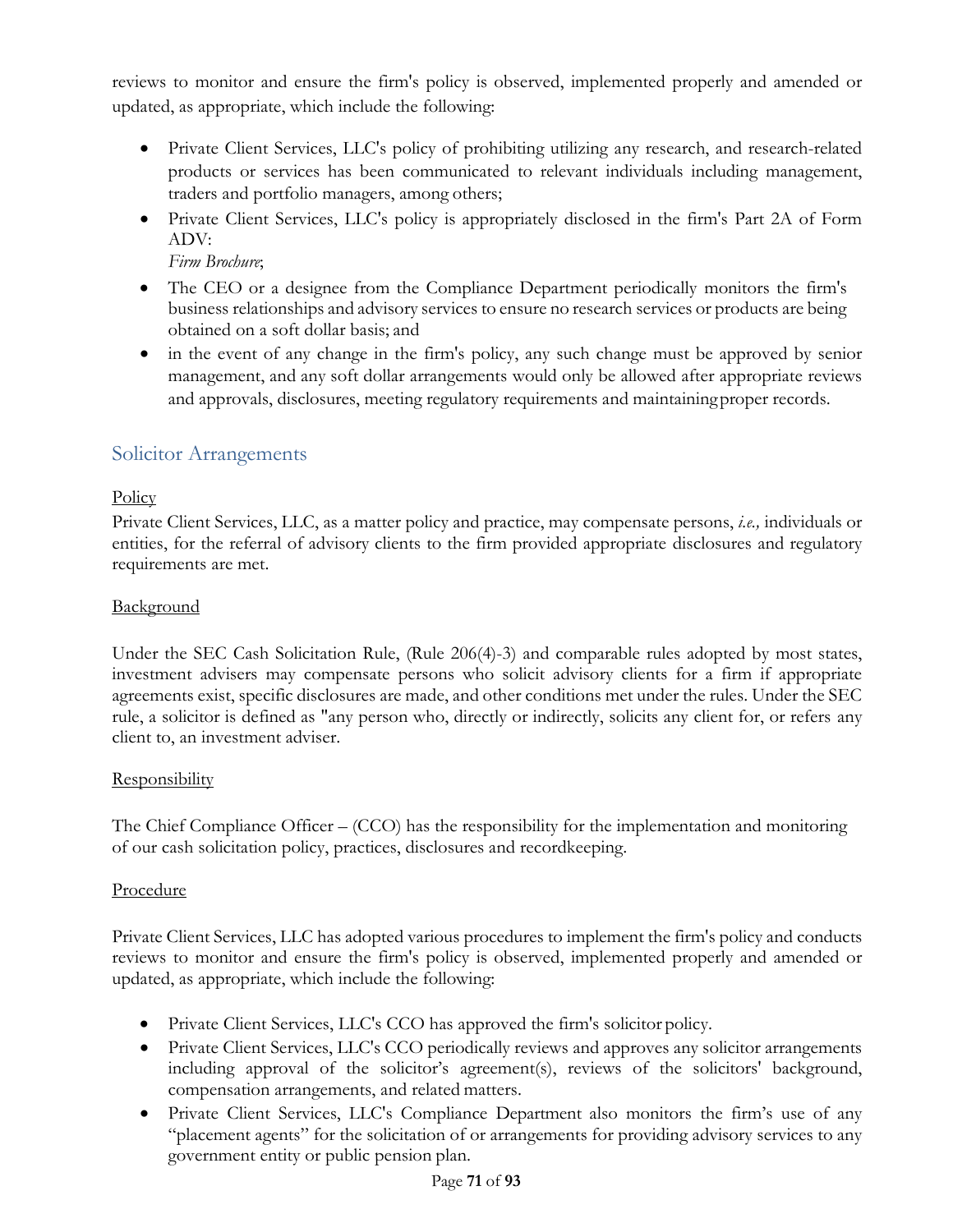- Private Client Services, LLC's Compliance Department periodically monitors the firm's solicitor arrangements to note any new or terminated relationships, determines whether appropriate records are maintained, and solicitor fees paid and Form ADV disclosures are current and accurate.
- Private Client Services, LLC's Chief Compliance Officer may establish policy and procedures for restricting and monitoring political contributions made by the firm and covered associates to government officials and/or candidates.
- To the extent that Private Client Services, LLC engages in soliciting government entities, Private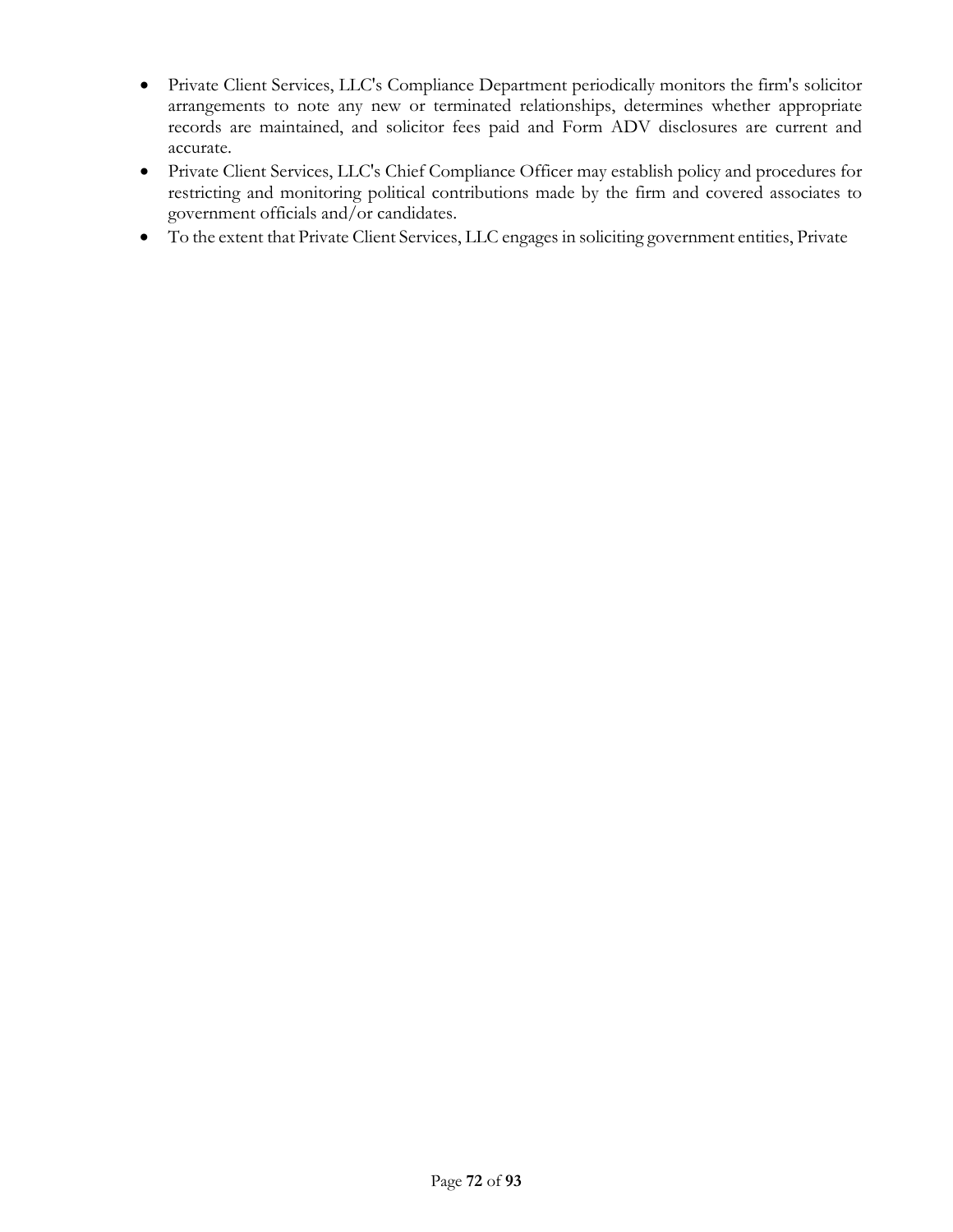Client Services, LLC's Compliance Department will be responsible for and asked to verify that each individual engaged in such solicitation activities meets the definition of "regulated person" as provided in Rule 206(4)-5.

- A government entity is defined as any state or political subdivision of a state. Government customers may range in size from small local townships to large public pension plans. Please contact the Compliance Department before accepting a government entity as an advisory customer.
- Private Client Services, LLC's Director of Advisory Operations will maintain required books and records for such regulatedpersons.

# Account Type Review

### **Policy**

Private Client Services, LLC and its' Investment Advisor Representatives ("IARs") must have "reasonable grounds" for believing a fee-based program is appropriate for a customer, taking into account the services provided, projected cost to the customer, alternative fee structures available, the customer's fee structure preferences, as well as customer objectives and desires services.

### **Background**

The Investment Advisors Act of 1940 has long (and consistently) been interpreted as applying a fiduciary standard to the adviser-client relationship. As fiduciaries, investment advisers owe their clients a duty to provide only best interest investment advice. This duty generally requires an investment adviser to determine that the investment advice it gives to a client is in the best interest for the client, taking into consideration the client's financial situation, investment experience and investment objectives.

### **Responsibility**

The Chief Compliance Officer will be responsible for establishing guidelines for IAR's to follow in order to determine if the investment advice and platform chosen is in the best interest for the client. Furthermore, the CCO will assign Managing Principals (Supervisors) to each IAR of PCS for supervision and periodically test to determine that the investment advice being provided to clients is in their best interest.

### Procedures

- IARs will obtain written documentation supporting the appropriateness of each fee-based account;
- Based on the customer's trading history, fee-based accounts may not be appropriate for "buy" and hold" customers.
- If IAR disclosed a potential lower cost account is available, but the customer nevertheless opted for a fee-based account, IAR should document the fact that the customer chose a fee-based account for reasons other than cost.
- PCS will discourage the use of margin in managed accounts;
- PCS will discourage recommending fee-based accounts to income oriented conservative or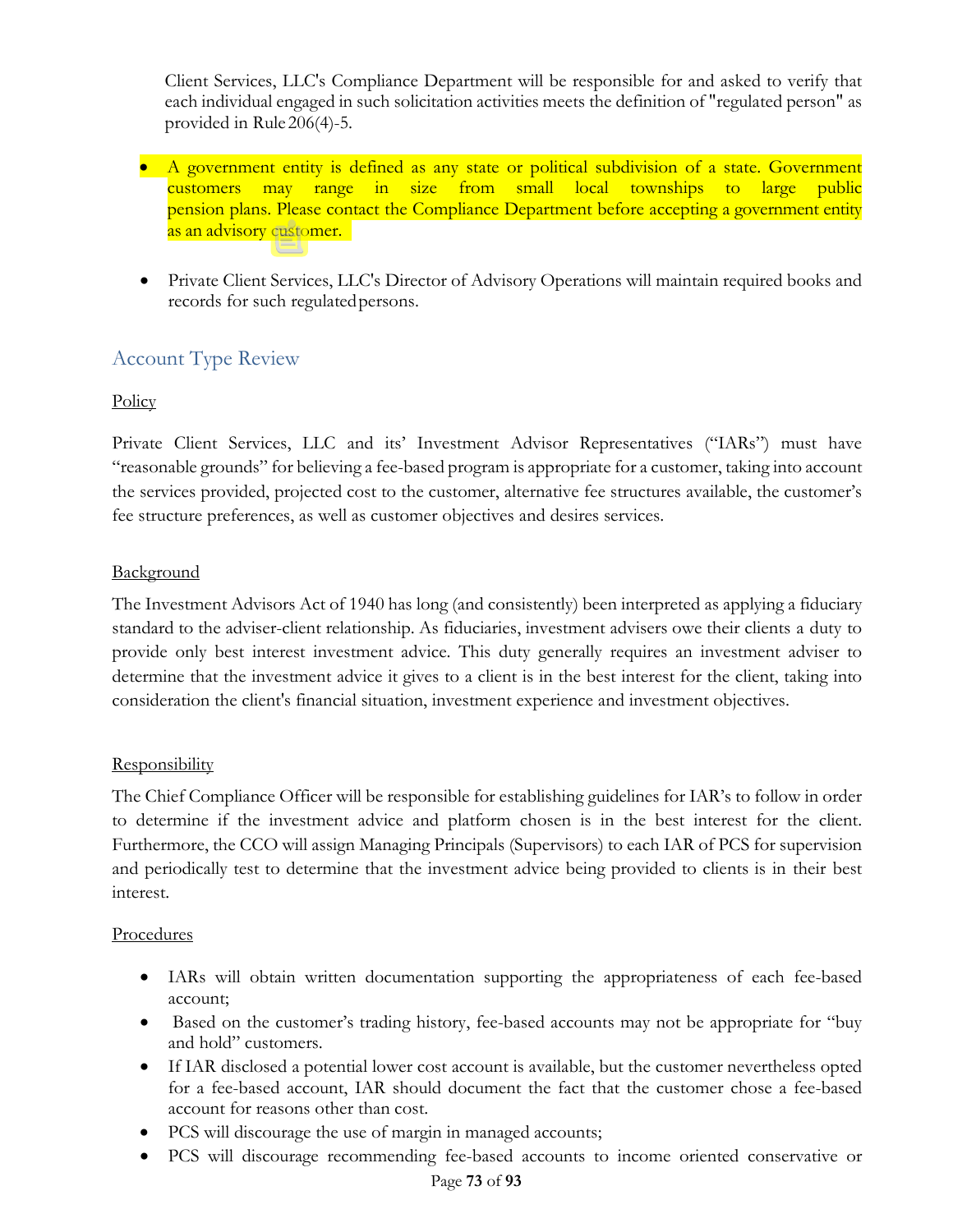retired investors better suited for buy and hold or non-advisory products;

- IAR's must evaluate the costs and benefits related to retirement plan rollovers to ensure advisory accounts are appropriate for the client. Generally speaking company retirement plans are less expensive than advisory accounts.
- IARs will maintain complete notes in the client file or contact management system to support an account conversion or managed account recommendation;

# Supervision and Internal Controls

### Policy

Private Client Services, LLC (PCS) has adopted these policies and procedures which are designed to establish supervisory and internal controls for the firm.

PCS adopted them to establish procedures and a system which are reasonably expected to: prevent, detect, and correct violations of regulatory requirements and the firm's policies and procedures.

Every employee and manager are required to be responsible for and monitor those individuals and departments he or she supervises to detect, prevent and report any activities inconsistent with the firm's procedures, policies, high expectations of professional standards, legal and regulatory requirements.

Consistent with our firm's commitment as fiduciaries to our clients, we rely on all employees to abide by these firm's policies and procedures; and, equally importantly, to internally report instances in which it is believed that one or more of those policies and/or practices is being violated. It is the expressed policy of this firm that no employee will suffer adverse consequences for any report made in good faith.

It is PCS' policy to have a Compliance Manual and the Chief Compliance Officer is required to have each employee participate, at least annually in compliance training, to take swift remedial action to address any violations of PCS' compliance policies, procedures, laws, regulations, and to fully cooperate with regulatory examiners.

Any unlawful or unethical activities are strictly prohibited. All firm personnel are expected to conduct business legally and ethically.

### **Background**

The SEC makes it unlawful for a SEC adviser to provide investment advice to clients unless the adviser:

- 1. adopts and implements written policies and procedures reasonably designed to prevent violations by the firm and its supervised persons;
- 2. reviews, at least annually, the adequacy and effectiveness of the policies andprocedures;
- 3. designates a chief compliance officer who is responsible for administering the policies and procedures; and
- 4. maintains records of the policies and procedures and annual reviews.

Under Section 203(e)(6), the SEC is authorized to take action against an adviser or any associated person who has failed to supervise reasonably in an effort designed to prevent violations of the securities laws, rules and regulations. This section also provides that no person will be deemed to have failed to supervise reasonably provided:

1. there are established procedures and a system which would reasonably be expected to prevent any violations;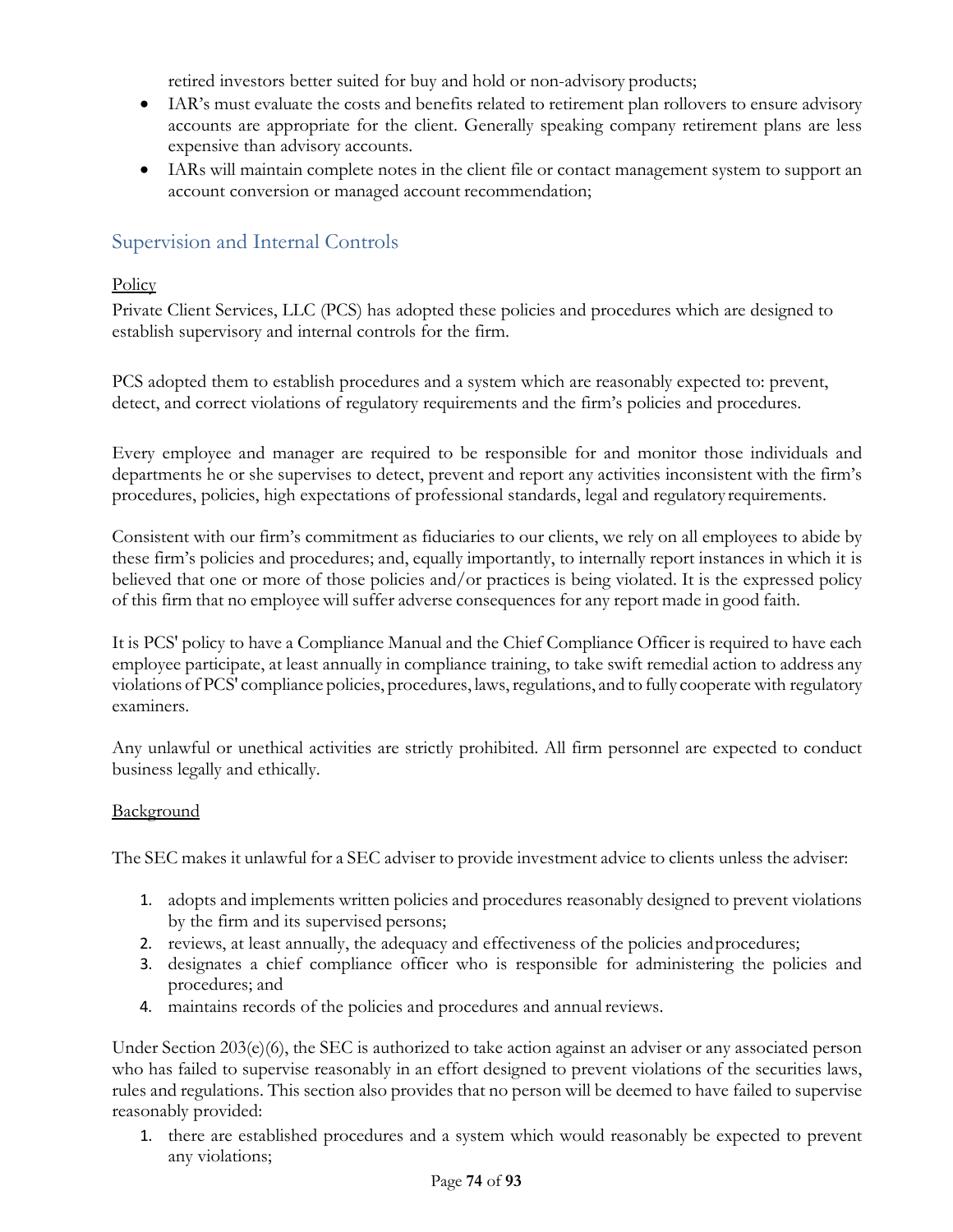2. and such person has reasonably discharged his duties and obligations under the firm's procedures and system without reasonable cause to believe that the procedures and system were not being complied with.

### **Responsibility**

The Chief Compliance Officer has overall responsible for the firm's supervisory control system. Every employee and/or independent contractor has a responsibility for knowing and following the firm's policies and procedures. Every person in a supervisory role is responsible for those individuals under his/her supervision. Designated Managing Principals or OSJ Managers (Supervisors) are responsible for supervising transactions effected in all investment advisory accounts. Managing Principals of IAR's of the account(s) are expected to review these accounts for best interest determinations and compliance with firm policies and procedures.

Employees are required to conduct themselves with the utmost loyalty and integrity in their dealings with our clients. Misconduct cannot be stopped, or remedy of misconduct imposed unless PCS knows about it. Accordingly, all employees are not only expected to, but are required to report their concerns about potentially illegal conduct as well as any violations of our company's policies.

The Chief Compliance Officer has the responsibility for monitoring and testing compliance with Private Client Services, LLC's policies and procedures. Possible violations of these policies or procedures will be documented and reported to the Chief Executive Officer (CEO) in writing in addition to the appropriate department manager for remedial action. Repeated violations, or violations that the Chief Compliance Officer deems to be of serious nature, will be reported by the Compliance Officer directly to the CEO, or a designated officer, with the recommended remedial action.

### Procedure

Private Client Services, LLC has adopted various procedures to implement the firm's policy, conducts reviews of internal controls to monitor and ensure the firm's supervision policy is observed, implemented properly and amended or updated, as appropriate which including the following:

- Designation of a Chief Compliance Officer as responsible for monitoring and testing the firm's compliance policies and procedures.
- An Annual Compliance Meeting and on-going education and targeted compliance training.
- Procedures for screening the background of potential new employees.
- Initial communication to newly hired employees about the firm's compliance policies.
- Adoption of these written policies and procedures with statements of policy, designated persons responsible for the policy and procedures designed to implement and monitor the firm's policy.
- Annual review of the firm's policies and procedures by the Compliance Officer and reporting on all aspects of them to the CEO and other designated senior management.
- Periodic reviews of employees' activities, e.g., personal trading.
- Annual written attestations by IAR's and employees as to understanding and abiding by the firm's policies.
- To facilitate internal reporting by firm employees, the firm opening promotes a corporate culture to encourage employees to report any concerns "reports", including having open channels of communications to the firm's compliance staff.
- Page **75** of **93** • PCS will handle "reports" promptly and discretely, with the overall intent to maintain the anonymity of the individual making the report. When appropriate, investigations of such reports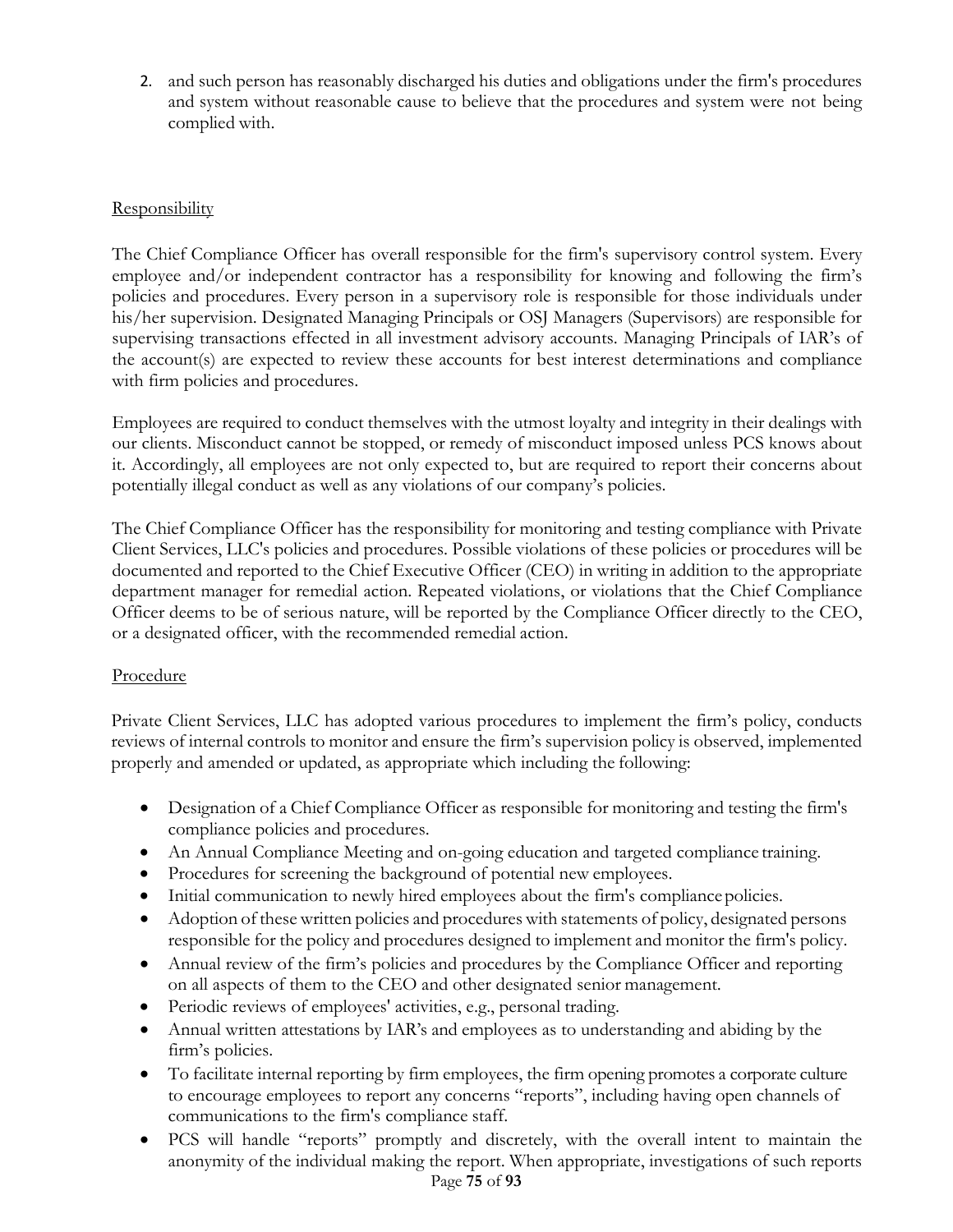may be conducted by independent personnel.

- Supervisory reviews and sanctions for violations of the firm's policies or regulatory requirements.
- PCS expects the Asset Allocation Accounts (AAA) advisory accounts required transactions be reviewed periodically on a random basis by firm designated Managing Principals (Supervisors). The purpose is to oversee adherence of meeting client investment objectives, risk tolerance, timeframe. The number of advisory account transaction reviews completed will vary with the amount of activity of the Investment Advisor Representative being supervised by the assigned Managing Principal (Supervisor). As a general rule, each Managing Principal (Supervisor) should review sufficient transactions to gain a comfort level with the Investment Advisor Representative's meeting client's objectives. The ability to evidence a reasonable and subjective belief sufficient for the Managing Principal to document their records accordingly to demonstrate it.
- At account opening, an authorized Principal will review for approval that each fee-based advisory account is appropriate for a customer at the time of account inception.
- The Director of Advisory Operations may assign to a Managing Principal (Supervisor) or a designee, on a periodic basis, the responsibility to conduct a sampling of AAA accounts. The sampling should be sufficient to reasonably determine that taking into account the services provided and possible alternative fee structures available to those customers compared to the current costs incurred by those customers if an alternative solution is better financially for those customers. Fee-based accounts may not be appropriate for customers who make a very limited number of trades or which are buy-and-hold customers, unless they have a strong desire to engage PSC for other reasons satisfactory to them.
- Managing Principals (Supervisors) must ensure customers are not charged both an account fee and a sales charge for the same mutual fund investments. This must be monitored to ensure the customers who purchased Class A shares outside of the fee based account and paid a front end sales charge on the purchase are not allowed to transfer those shares into the fee based account for at least 13 months to avoid duplicative charges for the fund shares (the funds may be segregated from the fee based assets within the account). Supervisors should compare the assetbased fees to those that would have been generated in the same account on a commission basis. If warranted, the customer is to be contacted to discuss the appropriateness of the fee- based program. Monitoring, contact and follow-up should be documented.
- Supervisors are provided various checklists and review forms to aide them in monitoring and supervising IAR's and are expected to forward complete forms to the Compliance Department by the 15th of the month following the month reported and to retain a copy in a Supervisor file.
- Managing Principals (Supervisors) will endeavor to have regular contact with via e-mail and phone with each Investment Advisor Representative registered under his/her supervision. At a minimum a verbal conversation should take place no less than twice a year (once every six months). Managing Principals (Supervisors) must document the conversations and / or contacts and findings on the PCS Supervisory Log Form. The Supervisor must sign and date the form(s) and submit it to the PCS Home Office.
- Although the designated Managing Principals (Supervisors) are responsible for supervision, a designated Compliance Department employee or outsourced individual qualified by experience may also inspect each registered location annually if an OSJ, or periodically if a non- OSJ, in an attempt to address and prevent violations of firm policies and assure compliance with applicable securities laws and regulations. Reports regarding these inspections will be issued to PCS Senior Management and to the designated Managing Principal (Supervisor). The Managing Principal (Supervisor), designee and/or the branch office person-in-charge is responsible for ensuring a prompt written response to the issues addressed in the Compliance Inspection Report. The Compliance Inspection Report will include: Any deficiencies in compliance with firm policy or securities regulations; Follow-up actions taken to ensure the office adheres to such policies and rules; and Any disciplinary action administered by Chief compliance Officer and/or Managing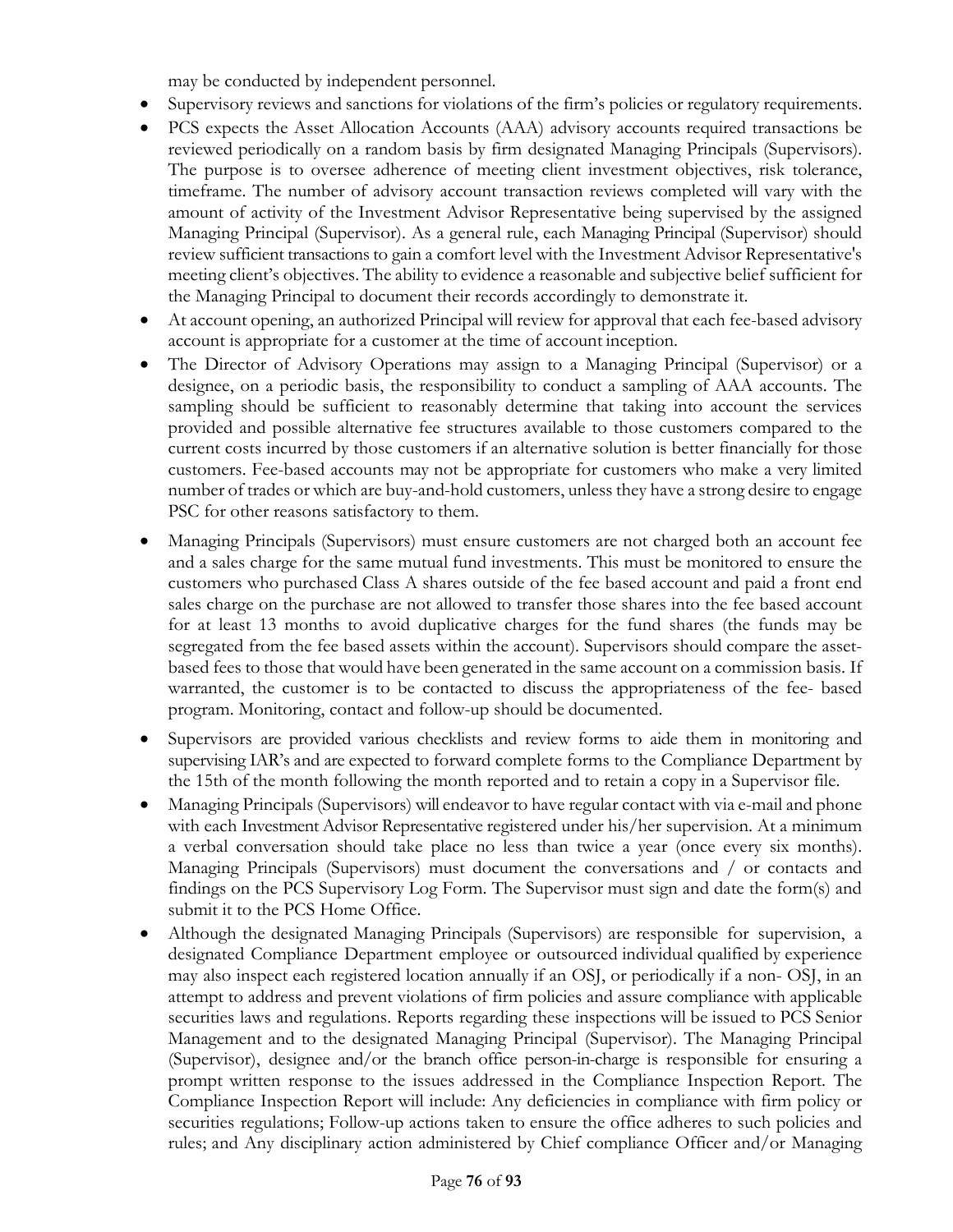Principal (Supervisors) for non-compliance.

### *Compliance Procedures*

Pursuant to Rule 206(4)-7 under the Investment Advisers Act of 1940, PCS has adopted this Compliance Manual and the compliance procedures contained herein. These Compliance Procedures shall be designed to:

- Prevent violations of the securities laws and other applicable laws from occurring;
- Detect violations that have occurred; and
- Correct promptly any violations that have occurred.

### *Chief Compliance Officer*

PCS will have at all times a "Chief Compliance Officer" whose duties are to monitor the compliance policies and procedures of PCS. The Chief Executive Officer or Senior Management of PCS shall appoint a single employee to be the Chief Compliance Officer. Such appointment shall be reflected in the organizational chart or minutes of a board or management meeting held by PCS. The position of "Chief Compliance Officer" shall:

- Be occupied by a person who is competent and knowledgeable about the Investment Advisers Act of 1940 and rules there under, and other applicable laws;
- Have the power with full responsibility and authority to develop the compliance policies and procedures of PCS; and
- Have sufficient seniority and authority at PCS to compel others to adhere to the policies and procedures set forth in the Compliance Manual.

The Chief Compliance Officer shall have specific duties described in this Compliance Manual. In addition, the Chief Compliance Officer shall:

- Monitor other PCS employees who have specific compliance responsibilities under this Compliance Manual to verify that they have carried out those responsibilities in a timely manner;
- Conduct a periodic (or ongoing) review of PCS' various activities to verify that PCS is in compliance with applicable regulations and document this review;
- Keep current with all laws applicable to the operations of PCS, best practices in the advisory industry, and other events impacting PCS' compliance program;
- When appropriate, recommends to Senior Management amendments to this Compliance Manual and changes to the compliance program of PCS in light of regulatory and industry developments, and changes in the business of PCS; Prepare reports and summaries about the operation on PCS' compliance program, including an Annual Report discussed below; and
- Periodically meet with Senior Management of PCS to discuss the effectiveness of the compliance program.

### *Senior Management*

The Senior Management of PCS, including any directors of PCS, have assigned to the Chief Compliance officer the overall responsibility to ensure that PCS has in place and effective compliance program. In carrying out this responsibility, Senior Management shall: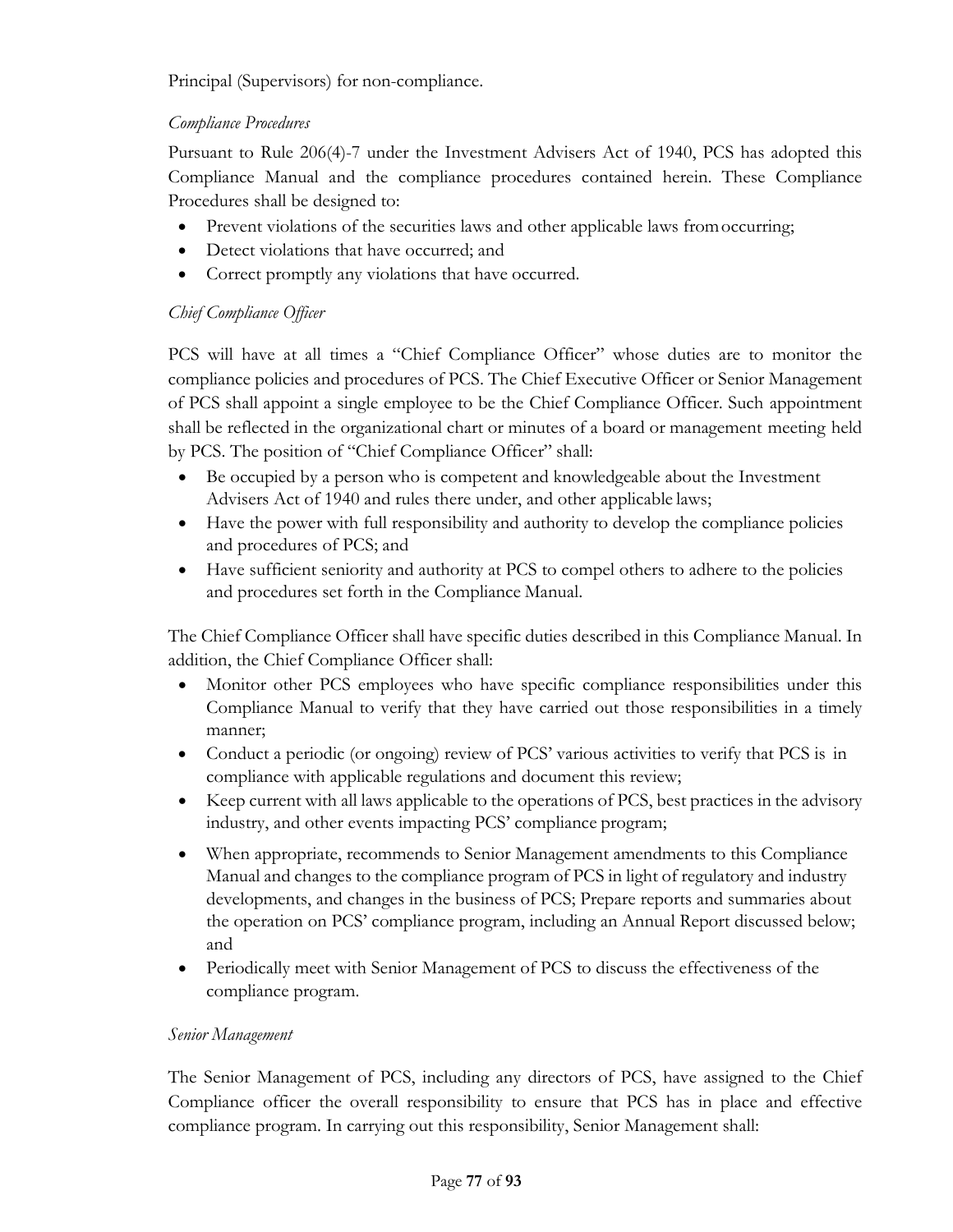- Periodically review this Compliance Manual and PCS' overall compliance program so that they are familiar with the material features of this Compliance Manual andprogram;
- Understand particularly significant compliance risks of PCS and how this Compliance Manual and compliance program address these risks;
- Review reports and summaries prepared by the Chief Compliance Officer about the operation of PCS' compliance program, including an Annual Report discussed below; and
- Periodically meet with the Chief Compliance Officer to discuss the effectiveness of the compliance program.

### *Supervisory System*

PCS has adopted a supervisory system and supervisory procedures to ensure that the policies and procedures set forth in this Compliance Manual are being followed and to prevent and detect prohibited practices. Through its supervisory system and procedures, PCS has established clear lines of authority, accountability and responsibility.

### Supervised Persons and Supervisory

Each "Supervised Person" of PCS and Supervisor shall be subject to these Supervisory Procedures. Consistent with Rule 206(4)-7(a) under the Investment Advisers Act of 1940, "Supervised Person" of PCS means:

- Any partner, officer, or director of PCS, or any other person occupying a similar status or performing similar functions,
- An employee of PCS, and
- Any other person (including an independent contractor) who provides investment advice on behalf of PCS and is subject to the supervision and control ofPCS.

"Supervisor" of PCS means an officer or employee of PCS who has supervisory responsibility over some or all actions of a supervised employee or independent contractor.

The title and position of "Chief Compliance Officer" in and of itself does not carry supervisory responsibilities and an officer or employee holding such title would not necessarily be found to have failed to supervise another employee that commits a compliance violation.

Each Supervisor may appoint officers and employees of PCS to supervise certain employees within their area of responsibility. If a Supervisor delegates such responsibility, he or she is responsible for ensuring that supervisory duties are being performed properly by the person who has been delegated such supervisory responsibility.

Delegation of Supervisory and Compliance Responsibilities

Each officer of PCS may appoint an officer or employee under his or her supervision as a Supervisor of other officers, employees, and independent contractors provided such delegation has been approved by the Chief Compliance Officer or such delegation is expressly permitted by this Compliance Manual. The supervisory structure, including each Supervisor and those officers, employees, or independent contractors he or she supervises, shall be set forth in an organizational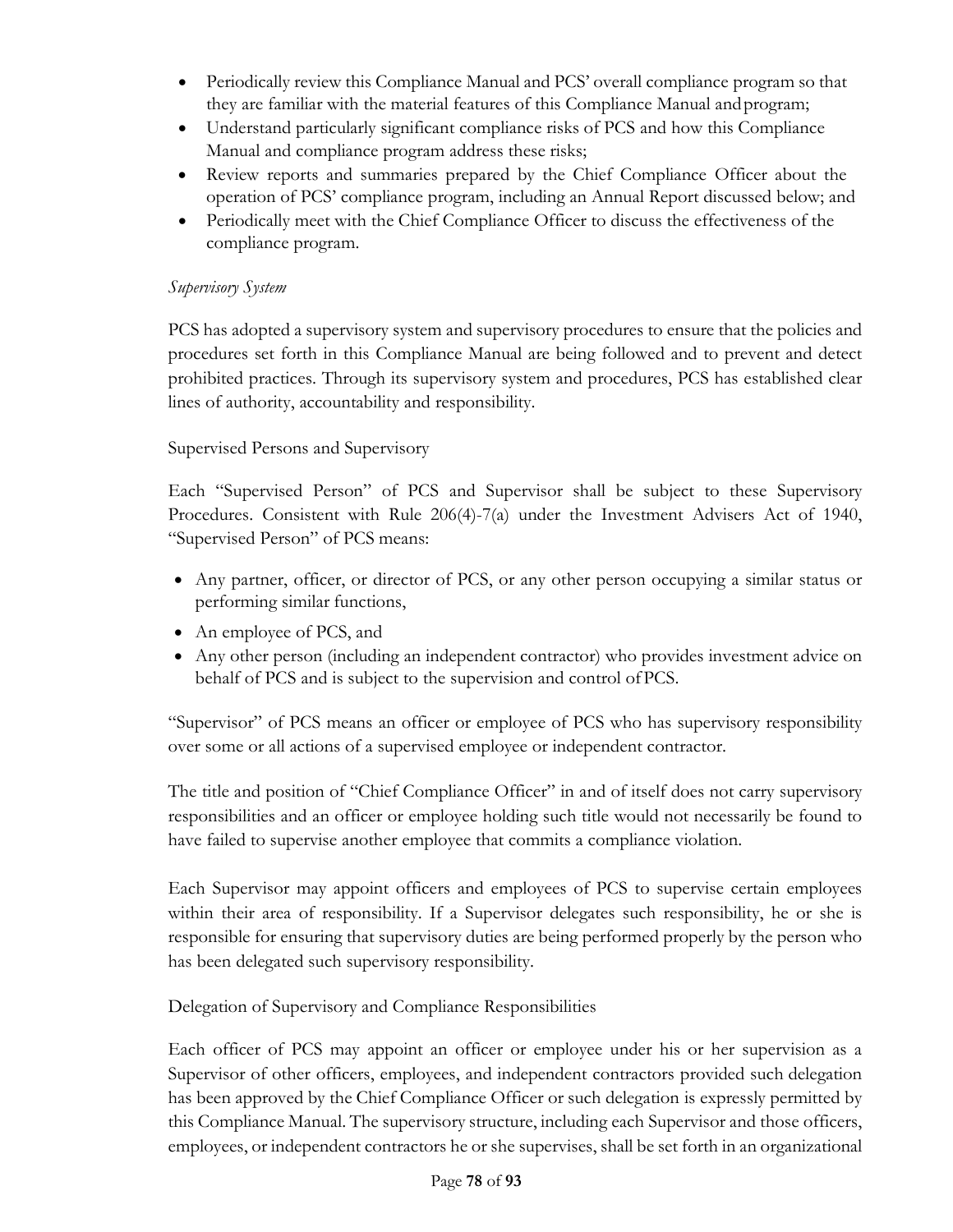chart, which shall be kept current by the Chief Compliance Officer or designated department employee.

Appointments of Supervisors

Before designating a particular officer or employee as a Supervisor, the officer making such appointment will consider the following factors about the person being supervised:

- The type of activity the supervised employee conducts; and
- The qualifications of the employee, officer, or independent contractor who has been chosen to supervise the supervised employee.

General Supervisory Responsibilities

A Supervisor is responsible for overseeing the activities of the Supervised Person(s) he or she supervises and taking appropriate action or recommending the Compliance Department of PCS to take appropriate action, reasonably designed to achieve compliance with respect to such Supervised Person(s).

Each Supervisor must:

- Possesses the knowledge and experience necessary for the supervisory position;
- Be properly licensed to conduct the assigned supervisory responsibilities;and
- Perform the supervisory responsibilities, including the authority to terminate the employment of, or otherwise affect the conduct of, the employee being supervised.

In addition to the supervisory responsibilities noted elsewhere in this Compliance Manual, each Supervisor shall:

- Ensure that the Compliance Manual, updates to the Compliance Manual, and all other compliance materials are timely delivered to each person he or she supervises;
- Ensure that employees under his or her supervision know and understand the contents of the Compliance Manual as it related to their day-to-dayactivities;
- Promptly review all incoming and outgoing correspondence between employees that he or she supervises and clients;
- Create and maintain a supervisory file for each person he or she supervises;
- Designate officers or employees, if needed, to oversee the activities of employees within this or her area of responsibility;
- Promptly notify the Chief Compliance Officer and Senior Management of PCS in writing of any known subpoena, civil, criminal or administrative action brought against any employee under his or her supervision;
- Review and submit all client complaints made against employees under his or her supervision to the Chief Compliance Officer; and
- Conduct on an annual basis a meeting, which may be satisfied as part of the firms' annual compliance meeting, with each employee or a group of employees under his or her supervision that covers all relevant compliance matters.

Failure to Supervise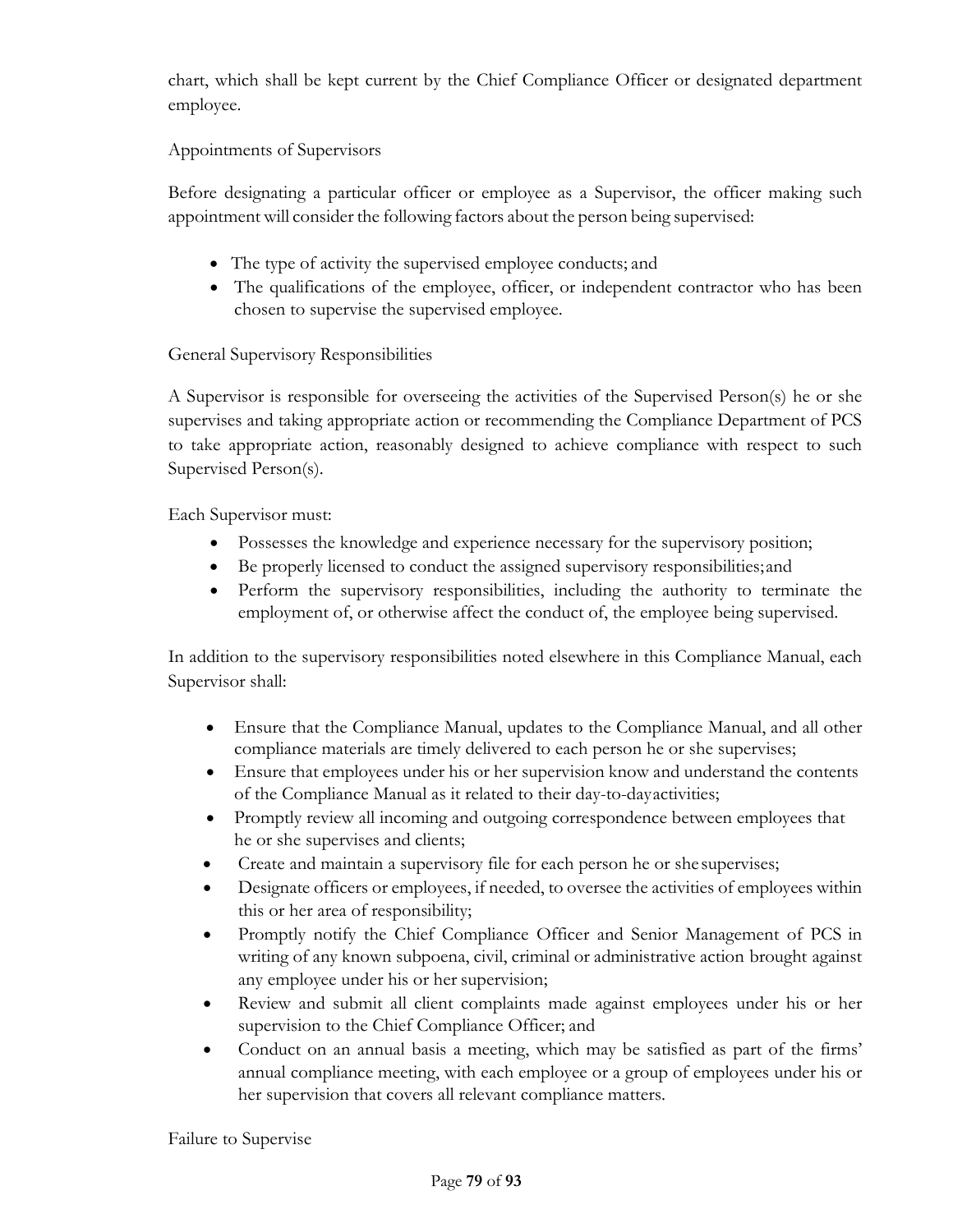Any Supervisor of PCS is potentially liable for violations committed by any Supervised Person that he or she indirectly of directly supervises (which would be called a "failure to supervise charge"). Consistent with Section 203(e)(6) of the Investment Advisers Act of 1940, a Supervisor of PCS will not be deemed to have failed to reasonably supervise the Supervised Person if the Supervisor:

- Had reasonably discharged his or her supervisory responsibilities in accordance with the Compliance Manual and any applicable compliance procedures; and
- Had no reason to believe the Supervised Person was not complying with the Compliance Manual and its procedures.

### *Training*

Each new employee or independent contractor shall receive initial training about PCS' compliance policies and procedures, and thereafter, will continue periodic training during the term of their employment or contract. Supervisors will also be trained on their specific supervisory and compliance responsibilities.

PCS shall hold at least annually a compliance meeting that provides each employee or independent contractor the opportunity to discuss compliance issues, including changing compliance requirements. Training meetings will be help in accordance with the following procedures:

- The Compliance Department shall arrange for a single meeting or multiple compliance meetings, which may be broken down by departments or employee job functions;or
- Compliance meeting(s) may be held in person, by video conference, by telephone or by other electronic mean, provided the forum chosen allows for interactivecommunication.

### *Audits*

### Annual Review

PCS shall conduct a comprehensive review of this Compliance Manual and PCS' compliance program periodically annually to determine its adequacy and effectiveness. In this review, the Chief Compliance Officer shall:

- Consider any compliance matters that arose during the previous year;
- Any changes in the business activities of PCS;
- Previous SEC and other regulatory examination deficiency letters to confirm that past deficiencies were corrected and are not reoccurring; and
- Any changed in the Investment Advisers Act of 1940 and other applicable laws and regulations that might suggest the need to revise certain policies and procedures.

### Interim Reviews

The Chief Compliance Officer may periodically assemble an audit team consisting of appropriate officers and employees of PCS to inspect one or more areas of PCS. The audit generally will be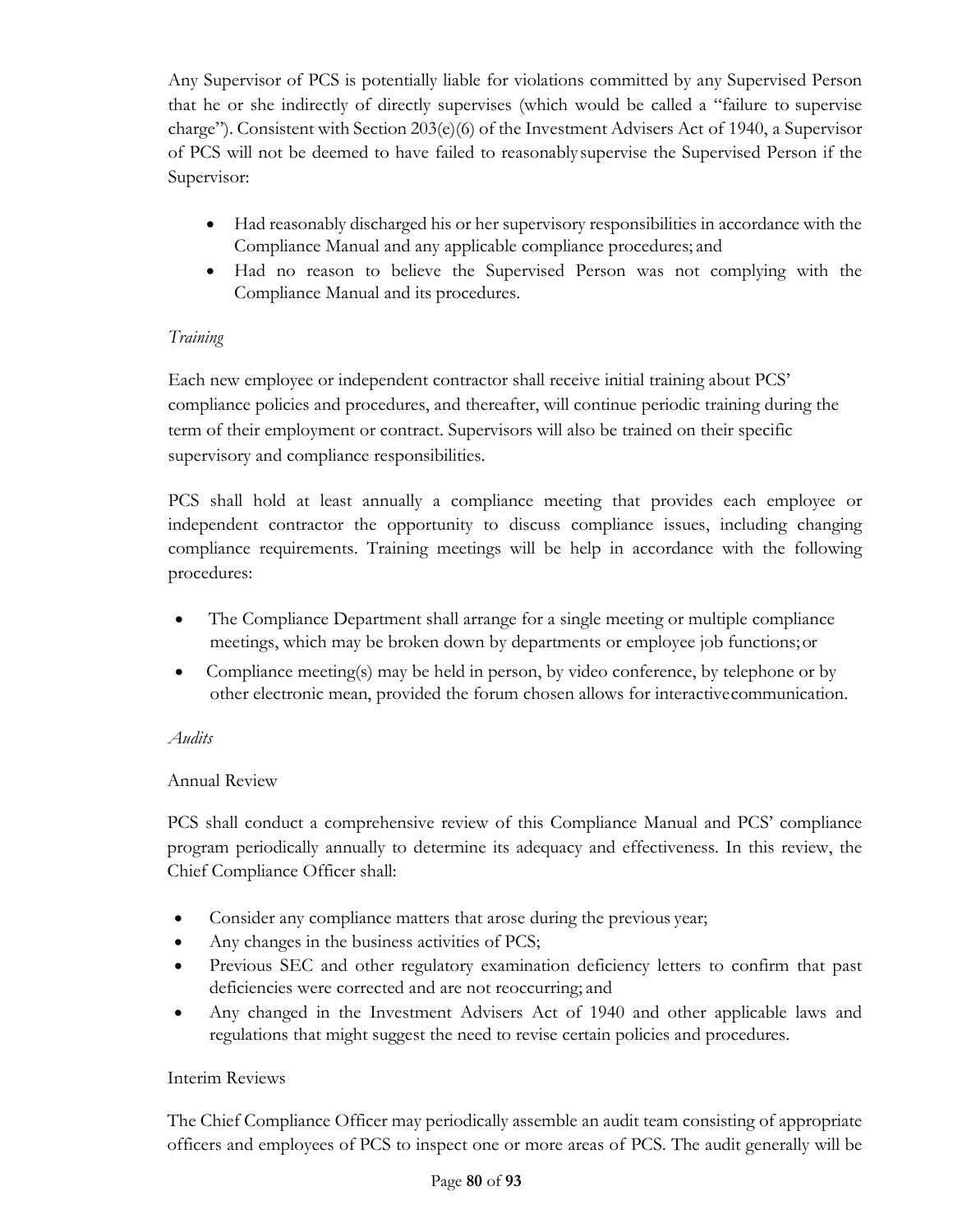unannounced to minimize opportunity for concealment of compliance violations. Unannounced inspections are especially appropriate where there are indications of misconduct or potential misconduct, numerous client complaints, or excessive trade corrections. When and how often a particular area of PCS' operations will be inspected will depend upon the nature and volume of business conducted though that area.

Set forth below are typical functions that the audit team may perform in a given audit:

- Interview Adviser Representatives to ascertain their knowledge of the types of investment management services they offer;
- Review a random sample of client files;
- Review PCS correspondence and marketing materials; and
- Contact clients to assess their satisfaction with PCS and the Adviser Representatives that service their accounts

At the completion of each audit, the examiner shall prepare a report that reviews each instance of non-compliance and recommend measures to remedy and present non- compliance. This report shall be distributed to Senior Managements of PCS and the Supervisors in the departments that were audited.

### Testing

PCS' compliance program, including the supervisory system, will be periodically tested to verify that it is functioning properly and effective at detecting and preventing violations, and to identify any weaknesses.

### *Resources*

PCS' Senior Management will ensure that the Chief Compliance Officer and his or her staff have sufficient resources to operate and maintain an effective compliance program. The Chief Compliance officer will request, and Senior Management will consider providing, all resources required for operating and maintaining the compliance program, including requests for computer software and hardware, new compliance employees and other initiatives intended to improve the compliance program. The Chief Compliance officer shall document all such requests and senior management's response to those requests.

### *Independent Review of Compliance Program*

From time to time, PCS may consider engaging an accounting firm, law firm or consulting firm independent of PCS to perform a review and analysis of PCS' compliance program or certain aspects of the program. Under certain circumstances, PCS may request an independent auditor to attest to the conclusion by management of PCS about the effectiveness of the compliance program or the effectiveness of PCS' internal control structure over compliance with specified laws, rules and regulations.

After the engagement by an independent firm, Senior Management of PCS will review the findings of the firm and consider whether to act upon any specific recommendations made by the independent firm.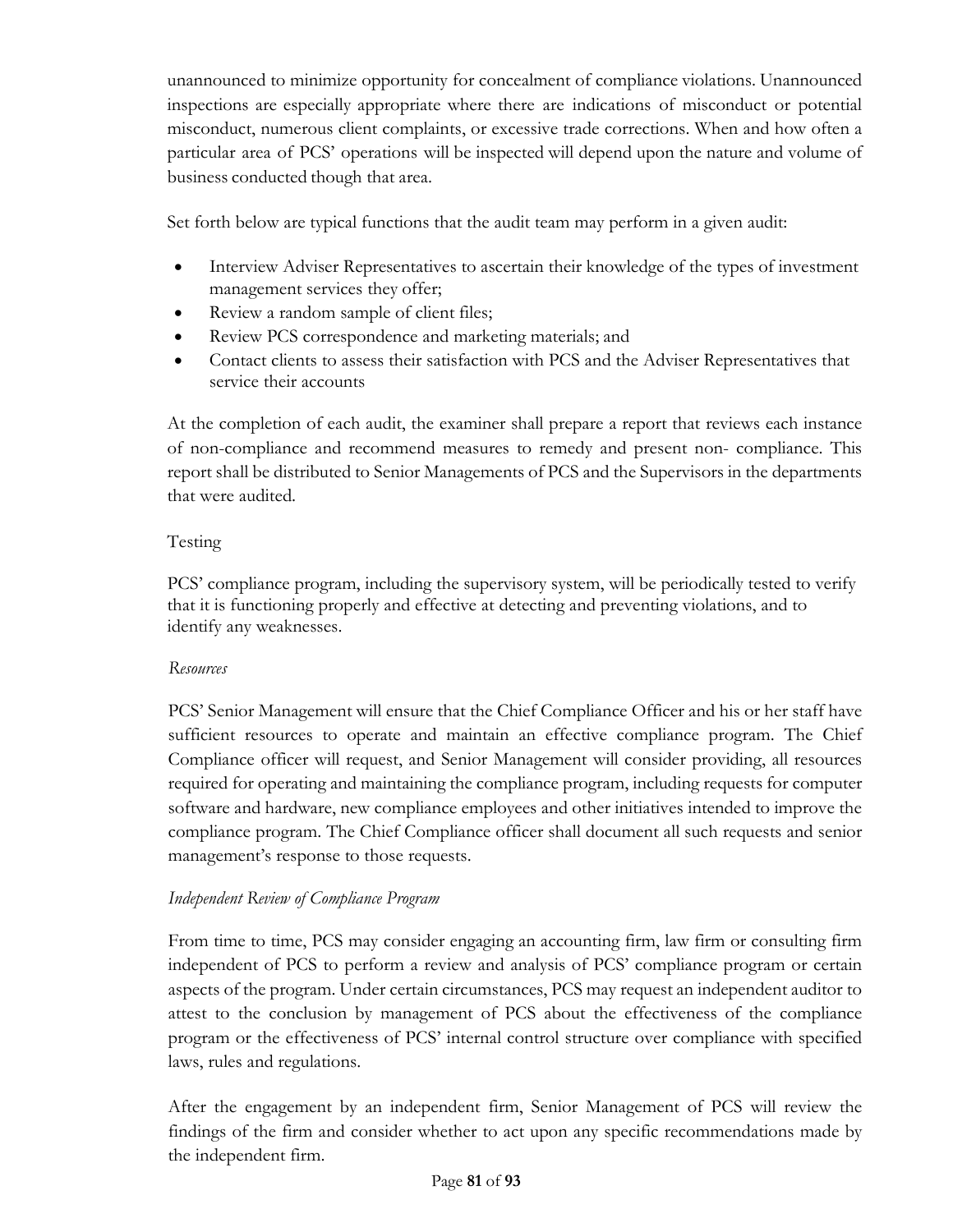### *Regulatory Inspections*

When the SEC, state securities commission or other regulatory agency contacts or meets an employee of PCS, the following procedures must be followed:

- The employee who is the recipient of such contact must, as soon as possible, inform the Chief Compliance Officer about the matter;
- The Chief Compliance Officer shall arrange for PCS to make available all documents requested by the examiner, provided such examiner has the legal right to examine such documents;
- Upon the examiner's arrival, the Chief Compliance Officer should ask the official for:
- proper identification, (ii) his or her authority to conduct the examination, and (iii) the purpose of the visit;
- The Chief Compliance Officer and any other PCS personnel chose to assist the regulatory inspection team should be pleasant and cooperative;
- Information or copies of documents should be provided to the official only if the release of such information or documents has been cleared by the Chief ComplianceOfficer;
- The Chief Compliance Officer will ensure that only those documents specifically requested by the regulatory inspection team are released to the regulatory inspection team;
- A representative of PCS should accompany the regulatory inspection team at all times when the team in is PCS' office(s), except in a room or rooms designated by the Chief Compliance Officer as places where the team can perform theirinspection;
- Without prior clearance from the Chief Compliance Officer, no PCS employee may have substantive conversations with any member of the regulatory team;
- The recipient of any letter or other correspondence from the inspecting regulatory authority must promptly forward suck correspondence to the Chief Compliance Officer;
- The Chief Compliance Officer in coordination with the inside or outside legal counsel of PCS will review the correspondence from the inspecting regulatory authority and respond, if so required, in the appropriate manner prior to any deadline imposed by the inspecting authority; and
- If deficiencies or weaknesses are identified by the inspecting authority, Senior Management will take steps to address and eliminate such deficiencies and weaknesses and memorialize the actions taken in a memorandum.

### *Compliance Manual Violations*

When a violation of the Compliance Manual or a law regulation is detected, PCS will follow the procedures set forth below:

- If an employee who discovers a violation or suspects that a violation has occurred, such employee shall report the violation immediately to the Chief Compliance Officer and their Managing Principal;
- The Chief Compliance Officer and Managing Principal will determine whether the matter is technical or otherwise is not likely to result in a regulatory enforcement action of have an adverse financial impact on PCS;
- If the matter is technical or does not pose threat or regulatory action or adverse financial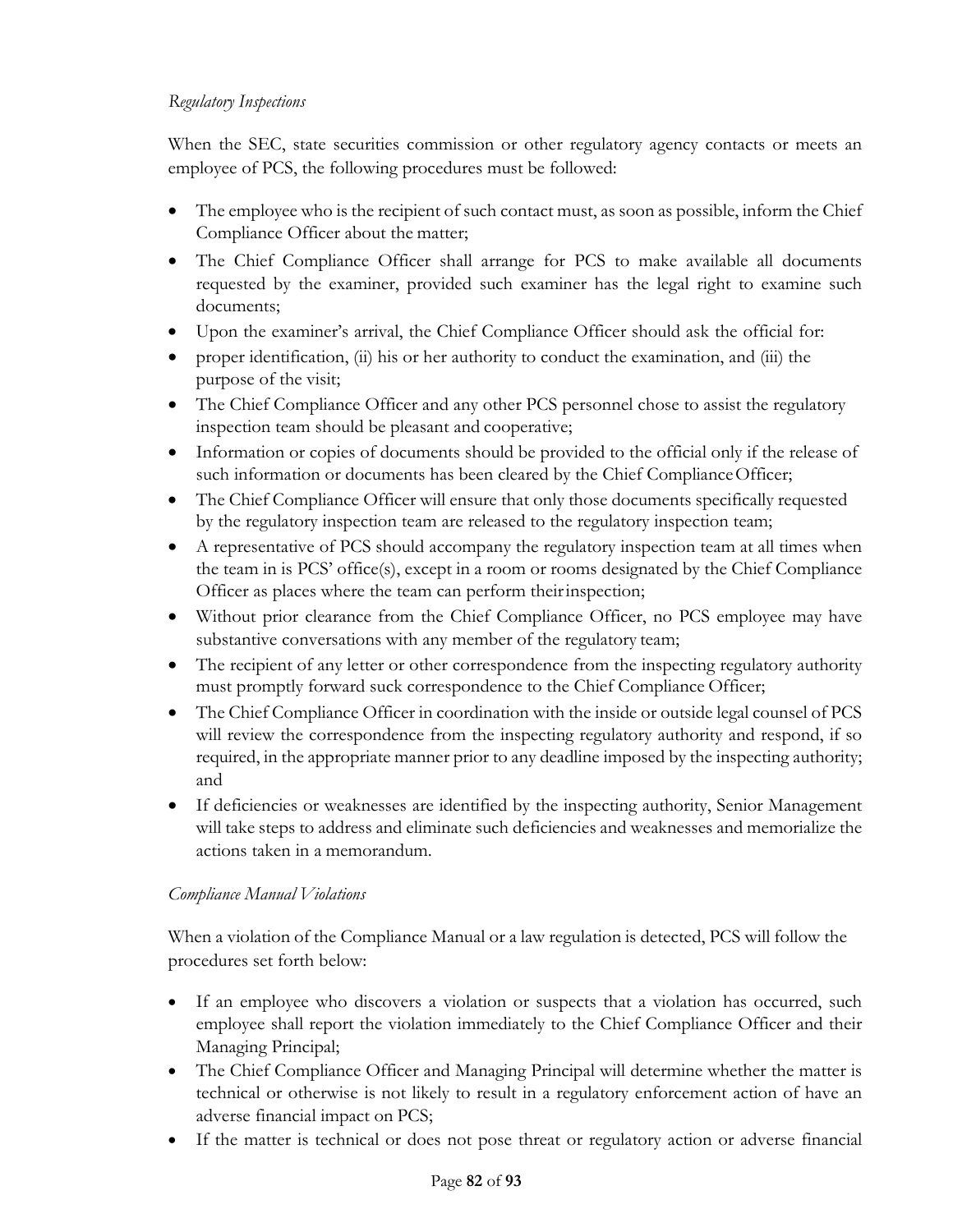consequences, the Managing Principal or Compliance Department staff member assigned by the CCO will investigate the matter to see if the alleged violation occurred; and

• If the matter is serious, the Chief Compliance Officer will immediately escalate to Senior Management of PCS and a decision will be reached on how to proceed with investigating and resolving the matter

### *Risk Assessment*

From time to time, PCS shall assess the compliance risks presented by its operations, including the following areas of its business, if applicable:

- **Investment Management**
- Trading
- Research
- Back Office or Account Administration
- Information and Computer Systems
- Finance and Business Form ADV Disclosure

In general terms, PCS will disclose in Part II of its Form ADV that it has compliance policies and procedures.

Books and Records

PCS will maintain, in its Compliance books and records:

- The Compliance Manual (including its policies and procedures) that is in effect and Compliance Manuals that were in effect at any time during the last 5 years
- All records documenting PCS' annual review of the Compliance Manual, including its compliance policies and procedures (Rule 204-2(a)(17)

In addition, PCS shall maintain in its Compliance books and records:

- Written records of any Compliance Manual violation, including the alleged violation, the investigation of the matter, actions taken and how the matter was ultimately resolved;
- Copies of the agenda, notes, and other materials related to each compliance meeting, and the attendance list for each compliance meeting;
- Exception reports, reconciliation statements, checklist, internal audit reposts and similar compliance-related documents;
- Correspondence from regulatory agencies in connection with inspections of PCS, as well as copies of all other documents prepared in connection with each regulatory inspection; and
- A current list of the names of each of the Supervisors identified above so that PCS may easily determine who is responsible for supervision a particular business activity of PCS and the time period for which the person was assigned the supervisory responsibility. Such list shall include (i) the full name of the supervisor, (ii) a description of the supervisory responsibilities, (iii) the date the officer or the employee was appointed to the supervisory position, (iv) the employees under the supervision of the Supervisor.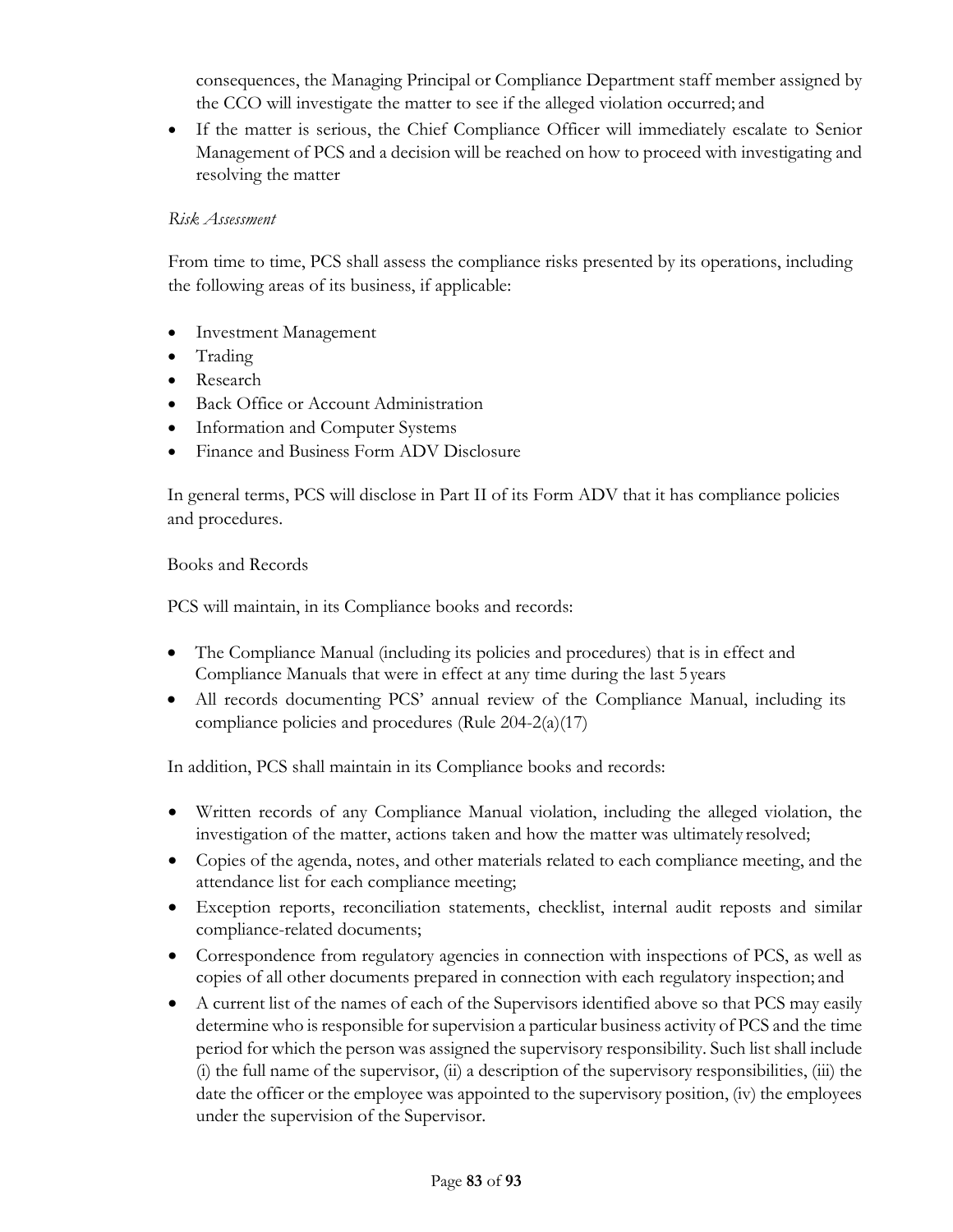# Trading

**Policy** 

As an adviser and a fiduciary to our clients, our clients' interests must always be placed first and foremost, and our trading practices and procedures prohibit unfair trading practices and seek to disclose and avoid any actual or potential conflicts of interests or resolve such conflicts in the client'sfavor.

Our firm has adopted the following policies and practices to meet the firm's fiduciary responsibilities and to ensure our trading practices are fair to all clients and that no client or account is advantaged or disadvantaged over any other.

Also, Private Client Services, LLC's trading practices are generally disclosed in response to Item 12 in Part 2A of Form ADV, which is provided to prospective clients and annually delivered to current clients.

### **Background**

As a fiduciary, many conflicts of interest may arise in the trading activities on behalf of our clients,our firm and our employees, and must be disclosed and resolved in the interests of the clients. Inaddition, securities laws, insider trading prohibitions and the Advisers Act, and rules thereunder, prohibit certain types of trading activities.

### *Aggregation (Block Trading)*

The aggregation or block trading of client transactions allows an adviser to execute transactions in a more timely, equitable, and efficient manner and seeks to reduce overall commission charges to clients.

Our firm's policy is to aggregate client transactions where possible and when advantageous to clients. In these instances, clients participating in any aggregated transactions will receive an average share price and transaction costs will be shared equally and on a pro-rata basis.

In the event transactions for an adviser, its employees or principals ("proprietary accounts") are aggregated with client transactions, conflicts arise and special policies and procedures must be adopted to disclose and address these conflicts.

#### Block trading may be used if the following conditions are met:

- The trade allows PCS to satisfy its obligation to provide best execution for its advisory customers.
- Transaction costs are shared equally and on a pro-rated basis between all accounts included in the order.
- Customers participating in the order receive an average share price.
- Orders that can't be executed in full at the same price or time will be allocated pro rata in proportion to each customer's original order allocation, although exceptions may be made to avoid, among other things odd lots and de minimis allocations.
- Trades are allocated to the accounts in advance of the order being placed and must list the accounts participating in the order and the extent of their participation.

In general, block trades should not be performed for the AAA program. This is a non-discretionary advisory program and requires customer contact before executing any trade.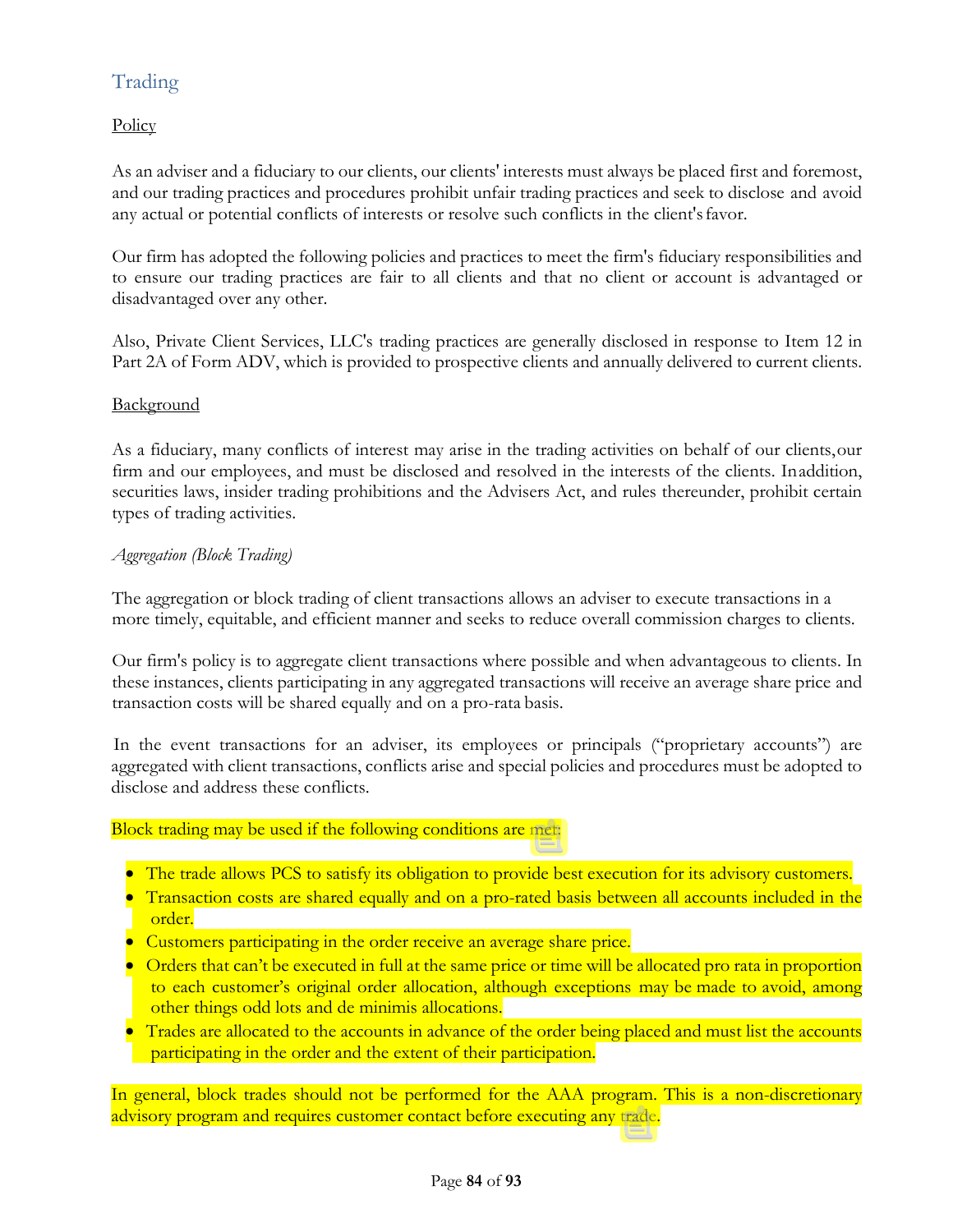### *Front Running/Trading Ahead*

Associated persons of Private Client Services are prohibited from buying, selling or recommending the purchase or sale of any security or a derivative thereof for any account in anticipation of a price change resulting from a contemplated or pending block transaction in the security or a derivative thereof for another account, or (b) the issuance of a research report, research rating change or other similar occurrence that could materially impact the market for a security. Customer orders take precedence over your own personal orders or members of your "immediate family".

"Immediate family member" means a person's parents, mother-in-law or father-in-law, spouse, brother or sister, brother-in-law or sister-in-law, son-in-law or daughter-in-law, and children, and any other individual to whom the person provides material support. "Material support" means directly or indirectly providing more than 25% of a person's income in the prior calendar year. Members of the immediate family living in the same household are deemed to be providing each other with material support.

You may not enter an order of the same security on the same day for your own or an immediate familyrelated account ahead of a public client's order that you solicited unless you attempted but were unable to contact the public client first. Trades may be reversed, and the public client will receive the better execution (unless the price difference is below de minimis amount of \$25) if the associated person-owned or related account is found to have traded ahead. Characteristics of the order may also be considered (i.e., GTC, Stop Limit) along with attempts to contact the client the same day prior to entry of the employeeowned or related account order.

### *Late Trading and Market Timing*

"Late Trading" involves transacting mutual fund shares at the 4:00pm price after the market closes. New York's Martin Act and SEC regulations prohibit the practice because it allows the investor to benefit from the post-market-close events that are not reflected in the share price set at the close of the trading day. Any trades entered after the daily cutoff will receive the next business day's closing price.

"Timing" is a form of arbitrage that exploits the market inefficiencies when the net asset value of a mutual fund share does not reflect the current value of the stocks held by the mutual fund, This practice, in which investors trade in and out of the funds, using delays between time zones, dilutes the value of the shares held by long-term investors. You are responsible for knowing and abiding by any fund's policy regarding market timing.

### *Window Dressing and Market Manipulation*

"Window Dressing" refers to the practice where advisors buy or sell portfolio securities at the end of a reporting period for the purpose of misleading investors as to the securities held by the fund and/or representative's account, the strategies engaged in by the advisors or the source of the fund/account's performance.

"Market manipulation" refers to trading practices designed to distort prices or artificially inflate trading volume with the intent of misleading market participants. Transaction-based manipulation may include activities such as trading in illiquid stocks at the end of a measurement period in order to drive up their price and improve a manager's performance. Information-based manipulation includes activities such as spreading false rumors to induce trading by others. Both of these trading practices are prohibited because they are not done for investment purposes, but instead to artificially inflate a security's price or to mislead shareholders/clients as to the securities owned.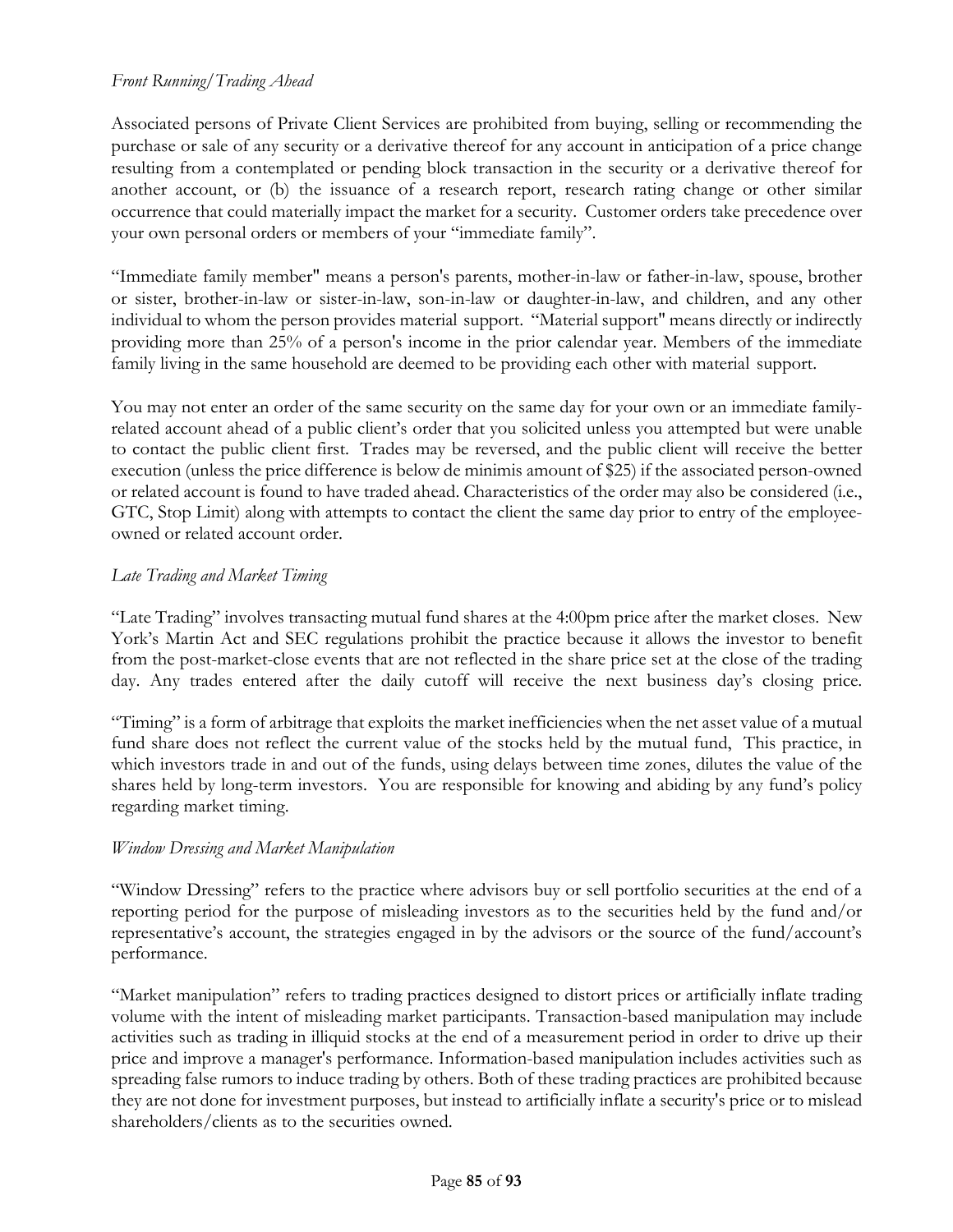### *Allocation*

As a matter of policy, an adviser's allocation procedures must be fair and equitable to all clients with no particular group or client(s) being favored or disfavored over any other clients. Adequate disclosure must also be provided in the event of any conflicts arising. Private Client Services, LLC's policy prohibits any allocation of trades in a manner that Private Client Services, LLC's proprietary accounts, affiliated accounts, or any particular client(s) or group of clients receive more favorable treatment than other client accounts.

Private Client Services, LLC has adopted a clear written policy for the fair and equitable allocation of transactions, (*e.g.,* pro-rata allocation, rotational allocation, or other means) which is disclosed in Private Client Services, LLC's Form ADV Part 2A.

### *IPOs*

Initial public offerings ("IPOs") or new issues are offerings of securities which frequently are of limited size and limited availability. These offerings may trade at a premium above the initial offeringprice.

In the event Private Client Services, LLC participates in any new issues, Private Client Services, LLC's policy and practice is to allocate new issues shares fairly and equitably among our advisory clients according to a specific and consistent basis so as not to advantage any firm, personal or related account and so as not to favor or disfavor any client, or group of clients, over any other.

### *Trade Errors*

As a fiduciary, Private Client Services, LLC has the responsibility to effect orders correctly, promptly and in the best interests of our clients. In the event any error occurs in the handling of any client transactions, due to Private Client Services, LLC's actions, or inaction, or actions of others, Private Client Services, LLC's policy is to seek to identify and correct any errors as promptly as possible without disadvantaging the client or benefiting Private Client Services, LLC in any way.

If the error is the responsibility of Private Client Services, LLC, any client transaction will be corrected and Private Client Services, LLC will be responsible for any client loss resulting from an inaccurate or erroneous order.

Private Client Services, LLC's policy and practice is to monitor and reconcile all trading activity, identify and resolve any trade errors promptly, document each trade error with appropriate supervisory approval and maintain a trade error file.

### *Large Trader Reporting*

Large traders (defined as a person whose transactions in NMS securities in aggregate equal to or exceed two million shares or \$20 million during any calendar day, or 20 million shares or \$200 million during any calendar month) will be required to identify themselves to the SEC through the filing of Form 13H on the EDGAR system.

Private Client Services, LLC's policy and practice is to monitor the volume of trading conducted to determine if and when we become subject to filing Form 13H. Upon the determination that Private Client Services, LLC is a large trader subject to the large trading reporting requirements, the firm will submit its initial Form 13H filing (*i.e.,* within 10 days of first effecting transactions in an aggregate amount equal to or greater than the identifying activity level) and disclose our status as a large trader to registered brokerdealers effecting transactions on our behalf.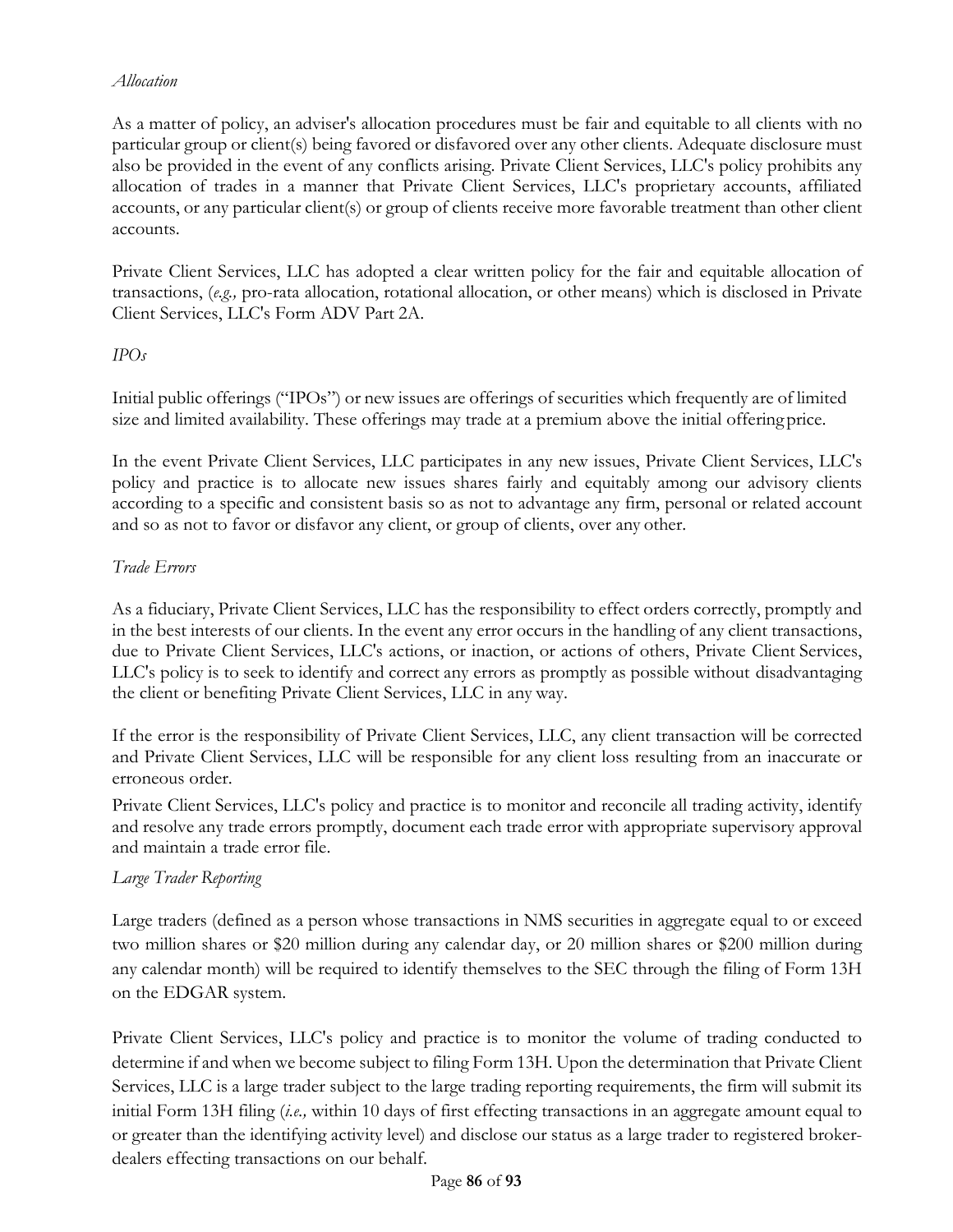Once designated as a large trader, Private Client Services, LLC will affect the annual filing of Form 13H within 45 days of our fiscal year end and ensure that any amendments to Form 13H are timely filed.

### **Responsibility**

Director of Advisory Operations has the responsibility for the implementation and monitoring of our trading policies and practices, disclosures and recordkeeping for the firm.

### Procedure

Private Client Services, LLC has adopted various procedures to implement the firm's policy and conducts reviews to monitor and ensure the firm's trading policies are observed, implemented properly and amended or updated, which include the following:

- trading reviews, reconciliations of any and all securities transactions for advisory clients;
- monitoring the volume of the firm's transactions in NMS securities to determine if and when the firm is subject to large trader reporting obligations;
- (where possible,) instituting a segregation of trading-related roles and functions to ensure a functional process of checks and balances;
- Providing adequate disclosure about conflicts relating to allocations of investments among clients;
- establishing threshold reporting levels that require the trader to report to a member of senior management whenever a position loses value beyond a defined limit or begins to lose value in an unanticipated manner;
- Private Client Services, LLC will conduct periodic supervisory reviews of the firm's trading practices;
- monitring defined criteria that will trigger additional or heightened scrutiny of trading activity, including but not limited to, (i) unusual or high volume of trade error account activity; (ii) frequency of risk limit breaches; (iii) frequent requests for trade limit increases for the same counterparty; (iv) concentration of profitable or unprofitable trades, or patterns of trades and offsetting trades with the same counterparty; (v) reasons for and patterns in remote access trading accounts;
- annually conducts reviews of the firm's Form ADV, advisory agreements, and other materials for appropriate disclosures of the firm's trading practices and any conflicts of interests;and
- designation of a Brokerage Committee, or other designated person, to review and monitor the firm's trading practices.

If the firm is a 'Large Trader' pursuant to SEC Rule 13h-1 (the Large Trader Rule), the firm's trading practices should include the following:

- providing the firm's LTID (large trader identification number) to all registered broker-dealers executing trades on its behalf;
- maintaining an accurate and current list of its approved registered broker-dealers which details regarding notification of the firm's LTID; and
- ensuring timely filing of the annual update to Form 13H as well as quarterly updates when necessary, to correct information previously disclosed that has become inaccurate;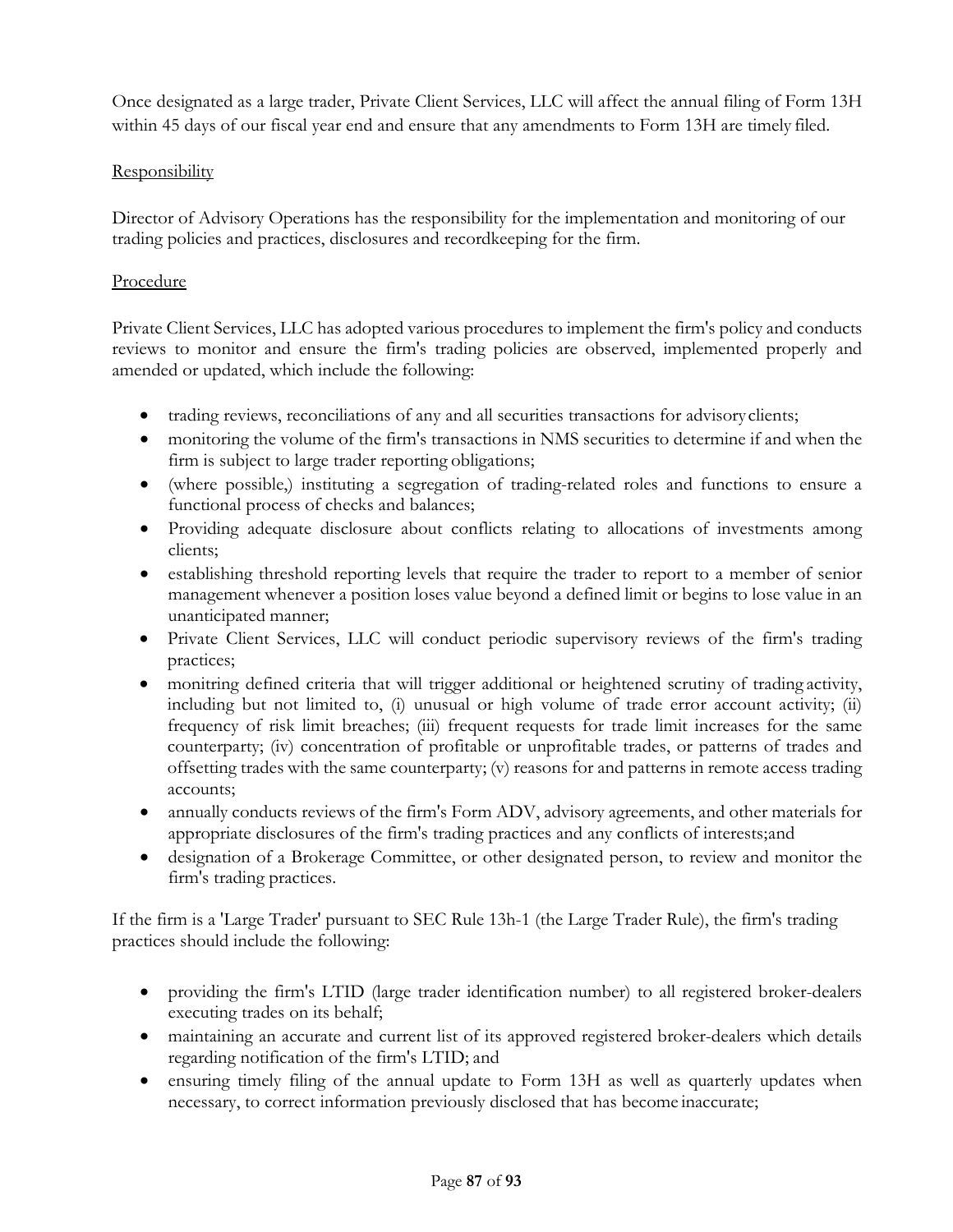## Valuation of Securities

### Policy

Private Client Services, LLC, has adopted this policy which requires that all client portfolios and investments reflect current, fair and accurate market valuations. Any pricing errors, adjustments or corrections are to be verified, preferably through independent sources or services, and reviewed and approved by the firm's designated person(s) reasonably qualified in their position at PCS to make such decisions.

Private Client Services, LLC as a matter of policy and practice, currently does not sponsor the type of activities where the type of pricing described is involved.

### **Background**

As a fiduciary, our firm must always place our client's interests first and foremost and this includes pricing processes, which ensure fair, accurate and current valuations of client securities of whatever nature. Proper valuations are necessary for accurate performance calculations and fee billing purposes, among others. Because of the many possible investments, various pricing services and sources and diverse characteristics ofmany investment vehicles, independent sources, periodic reviews and testing, exception reporting, and approvals and documentation or pricing changes are necessary with appropriate summary disclosures as to the firm's pricing policy and practices. Independent custodians of client accounts may serve as the primary pricing source.

### **Responsibility**

Director of Advisory Operations, or the firm's designated person(s) reasonably qualified in their position at PCS to make such decisions has overall responsibility for the firm's pricing policy, determining pricing sources, pricing practices, including any reviews and re-pricing practices to help ensure fair, accurate and current valuations.

### Procedure

Private Client Services, LLC has adopted procedures to implement the firm's policy and conducts reviews to monitor and ensure the firm's policy is observed, implemented properly and amended or updated, as appropriate, which include the following:

- Private Client Services, LLC utilizes, to the fullest extent possible, recognized and independent pricing services and/or qualified custodians for timely valuation information for advisory client securities and portfolios.
- Whenever valuation information for specific illiquid, foreign, derivative, private or other investments is not available through pricing services or custodians, Private Client Services, LLC's designated officer, trader(s) or portfolio manager(s) will obtain and document price information from at least one independent source, whether it be a broker-dealer, bank, pricing service or other source.
- Any securities without market valuation information are to be reviewed and priced by the Director of Advisory Operations or pricing committee in good faith to reflect the security's fair and current market value, and supporting documentation maintained.
- Director of Advisory Operations will arrange for periodic reviews of valuation information from whatever source to promptly identify any incorrect, stale or mispriced securities.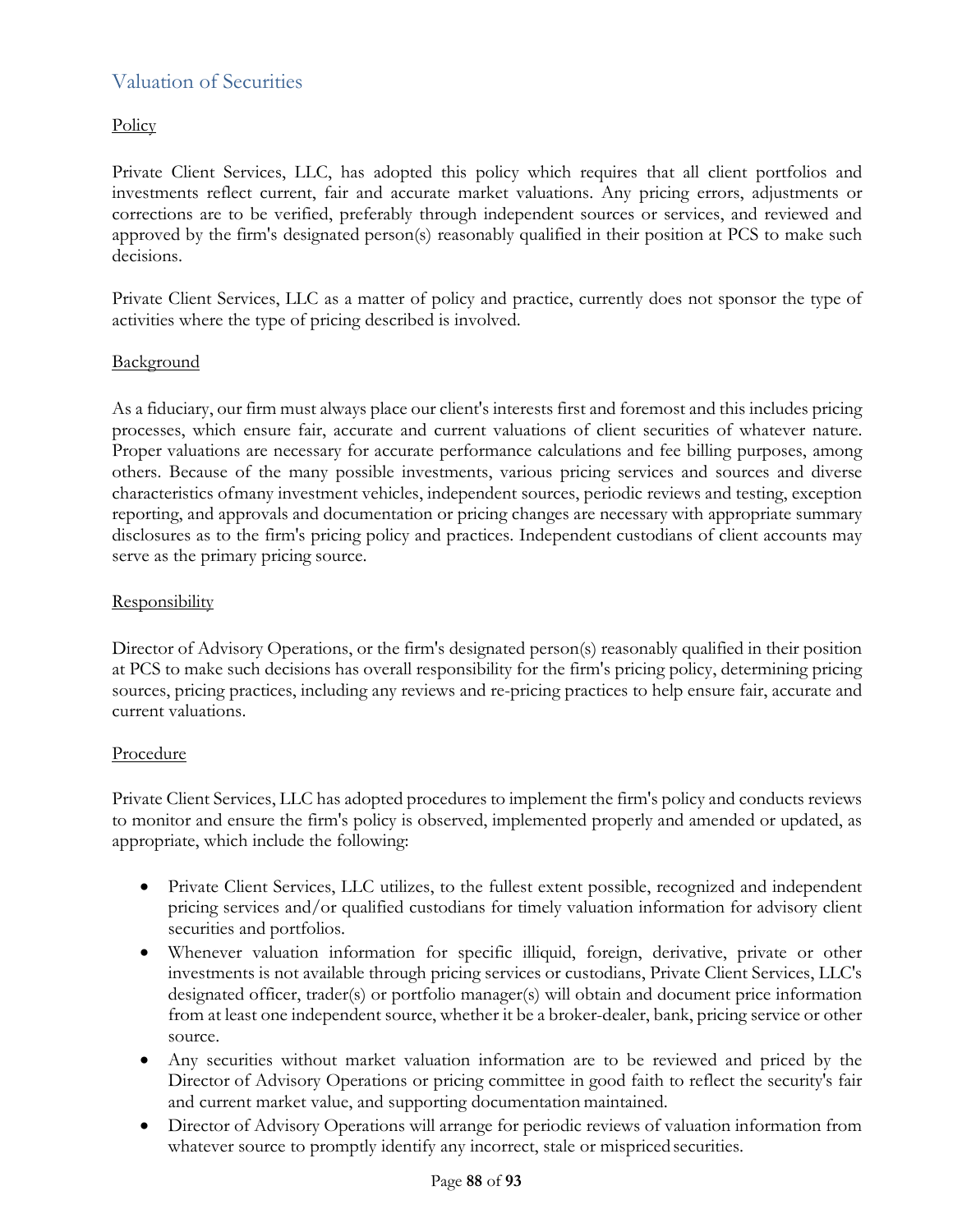- Any errors in pricing or valuations are to be resolved as promptly as possible, preferably upon a same day or next day basis, with repricing information obtained, reviewed and approved by the Director of Advisory Operations or the firm's designated person(s) reasonably qualified in their position at PCS to make such decisions.
- A summary of the firm's pricing practices should be included in the firm's investment management agreement.

### Wrap Fee Adviser

### **Policy**

Private Client Services, LLC acts as an advisor for the Advisory Allocation Account and Plus Portfolios, but does not advise or act as a sub-adviser in any other wrap fee program. The Firm sponsors its own wrap fee program that is driven by the individual adviser and introduces clients to third party wrap fee programs mainly in a solicitor capacity.

### **Background**

A wrap fee program is defined as any program under which any client is charged a specified fee or fees not based directly upon transactions in a client's account for investment advisory services (which may include portfolio management or advice concerning the selection of other investment advisers) and execution of client transactions. Wrap fee programs also typically include custody services as part of the all-inclusive services in the program.

### **Responsibility**

Director of Advisory Operations has the responsibility for insuring the firm's policy is followed and that Private Client Services, LLC does not participate as an adviser/subadvisor in any wrap fee programs unless appropriately approved and all regulatory requirements are met.

### Procedure

Private Client Services, LLC has adopted various procedures to implement the firm's policy and conducts reviews to monitor and ensure the firm's policy is observed, implemented properly and amended or updated, as appropriate, which include the following:

- Private Client Services, LLC's designated officer annually monitors the firm's businesses and advisory services, including reviews of the firm's Form ADV and disclosures; and
- Private Client Services, LLC's designated officer also monitors the firm's advisory services to ensure that participation in any wrap fee programs as an adviser/subadvisor would only be allowed after appropriate management approvals, disclosures and meeting regulatory requirements.

PCS has several advisory programs that it offers in its capacity as an investment adviser. Different rules apply to advisory accounts than brokerage accounts. When you provide services under any of the following programs (which are referred to as "Advisory Services"), you are subject to the rules in this Manual:

• Asset Allocation Account ("AAA")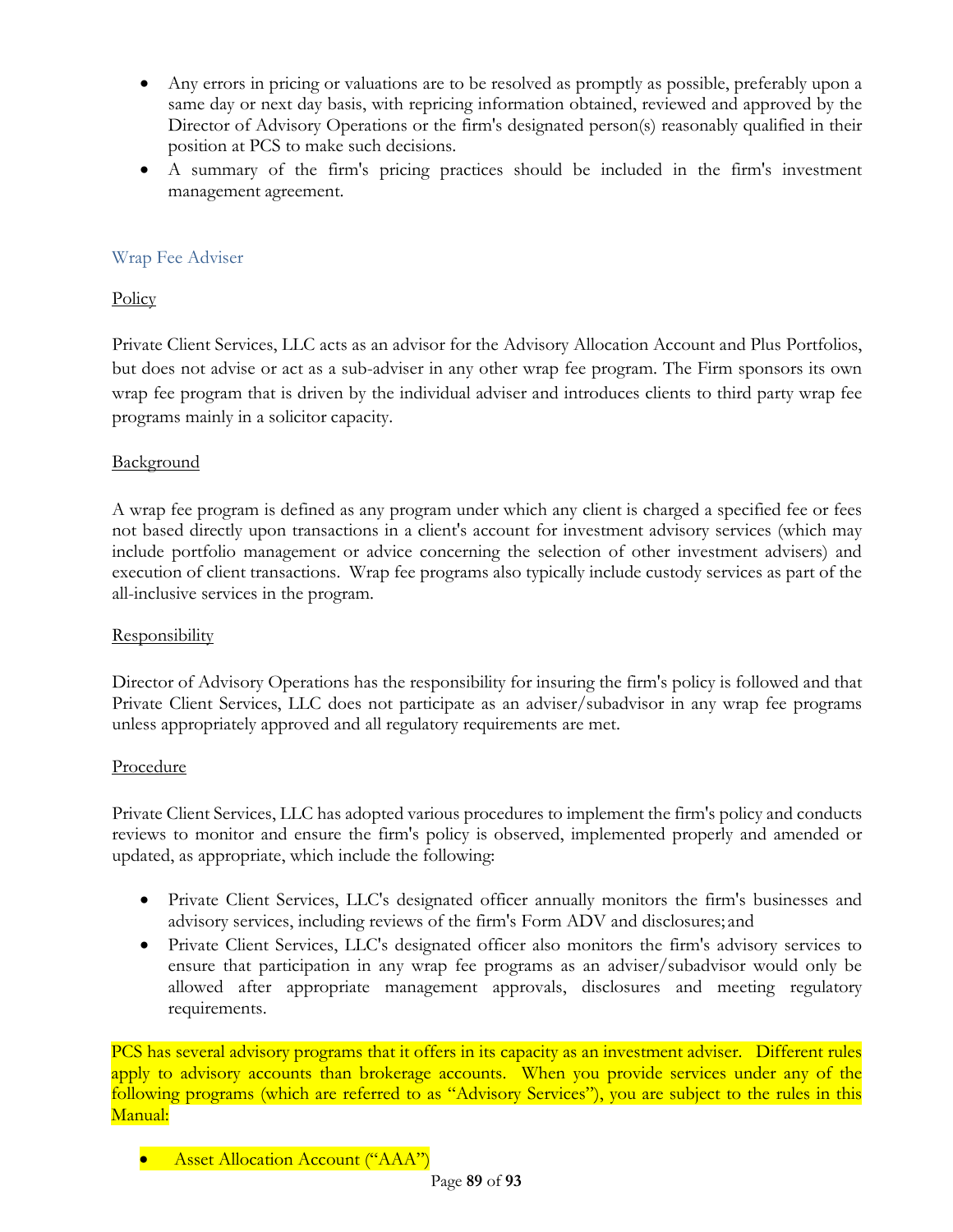- Plus Portfolios
- American Funds F2
- Private Investment Management ("Rep as PM")
- Third Party Asset Managers ("TPAM")

### Financial Planning is also an advisory product.

### Wrap Fee Sponsor

### **Policy**

Private Client Services, LLC sponsors a wrap fee program and is compensated in the program for sponsoring, organizing or administering the program, or for selecting, or providing advice to clients regarding the selection of other investment advisers in the program.

As the sponsor, and as a matter of policy, Private Client Services, LLC has prepared Part 2A Appendix of Form ADV: Wrap Fee Program Brochure which is maintained on a current basis with appropriate disclosures regarding the program, fees, services, and conflicts of interest, among other things which is provided to any prospective clients who are appropriate for the wrap fee program and to any subadvisors participating in the wrap fee.

### **Background**

A wrap fee program is defined as any program under which any client is charged a specified fee or fees not based directly upon transactions in a client's account for investment advisory services (which may include portfolio management or advice concerning the selection of other investment advisers) and execution of client transactions.

Wrap fee programs also typically include custody services as part of the all-inclusive services in the program.

### **Responsibility**

Director of Advisory Operations has the responsibility for the implementation and monitoring of our wrap fee policy, practices, disclosures and recordkeeping.

### Procedure

Private Client Services, LLC has adopted various procedures to implement the firm's policy and conducts reviews to monitor and ensure the firm's policy is observed, implemented properly and amended or updated, as appropriate which include the following:

• Private Client Services, LLC's Chief Compliance Officer or a CCO designated person reviews periodically the components of the wrap fee program including, adviser(s), subadvisors, brokerdealer and custodian(s) and the services provided by each which includes an assessment of whether participating advisers are permitted to "trade away" from the firm's wrap trading desk;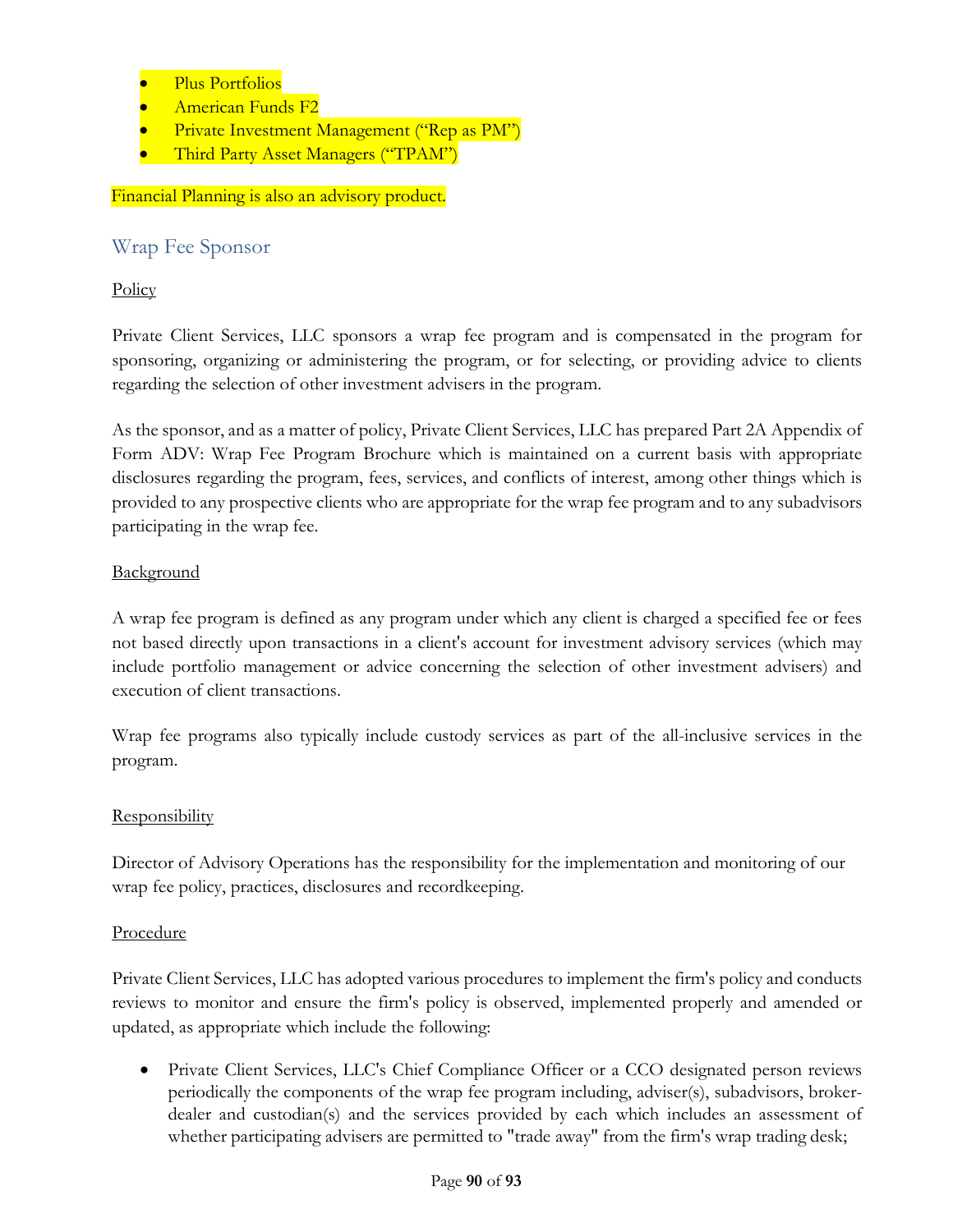- Private Client Services, LLC's designated person shall require participating advisers to provide periodic data pursuant to any trading away activity, including the frequency of such transactions (on a per strategy basis, if applicable) and the associated costs on a per trade/sharebasis;
- Private Client Services, LLC's designated person shall also conduct periodically an analysis of accounts to identify wrap accounts with low levels of trading and wrap accounts with high cash balances;
- Private Client Services, LLC's designated person also reviews on at least a semi-annually basis, Private Client Services, LLC's Part 2A Appendix 1 of Form ADV: Wrap Fee Program Brochure and Form ADV Part 1, and makes amendments as appropriate to maintain and ensure the firm's disclosures and documents are accurate and current; and
- Private Client Services, LLC distributes, at least annually, the firm's Wrap Fee Program Brochure, and Brochure Supplements, as amended, to (i) participants of the wrap fee program, and (ii) advisers and/or subadvisors of the program for delivery to current and prospective clients.

# Heightened Supervision

# Designated Supervising Principal

The firm's designated Supervising Principals are responsible for ensuring all individuals so required, are under heightened supervision and when applicable, monitor the activities of those individuals closely as defined within the special supervisory procedures/heightened supervision plan.

# Supervisory Review Procedures and Documentation

The following criteria will be used by appropriate designated Supervising Principals, along with guidance from Senior Management, to help determine whether a registered individual should be subject to special or heightened supervision:

- Registered representatives with a history of customer complaints, disciplinary actions and/or arbitration (three or more customer complaints alleging sales practice abuse within the past two years, including written complaints, arbitrations, civil actions);
- Registered representatives who develop such a history while associated with this firm
- Registered representatives terminated from prior employment for what appears to be a significant sales practice or regulatory violation;
- Registered representatives who have had a frequent change of employers within the industry (three or more broker/dealers in the past five years);
- Person(s) with a complaint filed by a regulator;
- An injunction in connection with an investment-related activity; or
- Registered representatives with history of or currently holding financial disclosures, such as bankruptcy, liens, compromise with creditors or other personal financial issues.

At such time as an individual has been identified as requiring heightened supervision, our direct Supervising Principal will develop and implement special supervisory procedures structured to address specific sales practice concerns raised by the individual's history. Factors considered will be the product, customer and/or activity type with which the individual is involved, and the level and risks presented. Restriction of the individual's activities will be considered.

Documentation as to all discussions concerning this individual's special supervisory needs, time frames, limitations, pre-approval on some or all trades, verification of customers of new account information when accounts are opened, extra training or CE in areas subject to special supervision, etc., with copies of the special supervisory procedures created to address those needs, will be maintained in our files, with a copy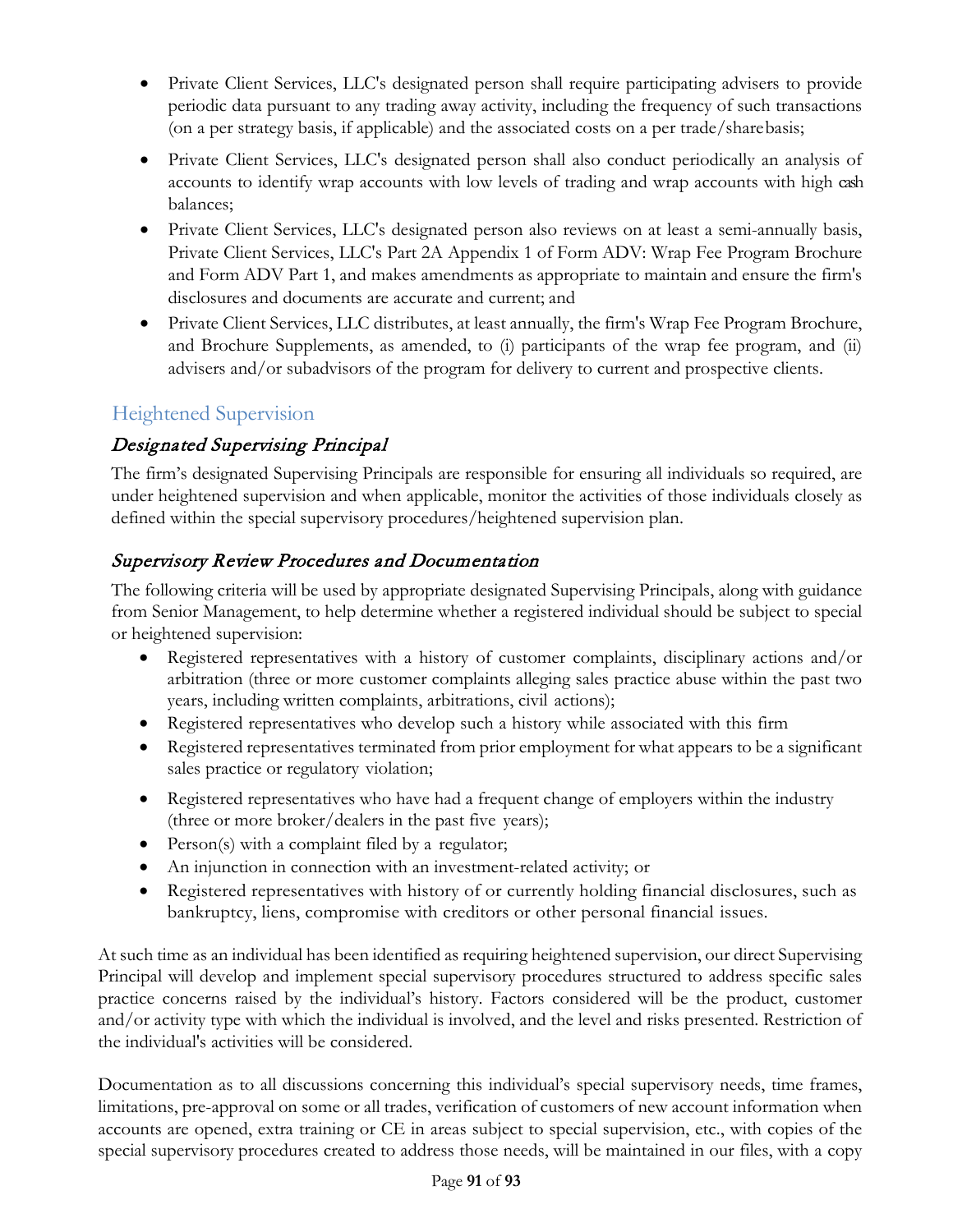signed off on by the supervising principal and the individual being placed under special supervision. The designated Supervisor will communicate the plan of heightened supervision to the CCO.

The individual's prior history may be factored into our Needs Analysis determining the scope of continuing education to be afforded this individual. Documentation as to the CE review and determination as to any additional requirements to individuals under heightened supervision will be maintained.

The designated Supervising Principal will hold regular meetings with any individual under their direct supervision falling within the above parameters requiring heightened supervision, to discuss theongoing responsibilities of each, and to determine the continuing willingness of the individual to accept the special supervision. Detailed notes concerning these meetings, including any issues raised which are problematic, will be maintained in the files, including any steps taken by the supervisor to address concerns.

Periodically, Compliance may meet with Supervisory Principals who are responsible for enforcing heightened supervision over any individuals, to ensure the supervisor fully understands the requirements and continues to accept the heightened supervisory responsibilities. These meetings will also be utilized to determine whether any limitations can be removed, if additional limitations should be added, if the timeframe of heightened supervision should be shortened or extended, etc. Detailed notes concerning these meetings will be retained in the files, indicating dates of meetings, discussion areas, determinations made based on the discussions, etc.

Compliance may meet with the Supervising Principal and the individual under heightened supervision at the end of the specified period requiring heightened supervision. This meeting will be to determine (a) whether the objectives of the supervisory arrangement were met and (b) the need to extend the period of special supervision. Detailed notes concerning all such meetings, including who attended, the date of the meeting, issues discussed, determinations made, etc. will be maintained in the files. If a determination is made that the heightened supervisory period should be extended, the individual will be advised of the new time frame, and requested to sign off on it, indicating his or her consent to the arrangement. A decision will also be made at such meetings whether to amend in any manner the supervisory needs and/or limitations. Any such changes will be distributed appropriately and maintained in the file.

### Form CRS

### **Policy**

As a registered investment adviser, Private Client Services has a duty to provide an updated version of Form CRS any time when clients: 1) open a new account different from their existing accounts; 2) receive a recommendation to roll over assets from a retirement account; or 3) receive a recommendation for a new investment advisory service that would not be held in an existing account.

Form CRS is also Part 3 of Form ADV, which Private Client Services under Rule 204-5, must deliver alongside the Part 2A brochure to prospective clients. As a matter of policy, Private Client Services maintains all drafts of its Form CRS at its principal office in a secure manner and location for a minimum of five years.

### **Background**

The SEC adopted rules requiring all SEC-registered investment advisers with retail clients to create a new Form ADV Part 3, also known as a Client Relationship Summary (Form CRS), with the purpose of further explaining the nature of their services and relationship, their fees and costs, and their standard of conduct